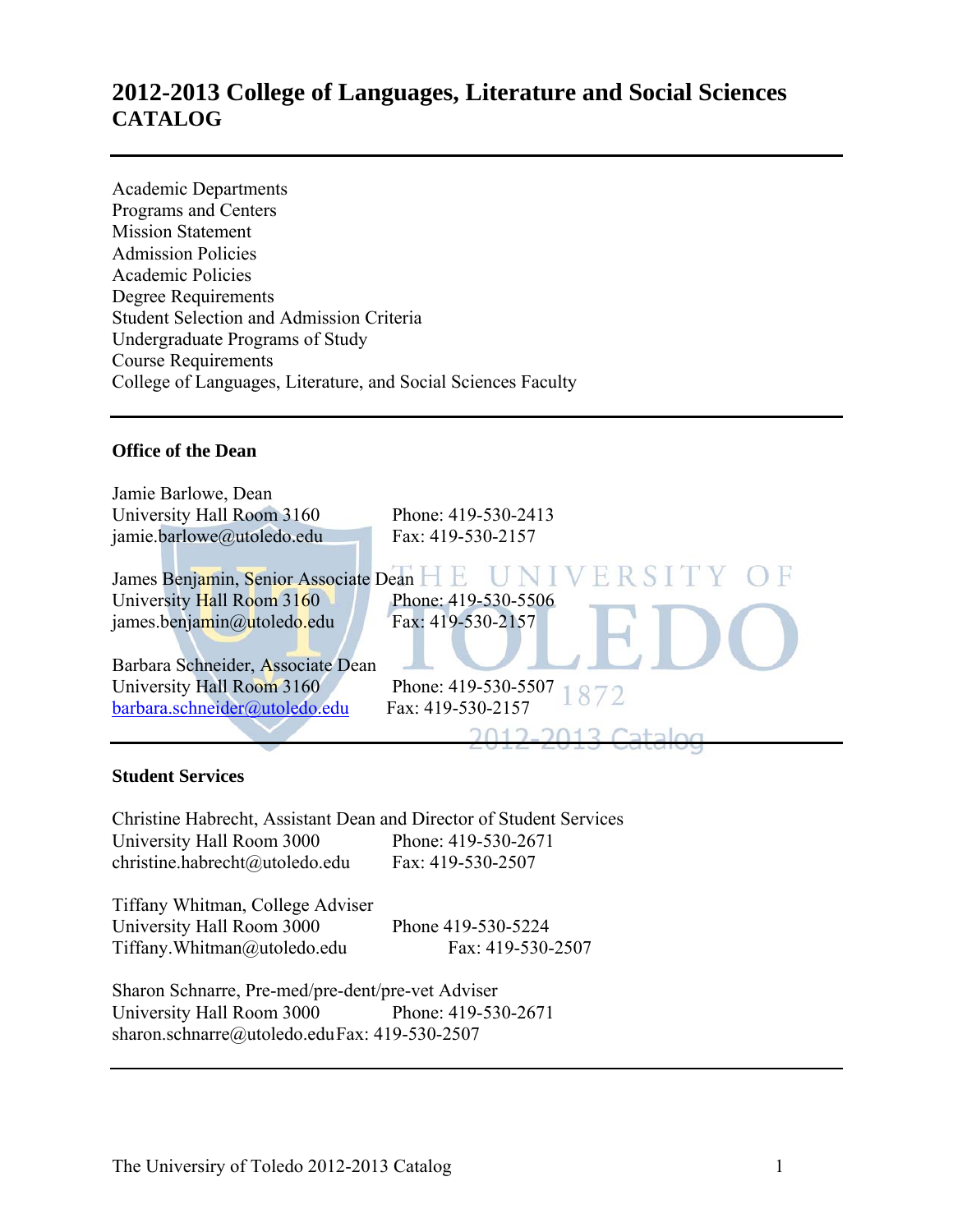| Rocket Hall 1400<br>Ruth.meinhart@utoledo.edu                                                                                                                                                                              | Ruth Meinhart, Assistant Dean and Director for The Department of Exploratory Studies<br>Phone: 419-530-1250<br>Fax: 419-530-1265                                                                                                                      |
|----------------------------------------------------------------------------------------------------------------------------------------------------------------------------------------------------------------------------|-------------------------------------------------------------------------------------------------------------------------------------------------------------------------------------------------------------------------------------------------------|
| Rocket Hall 1400<br>RoseMarie.Ackerman@utoledo.edu                                                                                                                                                                         | RoseMarie Ackerman, Academic Adviser for The Department of Exploratory Studies<br>Phone: 419-530-1250<br>Fax: 419-530-1265                                                                                                                            |
| Rocket Hall 1400<br><u> Lisa.Bollman@UToledo.Edu</u>                                                                                                                                                                       | Lisa Bollman, Academic Adviser for The Department of Exploratory Studies<br>Phone: 419-530-1250<br>Fax: 419-530-1265                                                                                                                                  |
| Carol Holton, Transfer Academic Adviser<br>The University of Toledo, Rocket Hall 1400<br><b>Owens Community College, Student Services</b><br>Monroe County CC/Whitman Center<br>carol.holton@utoledo.edu Fax: 419-530-1265 | Phone: 419-530-1250<br>Phone: 567-661-7777<br>Phone: 734-847-0559                                                                                                                                                                                     |
| Rocket Hall 1400<br>Kathleen.Jensen@utoledo.edu                                                                                                                                                                            | Kathy Jensen, Academic Adviser for The Department of Exploratory Studies<br>Phone: 419-530-1250<br>Fax: 419-530-1265                                                                                                                                  |
| Rocket Hall 1400<br>cynthia.spitler@utoledo.edu<br>Rocket Hall 1400<br>Whitney. Walker 2@utoledo.edu                                                                                                                       | Cynthia Spitler, Academic Adviser for The Department of Exploratory Studies<br>Phone: 419-530-1250<br>Fax: 419-530-1265<br>Whitney Walker, Academic Adviser for The Department of Exploratory Studies<br>Phone: 419-530-1250<br>Fax: 419-530-1265 872 |
| <b>Academic Departments</b>                                                                                                                                                                                                | 2012-2013 Catalog                                                                                                                                                                                                                                     |
| Department of Communication                                                                                                                                                                                                |                                                                                                                                                                                                                                                       |
| Paul Fritz, Chair<br>University Hall Room 4630B<br>paul.fritz@utoledo.edu                                                                                                                                                  | Phone: 419-530-2006<br>Fax: 429-530-4771                                                                                                                                                                                                              |
| Department of Economics                                                                                                                                                                                                    |                                                                                                                                                                                                                                                       |
| Michael Dowd, Chair<br>University Hall Room 4110C<br>michael.dowd@utoledo.edu                                                                                                                                              | Phone: 419-530-2572<br>Fax: 419-530-7844                                                                                                                                                                                                              |
| Department of English                                                                                                                                                                                                      |                                                                                                                                                                                                                                                       |
| Sara Lundquist, Chair<br>Field House Room 1500J<br>sara.lundquist@utoledo.edu                                                                                                                                              | Phone: 419-530-2318<br>Fax: 419-530-4440                                                                                                                                                                                                              |

The Universiry of Toledo 2012-2013 Catalog 2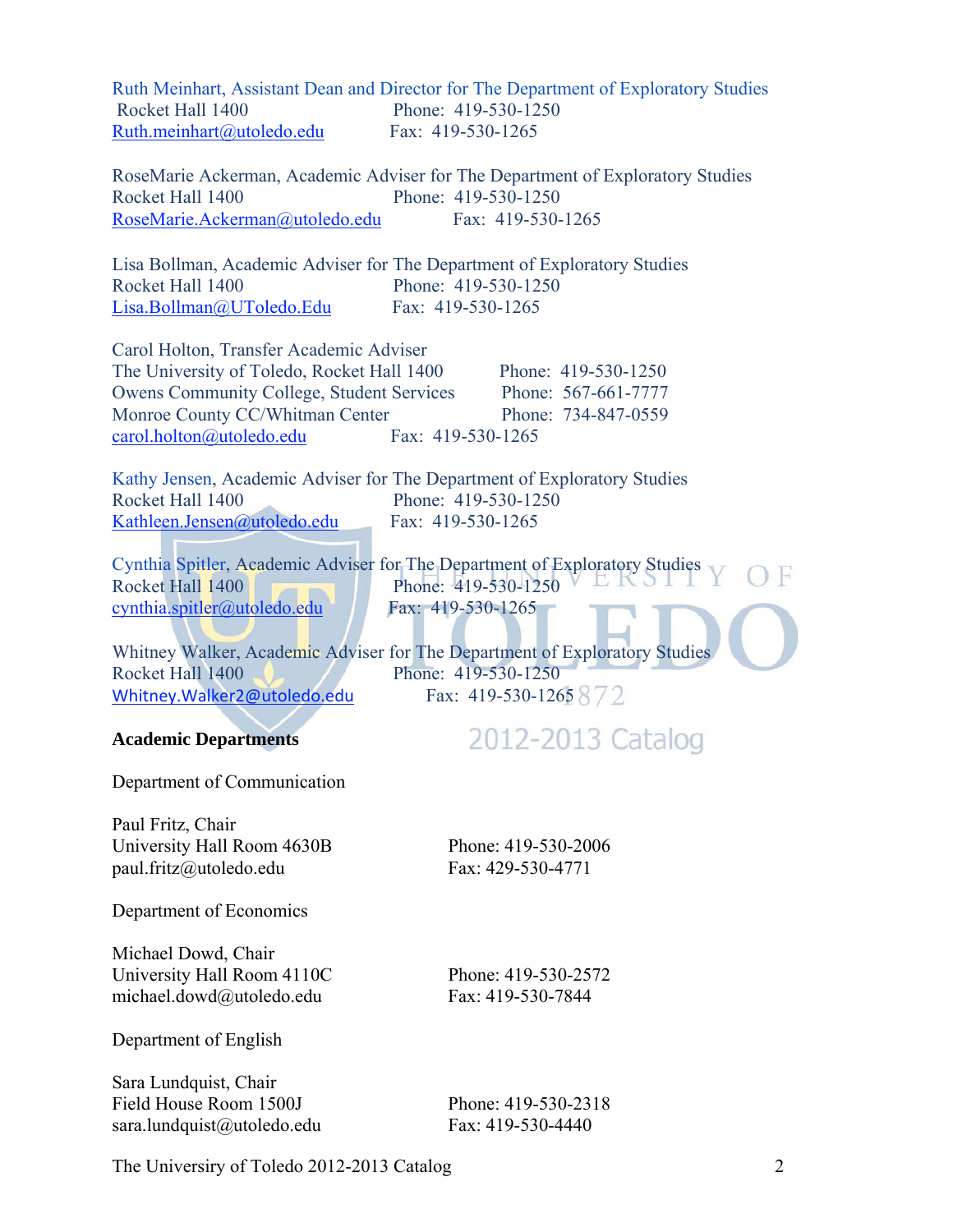Department of Exploratory Studies

Ruth Meinhart, Assistant Dean Phone: 419-530-1250 University Hall,  $4^{\text{th}}$  Floor Fax: 419-530-1265 ruth.meinhart@utoledo.edu

Department of Foreign Languages

Ruth Hottell, Chair Field House Room 2400F Phone: 419-530-2606 ruth.hottell@utoledo.edu Fax: 419-530-4954

Department of Geography and Planning

Patrick Lawrence, Chair Snyder Memorial Hall Room 3061 Phone: 419-530-2545 patrick.lawrence@utoledo.edu Fax: 419-530-7919

Department of History

William J. O'Neal, Chair Tucker Hall Room 1142 Phone 419-530-2845 william.oneal@utoledo.edu Fax: 419-530-4539

Department of Philosophy

John Sarnecki, Chair Scott Hall Room 1006 Phone: 419-530-4524 john.sarnecki@utoledo.edu Fax: 419-530-6189

2012-2013 Catalog

Department of Political Science and Public Administration

Sam Nelson, Chair Snyder Memorial Hall Room 3006 Phone: 419-530- 4974 sam.nelson@utoledo.edu Fax: 419-530-4199

Department of Psychology

J.D. Jasper, Chair University Hall Room 5614A Phone: 419-530-2717 jjasper@utoledo.edu Fax: 419-530-8479

Department of Sociology and Anthropology

Rubin Patterson, Chair University Hall Room 2520 Phone: 419-530-2791 rubin.patterson@utoledo.edu Fax: 419-530-8406

The Universiry of Toledo 2012-2013 Catalog 3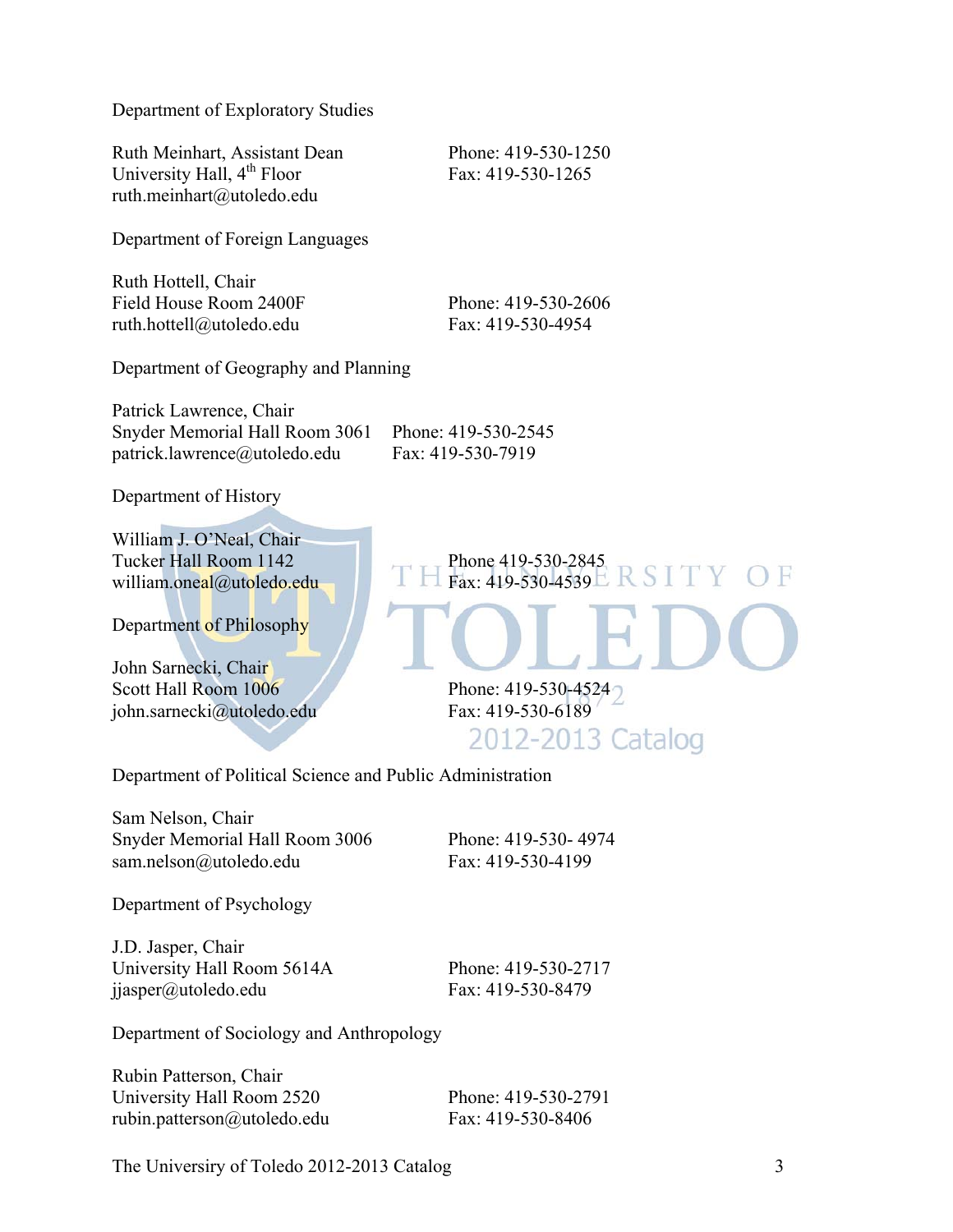Department of Women's and Gender Studies

Charlene Gilbert, Chair University Hall 4260A Phone: 419-530-2233 charlene.gilbert@utoledo.edu Fax: 419-530-4411

### **Academic Programs and Centers**

Africana Studies

Rubin Patterson, Director University Hall Room 2370 Phone: 419-530-7253 rubin.patterson@utoledo.edu Fax: 419-530-8406

American Studies

James Campbell, Director Scott Hall Room 1011 Phone: 419-530-6190 james.campbell@utoledo.edu Fax: 419-530-6189

Asian Studies

Gene Chang, Director University Hall Room 5280  $\Box$  Phone: 419-530-6155 R S I gene.chang $\omega$ utoledo.edu Fax: 419-530-7844

Disability Studies

James Ferris, Ability Center of Greater Toledo Endowed Chair University Hall Room 2100<br>
im.ferris@utoledo.edu<br>
Fax: 419-530-7238<br>
Catalog jim.ferris@utoledo.edu

European Studies

Mark Denham, Director Snyder Memorial Hall Room 3006 Phone: 419-530-4151L mark.denham@utoledo.edu Fax: 419-530-4199

Global Studies

Mark Denham, Director Snyder Memorial Hall Room 3006 Phone: 419-530-4151 mark.denham@utoledo.edu Fax: 419-530-4199

Humanities

Ashley Pryor, Director 3000 Sullivan Hall Phone: 419-530-2635 Ashley.pryor@utoledo.edu Fax: 419-530-6032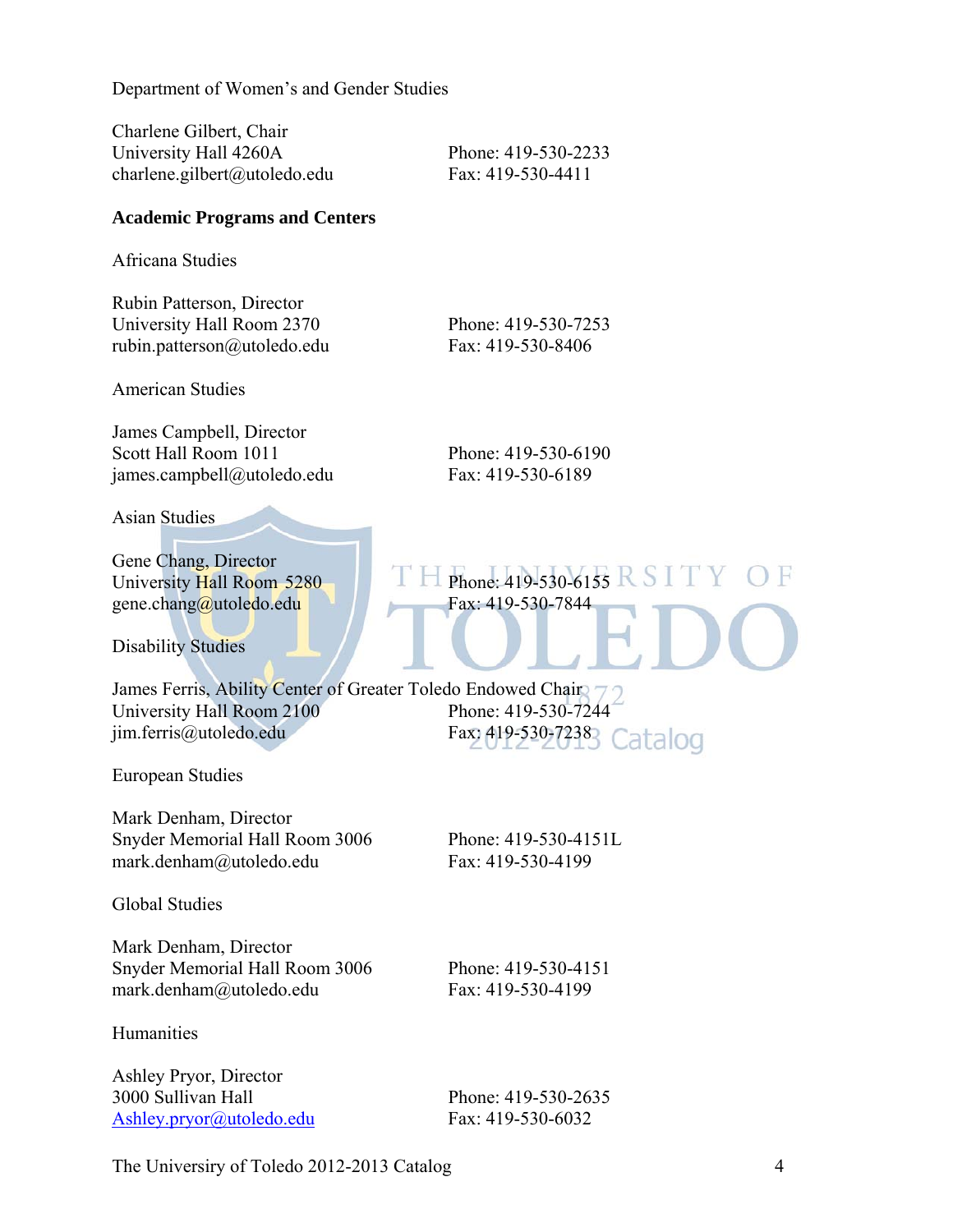Law and Social Thought

Renee Heberle, Co-Director University Hall 2370 Phone: 419-530-7268 renee.heberle@utoledo.edu Fax: 419-530-4739

Jerry Van Hoy, Co-Director University Hall 2370 Phone 419-530-7268 jerry.vanhoy@utoledo.edu Fax: 419-530-4739

Middle East Studies

Elias Nigem, Director University Hall Room 2520 Phone: 419-530-4662 enigem@utoledo.edu Fax: 419-530-8406

Religious Studies

John Sarnecki Scott Hall Room 1011 Phone: 419-530-6190 john.sarnecki@utoledo.edu Fax: 419-530-6189

Urban Studies

Carter Wilson, Director Snyder Memorial Hall Room 3000<br>
carter wilson3@utoledo.edu Fax: 419-530-4199 carter.wilson3@utoledo.edu

Center for Religious Understanding

Jeanine Diller, Director Scott Hall Room 1021<br>
Scott Hall Room 1021<br>
Phone: 419-530-6190 jeanine.diller@utoledo.edu Fax: 419-530-6189

## THE **NIVERSITY**

1872

Catalog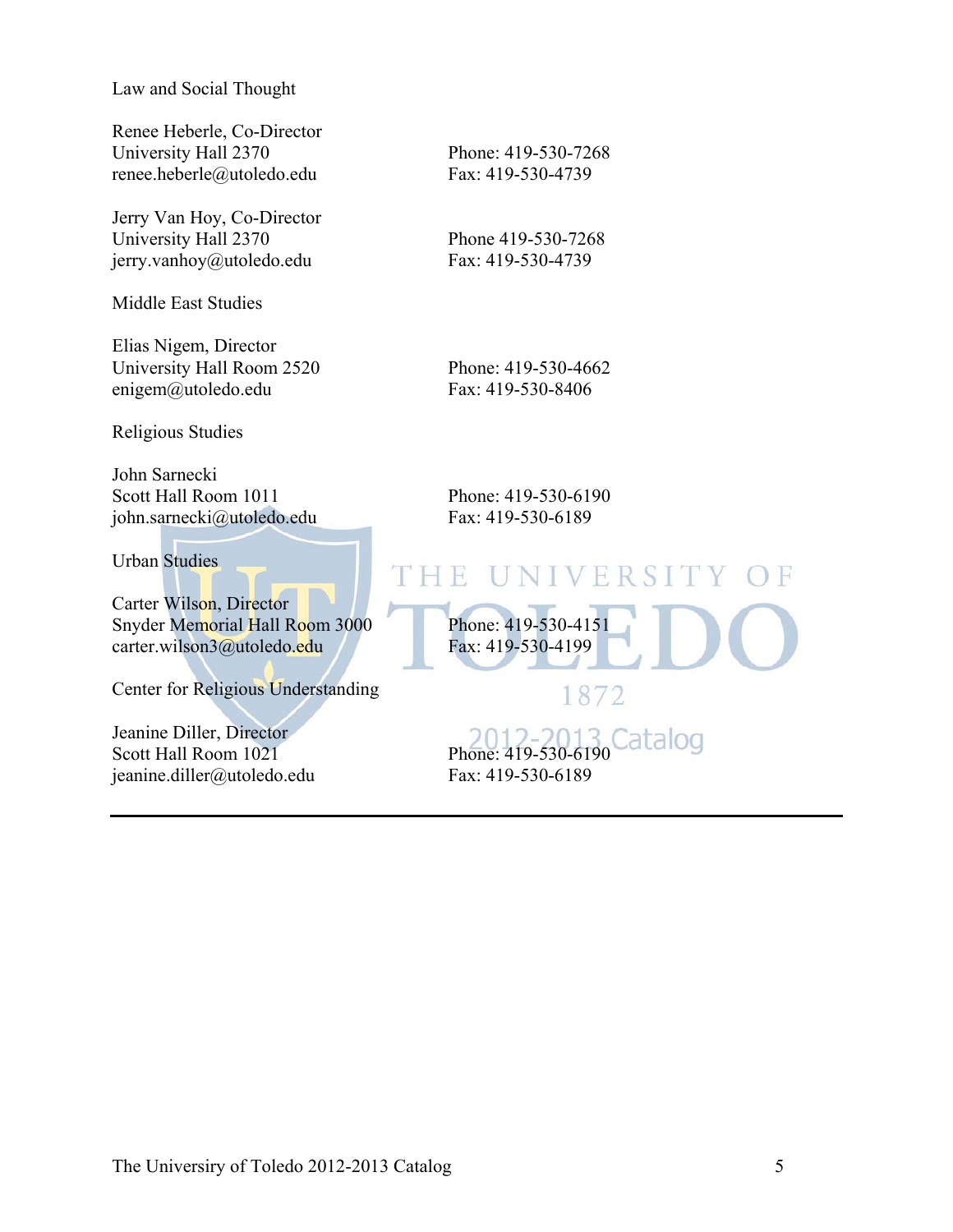### **Mission Statement**

The College of Languages, Literature, and Social Sciences is dedicated to offering a rich and unified environment that is deftly responsive to change, student need, and higher education in the 21st century, to promoting the value of liberal education, to excelling in research in the liberal arts, humanities, social sciences, and interdisciplinary studies, and to outreach and engagement that serves the university, the global and local community, and the professions.

### **Admission Policies**

New first-year students must (1) submit a college test score (ACT or SAT) and (2) have either a 2.5 high school GPA or ACT composite or 20 (SAT combined reading and math score of 950) to be admitted to the College of Languages, Literature, and Social Sciences. Applicants not meeting these standards will be admitted to the Department of Exploratory Studies in the College of Languages, Literature, and Social Sciences..

To be considered for admission to the pre-med, pre-dent and pre-vet programs, students will need a minimum high school cumulative GPA of 3.2 and an ACT composite score of 25 (or minimum SAT combined reading and math score of 1150). Students should also have successfully completed a minimum of three years of high school mathematics (algebra I, algebra II and geometry) and high school chemistry. Applicants not meeting these standards but meeting the Languages, Literature, and Social Sciences college admission standards will be admitted to the College of Languages, Literature, and Social Sciences degree program of their choice as BA (undecided) majors.

### **Change of College**

Students in good standing (i.e., with a cumulative GPA of 2.0 or higher) who wish to change from another college of The University of Toledo to the College of Languages, Literature, and Social Sciences should make an appointment with a college Adviser in the College Student Services Office to discuss their transfer and have their academic records reviewed. External transfer course work previously evaluated by other UT colleges will be re-evaluated. All college requirements, including core, distributive, major and related requirements, must be fulfilled as specified in the catalog for the year in which the student enters the College of Languages, Literature, and Social Sciences. Credit restrictions and level requirements for College of Languages, Literature, and Social Science students will apply. Continuing UT students seeking admission to pre-medical, pre-dental and pre-veterinary programs must have a 3.0 cumulative college GPA and have completed CHEM 1090 or 1230 and MATH 1320 or higher with a B or better.

If a student is in good standing, with a cumulative GPA of 2.0 or higher, or has served a suspension from another college, and wishes to be undecided on a major or does not qualify to transfer into the major they wish at this point, the student will be admitted to the Department of Exploratory Studies (DES). Students will be asked t complete a Reinstatement Procedure to enter the DES if he or she is returning after a suspension. The Reinstatement Procedure can be found at http://www.utoledo.edu/llss/des/iarp.html.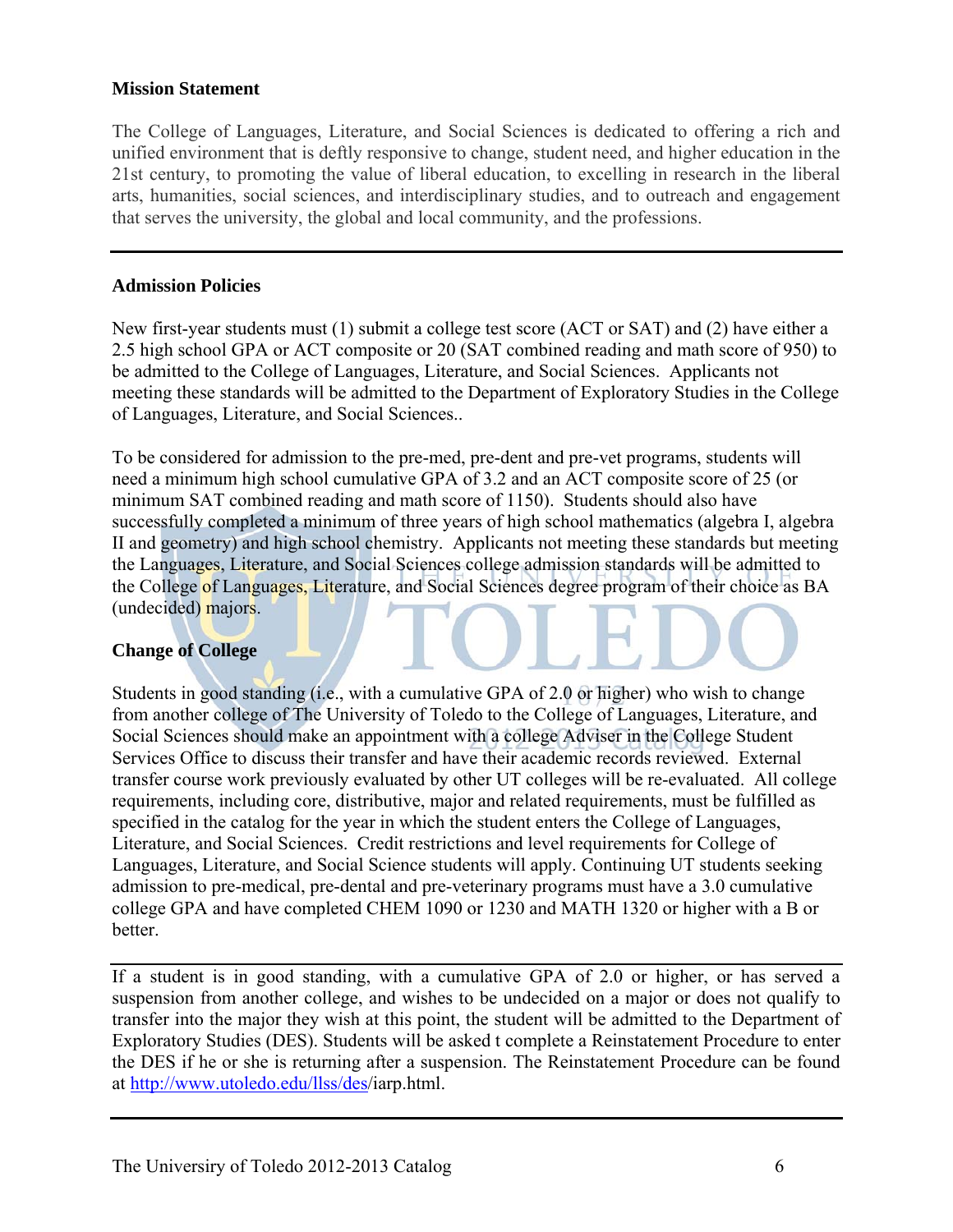### **Admission with Transfer Credit from Another Institution**

No more than 94 semester hours of credit earned at other institutions may apply toward a degree in the College of Languages, Literature, and Social Sciences. Course work from other institutions is accepted at the level at which the course was taught at that institution. Courses transferred from community, junior or technical colleges offering Associate degrees will not count toward the requirement of 32 credits at the 3000-4000 levels. Students with transfer credit are generally expected to fulfill all University and college course requirements for a degree in the College of Languages, Literature, and Social Sciences as specified in the catalog for the year in which they enter the College of Languages, Literature, and Social Sciences. In some cases, not all the credits that transfer into The University of Toledo will apply toward a degree in the College of Languages, Literature, and Social Sciences, e.g., developmental courses and excess credits in the major and in technical subjects. Transfers from other institutions shall take at least 30 semester hours at The University of Toledo, including 12 semester hours of work in their major field and 9 semester hours in their minor field, regardless of the number of hours transferred.

Students transferring to the University of Toledo in Spring 2007 or later, including transfer readmits, must meet minimum GPA requirements in their Languages, Literature, and Social Sciences majors and minors with both (1) the grades of all courses attempted at UT and (2) in a second calculation, the grades of all courses attempted at all institutions (including UT). The grades of all courses (from all institutions) which are used by those students to satisfy UT general education competency requirements must be used in the calculation of the UT general education GPA. THE UNIVERSITY OF

UT students who attend other institutions as guests or transient students in Fall 2008 or later must also meet minimum GPA requirements in their Languages, Literature, and Social Sciences majors and minors with (1) the grades of all courses attempted at UT and (2) in a second calculation, the grades of all courses attempted at all institutions (including UT). For students admitted prior to Fall 2012, the grades of all courses (from all institutions) which are used by those students to satisfy UT Core requirements must be used in the calculation of the UT Core GPA. For students admitted Fall 2012 or later, grades of all courses used to satisfy general education competency and distribute requirements must be used.

For the purposes of meeting minimum cumulative GPAs in a student's LLSS major(s) and/or minor(s) and the general education competency and distributive requirements, the grades of all courses attempted at all institutions will be included in the GPA calculation(s). Note: Due to technological limitations of UT's current Degree Audit Reporting System, Degree Audit GPA calculations for students who have taken courses at other institutions may not be accurate. Consult a college staff Adviser if you have questions.

Transfer students should note that The University of Toledo will include all course work taken at all institutions of higher education in the calculation to determine if a student will graduate with honors. All college course work ever taken is computed in determining eligibility for graduation with honors, although no student will be awarded a level of honors above that indicated by The University of Toledo cumulative grade point average (GPA). Note: The University of Toledo requires a minimum of 30 semester hours of standard letter graded courses from UT in order to qualify for graduation with honors.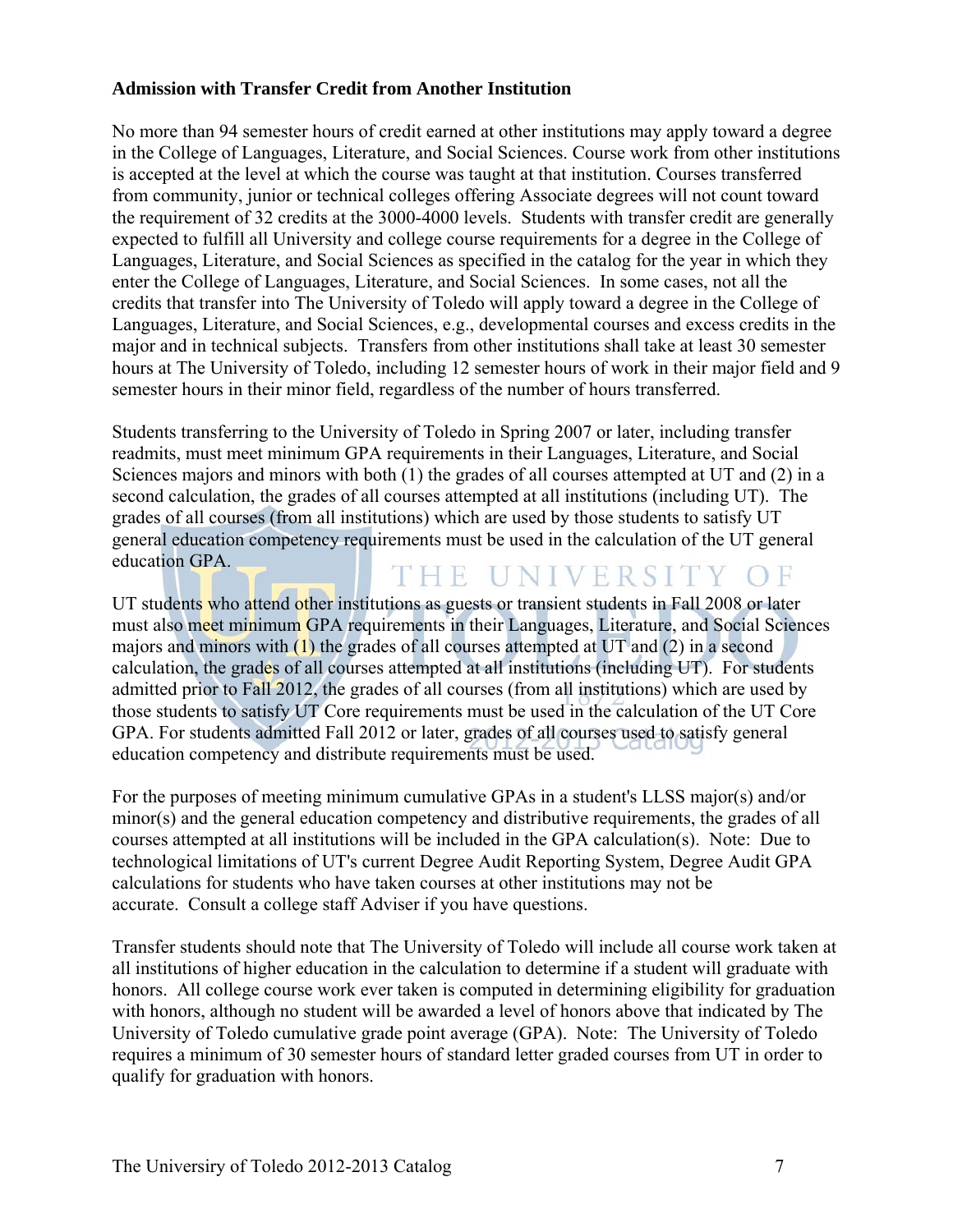An applicant who has undertaken courses at a regionally accredited college or university and who submits through the Office of Undergraduate Admission for Adult, Transfer and International Students an official transcript listing courses and grades and giving evidence of good standing will be admitted to the College of Languages, Literature, and Social Sciences, provided the student has maintained a minimum GPA of 2.0 on a 4.0 scale.

Exceptions to this minimum admission requirement for academic majors are rarely made and require the applicant to demonstrate, in a written petition to the committee on academic standing, that there are special circumstances that warrant waiver of the requirement. Approval of the petition is not automatic, and those students who are admitted by petition will be placed on special probationary status and must meet certain conditions to remain enrolled. However, students applying with under a 2.0 GPA from other institutions will be admitted into the Department of Exploratory Studies as a Conditionally admitted student (see details below).

If the college from which the applicant transfers lacks proper accreditation, the student may be denied transfer credit on the basis of the transcript, but may be allowed to obtain credit by passing advanced standing examinations with at least a C grade. Official transcripts of records from all schools previously attended must be on file with the Office of Undergraduate Admission for Adult, Transfer and International Students before the student will be permitted to register.

Conditional Student admission into the Department of Exploratory Studies in LLSS

Students who are coming back or transferring to UT from another institution with a GPA of less than 2.0 or are coming back after serving a suspension from UT are admitted into the Department of Exploratory Studies conditionally. These students will be on probation and are limited in the number of credit hours they are allowed to take until their GPA is above 2.0 and they are no longer on probation.

### **A Second Degree at The University of Toledo**

1872

A student earning a first degree at The University of Toledo may earn a second bachelor's degree in the College of Languages, Literature, and Social Sciences by taking a minimum of 20 additional semester hours and satisfying all requirements for both degrees. The student must take the additional 20 hours in College of Languages, Literature, and Social Sciences course work, unless the student's major department requires course work outside the college to satisfy major or related requirements. An undergraduate with a degree from another institution is considered a transfer student. Such a student is then considered a candidate for a second degree. See requirements for admission with transfer credit from another institution.

### **Requirements for Students with an Associate's Degree**

Students holding an Associate of Arts or Associate of Science degree from an accredited college are encouraged to enroll in the College of Languages, Literature, and Social Sciences and, in many instances, may expect to earn an appropriate baccalaureate upon completion of two years of full-time study. Students with an Associate's degree in a technical program will likely require more time to complete a bachelor's degree. The following regulations apply:

• Students must complete the equivalent of the specified University and college general education and distributive requirements for a bachelor's degree.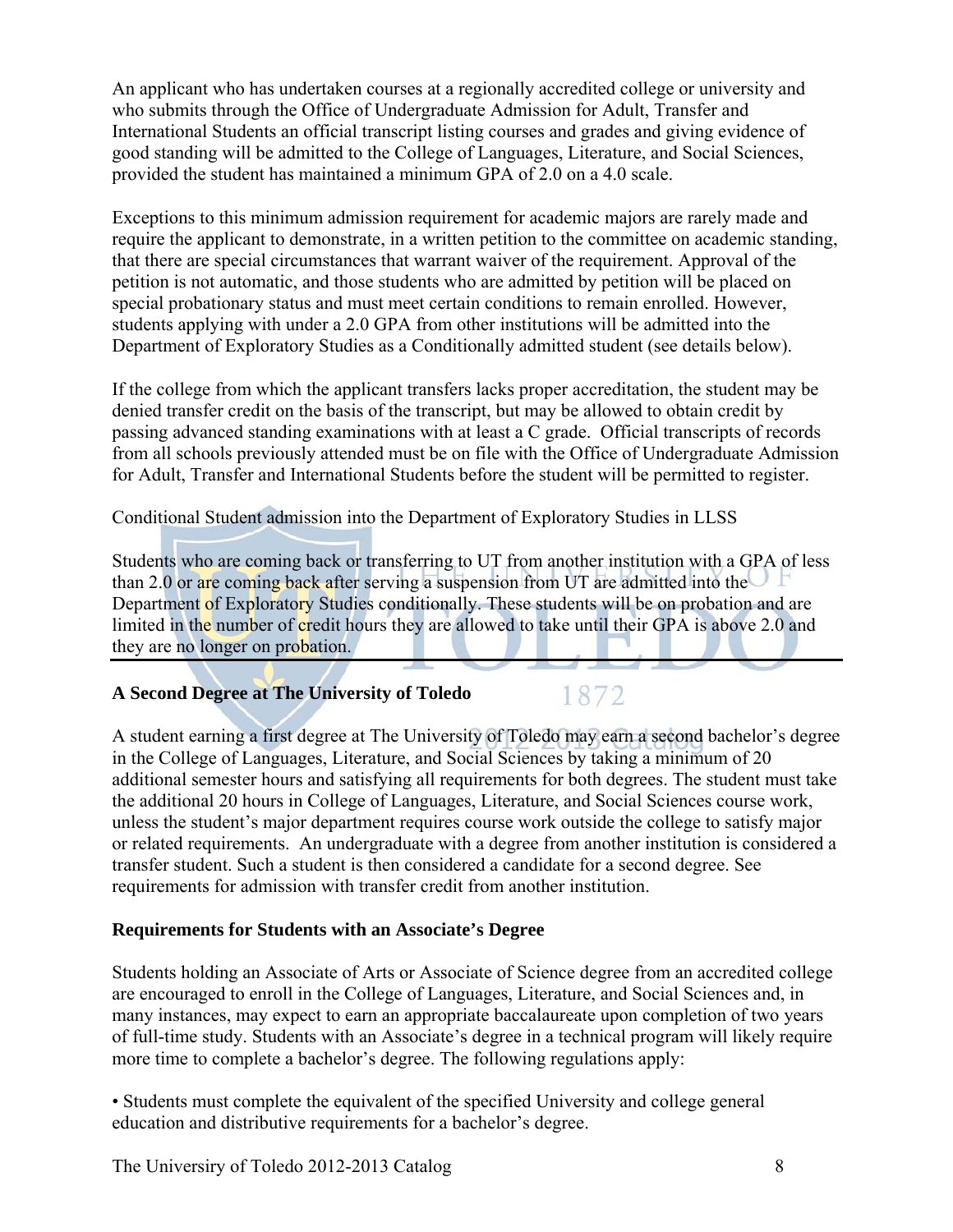• In all baccalaureate programs, a minimum of 64 hours must be taken at the 2000 to 4000 levels; of these, a minimum of 32 hours must be taken at the 3000 to 4000 levels in baccalaureate degree - granting colleges. Course work from other institutions is accepted at the level at which the course was taught at that institution.

• Students may enroll in any departmental, interdepartmental or interdisciplinary program for which they meet the admission criteria. All of the usual major and related area requirements must be fulfilled as specified in the catalog for the year in which the student entered the College of Languages, Literature, and Social Sciences.

• For students with an Associate's degree in a technical program, no more than six additional hours of credit outside the college may apply toward graduation.

### **Readmission of Former Arts and Sciences or College of Languages, Literature, and Social Sciences Students and students readmitted to DES**

Students who have withdrawn from the former College of Arts and Sciences or the College of Languages, Literature, and Social Sciences and The University of Toledo and have not attended any other institution in the interim may be readmitted, provided they were eligible to continue enrollment in the college at the time they discontinued attendance. Such students should readmit at the College Student Services Office. Students who have been suspended from the former College of Arts and Sciences or the College of Languages, Literature, and Social Sciences must submit a written letter of petition. Students who readmit after more than 12 consecutive months' absence must comply with existing college requirements at the time of readmission.

### **Academic Policies**

Refer to UT Policy website for academic policies that apply to all students.

### **Academic Advising**

### 1872

Academic advising is a process intended to help students derive as many benefits as possible from their education. This occurs when Advisers help students develop and reach academic and career goals. While the ultimate responsibility for making personal and educational decisions rests with the student, Advisers assist by helping to identify and assess alternatives and the consequences of decisions. Advising can be much more than selecting courses. The more frequently students arrange to meet with their Advisers, the better their needs can be served. New students, transfer students, students changing colleges, and continuing general studies students are advised in the College of Languages, Literature, and Social Sciences Student Services Office, University Hall Room 3000, by college staff Advisers. Students in the Department of Exploratory Studies programs will be advised in the Department of Exploratory Studies offices: (For location, http://www.utoledo.edu/llss/des).They provide essential information; help students select courses to meet University core and college distributive requirements; suggest courses for the exploration of majors and minors; and help students evaluate academic progress and adjustment to university life. Students with declared majors and/or minors are advised by departmental major or program Advisers, faculty who provide general information as well as more specialized information about majors and minor programs, departmental course offerings, and career and graduate opportunities. They help students select courses for general, major, related, and other requirements. Students in the Honors College and those seeking more than one major or degree, a minor, or admission to professional school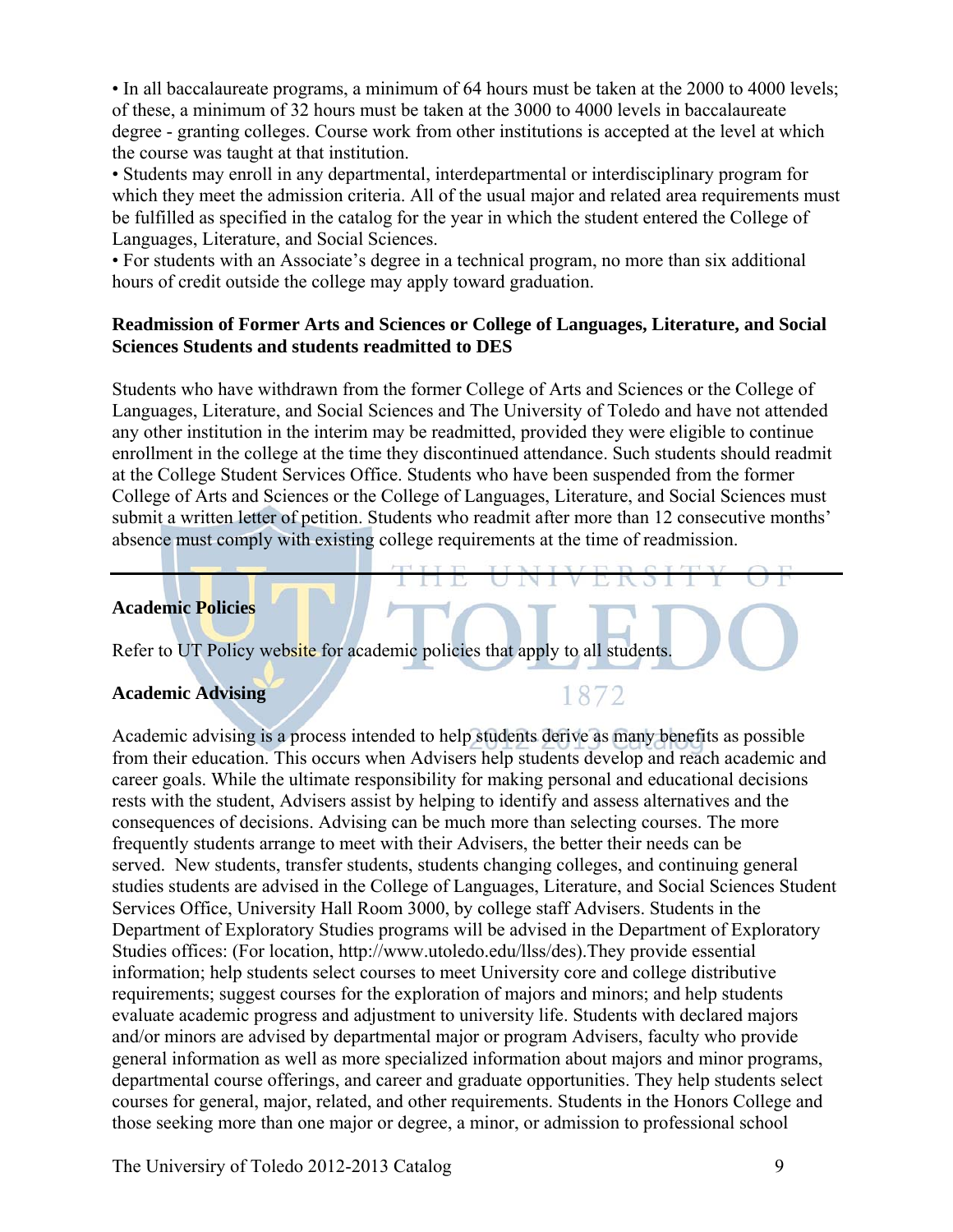should meet periodically with one or more additional Advisers. A complete list of academic Advisers is available on the College website or in the College office.

### **Student Responsibilities**

Students are responsible for correctly selecting courses for their programs of study each semester and for fulfilling all degree requirements. Although Advisers will assist wherever possible, the final responsibility rests with the student. Students are expected to make sure that they are fulfilling all degree requirements, as published in the issue of the catalog of the former College of Arts and Sciences or the College of Languages, Literature, and Social Sciences under which they entered. Students who have been out of the former College of Arts and Sciences or the College of Languages, Literature, and Social Sciences for 12 consecutive months are responsible for the requirements in the University catalog under which they reenter.

### **Transcripts and Degree Audit Reports**

A transcript is a complete chronological list of a student's academic course work (including all courses attempted and grades earned). It does not show how specific courses apply or do not apply to University and college requirements as stipulated in this catalog. For example, developmental, excess technical, non-repeatable and certain other courses are not counted toward minimum credits for degrees, but appear on transcripts.

The Degree Audit Report (DAR) details all requirements applicable to a student's academic program (degree, major, minor) and applies the student's courses on the transcript (including transfer credit) to those requirements. The DAR should be used to identify requirements remaining when all registered courses are completed. The College of Languages, Literature, and Social Sciences Student Services Office (UH Room 3000) will provide an unofficial transcript and DAR to a College of Languages, Literature, and Social Sciences student presenting a picture ID. Students also may view their transcript and DAR through the myUT portal with Student Self-Service.

### **Declaring or Changing a Major or Minor**

To declare a major or minor or change one previously declared, students must fill out a form that is available in the College Student Services Office. Once students admitted as Exploratory Students have chosen a major, they must see an academic adviser in the college that houses the major and complete the change of college forms.

2012-2013 Catalog

### **Sequence of Courses**

There is no single prescribed sequence of courses, except that all first-year students should take LLSS 1000 Orientation, College Composition I and II, and any developmental courses required on the basis of placement testing and/or high school deficiencies. Students should consult the later sections of the catalog devoted to programs of study and course offerings, and they should review their programs with their academic Advisers to ensure they complete courses in the proper sequences. In addition, students should use their Degree Audit Reports to track their progress.

The Universiry of Toledo 2012-2013 Catalog 10 Students majoring in the areas of humanities and social sciences are expected to defer most of their major work until the junior and senior years, except for courses prerequisite to the 3000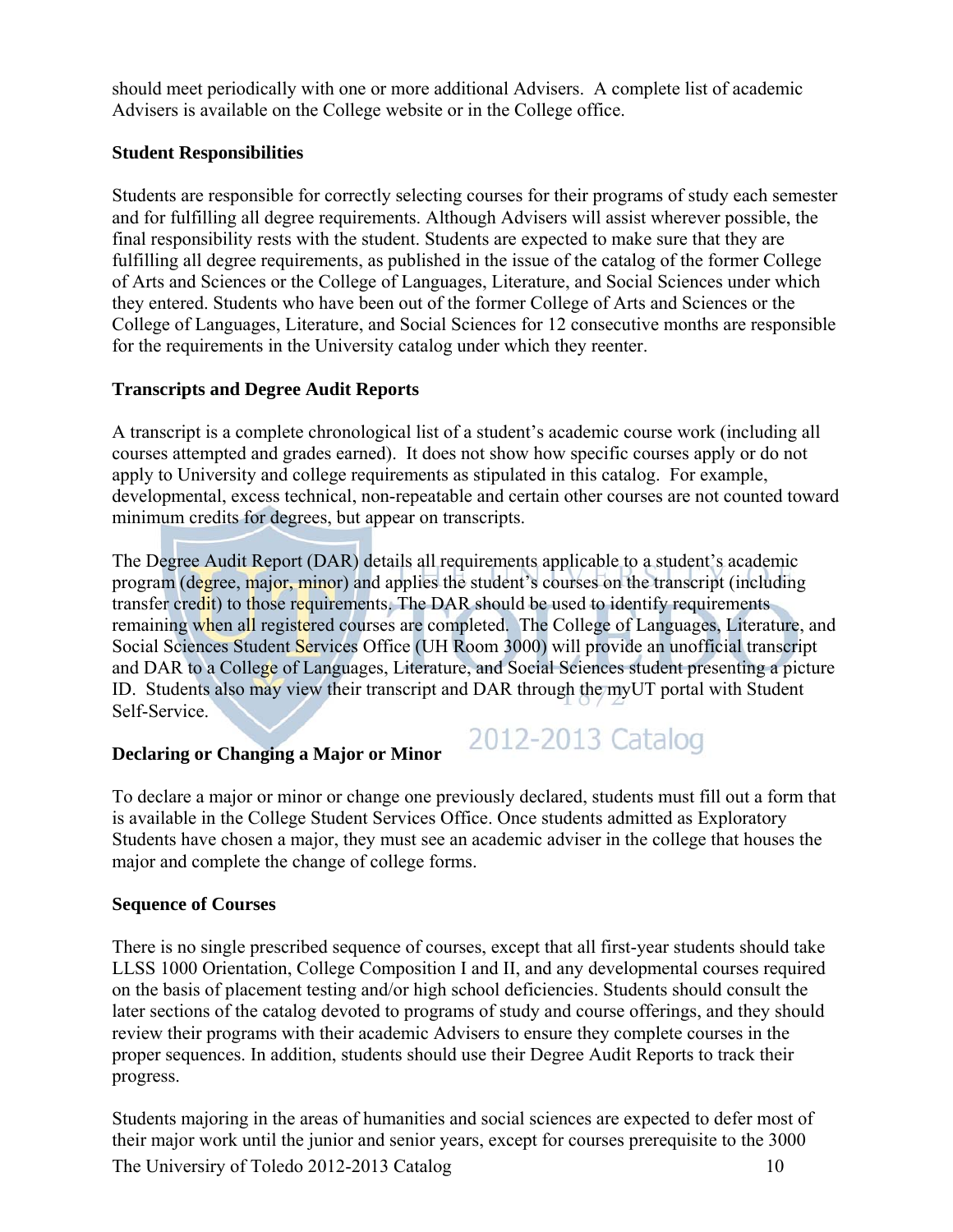level and 4000 level courses in their fields. Outside the major, during the first two years, they should be sure to take those courses in the general requirements that are prerequisite to courses they wish to take as juniors and seniors.

### **Study Abroad or Study Away**

Students who plan to study abroad or away must be sure that their proposed course of study is properly accredited. Its academic acceptability should be verified by the college before departure. Students also should ascertain in advance from their Advisers whether the course work will count toward their general requirements, majors, or related areas or only be regarded as elective. Credit for foreign language study is subject to the approval and recommendation of the department of foreign languages.

Information about study abroad programs is generally available from Advisers in many college programs and departments and from the Center for International Studies and Programs, Snyder Memorial, suite 1000..

### **Transient (Guest) Enrollment at Another Institution**

College of Languages, Literature, and Social Sciences students must have advance permission both to enroll elsewhere as a guest and to take specific courses. The Transient Student form for this purpose is available in the College Student Services Office and on the college website. Students enrolling without permission will be considered transfer readmits upon their return to UT. LLSS students enrolled as transients or guests at another institution must submit an official transcript to the UT Office of Admission at the conclusion of the enrolled term. Grades of all courses attempted in the major, minor, and UT Core will be used in cumulative GPA calculations for students admitted prior to Fall 2012. For students admitted Fall 2012 or later, the second calculation will be based on all courses attempted in the major, minor, and general education competency requirements. 1872

#### **GPA Recalculation for Repeated Courses**  2012-2013 Catalog

The College of Languages, Literature, and Social Sciences permits a maximum of 12 semester hours or the equivalent of 18 quarter hours of course work to be deleted from the GPA calculation. Students who have had their GPAs recomputed under the Academic Forgiveness Policy are not eligible for grade deletions. Criteria governing GPA recalculation are given in the General Section of this catalog. Students should check with the College Student Services Office for more specific information on this policy. Students may not use repeat courses taken at other institutions to qualify for a GPA recalculation.

### **Withdrawal Policy** (W, IW, DR Grades)

The number of credit hours of W, IW and DR is limited to 22 hours for all undergraduate students in degree programs in the College of Languages, Literature, and Social Sciences. Once a student has accumulated 22 hours of W, IW or DR, further withdrawals will be counted as F's in computation of the student's GPA for purposes of probation or suspension. In addition, students who receive financial aid risk the loss of financial aid if they accumulate excessive hours of W, IW and DR.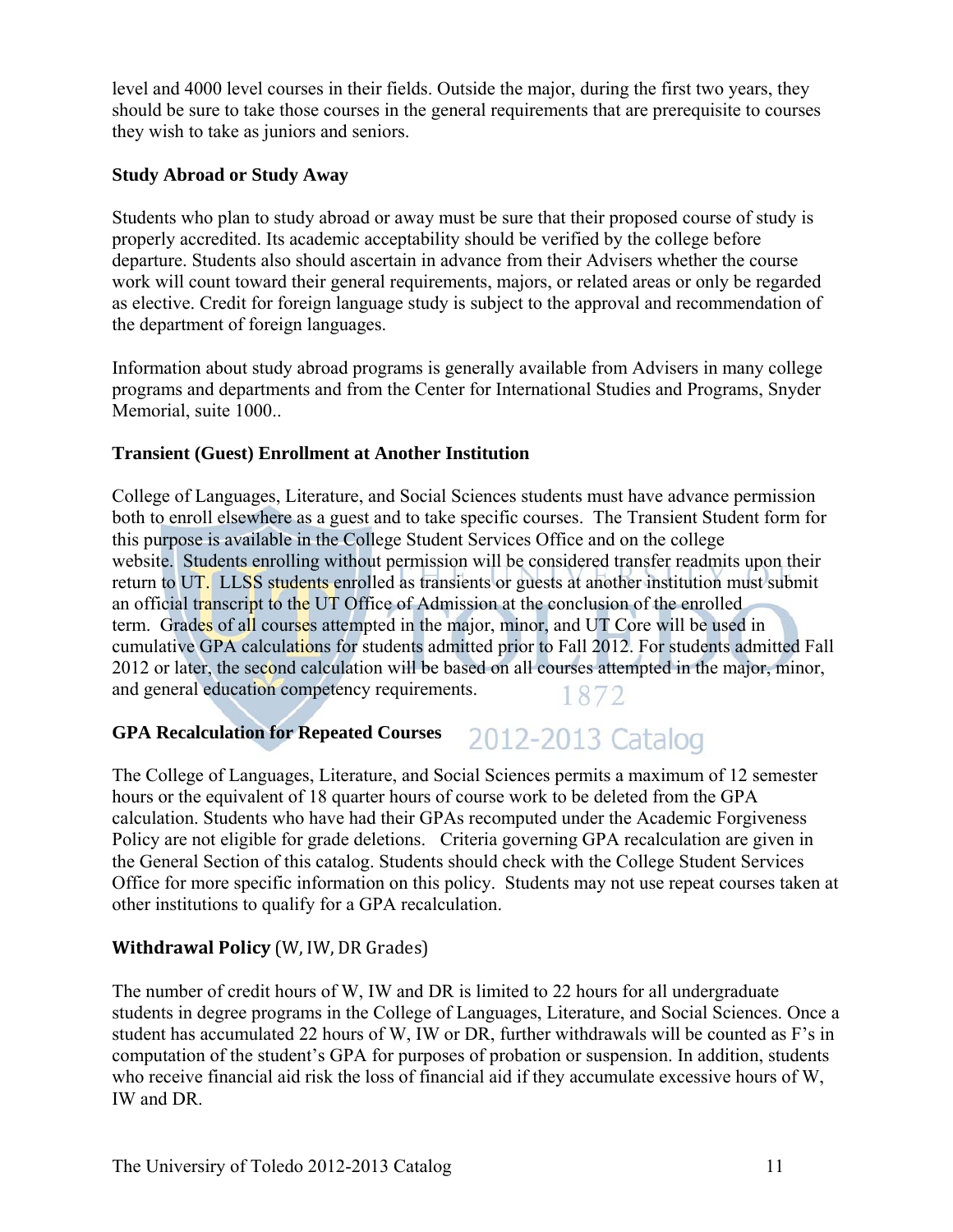Students who transfer into the College of Languages, Literature, and Social Sciences from another college at The University of Toledo will bring with them the number of W's, IW's and DR's accumulated in their previous work.

**Note**: Assignment of the IW and DR grades has been discontinued. A student wanting to be withdrawn from a course must file a petition in the Registrar's Office by the deadline in the term of enrollment.

### **Academic Probation**

A student whose cumulative GPA is less than 2.0 is automatically placed on probation until a 2.0 cumulative GPA is achieved (See Withdrawal Policy above). It is recommended that a student on probation not enroll for more than 12 to 14 credits.

### **Academic Suspension**

Academic suspension means that a student is prohibited from registering at The University of Toledo for a period of at least one semester. Students are subject to academic suspension if their GPA falls below the minimum GPA listed below or if they fail to make sufficient progress toward attainment of the degree. (See Withdrawal Policy). Students may remove Incompletes while under suspension.

A student is subject to academic suspension if the cumulative GPA is less than: B

- 1.0 for 10 to 19 hours attempted
- $\bullet$  1.5 for 20 to 29 hours attempted
- $\bullet$  1.7 for 30 to 39 hours attempted
- $\bullet$  1.8 for 40 to 49 hours attempted
- $\bullet$  1.9 for 50 to 59 hours attempted
- 2.0 for 60 or more hours attempted
- After accumulating 60 credit hours without suspension, a student may be suspended if the cumulative GPA falls below 2.0 for two consecutive semesters.

1872

### **Trial Readmission Policy**

After the required suspension period, a student may petition for readmission to the College of Languages, Literature, and Social Sciences committee on academic standing.(See http://www.utoledo.edu/llss/des/iarp.html for form). The petition must be received at least one month before the beginning of the semester in which the student wishes to readmit. If the petition is accepted, the college committee will determine the terms of the conditional registration agreement, under which the student will be permitted to re-enroll. Suspended students who are granted readmission must maintain the designated GPA for each semester thereafter and meet the conditions of their readmission agreement. Students failing to meet these conditions are subject to a one-year suspension.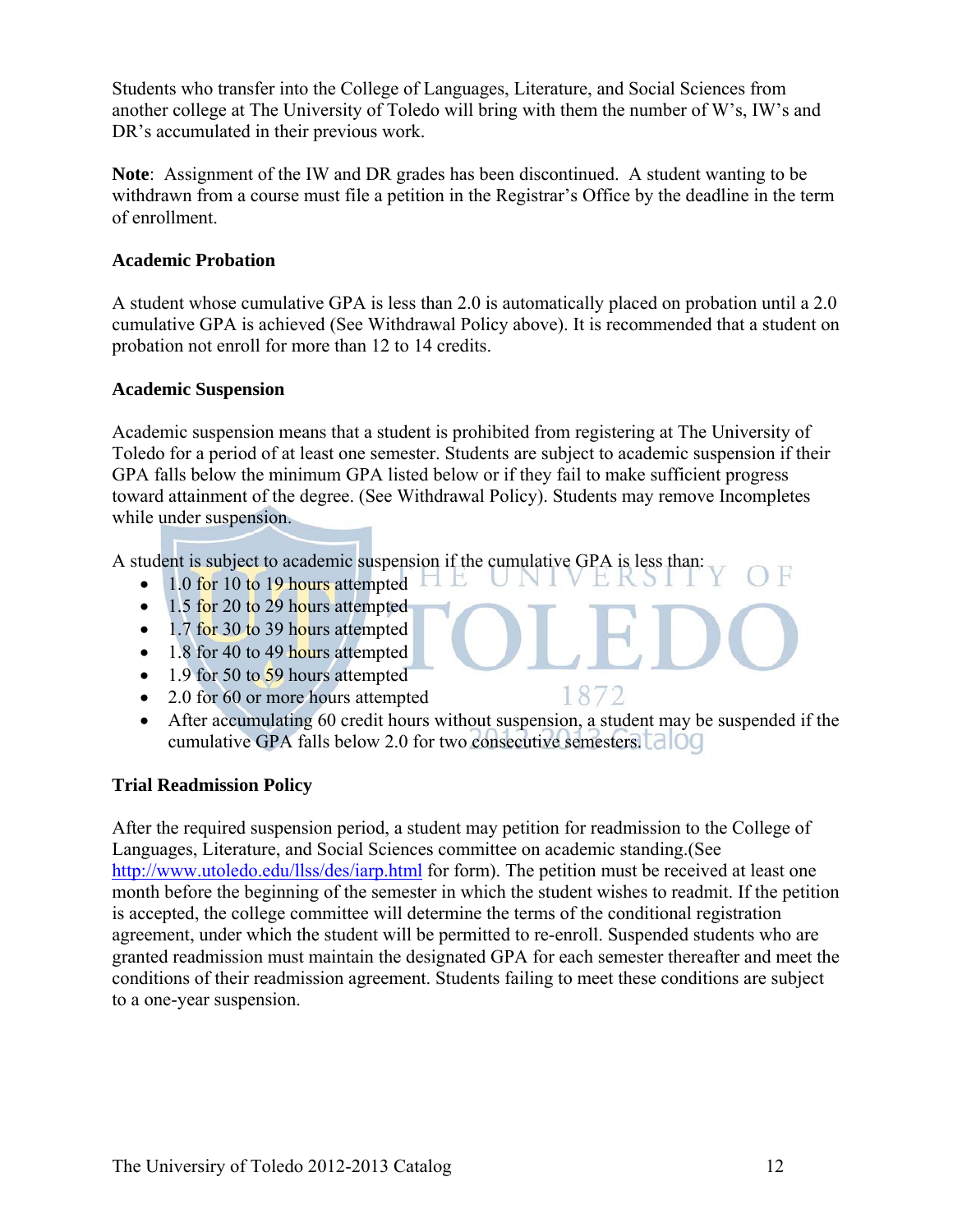### **Dismissal Policy**

Students who fail to meet the conditions for readmission after their second suspension are subject to dismissal and are not eligible for readmission to the College of Languages, Literature, and Social Sciences for at least three years. *Refer to the General Section of this catalog for information on the Academic Forgiveness Policy.* 

### **Academic Grievance**

A student has the responsibility and right to call to the attention of an instructor any grade that the student believes to be in error or unfair. A student may appeal the decision of the instructor, in order, to the department Chair, the Dean, then to the college appeals committee if the problem is not resolved. If the problem is not resolved at the college level, the student may appeal to the student grievance council (*See also The University of Toledo Student Handbook*). A student must begin the appeals process no later than the end of the semester following the one in which the grievance arose.

### **Statement on Academic Dishonesty**

A student found to be academically dishonest by a faculty member may appeal, in order, to the department Chair, the Dean, the college appeals committee and the University student grievance council. The procedures for making an appeal to the student grievance council may be found in The University of Toledo Student Handbook. *Refer to the General Section of this catalog for the policy statement on academic dishonesty*.

### **College Level Examination Program (CLEP)**

The College of Languages, Literature, and Social Sciences will accept a maximum of 21 semester hours of CLEP through successful completion of the four general examinations. Additional credit may be earned through satisfactory scores on individual subject examinations. Required minimum scores and credits awarded are as follows: 3 Catalog

### **General Examinations**

**Humanities:** For a score of 50, a student will receive six hours credit for College of Languages, Literature, and Social Sciences distributive requirements in the humanities.

**College mathematics:** For a score of 65, a student will receive three hours credit for MATH 1180.

**Natural sciences:** For a score of 50, a student will receive six hours credit for College of Languages, Literature, and Social Sciences distributive requirements in the natural sciences.

**Social sciences and history:** For a score of 50, a student will receive six hours credit for College of Languages, Literature, and Sciences distributive requirements in the social sciences.

### **Subject Examinations**

**American government:** For a score of 50, a student will receive three hours credit for PSC 1200.

The University of Toledo 2012-2013 Catalog 13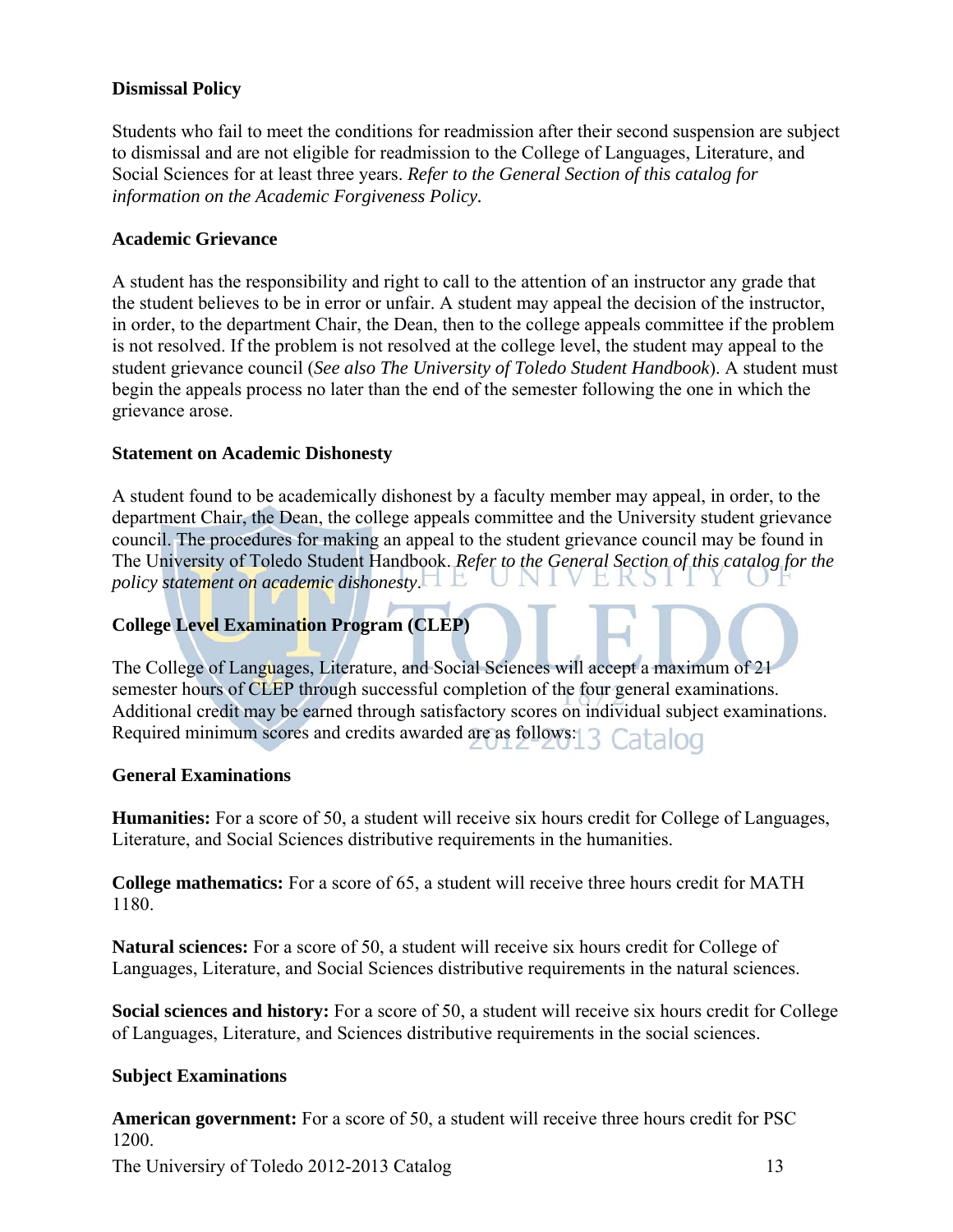**Biology:** For a score of 50, a student will receive three hours credit for BIOL 1120.

**Calculus:** For a score of 65, a student will receive four hours credit for MATH 1850.

**Chemistry:** For a score of 50, a student will receive eight hours credit for CHEM 1230 and CHEM 1240.

**College algebra:** For a score of 65, a student will receive three hours credit for MATH 1320.

**French language:** For a score of 50, a student will receive four hours credit for FREN 1500. For a score of 62, a student will receive seven hours credit for FREN 1500 and FREN 2140.

**German language:** For a score of 50, a student will receive four hours credit for GERM 1500. For a score of 62, a student will receive seven hours credit for GERM 1500 and GERM 2140.

**Human growth and development:** For a score of 50, a student will receive three hours of credit for PSY 2510.

**Introductory psychology**: For a score of 50, a student will receive three hours of credit for PSY 1010.

**Introductory Sociology**: For a score of 50, a student will receive three hours credit for SOC 1010. I HE UNIVERSII Y OF

**Pre-calculus:** For a score of 65, a student will receive four hours of credit for MATH 1340.

**Principles of macroeconomics:** For a score of 50, a student will receive three hours credit for ECON 1150. 1872

**Principles of microeconomics:** For a score of 50, a student will receive three hours credit for ECON 1200.

**Spanish language:** For a score of 50, a student will receive four hours credit for SPAN 1500. For a score of 66, a student will receive seven hours of credit for SPAN 1500 and SPAN 2140.

### **Advanced Placement Program**

Refer to the College of Languages, Literature, and Social Sciences programs of study section for specific information on minimum scores and credits awarded for Advanced Placement examinations administered b the College Board Advanced Placement Program.

### **Pass/No Credit Option**

Refer to the General Section of this catalog for an explanation of the pass/no credit grading option. Refer to programs of study in the College of Languages, Literature, and Social Sciences section of this catalog for the limitations on pass/no credit grading in effect for different majors. Undecided students, as a general rule, should not elect pass/no credit grading in major-level courses.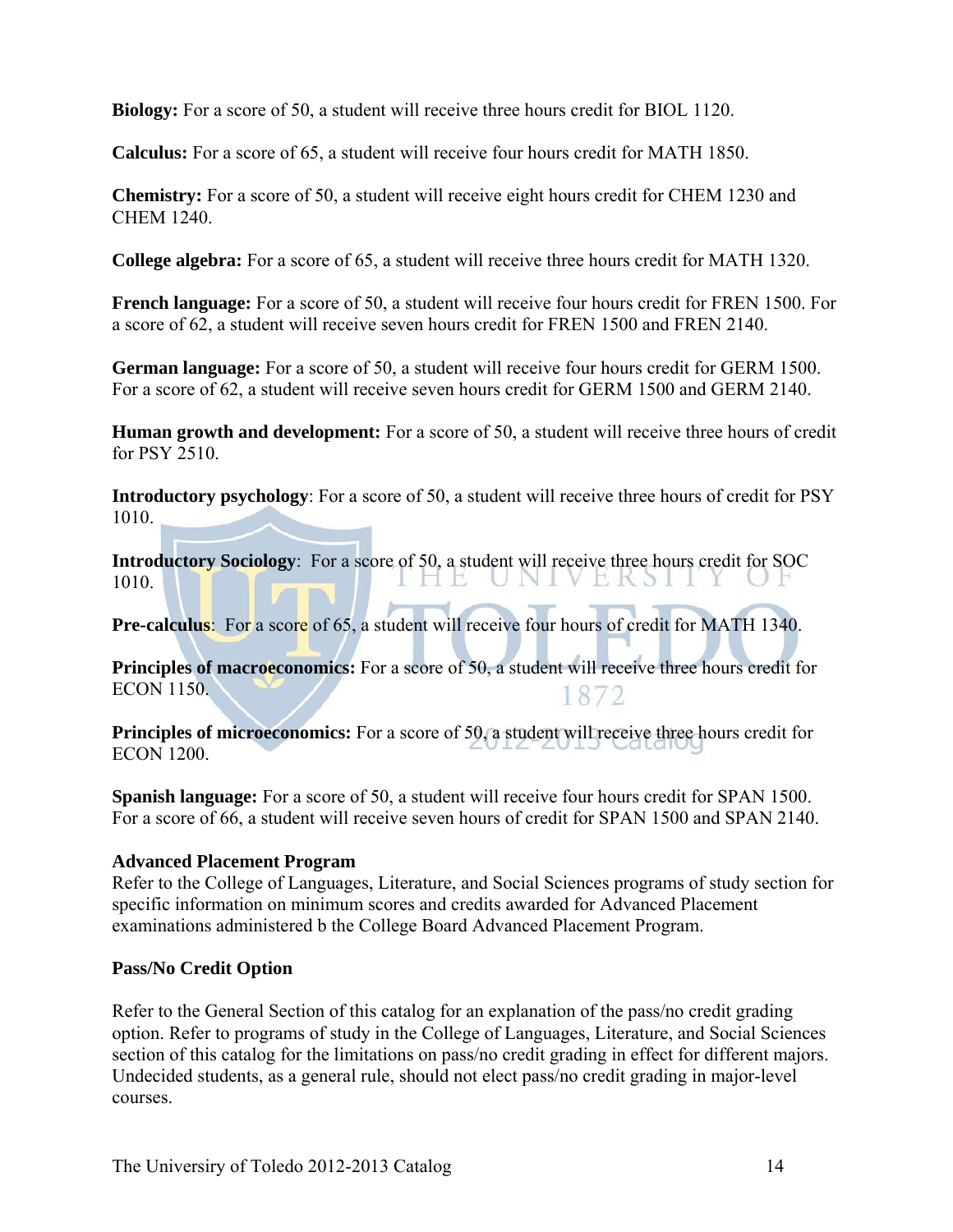### **Graduation Evaluation Requirements**

Two or three semesters before a student intends to graduate, the student and the student's major Adviser must complete a Graduation Progress Evaluation. This process is initiated by the student. Students with more than one major or one or more minors must be evaluated for the completion of each major and minor. Detailed instructions on the Graduation Progress Evaluation and graduation procedures are available at the college office.

### **Field Experience/Internship**

Policies and procedures for incorporating field experiences or internships in academic programs vary from major to major. Some majors require a field experience or internship; for other majors, they are optional. Students should seek information from their major departments and obtain advance approval for all field experiences or internships.

### **Degree Requirements**

### **A. Grade Point Averages**

A cumulative grade point average (GPA) reflects all grades earned, including grades of F and grades in repeated courses. Candidates must earn a minimum overall cumulative GPA of C (that is, a 2.0 GPA on a 4.0 scale) for all UT course work. In addition, candidates must earn a minimum cumulative GPA of C in the major, minor (optional) and UT general education competency and distributive requirements with the grades of all courses attempted at all institutions included in the GPA calculation. Some programs require a higher GPA in the major. *Refer to the General Section of this catalog for information on grade deletions and academic forgiveness.* 1872

### **B. Residency Requirement**

## 2012-2013 Catalog

Students transferring from other institutions must earn at least 30 hours of credit at The University of Toledo; at least 12 of these must be in the major area, and for students pursuing a minor, at least 9 hours must be earned at The University of Toledo. Full-time students must take their last semester, and part-time students their last 12 hours, in residence, unless alternative arrangements have been made in advance with the Dean of the College of Languages, Literature, and Social Sciences.

### **C. Credit Hours and Levels**

1. Students must complete a minimum of 124 hours of course work that must include the University and college general education competency and distributive requirements, and either an area of concentration (major) and course work related to the major, or an interdisciplinary program.

2. In all baccalaureate programs, a minimum of 64 hours must be taken at the 2000 to 4000 levels; of these a minimum of 32 hours must be taken at the 3000 to 4000 levels. (Courses transferred from community, junior or technical colleges offering Associate degrees will not count toward the 3000-4000 level requirement.)

The Universiry of Toledo 2012-2013 Catalog 15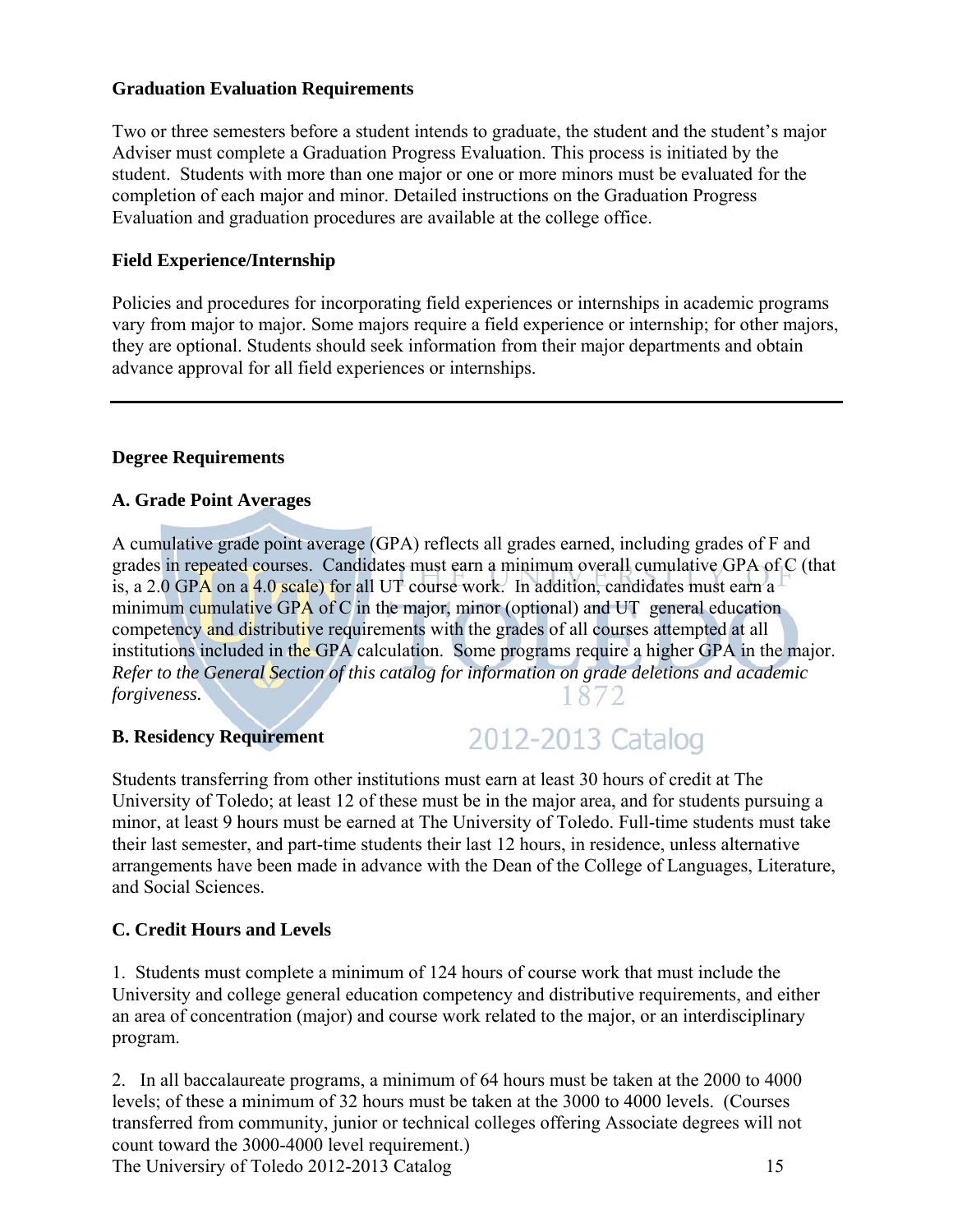3. Students are cautioned to make use of their degree audit and review remaining requirements with their Adviser before every registration in order to make progress toward completion of their requirements in an orderly, timely manner.

4. Insofar as a student can complete the basic courses and the courses required for a chosen major (as outlined in sections E - K below) in fewer than the 124 hours required for a degree, the student must choose elective courses to complete the total of 124 hours, subject to the restrictions outlined below.

### **D. Credit Restrictions**

Total earned hours shown on a student's transcript may not all be applicable to the minimum 124 credits required for a degree, as follows:

1. Students with entrance deficiencies in mathematics and other students who are required or choose to take developmental course work will need to complete additional hours.

2. No more than four hours of credit in performing ensembles (MUS 3010/3190) will apply toward the degree.

3. No courses in typing, shorthand or keyboarding will apply toward the degree.

4. No more than two hours in skill courses in physical education or recreation courses at the 1000 level will apply toward the degree.

5. No more than two hours in Student Leadership Development I and II will apply toward the degree.

6. Restriction on technical electives – no more than 15 hours of credit earned in colleges other than the College of Languages, Literature, and Social Sciences, either at The University of Toledo or elsewhere, will apply toward the degree. Exceptions to this restriction may be approved by the student's department in cases where technical courses are determined by departments to satisfy related requirements. In addition, College of Languages, Literature, and Social Sciences students taking a business minor will be permitted to take 21 hours of business courses. However, no additional technical electives beyond these 21 hours will apply to the degree.

7. Duplicate credit – except for courses identified as repeatable courses, students will not receive credit for repeated courses (taking the same course twice), whether taken at The University of Toledo or elsewhere.

8. The college reserves the right to deny credit for other specific courses (including most SKLS and some AL courses) and for blanket technical credit not applicable to a student's specific program.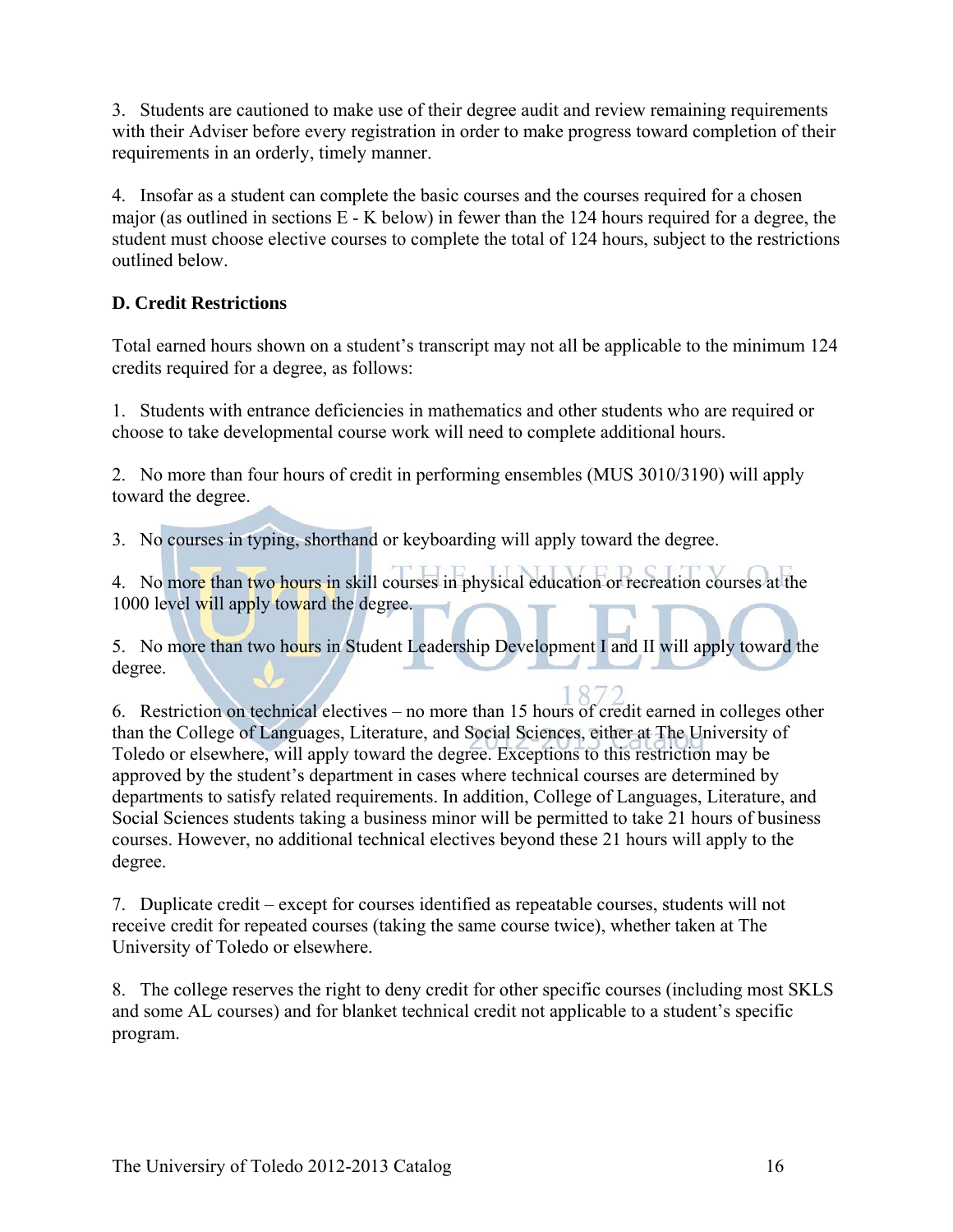### **E. University General Education Competency and Distributive Requirements**

Students earning baccalaureates in all colleges and programs are required to complete between 27 and 30 credit hours of courses that comprise the general education competency and distributive requirements. Those courses are distributed in the areas of English composition, humanities/fine arts, social sciences, natural sciences and mathematics, and multicultural studies (see the General Section of this catalog for details). Some colleges and programs require courses in these areas above those required to fulfill University Core requirements. Students should contact their academic department or college office for specific details.

### **F. Orientation (LS 1000) – 1 hour**

All new first-year students are required to take LS1000, COIL1000, or AL1150 Orientation. The course is optional for transfer students.

### G. **Languages, Literature, and Social Sciences Skill Areas Requirements**

1. **English Composition** (University of Toledo core and College of Languages, Literature, and Social Sciences requirement) – 6 hours. Students must pass Composition I (or Composition I with Workshop, see below) and Composition II with a grade of C or better.

a. Native speakers track (for students for whom English is a first language).

### **ENGL 1110 – 3 hours**

College Composition I Students may complete this course either in a traditional class setting or<br>in the Writing Studio. See class description in the Writing Studio. See class description.

**ENGL 1130 (or 1140 or 1150) – 3 hours** 

College Composition II

b. Nonnative speakers track (for students for whom English is a second language) Students will take an English placement test to determine appropriate level.

### **ENGL 1020 – 3 hours**

Writing and Grammar for English as a Second Language 2013 Catalog

### **ENGL 1110 – 3 hours**

Composition I Note: Non-native speakers of English should choose an ESL designated section of ENGL1110.

### **ENGL 1130 (or 1140 or 1150) – 3 hours**

Composition II (A maximum of three hours of ENGL 1020 and ENGL 1120 will count toward the degree.)

### 2**. Mathematics**

Students are placed into mathematics courses by ACT scores or placement tests. **Mathematics 1180** (UT core and College of Languages, Literature, and Social Sciences requirement) – 3 hours (may replace with any mathematics course greater than MATH 1180, except MATH 2280).

3. **Foreign Languages** Students are placed into foreign language courses through placement testing.

College of Languages, Literature, and Social Sciences requirement – 0 to 14 hours (foreign languages 1110, 1120, 1500, 2140, 2150). Every student is required to demonstrate proficiency in a single foreign language (Arabic, Chinese, French, German, Japanese, Latin or Spanish) through the intermediate (foreign languages 2150) level by successfully completing a foreign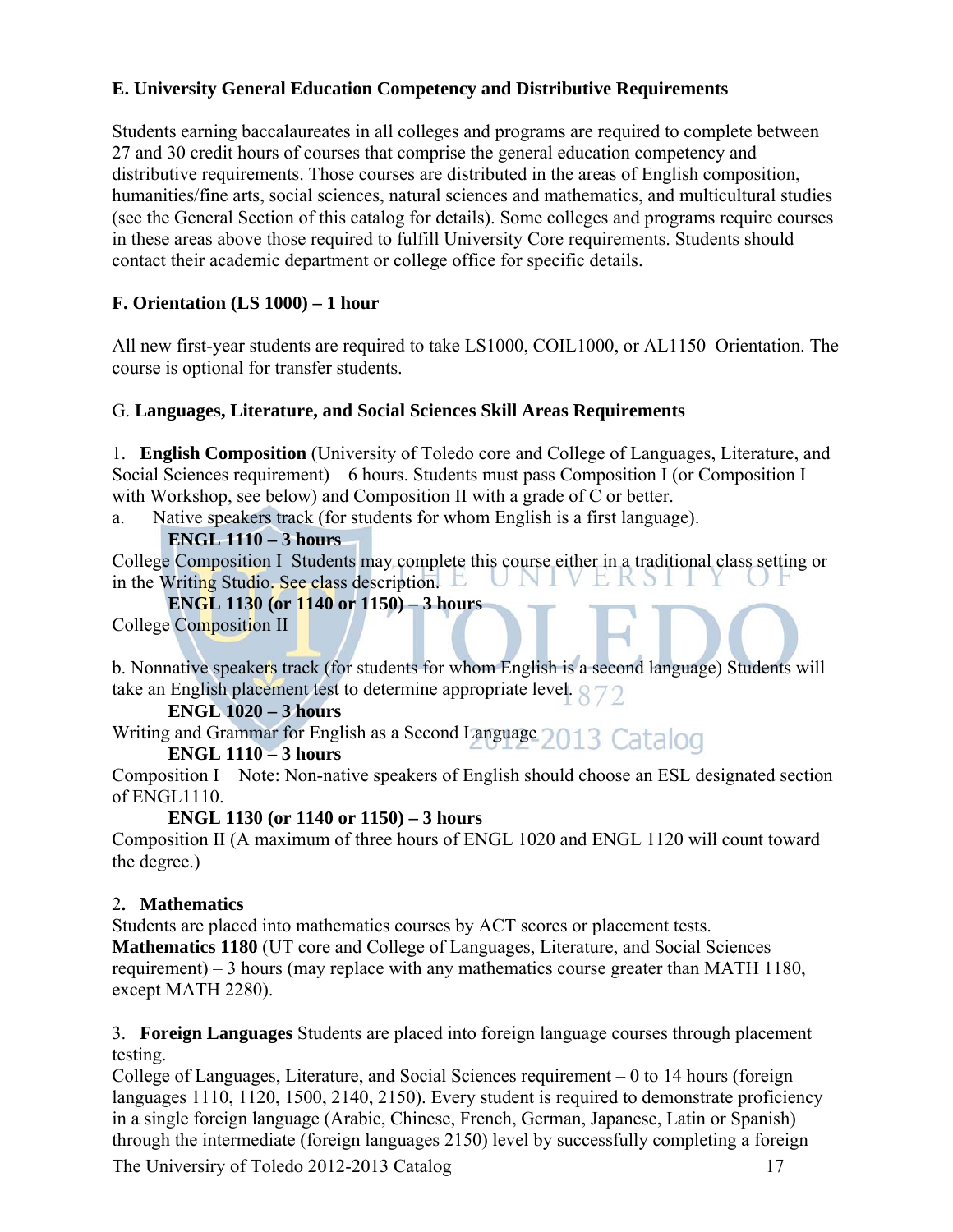language course at this level or by achieving an appropriate score on a proficiency/placement test administered by the department of foreign languages that reflects the equivalent.

Students beginning a foreign language should enroll in their chosen language at the elementary 1110 level and take four semesters of foreign language. Those continuing a foreign language or attempting to demonstrate competency by examination should take a proficiency/placement test. Students with two or more years of French, German or Spanish in high school who place below an intermediate course may enroll in an intensive review course (foreign languages 1500) that covers the material in the first two semesters (foreign languages 1110 and 1120), and then complete the second-year courses (foreign languages 2140 and 2150).

### **H. Languages, Literature, and Social Sciences Distributive Requirements**

Students should consult with their Advisers in selecting courses that will meet distributive requirements. With their Adviser's approval, students may select higher-level courses for which they have the prerequisites. With careful planning, students will be able to satisfy UT Core Curriculum and College of Languages, Literature, and Social Sciences requirements by taking the minimum required hours. A student may take no more than two courses (or two courses and one lab for natural sciences) under each departmental code in satisfying the general education distributive requirements.

**1. Humanities and Fine Arts** UT general education competency and distributive requirement is two courses for six hours; College of Languages, Literature, and Social Sciences requires nine to 15 hours, depending on student's major. Students not majoring in the humanities or fine arts will take five courses (15 hours) in the humanities in addition to those taken to meet the English composition and foreign language requirements. Students majoring in the humanities or fine arts will be required to complete one history course, one literature course and one fine arts course. Students may select humanities courses that also will satisfy a UT general education distributive humanities or multicultural requirement. 1872

**Required Courses** (for all majors) – 9 hours (see suggested courses listed below): **English Literature** – 3 hours **History** – 3 hours **Fine Arts** – 3 hours (course must be an appreciation or theory course, not a studio or skills course) **Electives** (for students not majoring in humanities or fine arts) – two courses for 6 hours

Students may select courses from art, art history, communication, English, film, foreign languages (courses higher than 2150 or culture courses 1080 and 1090, or a second foreign language), history, humanities, music, philosophy, religious studies and theatre.

Among the courses with minimal or no prerequisites are the following: ARTH 1500; CLC 1010; COMM 1010, 2000; ENGL 2710, 2720, 2730, 2740 and 2760; FILM 1310; FREN 1080 and 1090; GERM 1080 and 1090; HIST 1000 through 1200; HUM 1010, 1200, 2220, 2010 and 2020; JAPN 1080 and 1090; MUS 2200, 2210, 2220, 2240, 2250 and 2420; PHIL 1010, 1020, 2200 and 2400; REL 1220 and 2000; SPAN 1080, 1090 and 1100; and THR 1010 and 1100. However, higher-level humanities courses will satisfy these requirements and may be taken if student has met the prerequisites.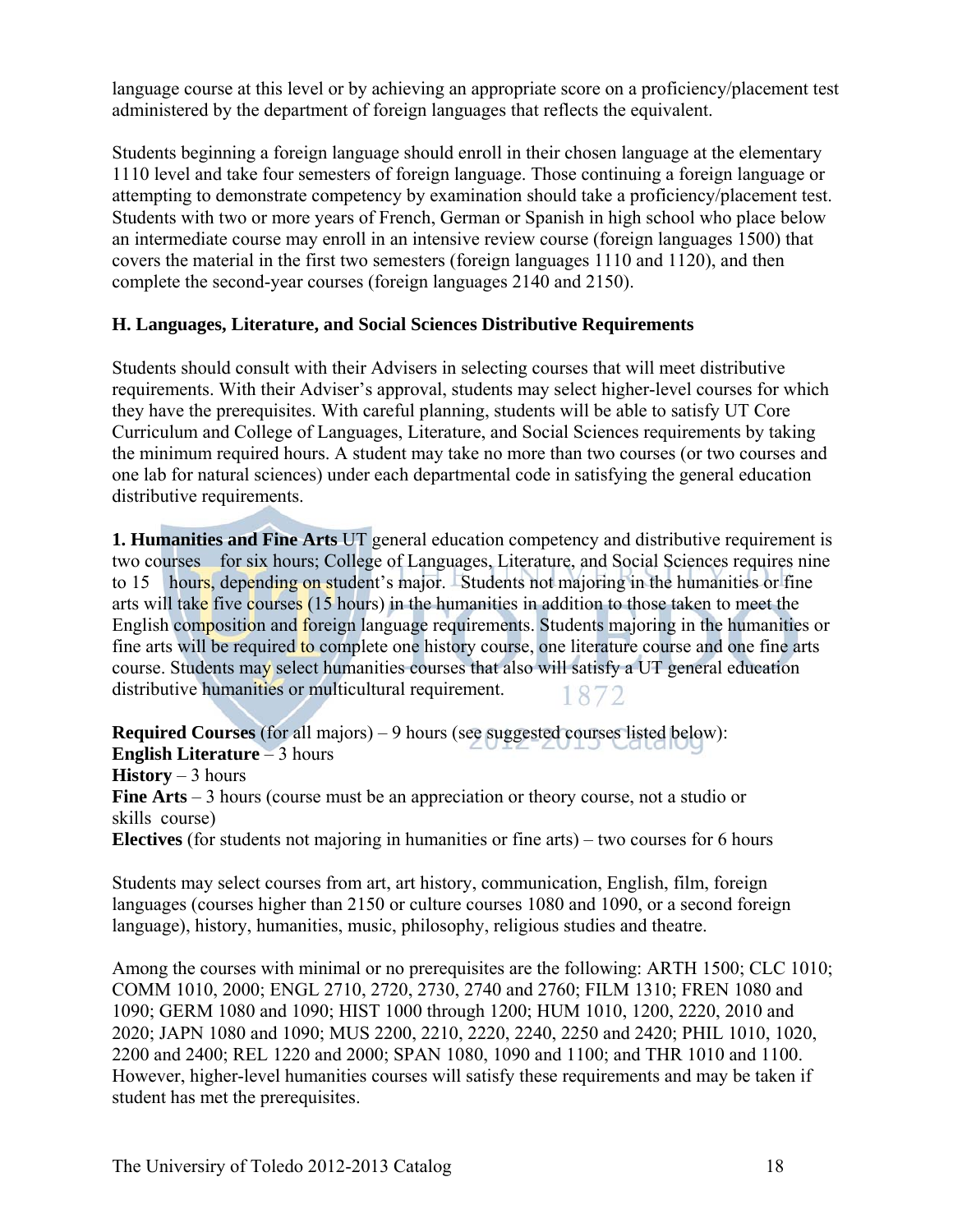2. **Natural Sciences** UT general education distributive requirement is two courses for 6 hours; College of Languages, Literature, and Social Sciences requirement is three courses for a minimum of 9 hours and must include one laboratory course).

Students will take a minimum of 9 hours of courses in natural sciences and mathematics, in addition to the course taken to meet the mathematics requirement. (Because of The University of Toledo core curriculum requirements, students must take two courses from two different departments other than mathematics.)

Students may select courses from astronomy, biology, chemistry, geology, mathematics and physics. Among the courses with minimal or no prerequisites are as follows: ASTR 1010, 2010, 2020 and 2050; BIOL 1120, 1140, 1150, 1340, 2010 and 2020; CHEM 1100 and 1150; EEES 1010, 1020, 1030, 1050, 1130, 1140, 1150, 1160 and 1170; BUAD 1020; and PHYS 1050, 1300, 1310, 1320, 1330 and 1750. However, higher-level natural sciences courses will satisfy this requirement and may be taken if the student has met the prerequisites.

3. **Social Sciences** UT general education distributive requirement is two courses for six hours; the Languages, Literature, and Social Sciences requirement is three courses for nine hours.

Students majoring in a social science will need to take six hours from The University of Toledo general education competency social sciences requirements. Students not majoring in a social science will take nine hours of courses in social sciences. Students may select social science courses that also will meet a UT general education competency distributive social science requirement and one multicultural requirement. E K S I

Students may select courses from anthropology, economics, geography, political science, psychology, and sociology. Among the courses with minimal or no prerequisites areas follows: ANTH 1020, 2020, 2800, and 2900; ECON 1010, 1150 and 1200; GEPL 1010 and 1100; PSC 1200, 1300, 1400 and 1710; PSY 1010; and SOC 1010 and SOC 1750.

### **I. Writing Across the Curriculum**

### 2012-2013 Catalog

Students must pass both Composition I and II with a C or better. The College of Languages, Literature, and Social Sciences recommends that these requirements be met before completing 45 hours of course work. Students in the Honors Program will complete HON 1010 and 1020 to meet the Composition I and II requirement.

After completing Composition I and II (or HON 1010 and HON 1020 for Honors Program students) with a C or better, students must pass two writing intensive courses approved by their Adviser. The College of Languages, Literature, and Social Sciences recommends that the first of these writing courses be completed within the first 65 hours of course work, and the second within the first 90 hours. One of these courses must be taken within the student's major. Students with dual majors must take a writing intensive course in each major. Students with interdisciplinary majors will meet this requirement by selecting courses in consultation with their Advisers, who will monitor students' progress to help them complete these requirements in a timely fashion.

The Universiry of Toledo 2012-2013 Catalog 19 Transfer students from institutions that have required writing intensive courses should have their former institution certify that they have completed writing intensive courses comparable to those required in the College of Languages, Literature, and Social Sciences. Transfer students who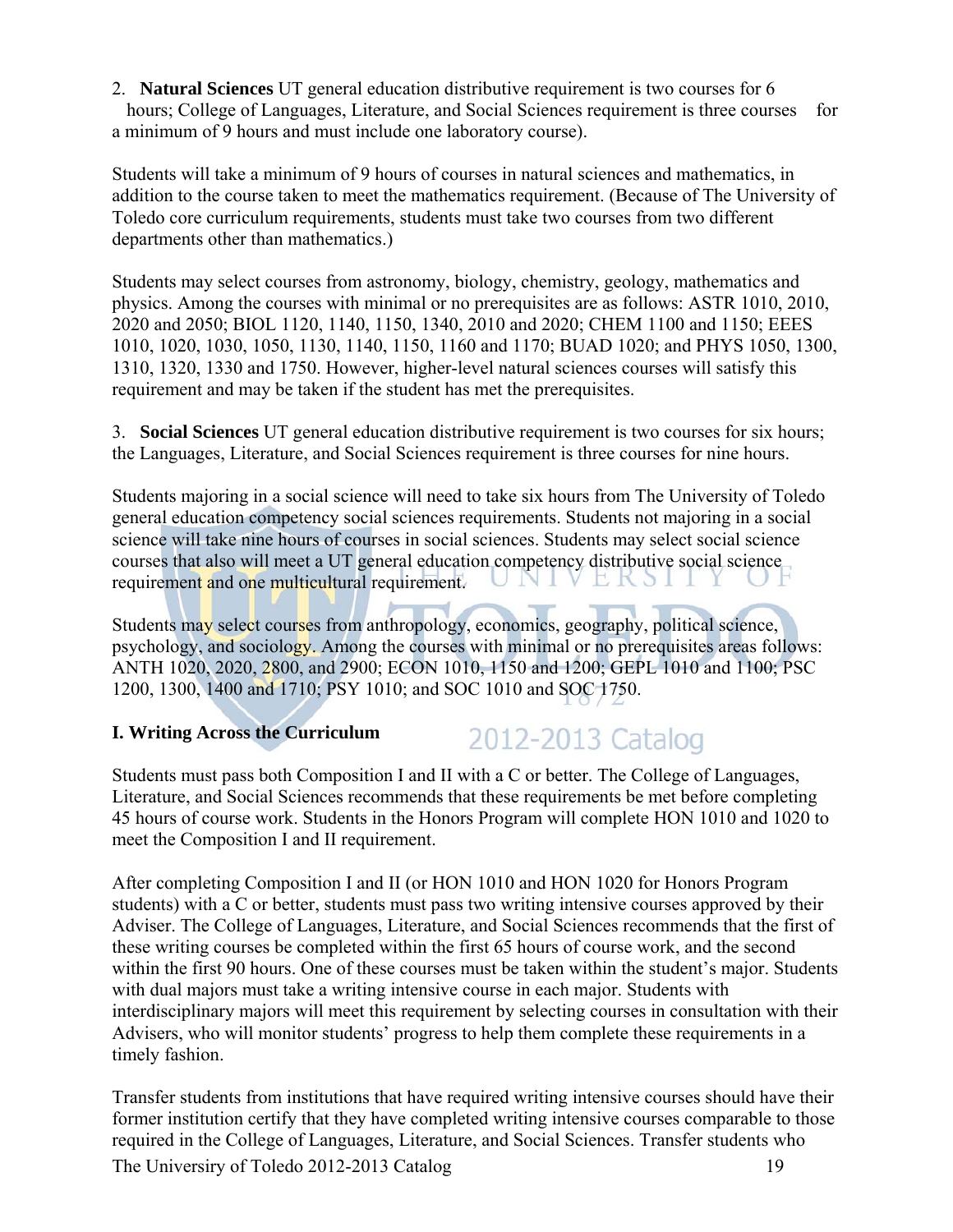have not taken writing intensive courses must meet the College of Languages, Literature, and Social Sciences Writing Across the Curriculum requirements.

### **J. Major Area**

Every student must complete either a departmental major or an interdepartmental or interdisciplinary major. Courses given in other colleges of the University may be credited to the major only with the approval of the Dean of the College of Languages, Literature, and Social Sciences upon recommendation of the Department Chair. Waiver of a required course or the substitution of a course from another department does not necessarily reduce the minimum credits required in the major.

### **1. Departmental Major**

### **See the complete list of departmental majors under "Degrees Offered" in the College of Languages, Literature, and Social Sciences section of this catalog.**

The minimum number of semester hours a student must complete for a departmental major is prescribed by the department, but rarely exceeds 34 hours. The maximum number of hours a student may elect for the major within the total 124 hours for a Bachelor of Arts degree is 40 hours. A student may have two majors from two different departments, provided the requirements of both programs are satisfied. Work in the second major may be accepted as fulfilling the related course requirement upon the approval of the Advisers in both departments. A student cannot use courses from the first major to satisfy the second and vice-versa. See section on "Earning a Second Degree" for statement on requirements when two or more desired major programs are offered as different degrees.

### **2. Interdisciplinary Majors**

A student may complete one of the interdisciplinary majors if accepted into that particular program. A student completing a departmental major and a second major in an interdisciplinary or interdepartmental major cannot use courses from the first major to satisfy the second or viceversa. See the complete list of interdisciplinary majors under "Degrees Offered" in the College of Languages, Literature, and Social Sciences section of this catalog.

### **3. Interdepartmental Major**

A student who chooses an interdepartmental major must complete at least 60 hours divided approximately equally among three related departments. These 60 hours are in lieu of the prescribed hours in a departmental major and the 18 hours in related courses (see K below).

The student must have at least a C average in all courses attempted in each of the three departments of the interdepartmental major. In planning a program, the student must consult with the interdepartmental Adviser of the college to select courses in each area that have the approval of the appropriate department Chair.

The three departments selected from the list of departmental majors (found under "Degrees Offered" in the College of Languages, Literature, and Social Sciences section of this catalog) are subject to the approval of the Dean and the department Chairs concerned. A student completing a departmental major and second major in an interdisciplinary or interdepartmental major cannot use courses from the first major to satisfy the second or vice-versa.

The Universiry of Toledo 2012-2013 Catalog 20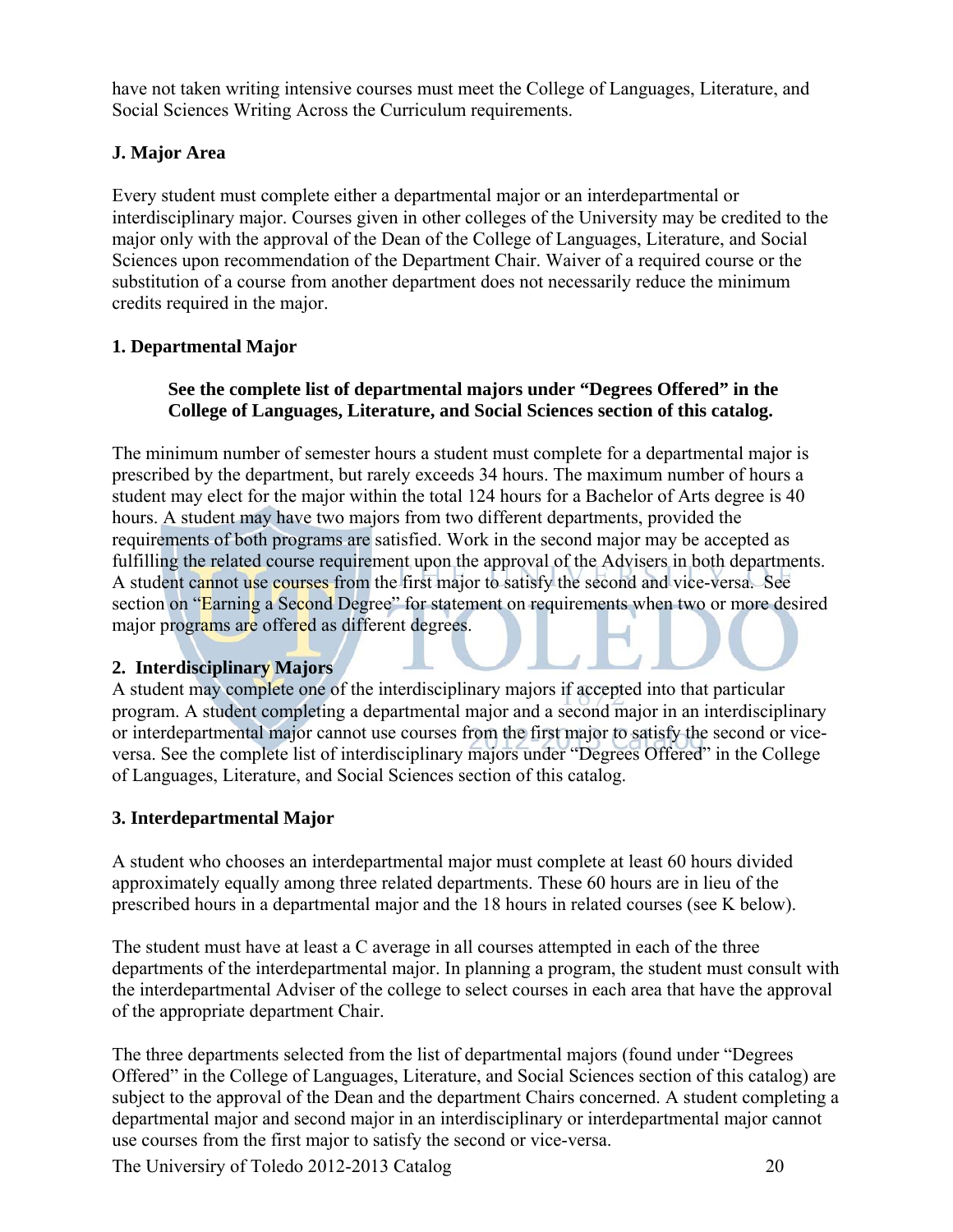### **K. Related Courses**

Every student who chooses a departmental major and students in some interdisciplinary majors also must complete a minimum of 18 hours in courses related to the major. These 18 hours must be in addition to courses taken to fulfill the basic requirements listed above. Each department defines the areas from which courses may be chosen by its majors, and these listings are given in the later sections of this catalog under Programs of Study. Related courses must be chosen from courses acceptable for credit in a College of Languages, Literature, and Social Sciences major. Generally, these are upper-level courses.

Courses given in other colleges of the University may be credited to the major or to related courses only with the approval of the Dean of the College of Languages, Literature, and Social Sciences upon recommendation of the department Chair.

### **L. Minors**

Many College of Languages, Literature, and Social Sciences departments offer minors. Departmental requirements for particular minors are given in later sections of the catalog under Programs of Study. Students wishing to pursue minors should consult with their primary program Advisers and then with an Adviser in the Languages, Literature, and Social Sciences college office. Not all minors can be added to all degree programs. Courses selected for the minor must be chosen from courses acceptable for credit toward a major in that department. In meeting requirements for some majors, work in the minor may be accepted as fulfilling the 18 hours of related courses, but only with the approval of the student's major Adviser. Students completing a minor cannot use courses from their minor to satisfy requirements in the major. No more than six hours of courses taken for minor credit may be applied to the total College of Languages, Literature, and Social Sciences distributive requirements. A minimum GPA of 2.0 is required in the minor. Students must complete a minimum of 21 hours for a minor; at least nine of those hours must be completed at The University of Toledo.

# **Premedical, Predental and Preveterinary Program**

Sharon L. Schnarre, Adviser

Students interested in professional medical, dental or veterinary careers may choose to apply for the premedical, predental and preveterinary programs. **Students choosing this option must also complete the requirements for a major in a specific discipline or in an interdisciplinary baccalaureate program.** 

Because admission to a professional school is very competitive, students need to maintain high GPAs, both cumulative and in the sciences. The premedical/predental Adviser will continually monitor a student's academic performance and make recommendations as to whether this program should be continued. If at any time a student's GPA drops below a 3.0, the student will be dropped from the program, unless extenuating circumstances exist, in which case the student will be placed on a probationary status until the grades improve.

The Universiry of Toledo 2012-2013 Catalog 21 The premedical/predental Adviser will assist the student in determining the entrance requirements of the professional school being considered, since these requirements vary among schools. In general, these professional schools specify for entrance a core set of science courses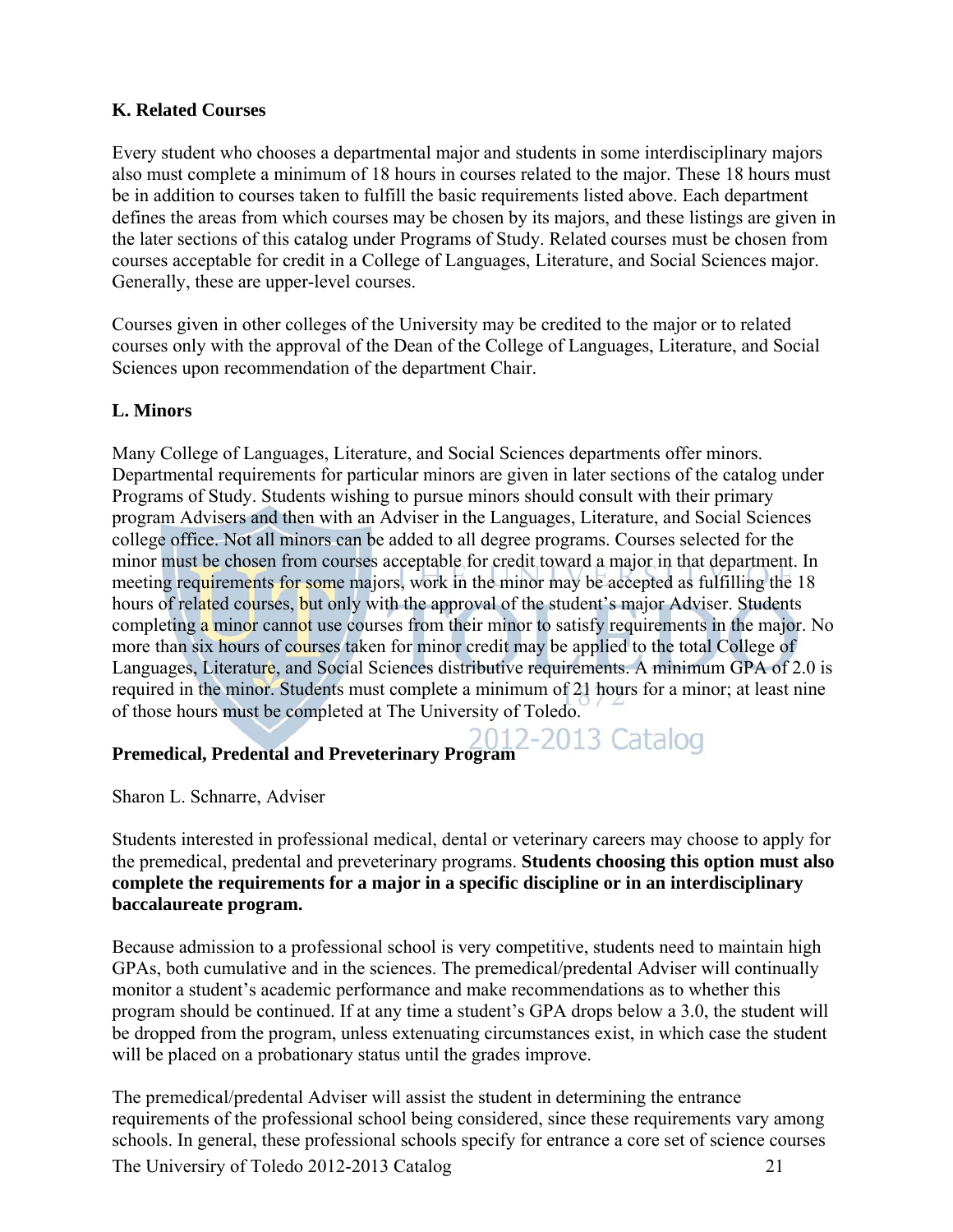that include one year (two semesters) each of biology, general chemistry, organic chemistry, physics and mathematics. Most schools recommend that candidates plan a broad course of study leading to either a B.A. or a B.S. degree in any discipline.

### **Honors**

Honors work in the College of Languages, Literature, and Social Sciences is available to academically talented students. The college Honors Program is offered as part of the Honors College: departmental honors are offered by individual departments within the college.

### **Languages, Literature, and Social Sciences Honors Program**

### **Student Selection and Admission**

Admission to the Honors Program of the College of Languages, Literature, and Social Sciences is competitive and limited to academically talented students. Students entering directly from high school are admitted based on a review of application materials, which include a high school transcript, references, an essay, an extracurricular resume, and ACT or SAT scores. Students with an ACT composite score of 28 or higher (SAT composite **of 1240 or higher) and a** high school GPA of 3.75 or higher are encouraged to apply. Highly motivated students with an ACT composite of at least 25 (SAT composite of at least 1140) and a minimum high school GPA of 3.5 also are considered for admission to the program. NIVERSITY OF **L** 

Currently enrolled University of Toledo students and transfer students may apply for admission to the College Honors Program if they have completed at least 15, but not more than 60, graded semester hours of college work, and earned a minimum GPA of 3.3 (4.0 scale).

Students are admitted to the College Honors program on a space-available basis.

### **Program Requirements**

## 2012-2013 Catalog

In order to graduate with College of Languages, Literature, and Social Sciences Honors, a student must:

- Complete all requirements for an approved degree program within the college.
- Complete a minimum of 42 semester hours of honors courses, which must include:

a. Six semester hours of Honors Readings Conference (Readings Conference I and Readings Conference II).

b. A minimum of three semester hours selected from HON 2020 (Multicultural Literatures: The North American Experience) or HON 2030 (Multicultural Literatures: The Non-European World).

c. A minimum of six semester hours earned by successful completion of two upper-division interdisciplinary seminars offered through the Honors program (HON 4950 and 4960).

d. All of the requirements for departmental honors in the student's major. This includes the completion of an honors thesis or project supervised by a faculty member in the major department. Note: For a student pursuing more than one major or an interdepartmental major, the departmental honors requirement may be fulfilled through meeting requirements for one of the student's majors or in an interdisciplinary manner through a program of selected upper-division course work.

Earn a minimum overall GPA of 3.3.

The Universiry of Toledo 2012-2013 Catalog 22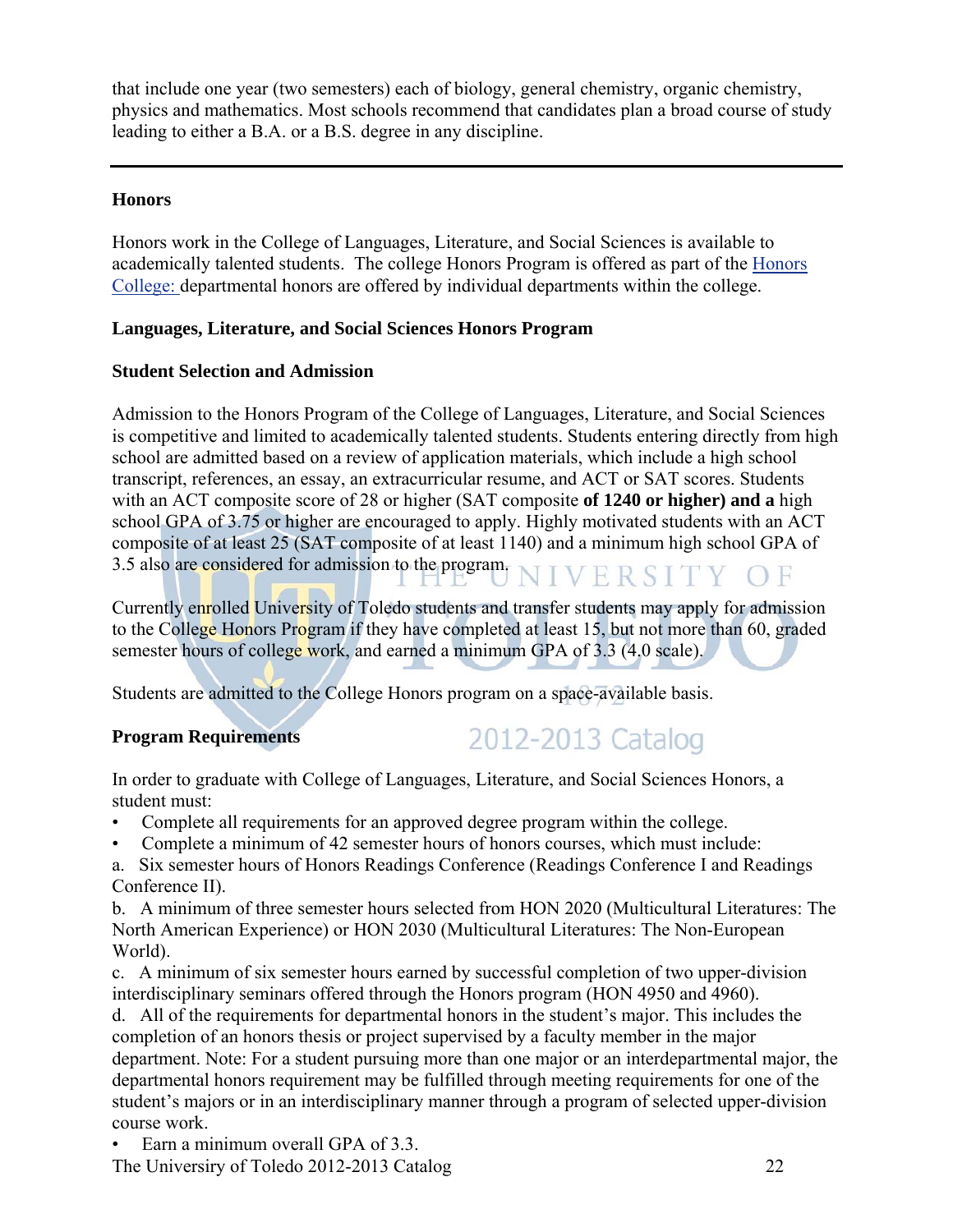### **Retention Standards**

To remain in good standing in the college Honors Program, a student must:

• Earn a minimum overall GPA of 3.0 by the end of the first year (typically at least 30 semester hours); 3.1 by the end of the second year (typically at least 60 semester hours); and 3.2 by the end of the third year (typically at least 90 semester hours).

Make satisfactory progress toward fulfillment of the requirements for a degree with honors in the college.

### **Honors Courses (HON)**

Honors courses are of two kinds – those offered by the Honors College and those offered by various departments and colleges. Consult the appropriate portion of this catalog for a listing.

### **Departmental Honors**

Requirements for departmental honors designations are set by the various College of Languages, Literature, and Social Sciences departments and are described under the departmental entries in this catalog. All departments, however, require successful completion of an honors thesis or project supervised by a faculty member in that department.

It is possible for a student to fulfill all departmental requirements and earn the departmental honors citation upon graduation without participating in the college Honors Program as part of the University Honors Program. The reverse is not possible, however, as the requirements for departmental honors are an integral part of the college Honors Program. Students with two majors may earn departmental honors in one or both areas of study. They also may pursue an interdisciplinary honors Thesis; permission of department or program honors Advisers is required. 1872

### 2012-2013 Catalog

### **Undergraduate Programs of Study**

**Degrees Offered** 

### **Departmental Majors**

The Universiry of Toledo 2012-2013 Catalog 23 Anthropology (B.A.) Communication (B.A.) Economics (B.A.) English (B.A. with concentrations in general literature, writing, and creative writing) French (B.A.) Geography and Planning (B.A. with optional concentrations in geographic information science and planning) German (B.A.) History (B.A.) Linguistics (B.A.) Philosophy (B.A.) Political Science (B.A. with optional specializations in public administration and legal studies) Psychology (B.A.)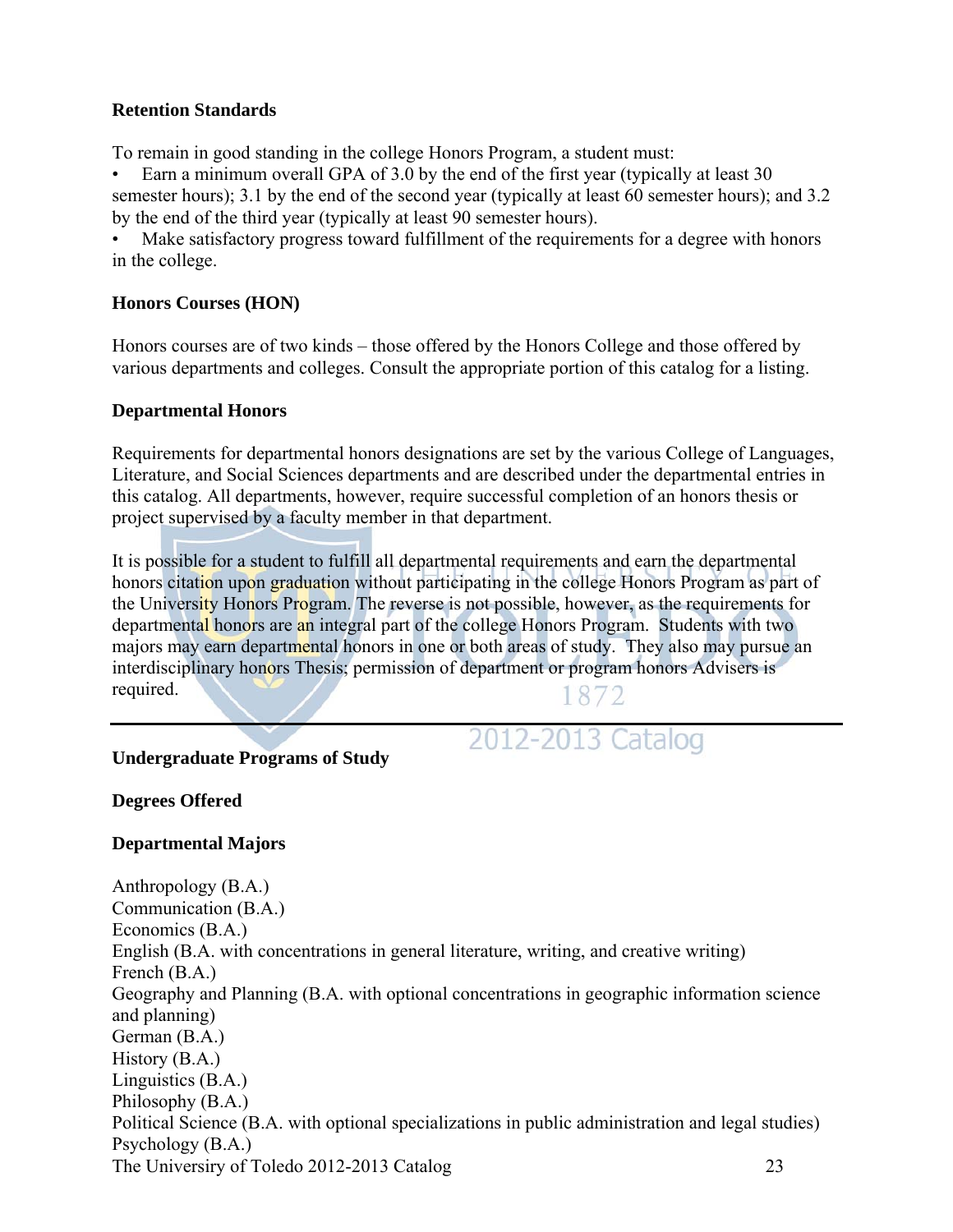Religious Studies (B.A.) Sociology (B.A.) Spanish (B.A.) Women's and Gender Studies (B.A.)

### **Interdisciplinary Studies**

Africana Studies (B.A.) American Studies (B.A.) Asian Studies (B.A.) European Studies (B.A.) General Studies (B.A.) Global Studies (B.A.) Humanities (B.A.) Law and Social Thought (B.A. with optional concentrations in Disability Studies and Women's and Gender Studies) Medieval and Renaissance Studies (B.A.) Middle East Studies (B.A.) Paralegal Studies and Prelaw  $(2 + 2 B.A.)$ Paralegal Studies and Spanish  $(2 + 2 B.A.)$ Urban Studies

### **Interdepartmental Majors**

Course work is selected from three related departments. Refer to guidelines later under requirements.

THE UNIVERSITY OF

### **Minors**

1872 Africana Studies Anthropology 2012-2013 Catalog Arabic Communication Business Administration \* (multiple minors available) Communication Disability Studies (interdisciplinary) Economics English (literature, writing) French (two minors, one in applied) Geography German (two minors, one in applied) Global Studies History Japanese Law and Social Thought **Linguistics** Philosophy Political Science Psychology Public Administration The Universiry of Toledo 2012-2013 Catalog 24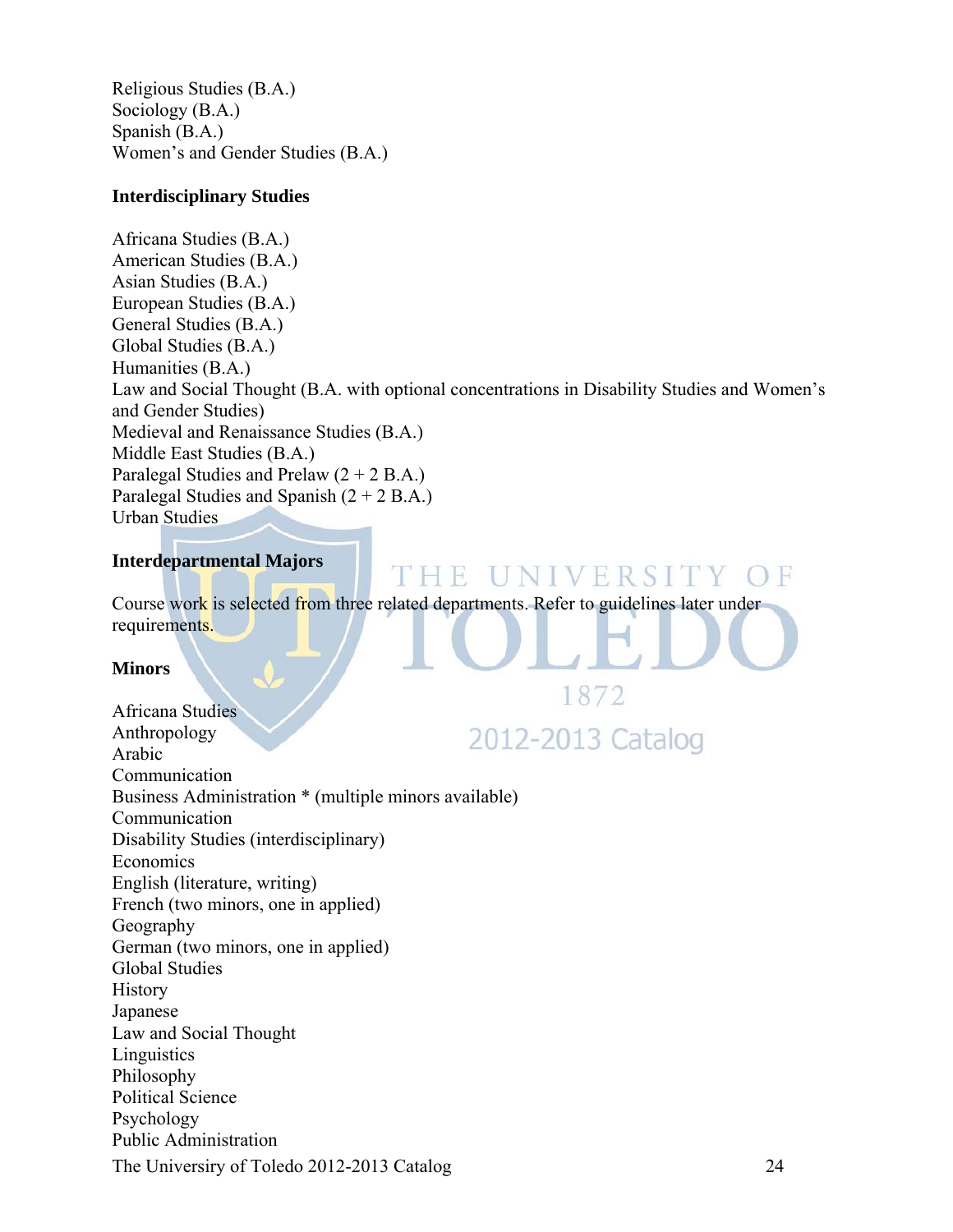Religious Studies Sociology Spanish Women's and Gender Studies

\*Particular business minors may require specific course work in economics from the College of Languages, Literature, and Social Sciences, as well as courses from the College of Business Administration. A student interested in pursuing a minor in business administration should consult with an Adviser in the College of Business Administration Student Services Office.

### **Programs of Study**

### **Africana Studies Program Interdisciplinary Major**

Rubin Patterson, Director and Adviser **Degrees Offered**: Africana studies offers a program for a bachelor of arts.

### **Requirements for the Undergraduate Major**

A major in Africana Studies consists of a minimum of 33 hours of coursework, 15 required hours of Africana Studies and an additional 18 elective hours, at least 15 of which must be at the 3000/4000 level. Students can choose from the following subjects to fulfill the 15 required hours of the Africana Studies major:

1872

AFST 1100 Introduction to Africana Studies-3 hours

AFST 1200 Introduction to the African Experience-3 hours 013 Catalog *or*

AFST 2100 Foundations of Black Intellectual History-3 hours

AFST 2300 Black Community Research Methods-3 hours

AFST 3500 Environmental Inequalities & Opportunities-3 hours or

AFST 3600 Entrepreneurship in the Black Community-3 hours

AFST 4900 Senior Seminar-3 hours

Course work in related disciplines: 18 hours

### **Requirements for the Minor**

To earn a minor in African studies, students must complete a total of 21 hours of course work in Africana studies: 9 hours of required courses in Africana Studies, and an additional 12 hours of advanced courses at the 3000/4000 level in Africana Studies.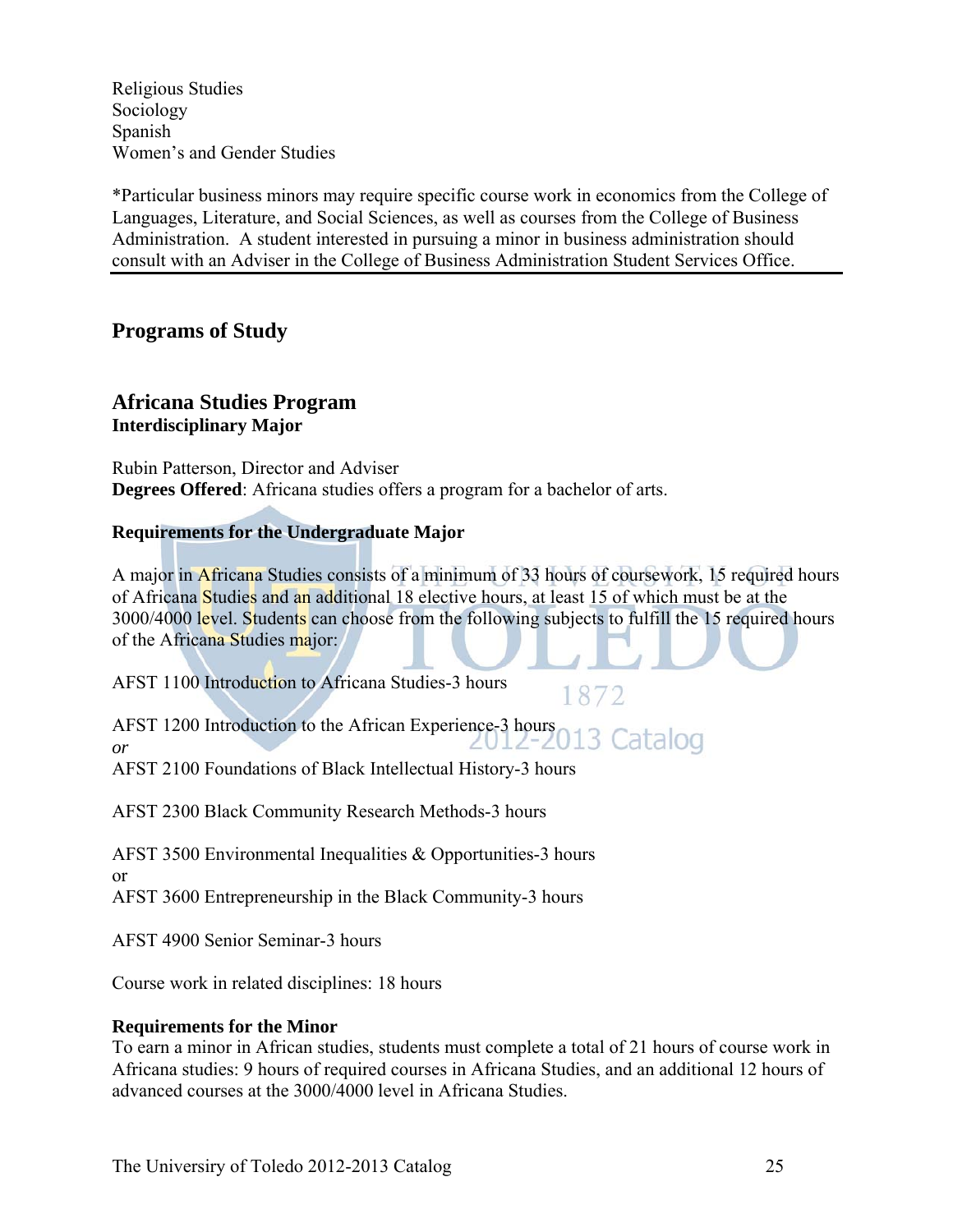Required Courses: 9 hours from the following compose the core courses for the minor in Africana Studies. AFST 1100 Introduction to Africana Studies

AFST 1200 Introduction to the African Experience *Or*  AFST 2100 Foundations of Black Intellectual History

AFST 2300 Black Community Research Methods

Advance Courses: With the approval of the program advisor, select a minimum of 12 hours of coursework at the 3000/4000 level in Africana Studies

### **American Studies Program Interdisciplinary Major**

James Campbell, Director and Adviser

**Degrees Offered**: American studies offers a program for a bachelor of arts.

### **Requirements for the Undergraduate Major**

Totaling 40 semester hours, the major consists of 30 semester hours in courses selected from two or three Languages, Literature, and Social Sciences departments in consultation with the American Studies faculty committee and 10 credits for designing and writing an extended research paper on a topic on some aspect of American culture. 18 hours of related courses round out the major and often leave room for a second major within a four-year course of study.

87

The Program in American Studies provides students with a broad understanding and appreciation of American life and culture(s). It is an interdisciplinary major in which work is done independently with a faculty committee and adviser shaping a curriculum to suit a student's individual interests and goals. Majors are exposed to various methodologies they learn how historians, artists, geographers, philosophers, literary critics, writers, film makers, social scientists and artists practice their disciplines. They also have the opportunity to work closely with a small faculty committee in researching and writing a senior thesis. The major is for students who want a multifaceted college experience rather than the traditional single focus of one academic department. Some typical areas of emphasis for American Studies are:

**Culture and Community-**This emphasis is for students whose interests lie in the study of subcultures within American society. Options include occupational, regional, religious, gender or age groups and the disciplinary orientations might include geography, folklore, women's studies and/or cultural anthropology.

**Society and Social Institutions -**Students choosing this emphasis draw their methodology and content from sociology, political science, history and philosophy and look at the larger social and political forces at work at the macro level of American society.

The Universiry of Toledo 2012-2013 Catalog 26 **Artists Expressive Culture -**This emphasis focuses on American art, music, dance, literature and film as revelatory of national and regional culture and/or subcultures.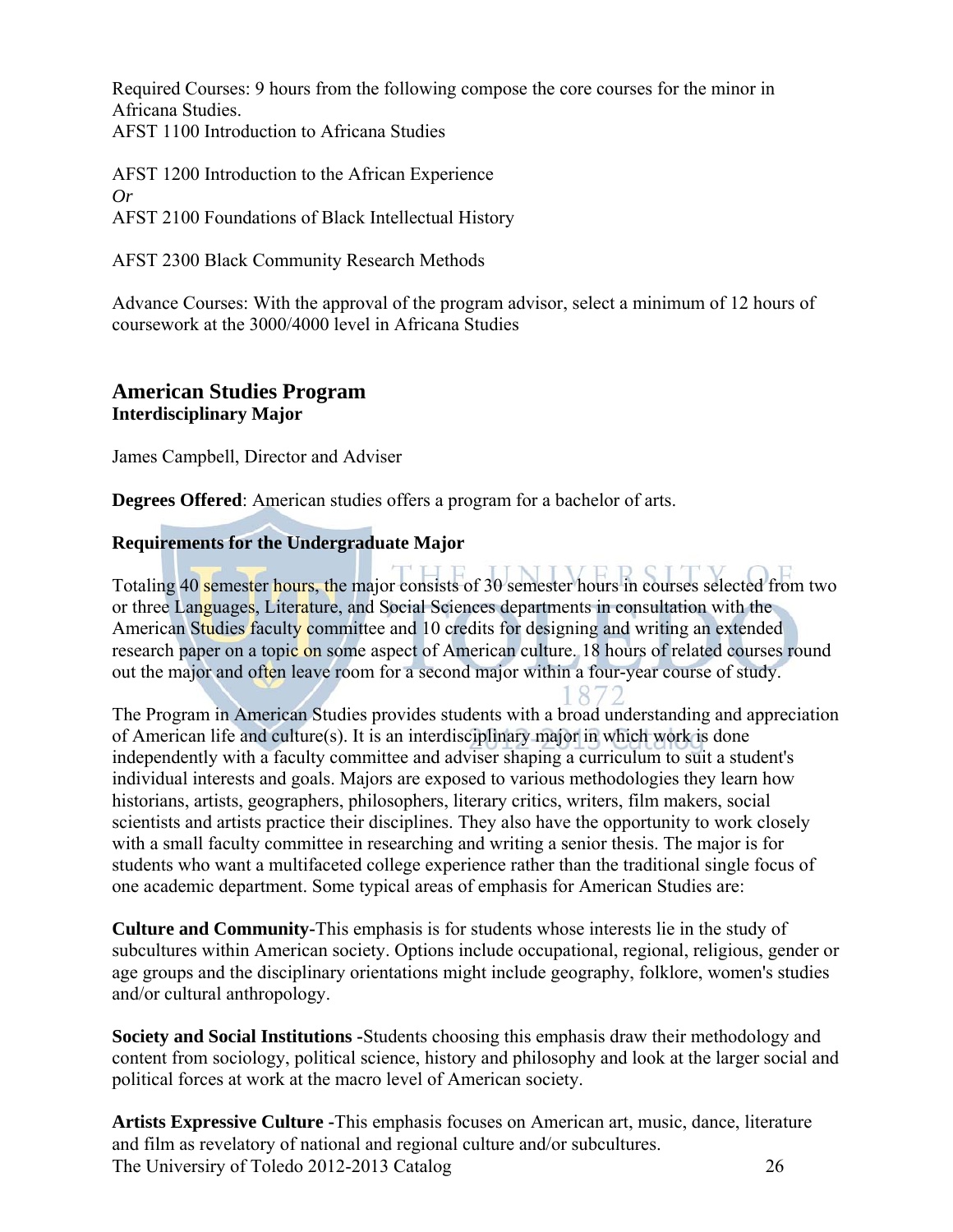### **Anthropology**

(Administered by the **Department of Sociology and Anthropology**) Rubin Patterson, Chair Angela Siner, Adviser

**Degrees Offered**: Anthropology offers a program for a bachelor of arts.

### **Requirements for the Undergraduate Major**

A major in anthropology consists of a minimum of 33 hours of coursework: 21 hours of core courses in anthropology and an additional 12 hours of elective courses at the 3000/4000 level in anthropology. Also required are 18 hours of related course work in other fields.

The undergraduate major of 33 hours must include the following:

- ANTH 2700 Human Evolution, 3 hours
- ANTH 2750 World Prehistory, 3hours
- ANTH 2800 Cultural Anthropology, 3 hours
- ANTH 3520 Qualitative Approaches in Social Science Research, 3 hours
- ANTH 3850 Peoples of the World, 3 hours

**OR**

- ANTH 3290 Indians of North America, 3 hours VERS **OR**  ANTH 3940 People of Sub-Saharan Africa, 3 hours ANTH 4200 History of Anthropological Theory—WAC, 3 hours ANTH 2000 Proseminar I, 1 hour 1872
- ANTH 4000 Proseminar II, 2 hours
- 1 WAC in discipline

### 2012-2013 Catalog

12 additional elective hours of anthropology courses. Courses in the subfields of anthropology not listed in the catalog can sometimes be arranged through independent study (ANTH 4910, 4920 or 4990) with departmental faculty. Other options may be:

ANTH 4860 – Irish American Experience – WAC Independent Readings ANTH 3500 – Cultural Diversity in Business Independent Research ANTH 4790 – Urban Anthropology: Exploring the City Study Abroad

Students should discuss their personal and professional interests with the undergraduate adviser before selecting elective courses to complete the major.

### **Related Hours**

The requirement of 18 related hours is to be met with ARTH 2200 (Ethnographic Art) or ARTH 3270 (Topics in Ethnographic Art), LING 3150 (Linguistic Principles), and 12 hours of electives. In special circumstances, the undergraduate adviser may approve alternatives to those courses listed above. Students may not take P/NC in major or related courses.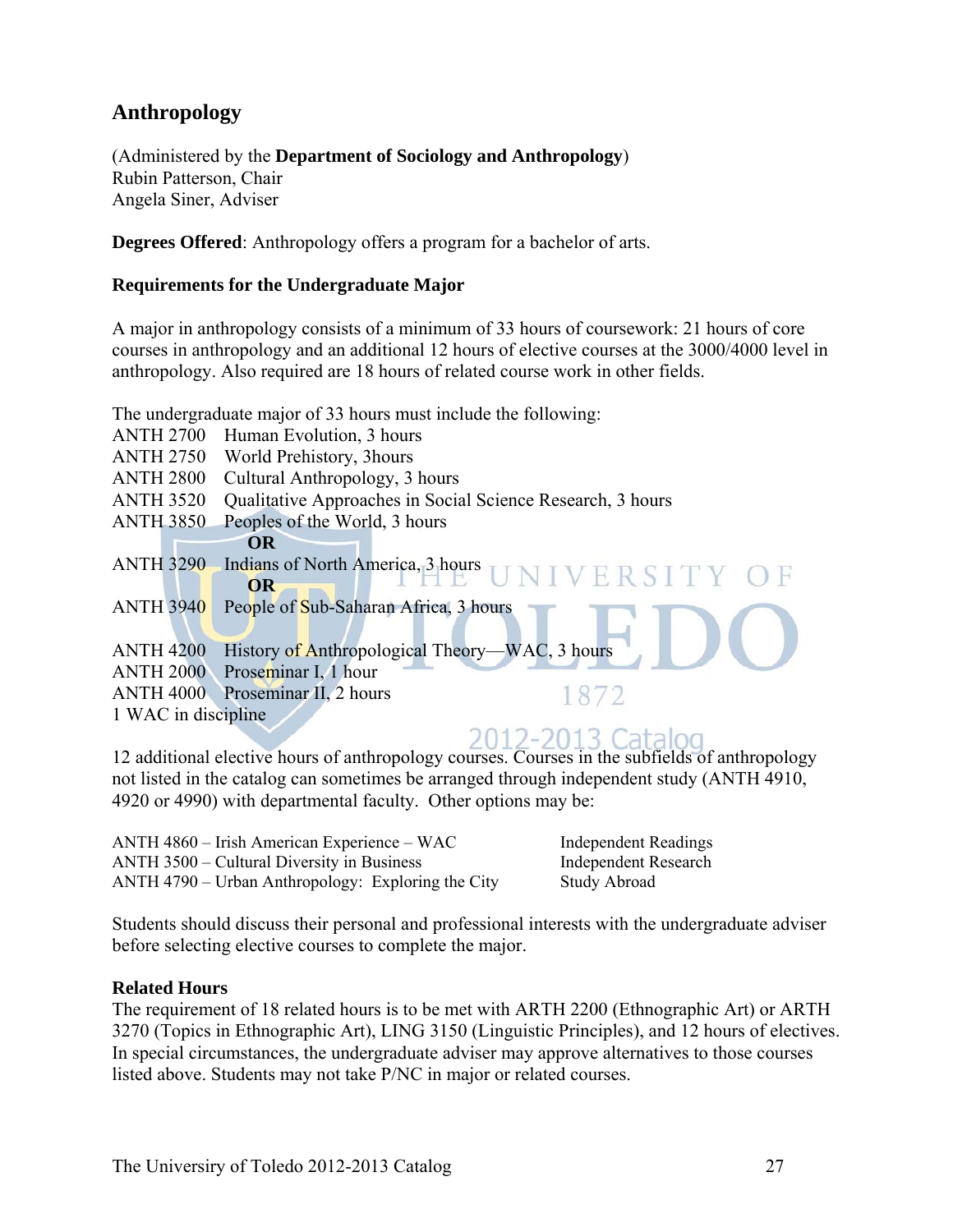### **Requirements for the Undergraduate Minor in Anthropology**

To complete a minor in anthropology students must complete a minimum of 21 hours of course work: 15 hours of core courses in anthropology and an additional six hours of advanced course work at the 3000 to 4000 level in anthropology.

### **A. Core Courses**

Requirements for the undergraduate minor must include 15 hours comprised of the following core courses:

ANTH 2700 Human Evolution, 3 hours

ANTH 2800 Cultural Anthropology, 3 hours

ANTH 4760 Medical Anthropology, 3 hours

ANTH 3850 Peoples of the World: An Evolutionary Approach, 3 hours

**or**

ANTH 3920 Indians of North America, 3 hours

### **B. Advanced Courses**

With the approval of the departmental adviser, select six hours of course work at the 3000 to 4000 level in anthropology.

### **Honors in Anthropology**

Qualified juniors and seniors may apply to work for honors in anthropology. The following are requirements for entrance into the Honors Program in anthropology.

ERSI

 $\vee$ 

A. Admission

3.3 minimum GPA in anthropology courses

3.0 minimum cumulative GPA

12 hours completed work in anthropology

Qualification as an anthropology major

B. Requirements

A student must complete 9 hours of independent work in anthropology. During the final quarter before graduation, the student must pass a comprehensive examination or submit a completed honors thesis. Students should discuss their special interests with faculty members or with the honors adviser, who will help identify an appropriate faculty member to guide the honors work.

### **Asian Studies Program Interdisciplinary Major**

Gene Chang, Director and Adviser

**Degrees Offered**: Asian Studies offers a program for a bachelor of arts.

### **Requirements for the Undergraduate Major**

This program is designed to provide the student with a comprehensive and systematic training in Asian affairs for a liberal education and career preparation. Emphasis is placed on political science, economics, history, geography, etc. In addition to academic courses, activities in the Institute for Asian Studies conducted through the Center for International Studies and Programs include lectures, seminars, and study abroad programs in Asia as well as selected exchanges in the region.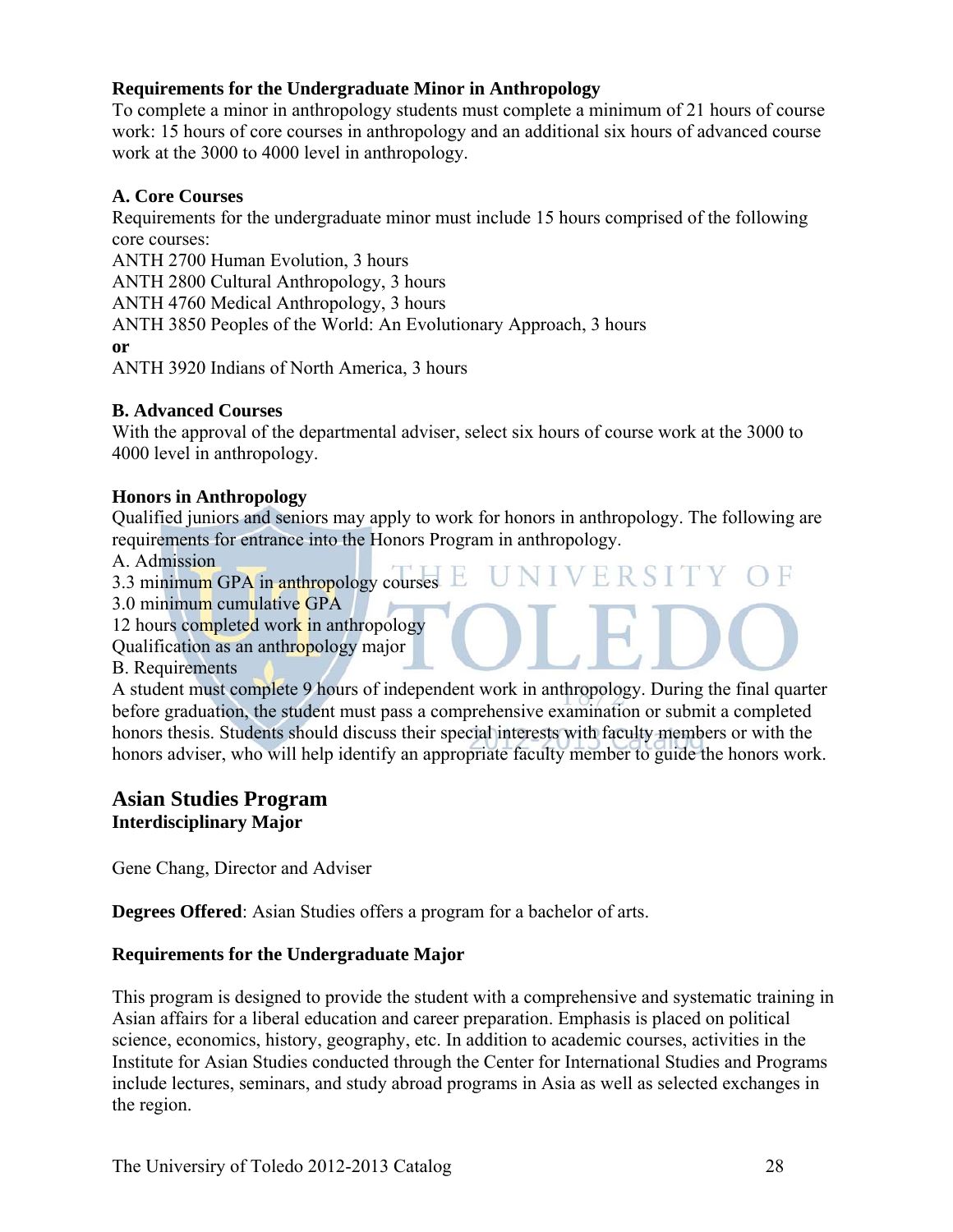In addition to the general education requirements of the University of Toledo and the College of Languages, Literature, and Social Sciences, students will take 30 hours in Asian Studies selected from (but not limited to) the list of courses below. Students must select courses from a minimum of three different departments; no more than 15 hours of course work from one department will count toward the Asian Studies major.

**Major Courses:** ASST 4910, 4920, 4980; ARTH 2100, 3250; ECON 3500; GEPL 3120; HIST 2700, 2710, 2720, 2730, 4720, 4740 and 4750; PHIL 3500 and 4500; PSC 2680, 4690, 4780 and 4900; REL 3510; Japanese and Chinese, all courses above the 2000 level.

With the approval of the adviser, a maximum of six elective hours may be chosen from independent study courses offered by various departments (other than ASST 4910 and 4920). This general distributive pattern is designed to encourage the student to examine the various aspects of Asian Studies. Asian Studies majors are encouraged to take Japanese, (or Chinese or other Asian languages, if offered) for their foreign language requirement.

In addition to the 30 hours in the major, students are required to take 18 hours in related courses in humanities, social sciences, natural sciences, business, law and other areas chosen in consultation with the adviser. Under special circumstances, certain courses in other colleges may be used to satisfy the related requirement.

### **Department of Communication**

Paul Fritz, Chair Raymond Jackson, Adviser

**Degrees Offered**: Communication offers a program for a bachelor of arts.

THE

### **Requirements for the Undergraduate Major**

1872

**NIVERSI** 

The Department of Communication offers undergraduate students the opportunity to focus on one of the four following areas of study:

Broadcasting

Journalism

Public Relations

Interpersonal/Organizational Communication

All Communication majors must complete the following five required courses. It is suggested that majors complete COMM 2000 and COMM 2400 by the end of the sophomore year. Majors should take COMM 3870 during their junior year and register for COMM 4910 only after achieving senior status. COMM 2600 may be taken at anytime.

All communication majors are required to take a minimum of 35 hours and a maximum of 43 hours of communication classes. Students must take a minimum of 8 hours from the list of Applied Communication classes and a minimum of 8 hours from the list of Conceptual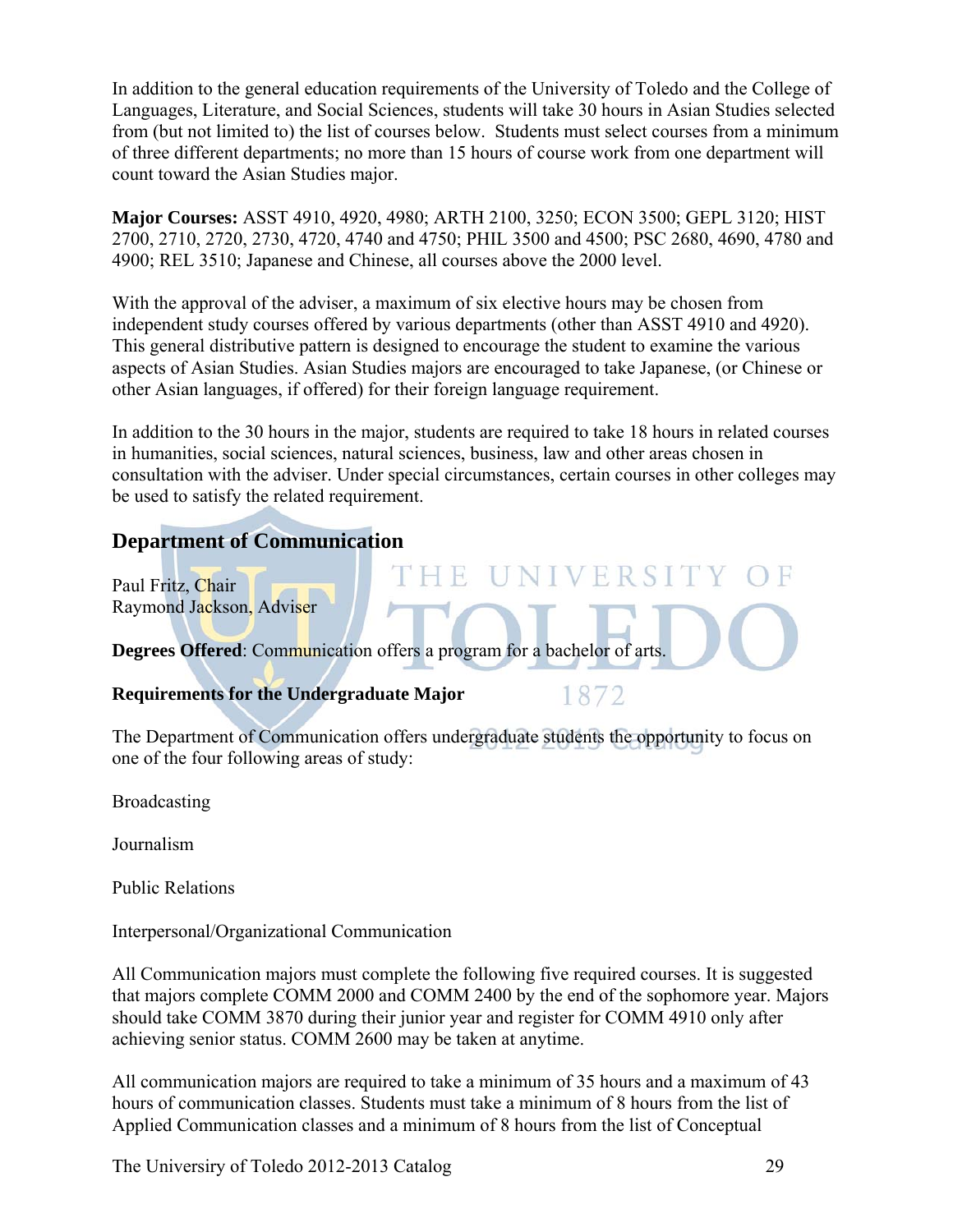Communication classes. It is suggested that students also take between 2 and 6 hours of Professional Experience classes.

Applied Communication Classes

COMM 2100, 2120, 2150, 2210, 2220, 2630, 2810, 2990, 3150, 3270, 3280, 3610, 3810, 3830, 3880 and 4630 toward the minimum requirement of eight hours.

Conceptual Communication Classes

COMM 3180, 3820, 3840, 3850, 3890, 4090, 4100, 4220, 4250, 4330, 4640, 4810, 4820, 4830, 4900 and 4990. Independent Study hours (COMM 4990) may not count toward the minimum requirement of eight hours.

All communication majors must take a minimum of 18 semester hours in related areas. These classes are to be chosen in consultation with a departmental Adviser.

### **Requirements for the General Communication Minor**

1. All communication minors are required to take COMM 2000 Mass Communication and Society and COMM 2400 Information Analysis and Synthesis.

2. In addition, students are required to take a total of 15 hours, six to nine semester hours from the applied and conceptual categories. Applied communication courses include the following: COMM 2100, 2120, 2150, 2210, 2220, 2600, 2630, 2810, 2990, 3150, 3270, 3280, 3610, 3810, 3830, 3880 and 4630.

Independent Study hours (COMM 2990) may not count toward the minimum requirement of six hours. 1872

Conceptual communication courses include the following: COMM 3180, 3290, 3720, 3820, 3840, 3850, 3890, 4090, 4210, 4220, 4250, 4330, 4640, 4810, 4830, 4900 and 4990. Independent Study hours (COMM 4990) may not count toward the minimum requirement of six hours.

Honors in Communication

Communication majors may graduate with departmental honors by meeting the following qualifications.

Admission:

- Junior or Senior status
- 3.25 minimum GPA in Communication
- 3.0 minimum cumulative GPA

• Completion of three Department of Communication core courses: COMM 2000, COMM 2400, COMM 2600

The Universiry of Toledo 2012-2013 Catalog 30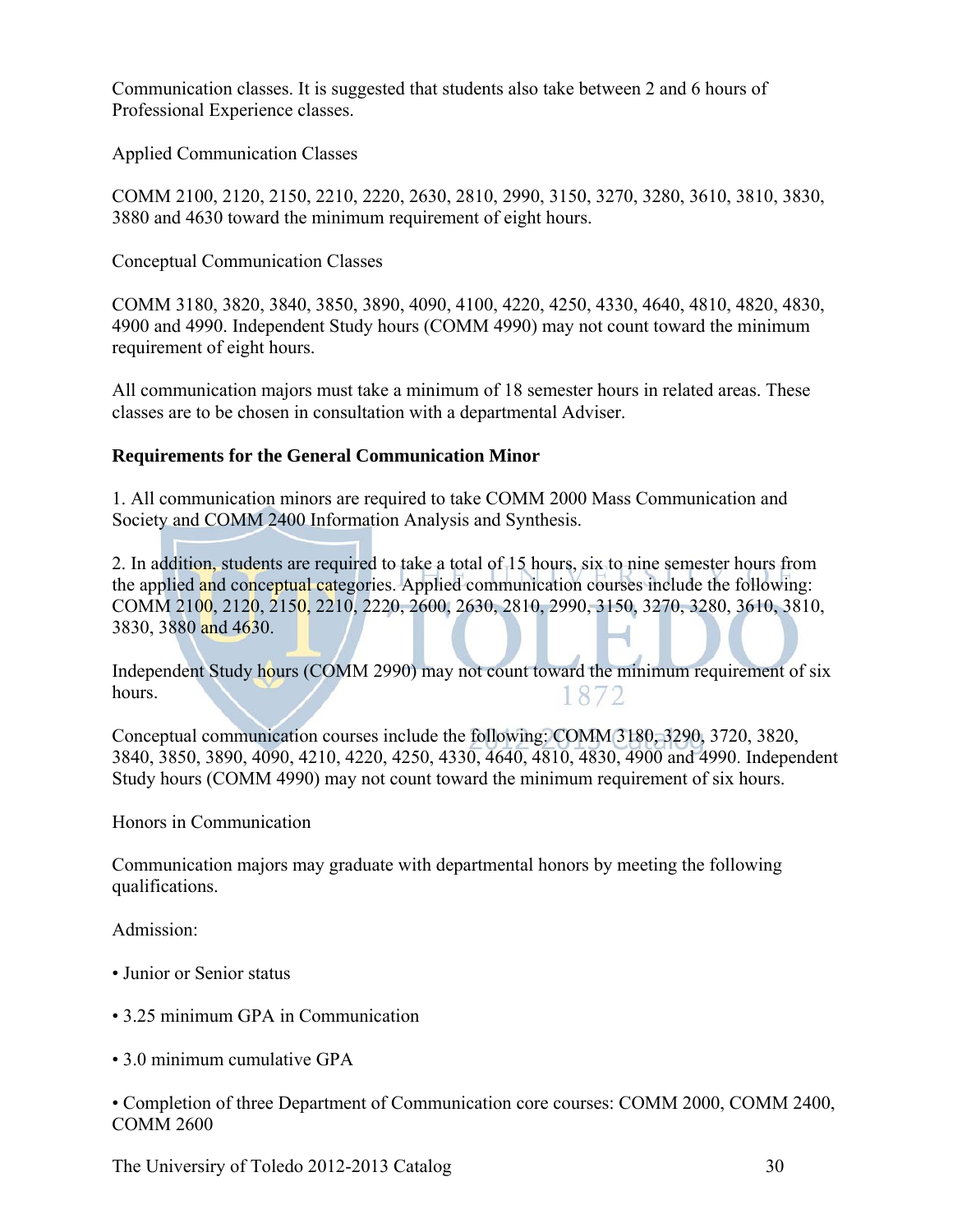• An interview with an Honors Adviser

• A letter of application that explains the student's plan of work for the student's proposed Honors Thesis or Project (i.e., a brief prospectus)

- Consent of Department of Communication Honors Adviser Requirements:
- All general requirements for undergraduate Communication major

• Completion of Honors Thesis or Project as approved by Adviser (the Thesis or Project is intended to be creative, independent work, meeting high scholarly or professional standards, undertaken by the student under the supervision of faculty)

- Defense or public presentation of Thesis or Project
- 12 hours in courses designated as Communication Honors

Any 3000 or 4000 level Communication course may be designated as "Honors" with the Instructor's permission and his/her assignment of suitable reading and research/project in addition to normal course work.

THE 18

### **Disability Studies Program Interdisciplinary Minor**

James Ferris, Ability Center of Greater Toledo Endowed Chair and Adviser Kim E. Nielsen, Professor of Disability Studies

**Degrees Offered**: Disability Studies offers a minor. **Requirements for the Undergraduate Minor** 

1872

NIVERSIT

The minor in the Program of Disability Studies consists of a minimum of 12 hours of required courses and at least 9 hours of upper-division electives (3000 level or above) chosen in consultation with the Disability Studies Program adviser. A list of potential electives is below.

### **Disability Studies Minor**

### **Suggested Introductory Course for Disability Studies**

DST 2020\* Disability Studies in the U.S. \*Does not count toward minor, but can be used to count as a U.S. diversity course

### **Required Disability Studies Courses**

DST 3020 Definitions of Disability DST 3030 Issues in Disability Studies DST 4890 Disability Studies Research and Methodologies DST 4940 Internship

**Suggested Electives DST** 

The University of Toledo 2012-2013 Catalog 31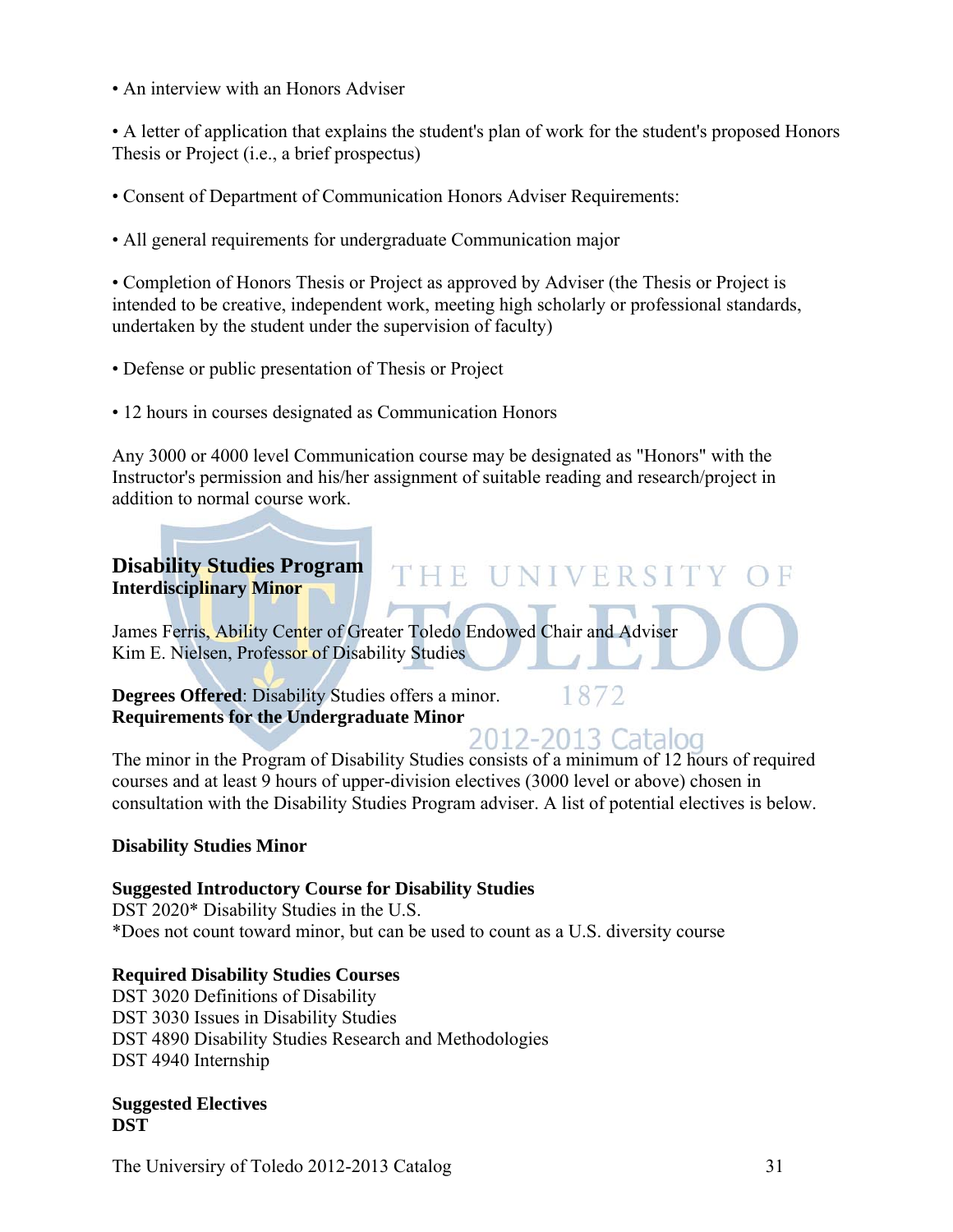DST 3980 and 4980 Special Topics in Disability Studies

### **Humanities**

ENGL 3050 Persuasive Writing ENGL 3730 Folklore HIST 4490 Witchcraft and Magic in Medieval and Early Modern Europe HIST 4830 Theory of Public History PHIL 3310 Science and Society PHIL 3370 Medical Ethics WGST 3010 Issues in Women's Studies WGST 4170 Mental Health and Gender WGST 4880 Queer Theory WGST 4980 Feminism and Disability

#### **Social Sciences**

ANTH 4760 Medical Anthropology COMM 3820 Persuasion Theory COMM 4820 Family Communication COMM 4830 Gender, Culture, & CommunicationECON 4750 Health Economics GEPL 3750 Transportation Geography GEPL 3810 Political Geography GEPL 4530 Principles of Urban Planning GEPL 4550 Community Economic Planning<br>GEPL 4600 Lirban Design NIVERSITY OF GEPL 4600 Urban Design PSC 3520 Constitutional Law and Politics II PSC 3800 Sexual Politics PSC 3800 Interest Groups in American Politics PSC 4330 Health Care Policy PSC 4350 Health Care Delivery Systems 1872 PSC 4410 Management of Non-Profit Organizations PSC 4530 Civil Rights 2012-2013 Catalog PSC 4860 Feminist Political Theory PSC 4590 Law, Policy, and the Politics of Sexuality PSY 3200 Personality and Individual Differences PSY 3210 Clinical Psychology PSY 3320 Psychopathology of Childhood

SOC 4180 Medical Sociology

### **Department of Economics**

Michael Dowd, Chair

The University of Toledo 2012-2013 Catalog 32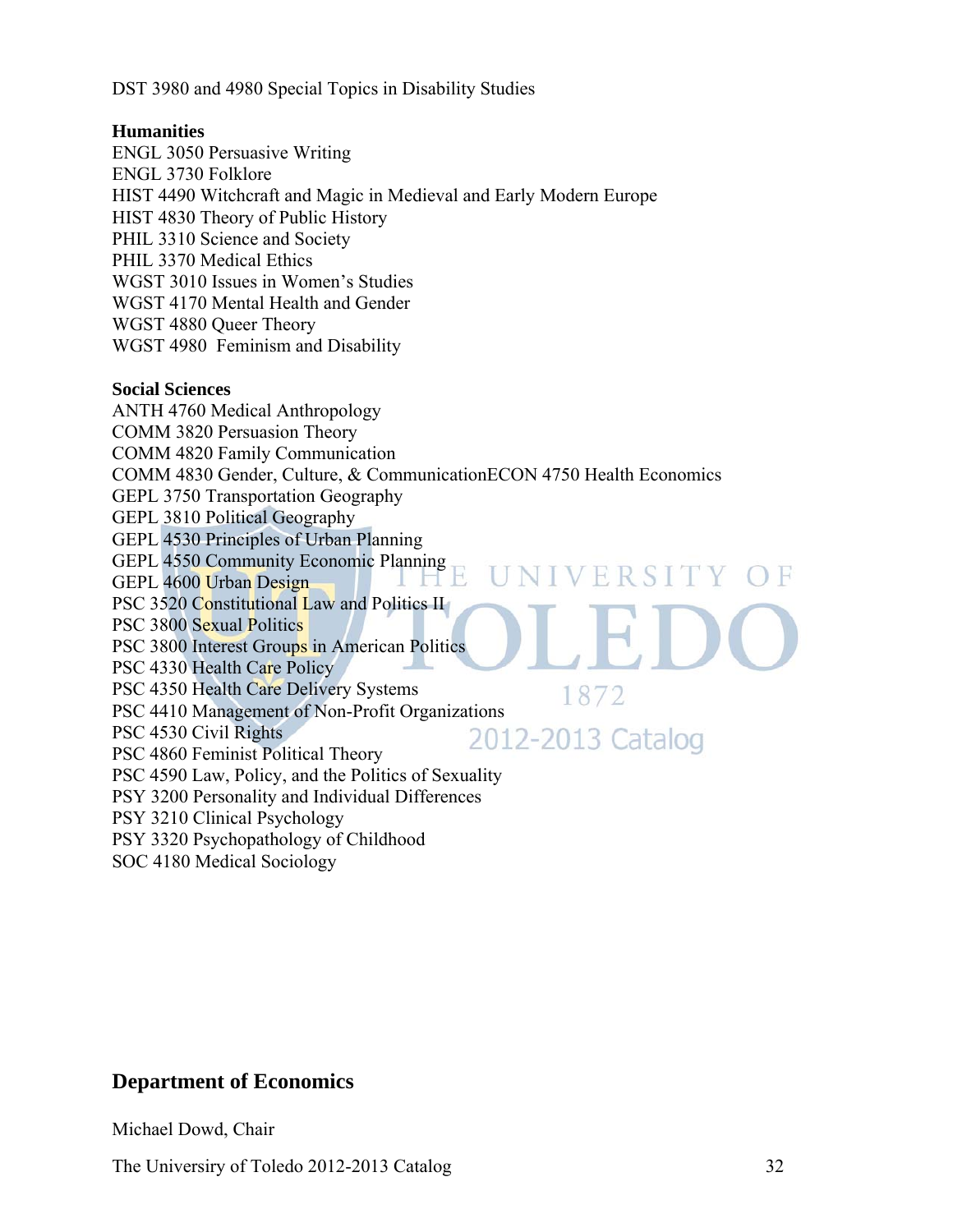Kristen Keith, Adviser

**Degrees Offered**: Economics offers a program for a bachelor of arts. **Requirements for the Undergraduate Major**

The requirement of 30 hours in economics must include, from among the following, 15 hours of core courses and 15 hours of electives. Economics majors are required to take the following courses:

ECON 1150 Principles of Macroeconomics \* ECON 1200 Principles of Microeconomics ECON 2810 Introduction to Econometrics ECON 3150 Intermediate Macroeconomic Theory ECON 3200 Intermediate Microeconomic Theory

**Economics electives:** 15 hours, chosen in consultation with the Economics Adviser

**Related course**s required for an economics major: Majors are encouraged to meet the mathematics and statistics requirements at an early stage of their course work.

. Students must meet those requirements by choosing one calculus and one statistics course from the following: MATH 1850 Calculus I THE UNIVER or Math 1730 Calculus with Applications to Business and Finance Math 2600 Introduction to Statistics or MATH 2630 Introduction to Business Statistics 1872 Or 2012-2013 Catalog BUAD 2060 Data Analysis for Business

In the major area, 21 hours are to be taken under the regular grading system; the P/NC option is available for the remaining 9 hours and for all related courses.

The department will award credit after reviewing the advanced placement tests. Students with a score of 3, 4, or 5 will receive credit for ECON 1150 if the macroeconomics portion of the test was taken and ECON 1200 if the microeconomics portion of the test was taken.

### **Undergraduate Research**

The department of economics offers students the opportunity to gain research experience under faculty guidance. Research topics can be theoretical analysis, empirical analysis or both. Further options regarding the level of research are available, as the department offers junior- and seniorlevel courses – ECON 3900, 3910, 4910 and 4920. A student interested in conducting research needs to register for one of those four courses with the consent of a faculty member who agrees to direct the student's research. Students may enroll in these courses more than once. If they do, however, they are encouraged to work with different faculty members to obtain more diverse research experiences.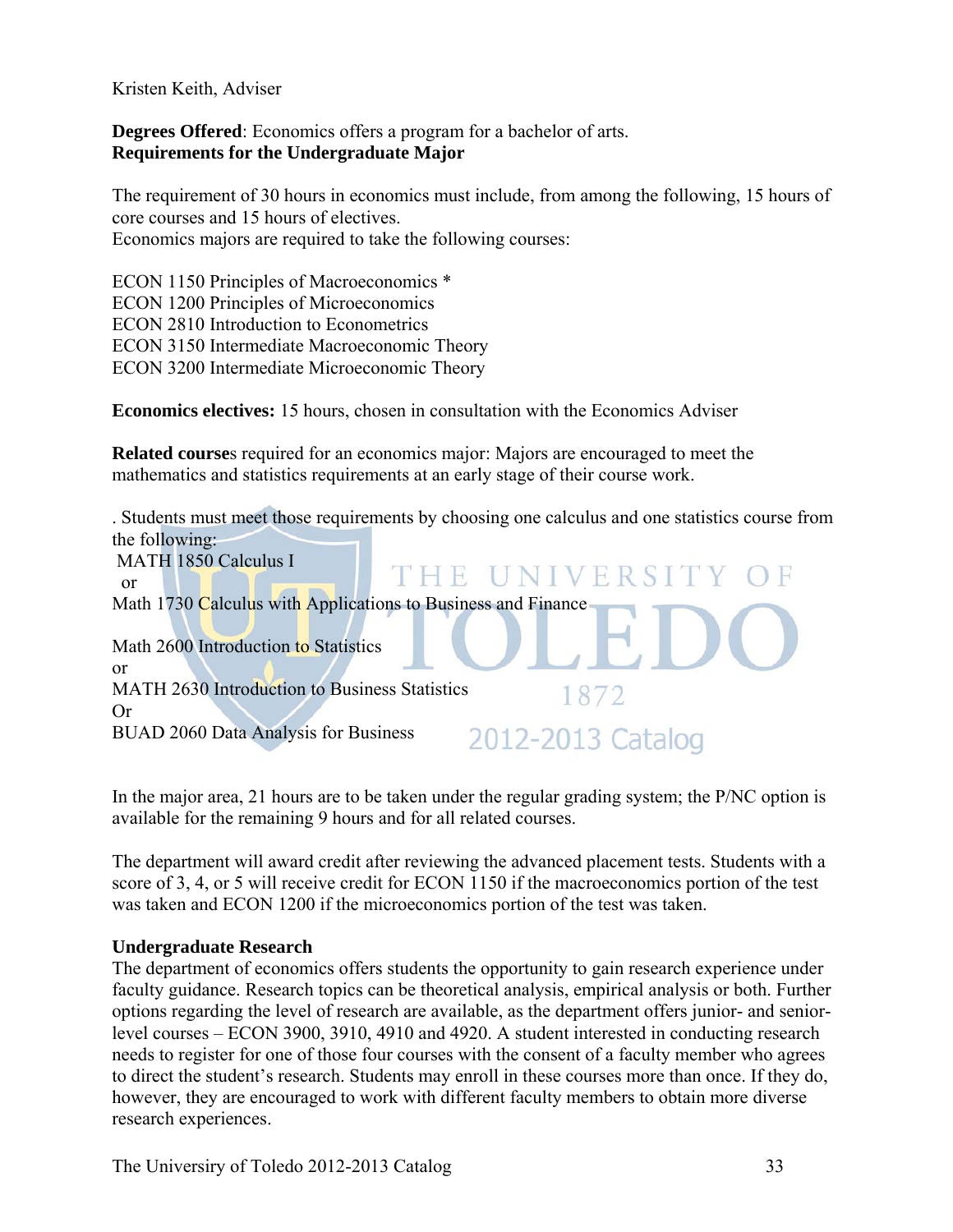### **Requirements for a Minor in Economics**

Students electing to minor in economics must complete a minimum of 21 hours of course work. The 12 hours of required course work listed below for a minor in economics provide the theoretical and quantitative skills essential for a fundamental understanding of the discipline of economics and a rigorous background for an in- depth appreciation of upper division courses. Each program of study for a minor must receive the prior approval of the departmental Adviser. A minimum GPA of 2.0 must be achieved in courses within the minor.

### **Courses required for a minor in economics**:

 ECON 1150 Principles of Macroeconomics ECON 1200 Principles of Microeconomics ECON 3150 Intermediate Macroeconomic Theory or another macro course chosen with the consent of the Undergraduate Adviser ECON 3200 Intermediate Microeconomic Theory or another micro course chosen with the consent of the Undergraduate Adviser

### **Minor Electives**

Additional nine hours from course work in economics at the 3000 to 4000 levels, chosen in consultation with the undergraduate advisor. No more than three hours of ECON 4910 or 4920 may be included in the nine hours of additional course work.

### **Honors in Economics**

Qualified juniors and seniors are invited to work for the citation "honors in economics." HIL. UNI VEKSI

**A. Admission:** The Honors Program is open to all undergraduate economics majors whether or not they are enrolled in College Honors. Students who have shown superior ability in their freshman and sophomore years and who show promise of continuing good performance in the major should apply to the department for enrollment in the departmental Honors Program. Ordinarily, the student must have a minimum cumulative GPA of 3.0.

**B. Requirements:** To be awarded departmental honors in economics, the student must complete a senior thesis and must take nine of the 30-hour major requirements in the honors and honors recognition courses offered by the department. Every regularly scheduled 4000-level course can be given honors recognition by assigning readings and research in addition to the normal requirements of the course. To remain in the program, the student ordinarily must maintain a minimum GPA of 3.3 in the major.

### Department of **English Language and Literature**

Sara Lundquist, Chair Tim Geiger, Associate Chair and Writing Adviser Andrew Mattison, Undergraduate Adviser Melissa Gregory, Honors Adviser Jane Bradley, Director of Creative Writing Anthony Edgington, Director of Composition

**Degrees Offered**: English offers a program for a bachelor of arts.

### **Advanced Placement**

The University of Toledo 2012-2013 Catalog 34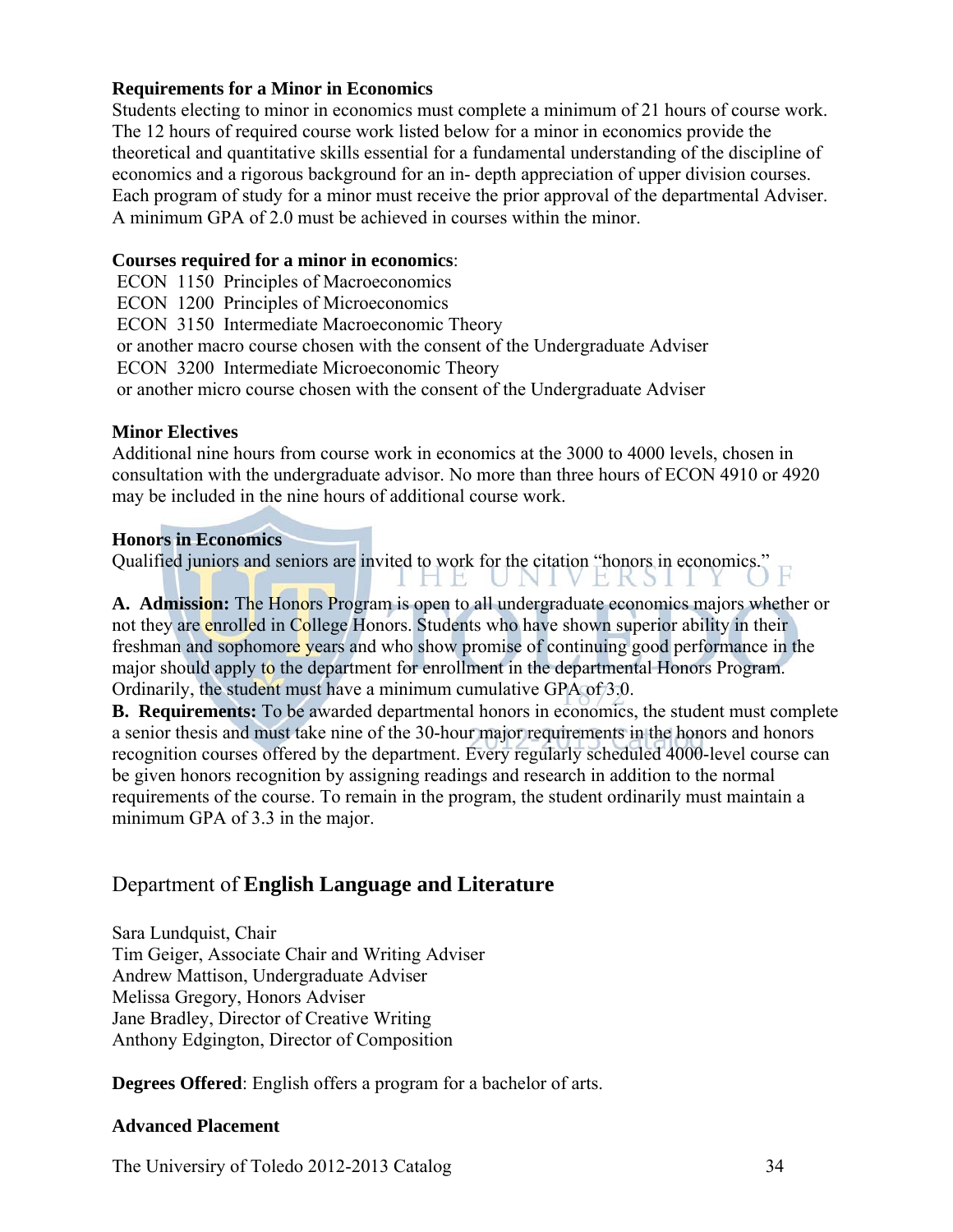Students with a score of 3 will receive credit for Composition I Students with a score of 4 will receive credit for Composition I and a course in ENGL 2700 series;

Students with a score of 5 will receive credit for Composition I and II and ENGL 2700 level.

### **Requirements for the Undergraduate Major**

The English major offers three concentrations: General Literature, General Writing, Creative Writing

All concentrations require a minimum of 36 credit hours.

The major core is required of all concentrations. These courses are offered at least once a year. ENGL 3600: American Literary Traditions OR ENGL 3610 British Literary Traditions.

 $H$ 

ENGL 3790: Foundations of Literary Study.

ENGL 3510: Linguistic Principles.

ENGL 3810: Shakespeare.

Specific concentrations requirements:

### **General Literature**:

One 4000-level course in British literature before 1800 One 4000-level course in British literature after 1800 One 4000-level course in American literature One 4000-level course examining single author in depth Four 3-credit 3000-4000 level electives

### **General Writing**:

One 4000-level course in British literature before 1800 One 4000-level course in British literature after 1800 One 4000-level course in American literature One 4000-level course examining single author in depth Two writing courses at the 4000 level and two at either the 3000 or 4000 level

### **Creative Writing**:

ENGL 3010: Creative Writing ENGL 4030: Writing Workshop in Nonfiction ENGL 4070: Writing Workshop in Poetry ENGL 4080: Writing Workshop in Fiction ENGL 4890: Capstone, Senior Seminar in Writing Two Creative Writing elective One 4000-level Literature courses

### **Related fields**

The major requires 18 total credit hours in related fields outside of English, half of which must be on the 3000- or 4000-level. These are usually chosen from the other humanities, the social sciences, and interdisciplinary programs. The related fields requirement may also be satisfied by taking a minor.

### **Requirements for the minor in English**

Students may earn a minor in English with either a Literature or a Writing Concentration.

### **Minor in English with Literature Concentration**

The Universiry of Toledo 2012-2013 Catalog 35

ERSITY OF

2012-2013 Catalog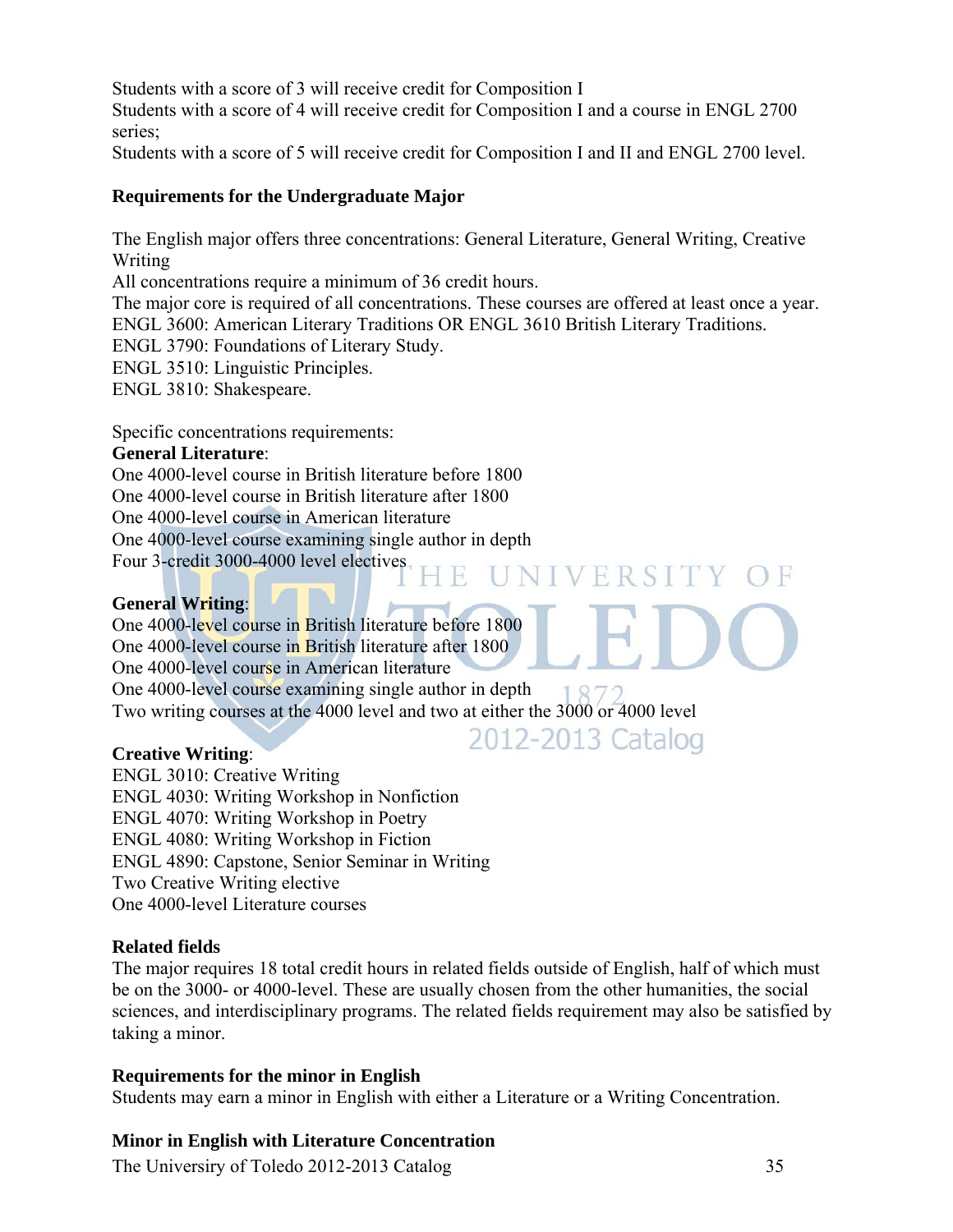ENGL 3790 Foundations of Literary Studies ENGL 3600 American Literary Tradition OR ENGL 3610 British Literary Traditions ENGL 3810 Shakespeare One course, British Literature 4000 level One course, American Literature, 4000 level Two English Literature courses at 3000 or 4000 level

### **Minor in English with Writing Concentration**

ENGL 3790 Foundations of Literary Studies ENGL 3600 American Literary Traditions OR ENGL 3610 British Literary Traditions Two course in Literature, one at 4000 level Three courses in Writing, one at 3000-4000 level

### **Honors in English**

An English honors candidate must be a junior or senior, have completed 15 hours of 3000-4000 level English courses, and have a GPA of 3.6 or higher in these courses. He/she must discuss the possibility of departmental Honors with the English Honors adviser prior to enrolling in ENGL4900 and ENGL 4960. In order to receive the designation of honors, the student must fulfill the departmental Honors requirements in addition to the hours required for the major, and receive an A on the thesis. Students do not have to be enrolled in the College Honors program to pursue departmental Honors. THE UNIVERSITY

### **Department of Exploratory Studies**

The Department of Exploratory Studies serves as an entry point to The University of Toledo for students who are exploring college majors, or working to meet the admission requirements of a specific program/college. It also offers services to enhance our student's transition to the university setting and become successful in their academic pursuits. The Department of Exploratory Studies includes services for non-degree seeking students, the Transition for Success Program and the QUEST for Success Program.

### **LS QUEST for Success: Students Exploring Majors**

 The QUEST Program ensures that students who are undeclared/undecided on a major and are exploring their options have access to the resources necessary to make informed academic and career choices. Students can stay in the QUEST Program for a maximum of three academic semesters. At anytime during the three semesters, providing they meet the requirements for their chosen major, students can move into their college/major choice.

The program provides superior academic advising that serves the various needs of students choosing a major and refers them to other campus events and services such as the Majors Fair, tutoring, career development and others as necessary. In addition, QUEST students are required to take a "Career and Self Evaluation" class. While in the QUEST program, students work to fulfill general education competency requirements.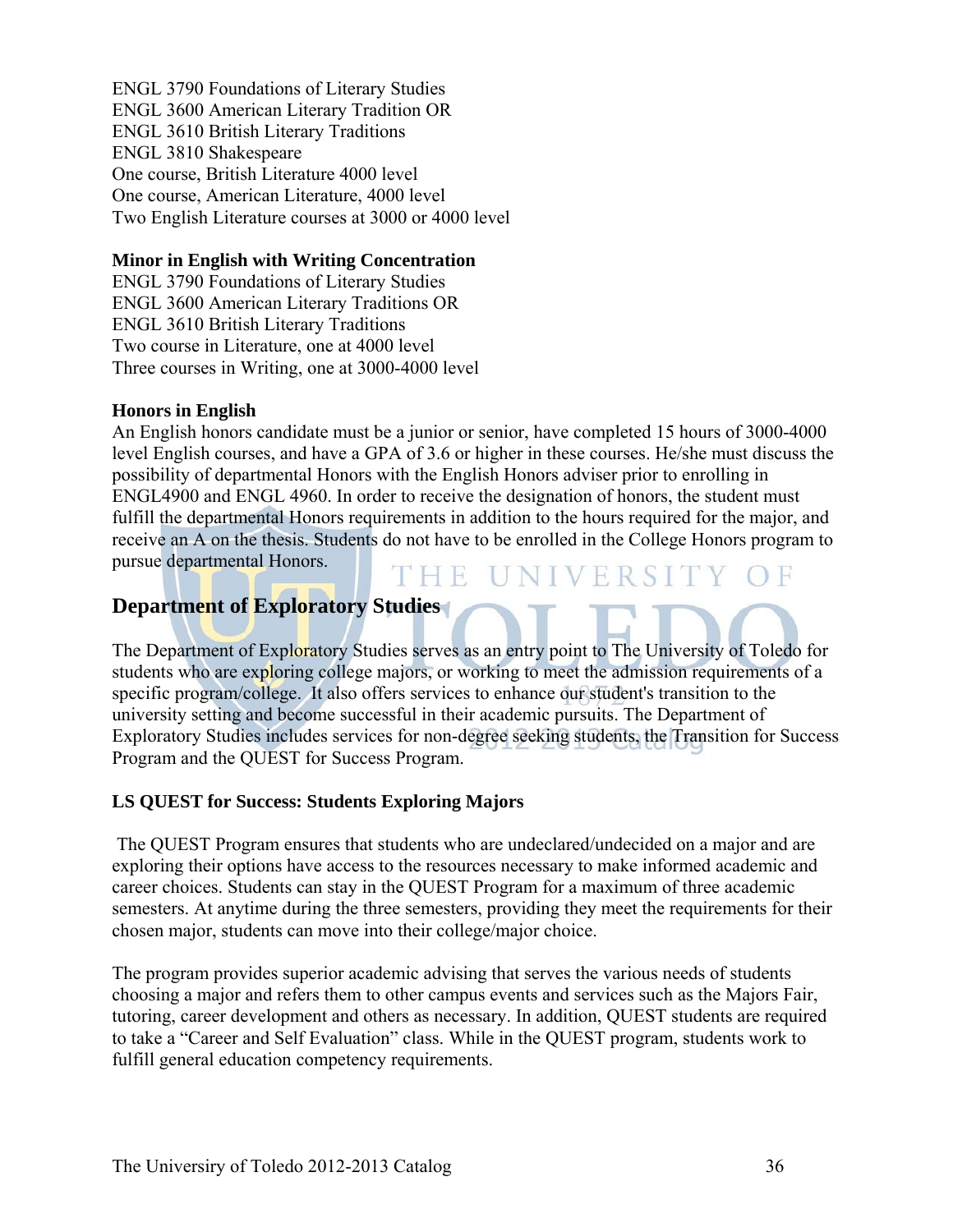Details can be found at www.utoledo.edu/llss/des. Employers are looking for college-educated employees with transferable job skills. QUEST helps students gain these skills, which include critical thinking, decision-making and adaptation to change.

**LS Transition for Success** Students admitted to Department of Exploratory Studies that do not meet the admission requirements for the college of their choice are placed into the Transition for Success Program. Students work towards acceptance into a particular college or program.

The Transition students may take advantage of professional academic advisers who will guide them through the process as they prepare to enter their chosen program or college. Advisers are dedicated to helping students make the right choice in scheduling classes and to making referrals if additional academic support is needed. After a student's first semester within the Transition Program, they will be re-evaluated to determine if they meet the requirements to officially declare a major in the college of their choice. While in the Transition program, students work to fulfill general education competency requirements. Details can be found at www.utoledo.edu/llss/des/

Another student category served by the Transition for Success program is the pre-major. A premajor is a student with less than a 2.0 high school Grade Point Average and below a 19 ACT Composite or below a 900 combined SAT score. Evidence shows that students benefit their first semester by participating in the *Transition Program*. The *Transition Program* staff provides students with intensive instruction, effective tutoring, personalized advising and additional support services to prepare students to achieve his/her academic goals and ensure transition to 1 E the academic major of choice.

#### **Non-Degree Seeking Students**

Students who are not seeking a degree, yet who want to gain new skills or enhance an existing one, expand career development or explore new subject matter for personal growth can find a place in this Gateway Program. Courses or certificate programs can be taken online, in a classroom or a combination. Students can take up to 24 semester hours of college credit of either undergraduate or 9 credit hours (for graduate level courses-to be taken through Graduate School) as a non-degree seeking student.

#### **Change of College or Major**

 Students in good standing (i.e. with a cumulative GPA of 2.0 or higher) who wish to change from another college of The University of Toledo to the Department of Exploratory Studies should make an appointment with a QUEST adviser to discuss the transfer and have his/her academic records reviewed. Student transfers will be reviewed on a case by case basis. Students who have decided on an academic major or are qualified to transfer from the Department of Exploratory Studies into the college or program of their choice must meet the academic criteria set by the receiving college or program. Students should make an appointment to discuss their transfer with an adviser in the college they wish to enter.

## **European Studies Program Interdisciplinary Major**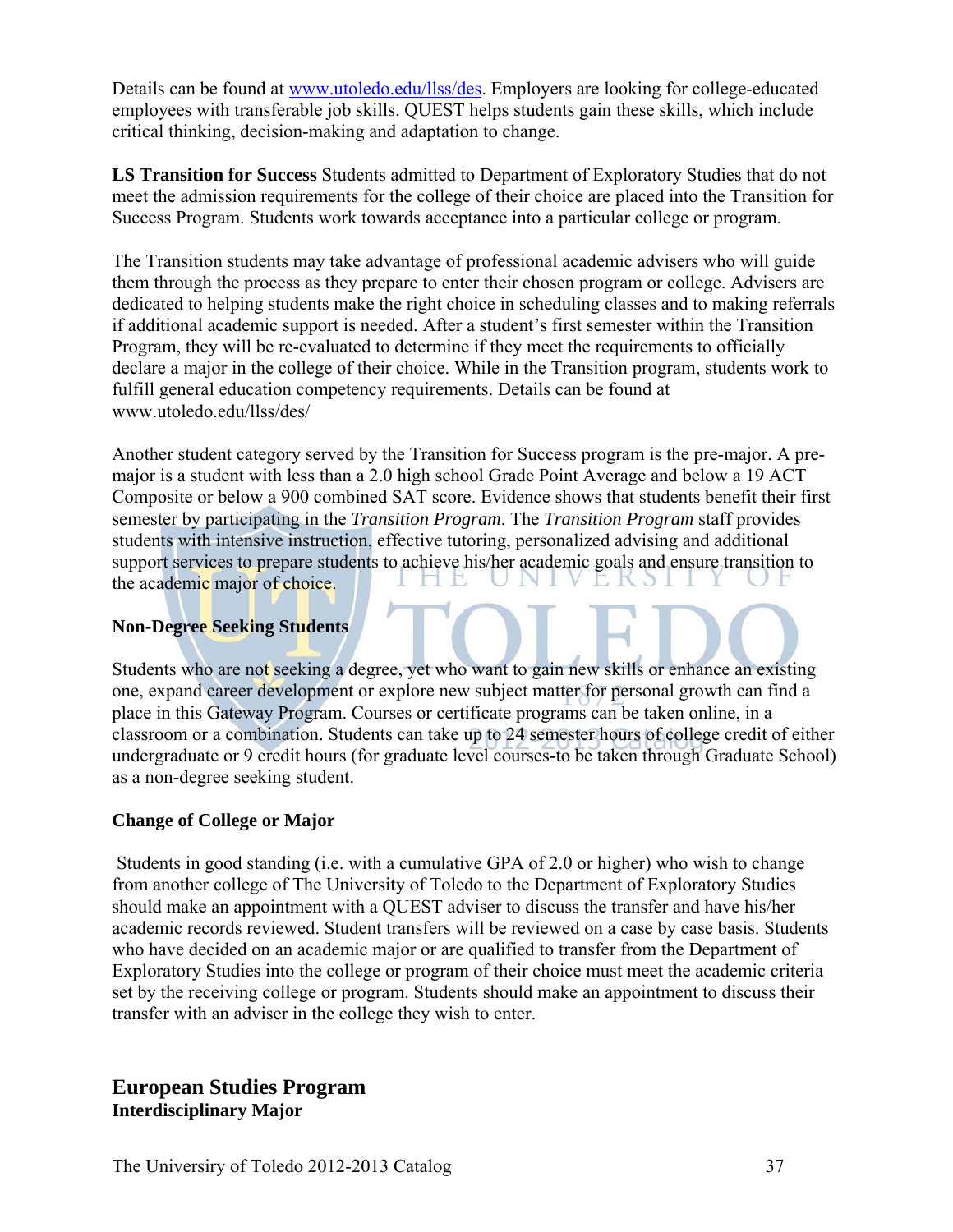Mark Denham, Adviser

European Studies was developed to offer students a comprehensive approach to Western, Central, and Eastern European affairs for a liberal education background and career preparation. A multidisciplinary perspective is offered, with most studies focused on political science, history, sociology, and foreign languages. The offerings in the disciplines participating in this major are far-reaching in scope and yet provide for in-depth studies of individual countries or sub-regions, tailored to the individual student's interest or needs.

The following outline constitutes a guideline for a students who would, in consultation with the adviser in European Studies, work out a specific program of 45 required hours.

Approximately 21 hours from the social sciences, as approved by the adviser. Examples of courses include: GEPL 3030 ECON 3410, 3500 PSC 2620, 4610, 4620 Approximately 24 hours from the humanities, as approved by adviser. Examples of courses include: HIST 2180, 2650, 4100, 4510 CLC 2050, 2060 PHIL 3250, 4240, 4260

THE UNIVERSITY OF European Language Courses: Students must also satisfy the foreign language requirement for the College of Languages, Literature, and Social Sciences

# **Department of Foreign Languages**

Ruth Hottell, Chair and Undergraduate Adviser, French Oscar Lepeley, Undergraduate Adviser for Minors, Spanish 013 Catalog Juan Martin, Undergraduate Adviser, Spanish Freiederike Emonds, Undergraduate Adviser, German Kathleen Thompson-Casado, Undergraduate Adviser, Spanish

**Degrees Offered:** The Department of Foreign Languages offers a program for a bachelor of arts.

1872

In addition to courses in classical civilization taught in English, the Department of Foreign Languages offers instruction in the following foreign languages: Arabic, Chinese, French, German, Japanese, Latin, and Spanish. A major can be earned in the areas of French, German, and Spanish; Departmental Honors can be pursued in these same areas. A Minor can be earned in any of the major fields as well as Classics and Japanese.

#### **Advanced Placement**

Students with a score of 3: Credit for 1110 and 1120. Student places into 2140. Students with a score of 4: Credit for 1110, 1120, and 2140. Student places into 2150.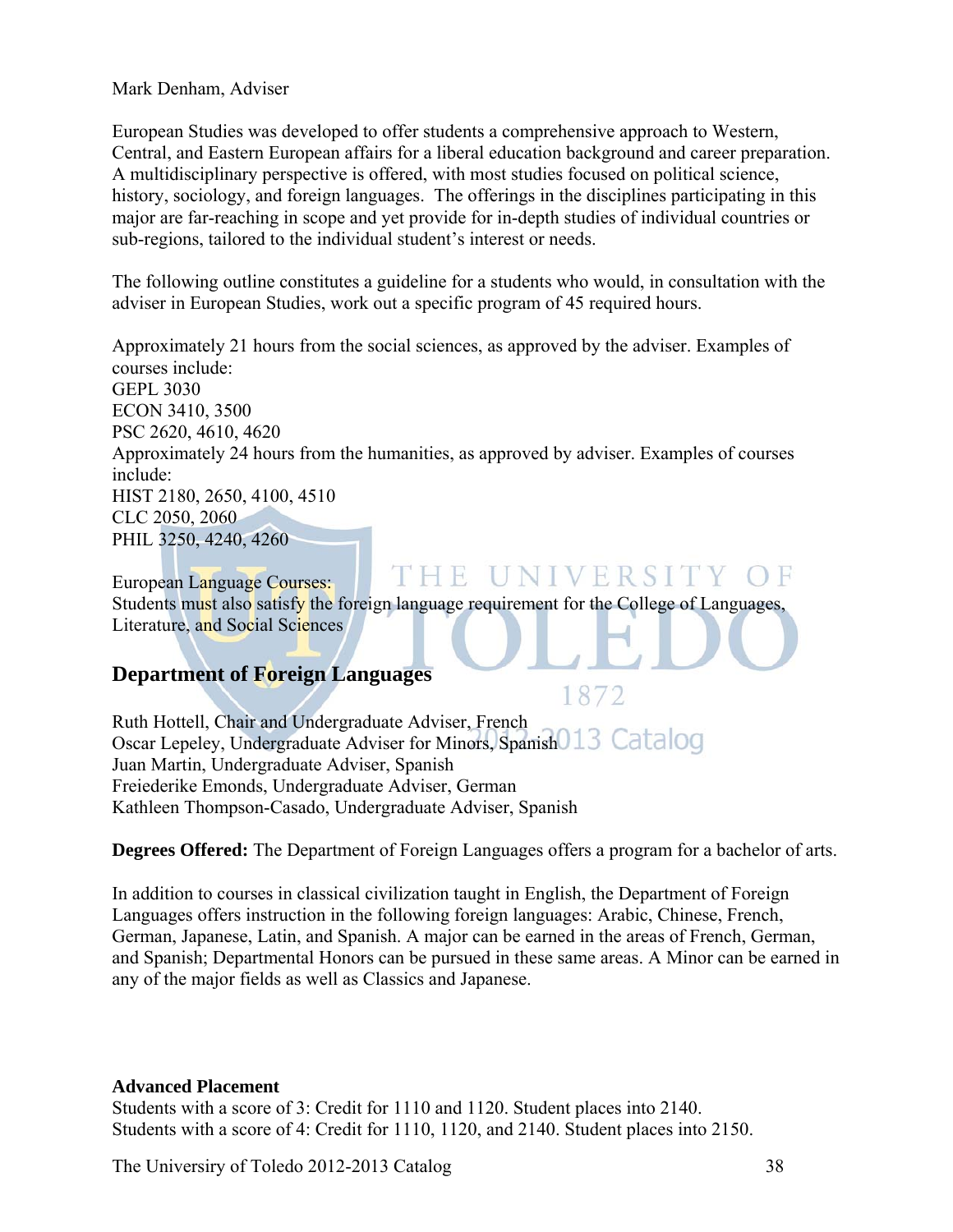Students with a score of 5: Credit for 1110, 1120, 2140, and 2150. Student places into 3000 level.

#### **Requirements for the Major in French, German, and Spanish**

A minimum of 34 hours is required for the undergraduate major in any of these languages beginning in all cases at the 3000 language level. French, German, and Spanish offer two tracks for majors, the general and the applied language or business track.

Required courses for the general French major are: FREN 3010, 3020, 3210, 3220, 3410, 3420, 4010, 4020; and additional 3000-4000 level courses with adviser's approval. Required courses for German are: GERM 3010, 3020, 3200, 3410 or 3420, 4010, 4020, and additional 3000-4000 level courses with adviser's approval.

Required course for Spanish are: SPAN 3000, 3010, 3020 (or 3270, 3280), 3410 (or 3420), 4010 (or 4110), and additional 3000-4000 level courses with adviser's approval.

Required courses for Applied French major are: FREN 3010, 3020, 4010, 4020; 3220 or other literature course; 2 courses from: 3410, 3420, 4200 or 4980 culture topics course; 3170 and one of the following: 4070, 4190, or 4980 applied course work topics; and additional 3000-4000 level courses.

Required courses for the Applied German major are: GERM 3010, 3020, 4010, 4020; 3200 or other literature course; 2 courses from: 3410, 3420, 4200, or 4980 culture topics course; 2 courses from: 3170, 3180, 4940, or 4980 applied course work topics 3170 or 3180 must be taken); and additional 3000-4000 level courses. E K S I

Required courses for Business Spanish major are: SPAN 3000, 3010, 3020, 4000 (or 4010), either 3220 or 3280; 3410 and 3420; 3170 and 4370; and additional 3000-4000 level courses.

#### **Honors in Foreign Languages**

Qualified students are invited to pursue Honors in a French, German, or Spanish major and thereby earn the degree designation of "Departmental Honors" in their specific field upon graduation. Formal application for Departmental Honors must be made in the Department Office (Field House Room 2400F). Normally, a petition for admission to the program should be made near the end of the sophomore year. Formal acceptance is based on the following: 1) Junior or senior standing; 2) A GPA of 3.3 overall in the major; and 3) Approval by the language Honors adviser and the Chairperson of the Department of Foreign Languages.

To graduate with the degree designation of "Departmental Honors," the student must: 1) Satisfy the standards requirements listed above for the major; 2) Maintain a GPA of 3.3 overall and in the major; 3) Satisfactorily complete a minimum of 12 hours of departmental honors course work at the 3000- or 4000 level; and 4) include among the 12 hours the Honors Research course (FREN, GERM, or SPAN 4960) that normally leads to the completion of an Honors thesis.

#### **Minor in Foreign Languages**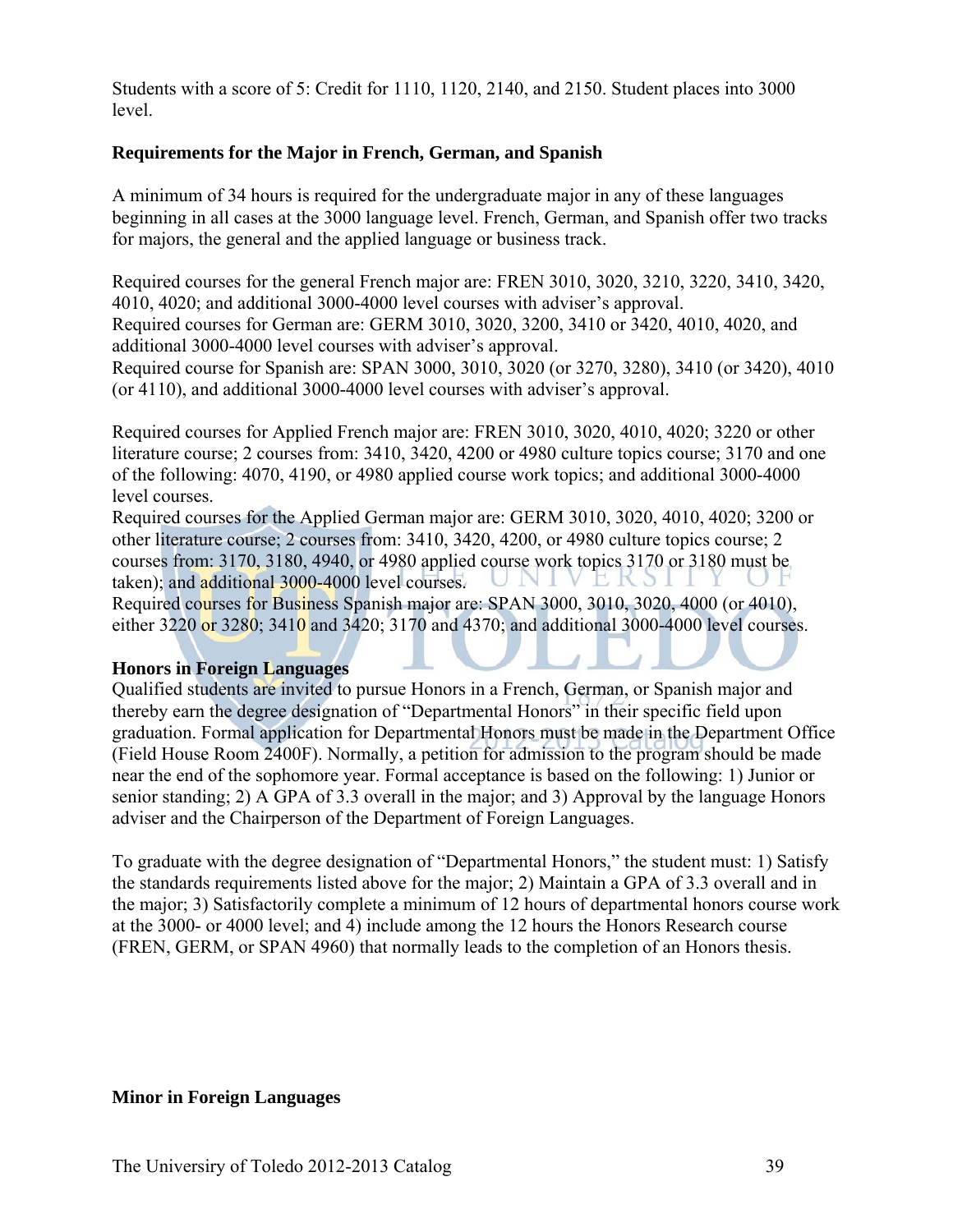A minimum of 22 hours is required for the Minor in French, German, Japanese, or Spanish (Spanish requires 21-22 hours). All course work must be in the same language and at the 3000 level or higher. Required courses include the following:

| General and Applied French Minor<br>FREN 3010, 3020<br>FREN 4010, 4020                                                                | 6 hours<br>7 hours                                                     |
|---------------------------------------------------------------------------------------------------------------------------------------|------------------------------------------------------------------------|
| General German Minor<br>GERM 3010, 3020<br>GERM 3200, 3410, 3420, or 4200<br>GERM 4010, 4020                                          | 6 hours<br>3 hours<br>7 hours                                          |
| <b>Applied German Minor</b><br>GERM 3010, 3020<br>GERM 3410, 3420, 4200, 4980 (as applicable)<br>GERM 3170 or 3180<br>GERM 4010, 4020 | 6 hours<br>3 hours<br>3 hours<br>7 hours                               |
| Japanese Minor                                                                                                                        |                                                                        |
| JAPN 3010, 3020                                                                                                                       | 6 hours                                                                |
| JAPN 4010, 4020                                                                                                                       | 7 hours                                                                |
| Spanish Minor<br><b>SPAN 3000</b><br>SPAN 3010, 3020<br>SPAN 3210, 3220, 3270, or 3280<br>SPAN 3410 or 3420<br>SPAN 4010 or 4020      | UNIVERSITY OF<br>3 hours<br>6 hours<br>3 hours<br>3 hours<br>3-4 hours |

Total required for each = 22 hours (Spanish 21-22 hours) 2013 Catalog

Students wishing to receive a minor in Foreign Languages have the responsibility, in consultation with the adviser in their major, to see that the necessary course work is included in the total number of undergraduate courses taken. Students outside the College of Languages, Literature, and Social Sciences should make sure that the minor in Foreign Languages is an approved program within their college.

Candidates for the minor in Foreign Languages must have their course work verified and approved by a Foreign Language Department adviser or that department's chairperson at the time they make formal application for graduation. A form for this verification can be obtained from the college or department office.

Courses required for either the major or minor may not be taken P/NC; however, up to 12 hours of P/NC course work may be included in the related area.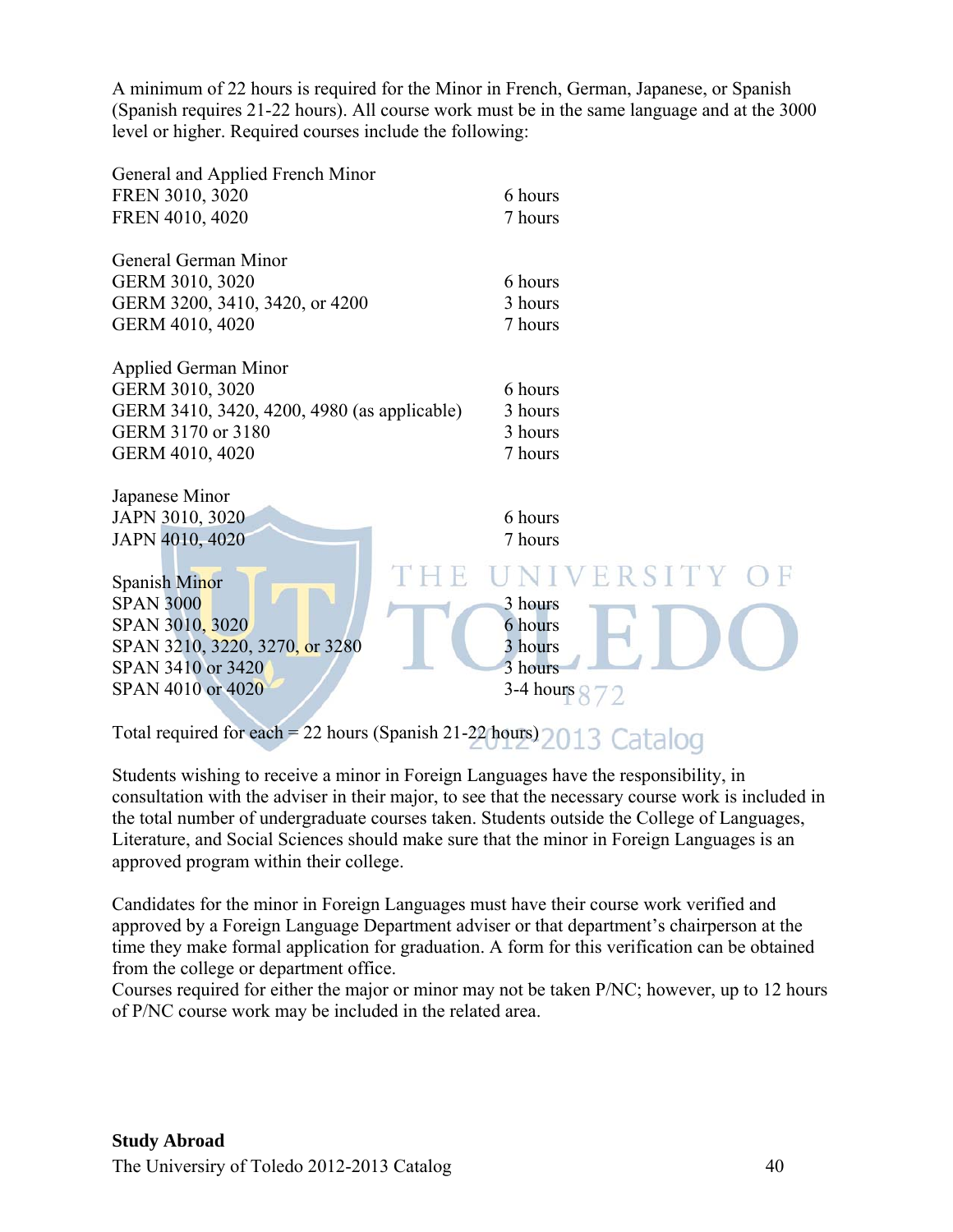Credit for foreign language study abroad will be given only for those accredited courses or programs approved in advance. Students should apply for approval at the Department of Foreign Languages at least one month prior to the anticipated date of departure. Credit will be granted only upon presentation of a formal certificate indicating the hours completed and examinations passed.

# **Geography and Planning**

Patrick Lawrence, Chair David J. Nemeth, B.A. Coordinator, Undergraduate Adviser

**Degrees Offered**: Geography and Planning offers a Bachelor of Arts in Geography

#### **Requirements for the Undergraduate Major**

#### **31 Hours Required**

a) Environmental Geography & Planning – one of:

GEPL 3610, Conservation and Resources GEPL 4540, Weather and Climate GEPL 4650, Physical Geography

b) Human-Economic Geography – one of: GEPL 2030-4990 except GEPL 3610, GEPL 4540, GEPL 4650, GEPL 4490, GEPL 4500, GEPL 4520 Required for both: c) GEPL 4420, Quantitative Methods

d) GEPL 2010, Fundamentals of Geography

e) Elective Hours (remainder of hours)

2012-2013 Catalog

1872

#### **Concentration in GIS**

A Bachelor of Arts in Geography with Concentration in Geographic Information Science

GEPL 2010, Fundamentals of Geography

GEPL 4420, Quantitative Methods and Mapping

GEPL 4110, Geographic Information Systems

GEPL 4180, Geographic Information Systems Applications

GEPL 4490, Remote Sensing Environment

GEPL 4500, Digital Image Analysis

GEPL 4520, Analytical and Computer Cartography

GEPL 4580, Location Analysis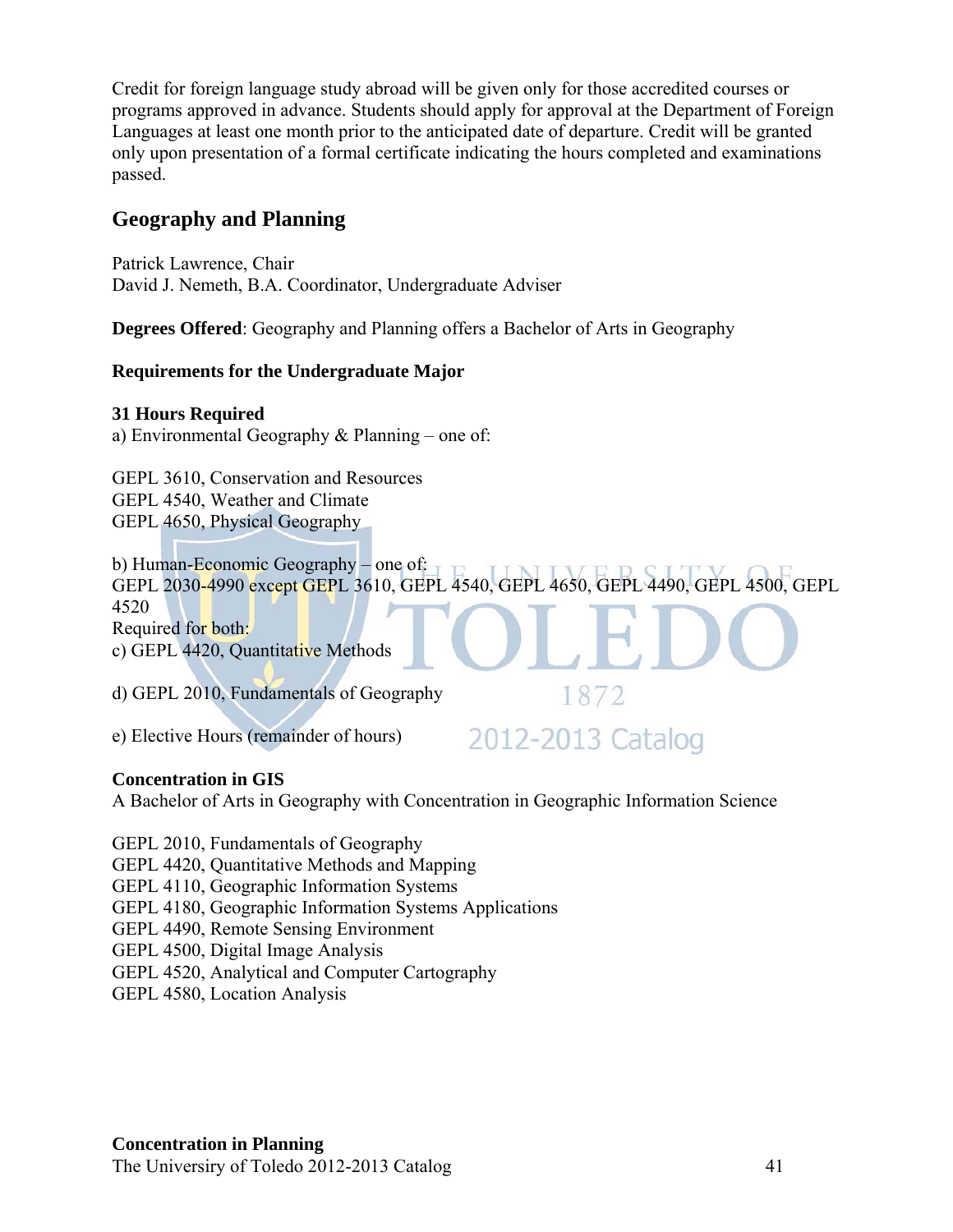A Bachelor of Arts in Geography with Concentration in Planning

Required Core Courses (19 hours) GEPL 2010, Fundamentals of Geography GEPL 4420, Quantitative Methods and Mapping GEPL 4210, Land Use Planning GEPL 4530, Principles of Urban Planning GEPL 4600, Urban Design GEPL 4700, Community Planning Workshop

Electives (12 hours) GEPL 3460, Geography of Housing GEPL 3610, Conservation and Resources GEPL 3900, Environmental Planning GEPL 4550, Community Economic Development GEPL 4570, Land Development and Planning GEPL 4710, Urban Environments

Total 31 hours

#### **Minor in Geography**

Core Curriculum: GEPL 2010, Fundamentals of Geography GEPL 2030, Cultural Geography GEPL 4530, Principles of Urban Planning GEPL 4650, Physical Geography GEPL 4710, Urban Environments

H,

One Regional Course Selected from: GEPL 3030, Geography of Europe GEPL 3120, Geography of Asia GEPL 3300, Geography of Latin America GEPL 4060, Geography of Great Lakes

One Planning Course Selected from: GEPL 4210, Land Use Planning GEPL 4530, Principles of Urban Planning GEPL 4550, Community Economic Development GEPL 4570, Land Development and Planning GEPL 4600, Urban Design GEPL 4700, Community Planning Workshop

ERSITY OF

1872

2012-2013 Catalog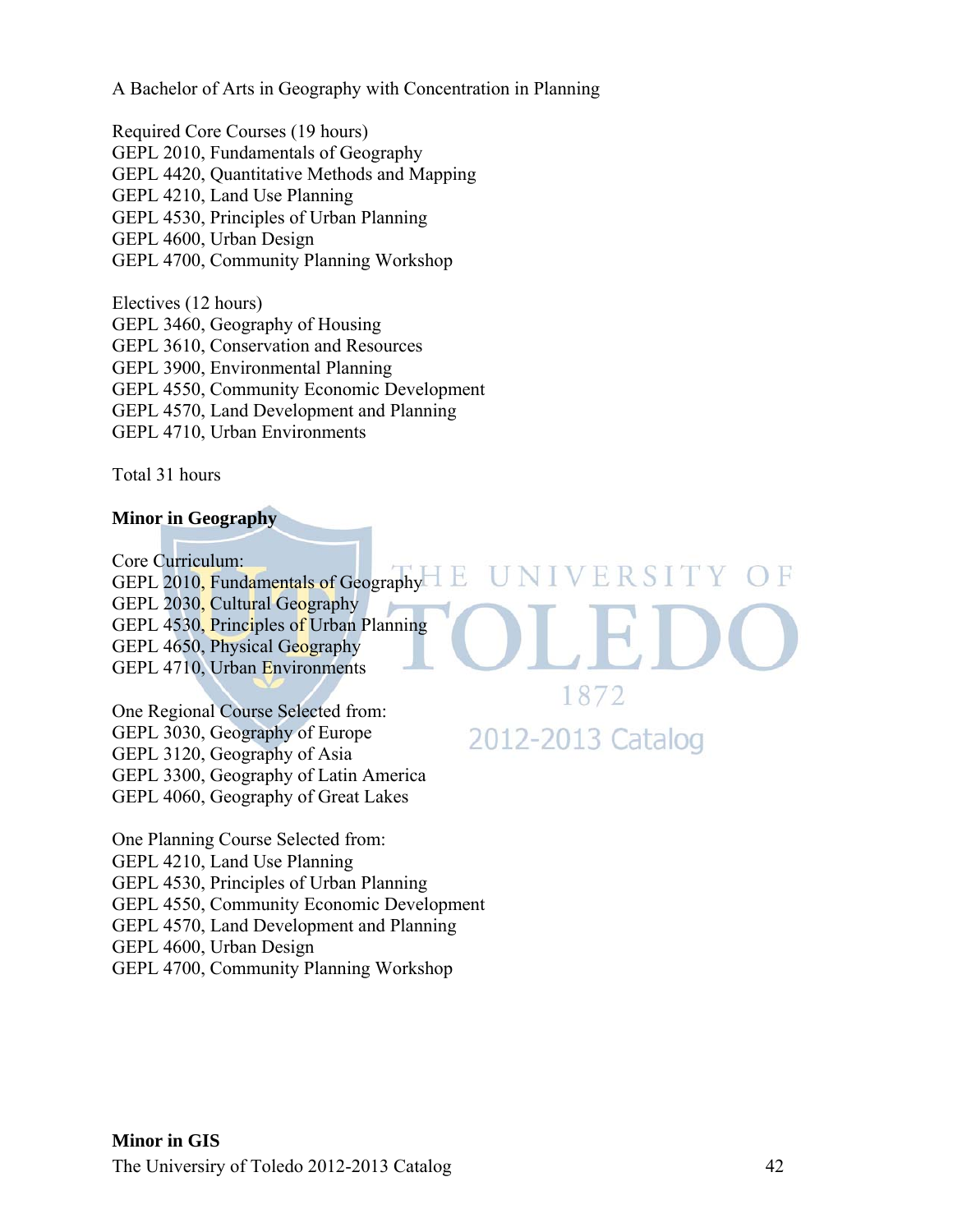A Minor in Geographic Information Science

Required Courses (23 hours)

GEPL 2010, Fundamentals of Geography GEPL 4110, Geographic Information Systems GEPL 4180, Geographic Information Applications GEPL 4490, Remote Sensing of the Environment GEPL 4500, Digital Image Analysis GEPL 4520, Analytical and Computer Cartography

#### **Minor in Planning**

Core Curriculum (12 hours) GEPL 4210, Land Use Planning GEPL 4530, Principles of Urban Planning GEPL 4600, Urban Design GEPL 4700, Community Planning Workshop

Electives (10 hours) Selected from: GEPL 3460, Geography of Housing GEPL 3900, Environmental Planning GEPL 4550, Community Economic Development GEPL 4570, Land Development and Planning GEPL 4710, Urban Environments

Total 22 hours

#### **Honors in Geography and Planning**

The honors program in Geography and Planning is open to all qualified undergraduate majors whether or not they are enrolled in College Honors. The following are requirements for entrance into the Honors program in Geography and Planning:

FRS

1872

Admission:

- 1. The student must maintain a 3.5 minimum GPA in Geography and Planning courses.
- 2. The student must maintain a 3.3 minimum cumulative GPA.
- 3. 12 hours completed work in Geography and Planning
- 4. Qualification as a Geography and Planning major whether or not they are enrolled in College honors.

Requirements:

A student must complete 9 hours in designated honors courses in Geography and Planning and a 4-hour senior honors thesis project. During the final year before graduation, the student will meet with the department's undergraduate advisor to select a faculty research advisor, complete and submit to the department's faculty for approval a senior honors project (GEPL 4960).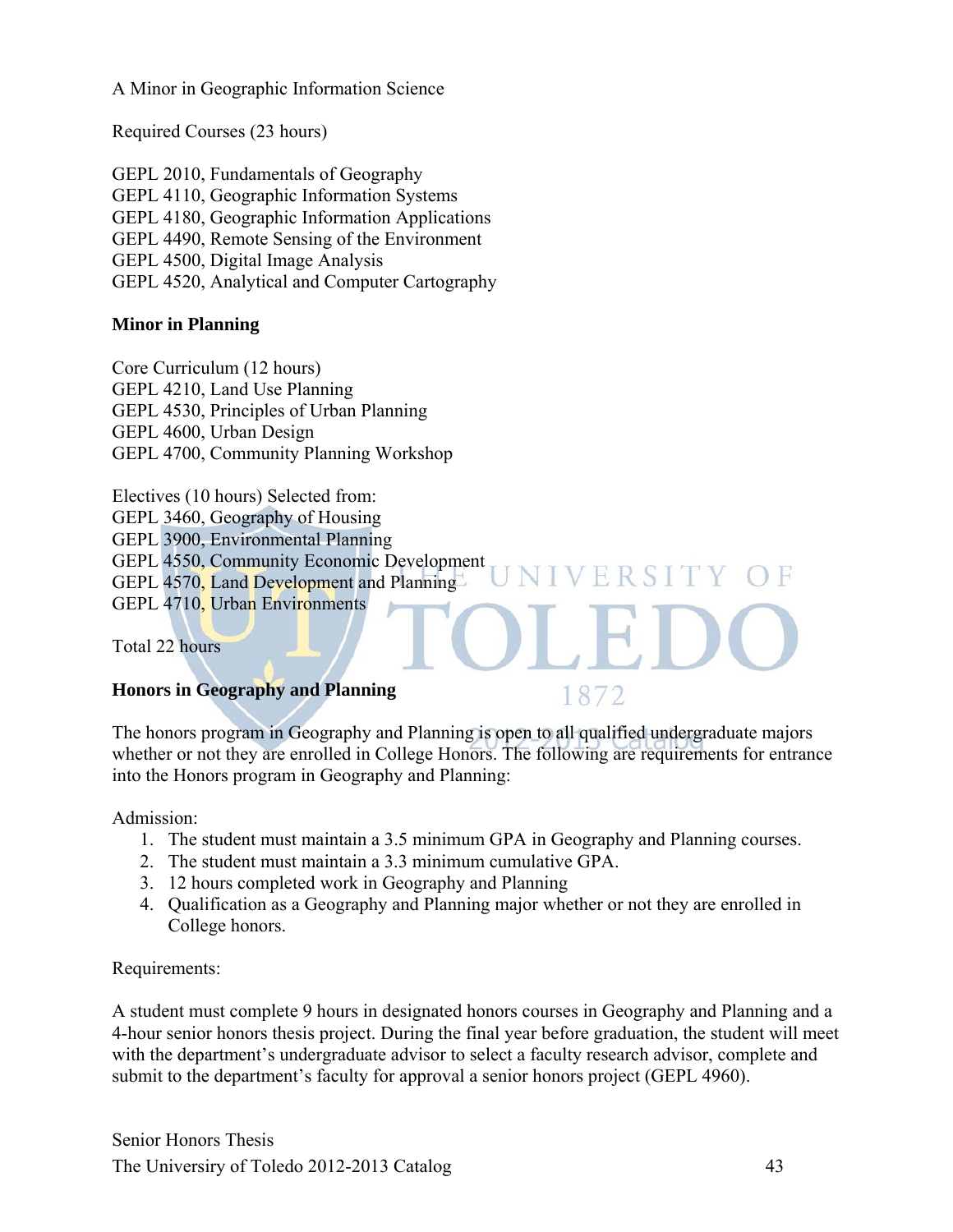The title of the senior honors thesis is reported to the undergraduate advisory who will then select a faculty research advisor for the student. The title of the honor's thesis must be filed no later than one semester prior to the expected date of graduation. A copy must also be filed in the library of the Department and students are also expected, as a courtesy, to provide members of their thesis committee with copies.

## **Global Studies Interdisciplinary Major**

Mark Denham, Adviser **Degrees Offered**: Global Studies offers a program for a bachelor of arts.

Global Studies is a major that allows students to study a variety of international processes in a comprehensive and multidisciplinary program of study. The curriculum is planned so that it offers students a background in global affairs in the broadest sense, as well as an opportunity to focus on one geographic area of the world and one international interest area.

# **Department of History**

William J. O'Neal, Department Chair | H. F. IJ N J V E R Charles Beatty Medina, Undergraduate Major and Minor Adviser **Degrees Offered:** History offers a program for a bachelor of arts.

#### **Requirements for the Undergraduate Major**

The major of 33 hours in History must be distributed as follows: Catalog 2012-2013

A. HIST 2000 (4 hours)

B. Of the remaining 29 hours, 12 to 16 hours (4 courses) must be at the 4000 level. At least 9 to 12 of these 29 hours (3 courses) shall be in fields of United States history, and at least 9 to 12 hours (3 courses) must be in fields of non-United States history.

1872

The requirement of 18 hours in related courses is to be met with courses chosen from at least 3 of the following areas: economics, political science, English and American literature, foreign language, geography, philosophy, sociology, psychology, art history, music history or theatre history. At least 12 of the hours in related courses must be at the 3000 and 4000 levels.

The related course requirement may be met with completion of a minor in another discipline or a second major.

Student may not take P/NC for the minimum requirements for the major, but may opt for P/NC in all related courses.

#### **Requirements for the Undergraduate Minor in History**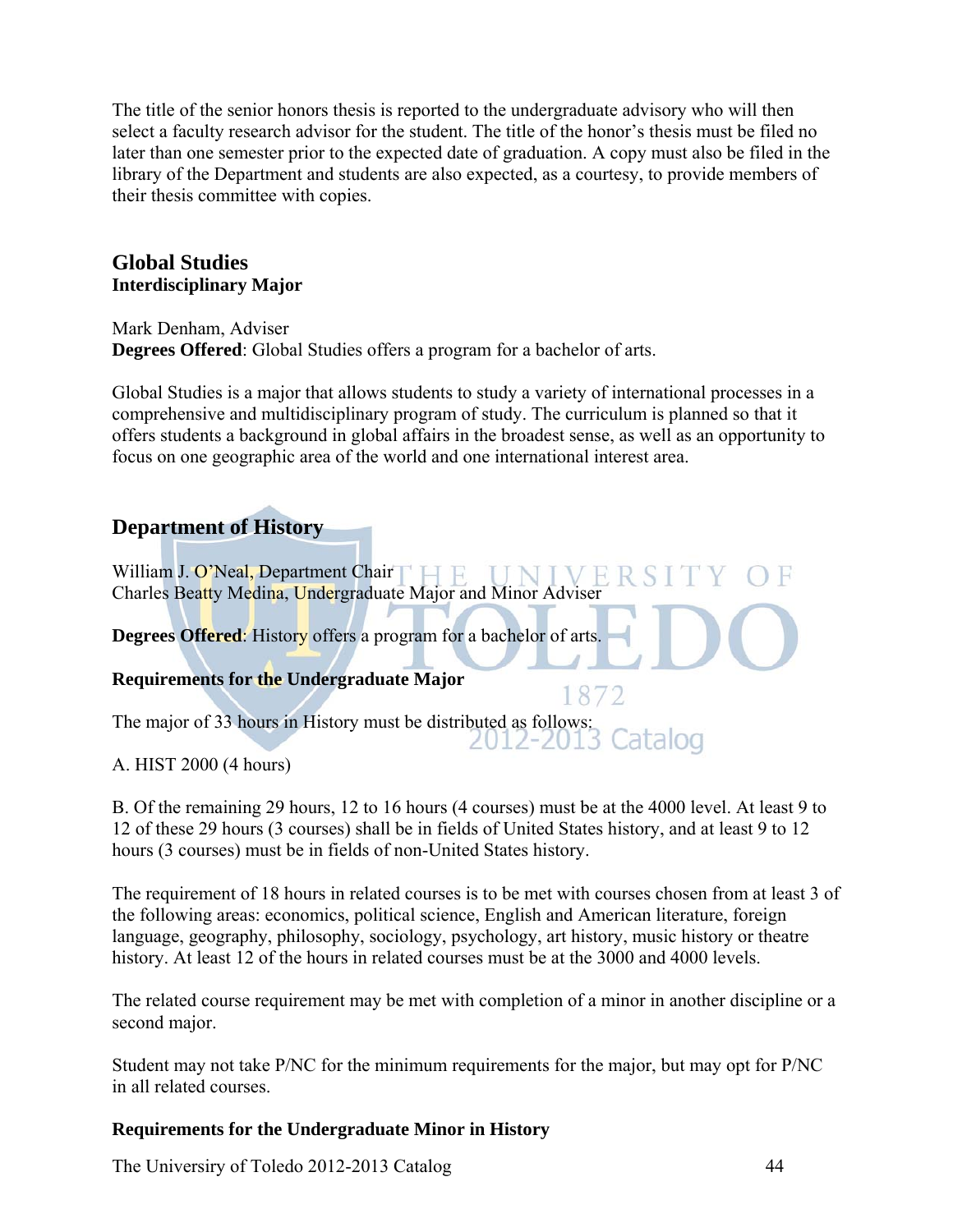The minor of 21 hours in History must be distributed as follows:

A. HIST 2000 (4 hours)

B. Of the remaining 17 hours, 9 hours must be at the 4000 level.

## **Honors in History**

Qualified students are invited to work for the degree citation "honors in history."

A. Admission: History majors who demonstrate unusual promise in the study of history are invited by the department to enroll in the University Honors Program; departmental mental honors may be pursued concurrently. Admission to departmental honors is based on the following:

- 1. Sophomore standing
- 2. Overall minimum GPA of 3.0
- 3. A minimum GPA of 3.3 in all history courses (a minimum of 10 hours)
- 4. Recommendation from two professors
- 5. An interview with the Adviser

B. Requirements: To earn departmental honors in history, each student will satisfactorily complete the following. The required credit hours are included among the 33 hours necessary for the major in history.

1. Honors recognition in two history courses. Honors recognition courses are regularly scheduled 3000 to 4000 level courses in which special recognition is achieved by reading and research in addition to the normal requirements of the course.

2. Three hours of independent research under Junior Honors Research (HIST 3870). 3. Six hours of thesis under Senior Honors Research (HIST 4870, 4880) leading to the

completion of a senior thesis.

4. Oral examination covering the area of the senior thesis.

2012-2013 Catalog

1872

# **Law and Social Thought Interdisciplinary Major**

Renee Heberle, Co-Director, Adviser Jerry Van Hoy, Co-Director, Adviser Sam Nelson, Pre-Law Adviser

**Degrees Offered**: Law and Social Thought offers a program for a bachelor of arts.

LST's Curriculum is strictly interdisciplinary. It provides students with tools for the appraisal of U.S. and other legal systems and the policies, practices and philosophies that underlie them. It encourages reflection on the values that shape citizenship in contemporary democracy. It also focuses on issues of law in relation to morality, politics, language and the arts of critical and creative thinking. LST students are given the responsibility of determining their path through LST, with hands-on advising from the co-directors, and are consulted on questions of program direction and course selection. Upper Division Seminars are selected by students in collaboration with faculty.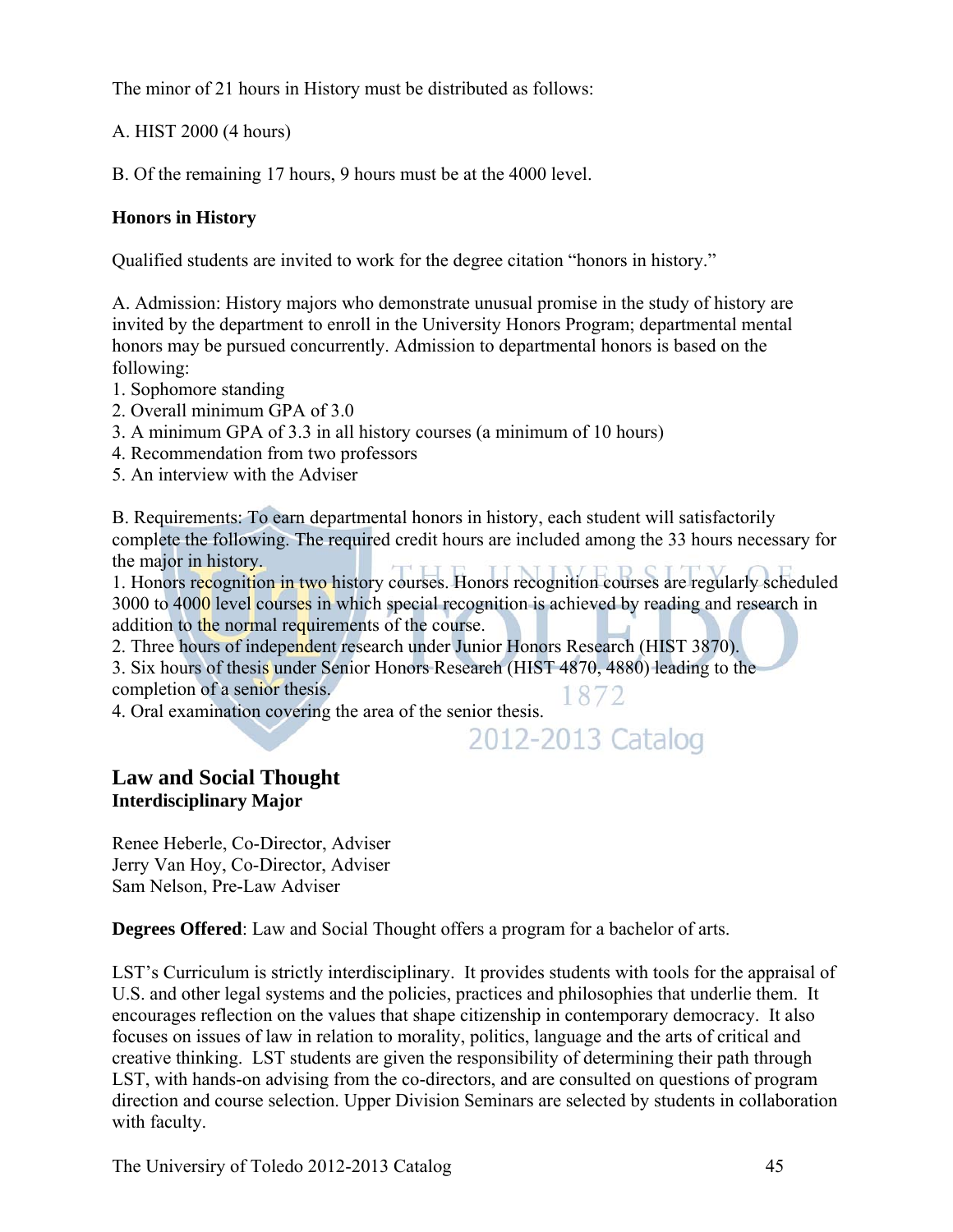#### **Requirements for the Undergraduate Major**

LST 2010, Gateway Course, 3 hours LST 2500, 3500, Pro-seminars, 3 hours LST Elective Courses/Cross-Listed Courses, 18 hours Path 1: Law, History, and Theory Path 2: Law, Difference, and Social Practices Path 3: Law, Institutions, and Public Policy Path 4: Comparative Law LST 4900, Upper Division Seminars, 6 hours LST 4990, Capstone Seminar, 3 hours. LST 4940, Field Experience, 3-6 hours

Every LST student is required to turn in a graduation portfolio.

#### **Concentrations**

Women's and Gender Studies Disability Studies

#### **Honors in LST**

Majors in Law and Social Thought are strongly encouraged to pursue program honors. In order to earn program honors, the student must:  $\Box$ VEKSII

1. Have a minimum LST GPA of 3.4 and a minimum cumulative GPA of 3.3.

2. Submit two papers from different, advanced LST courses to Program Directors. These courses will also satisfy the LST elective or upper division seminar requirements. 3. Write a thesis under the direction of an LST-affiliated faculty member. Students must enroll in Honors Thesis in Law and Social Thought. Participation in the University Honors College is not required for those seeking program honors.  $201$ 2-2013 Catalog 4. Honors Thesis in Law and Social Thought (3 hours) will count as an elective course in the required courses for the major.

#### **Minor in Law and Social Thought**

Courses taken in the minor must come from a discipline other than the student's major discipline to ensure that the minor will provide intellectual breadth complementary to a specialized curriculum in a traditional discipline.

Core Requirements (6 hours): LST 2010, Gateway Course, 3 hours Critical Reasoning, 3 hours

Electives (15 hours):

Five electives cross-listed or taught for the Law and Social Thought program. Electives should be chosen from one of the four paths listed above in the degree requirements for Law and Social Thought majors.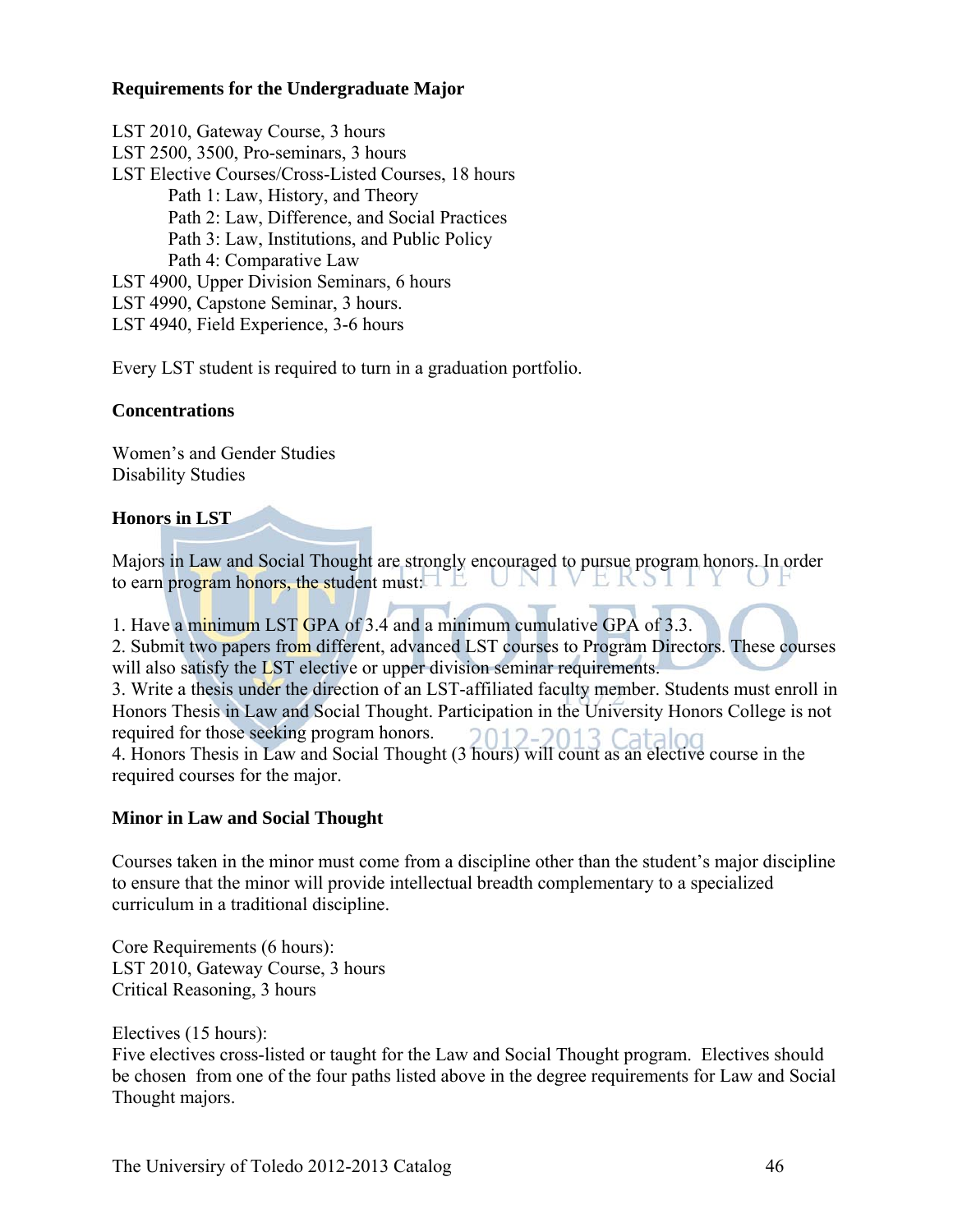At least one elective must be a law and social thought upper division seminar (LST 4900) compatible with the chosen path.

Independent Study No more than one independent study will count toward completion of the minor.

Program of Study

The student's program of study must be approved by a program Adviser and verified before graduation.

Field Experience

Students working toward a minor in Law and Social Thought will be invited to participate in field experience, and elective credit will be offered depending on the student's level of involvement.

# **Linguistics**

(Administered by the Department of English)

Sara Lundquist, Department Chair, English Douglas Coleman Melinda Reichelt

**Degrees Offered:** Linguistics offers a program for a bachelor of arts. The major requires a minimum of 33 hours minimum of 33 hours.

# **Requirements for the Undergraduate Major**

- 1. LING/ENGL 3150 Linguistic Principles
- 2. LING 410 Phonology and Morphology
- 3. LING 4260 Semantics and Pragmatics
- 4. LING 3190 Sociolinguistics
- 5. LING 4170 Applied Linguistics II
- 2012-2013 Catalog 6. One course in historical linguistics, either ENGL/LING 4100 History of the English Language or, with advisor's approval, a course in the history of another language
- 7. ENGL 3170 Syntax, or with advisor's approval, a course in the syntax of another language.
- 8. Two courses chosen from the following (or other appropriate courses as available with adviser's approval): ANTH 2800 Cultural Anthropology; LING 4110 Old English, 4120 Middle English, 4150 Applied Linguistics I, 4210 Issues in ESL Writing, LING 4980, COMM 3870 Communication Theory; EECS 3500 Automata and Language Translation, Systems; ARBC 4010 Arabic Syntax and Stylistics, ARBC 4020 Arabic Syntax and Stylistics II, FREN 4010 French Syntax and Stylistics I, 4020 French Syntax and Stylistics II, 4040 French Linguistics, 4310 Medieval France: Language and Literature; GERM 4010 German Syntax and Stylistics I, 4020 German Syntax and Stylistics II; JAPN 4010 Japanese Syntax and Stylistics I, 4020 Japanese Syntax and Stylistics II; PSY 3400 Cognitive Neuropsychology, 3610 Behavioral Neuroscience; SPAN 4010 Spanish Syntax and Stylistics, 4110 Introduction to Spanish Linguistics; SLP 3010 Clinical Phonetics, 3200 Articulation / Phonological Disorders, 3300 Communicative Disorders: Language, 4500 Organic Disorders of Speech and Language.
- 9. Students must earn a minimum grade of "C" in six credit hours at the 3000-level or above in a single Indo-European language

1872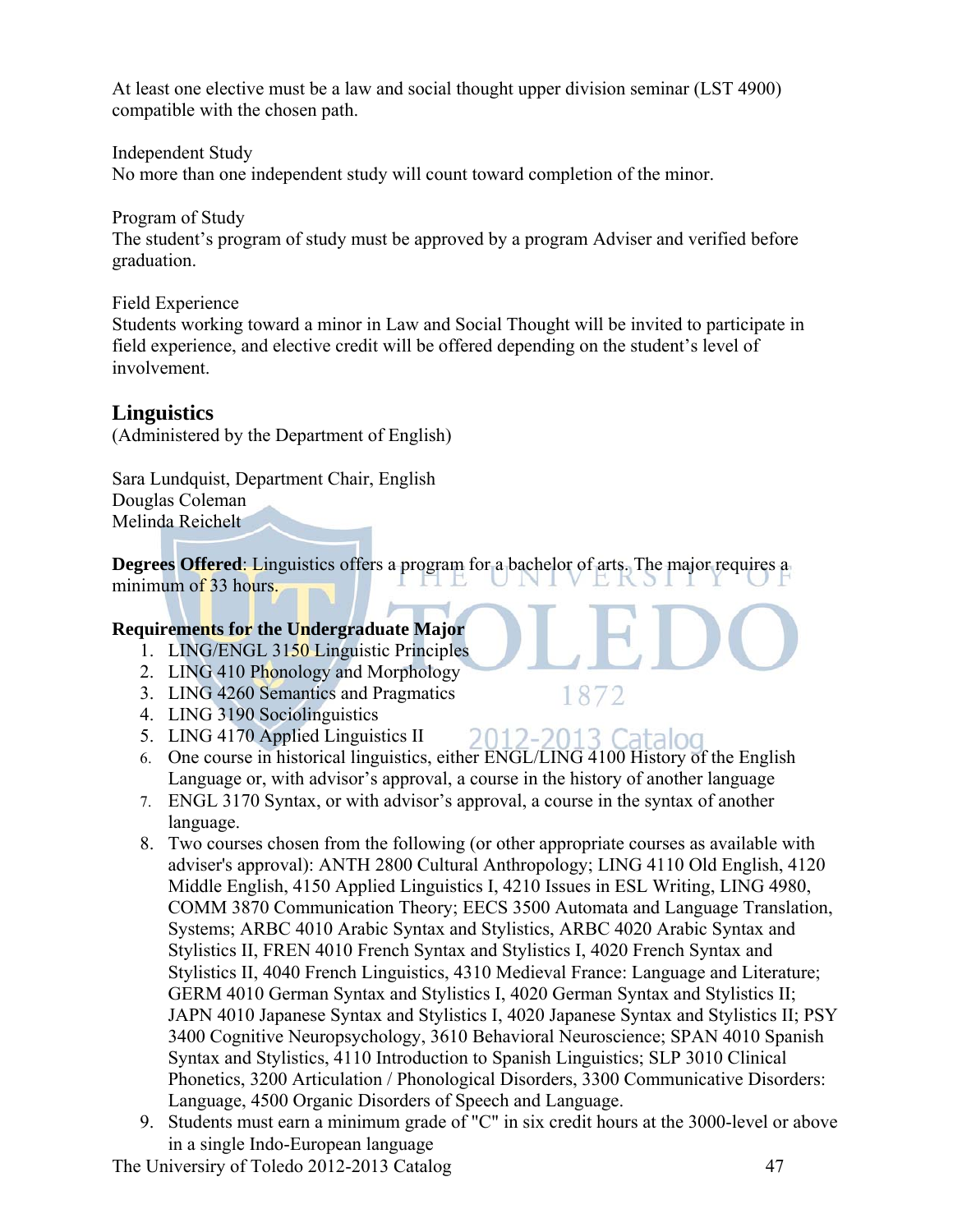OR a minimum grade of "C" in six credit hours at any level of a single living non-Indo-European language, e.g., Arabic, Japanese, or Chinese.

#### **Related fields**

The major requires 18 total credit hours in related fields outside of Linguistics, half of which must be on the 3000- or 4000-level. Linguistics majors should select one of the minors offered by departments and programs within the College of Languages, Literature, and Social Sciences. Those offered by anthropology, English, foreign languages, psychology and philosophy are recommended. Alternatively, a student may select courses from a variety of departments and programs with the approval of the linguistics adviser.

#### **Minor in Linguistics**

To minor in Linguistics, a student must complete a minimum of 21 hours in Linguistics. Students must complete ENGL/LING 3150, LING 4160 Phonololgy and Morphology; LING 3170 Syntax, and LING 4260 Semantics and Pragmatics.

To satisfy the remaining 9 required hours, student may select any courses which satisfy the Linguistics major.

#### **Honors in Linguistics**

A linguistics honors candidate must be a junior or senior, have completed 15 hours of Linguistics courses, and have a GPA of 3.6 or higher in these courses. He/she must discuss the possibility of departmental Honors with the English Honors adviser (as well as the Linguistics advisor) prior to enrolling in ENGL 4900 and ENGL 4960. In order to receive the designation of honors the student must fulfill the departmental Honors requirements in addition to the hours required for the major, and receive an A on the thesis. Students do not have to be enrolled in the College Honors program to pursue departmental Honors. 1872

# 2012-2013 Catalog

#### **Middle East Studies Interdisciplinary Major**

Elias T. Nigem, Adviser

Middle East Studies is a specialization within the Global Studies major. Its offerings are designed to provide students an appropriate exposure to the history, religions, cultures, and socioeconomic systems of the Middle East, and in turn, that region's relations with the rest of the world, as well as to create balanced perceptions of the various factors and phenomena in the Middle East in historical and contemporary contexts.

The Middle East Studies program requires a total of 48 semester hours that must be completed in consultation with the adviser. The following courses are a guideline for students who are interested in Middle East Studies: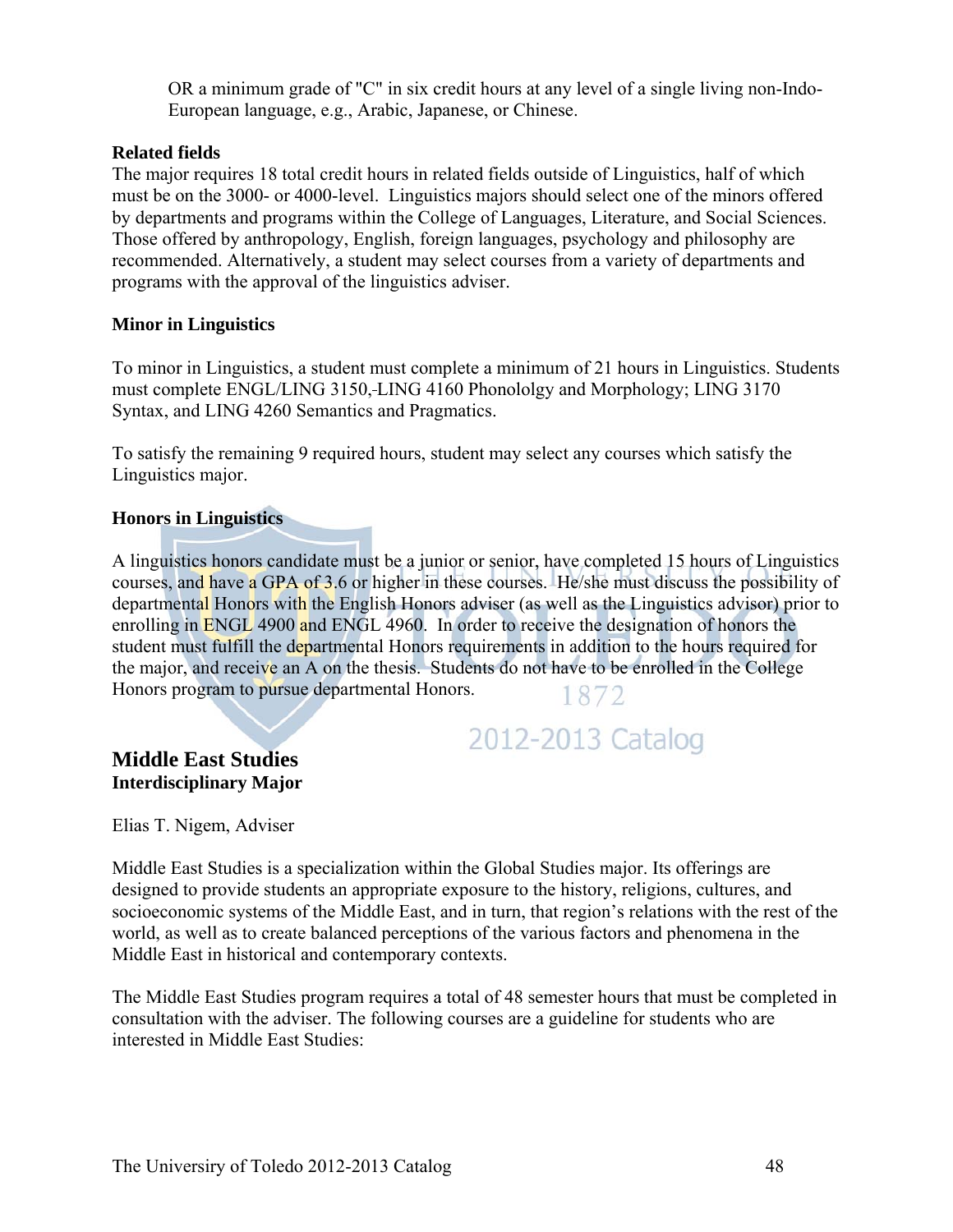21 Hours of Social Science Courses: Required\* PSC 4670, 3 hours PSY 4740, 3 hours \*if not offered (available) may be replaced with adviser permission. Electives ANTH 2750, 3 hours ANTH 2800, 3 hours ECON 4510, 3 hours ECON 4520, 3 hours GEPL 3810, 3hours PSC 2700, 3 hours PSC 4650, 3 hours PSC 4730, 3 hours PSC 4800, 3 hours SOC 4340, 3 hours SOC 4800, 3 hours SOC 4830, 3 hours SOC 4980, 3 hours

21 hours of History/Humanities Courses:

Required:

HIST 1120, 3 hours **HIST 2040**, 3 hours

Electives REL 4520, 3 hours HIST 3550, 3 hours ARBC 1110, 3 hours ARBC 1120, 3 hours HIST 2070, 3 hours PHIL 3500, 3 hours PHIL 3570, 3 hours REL 3980, 3 hours REL 2310, 3 hours REL 3100, 3 hours REL 2500, 3 hours REL 3350, 3 hours ARBC 1080, 3 hours ARBC 1090, 3 hours ARBC 2140, 3 hours ARBC 2150, 3 hours ARBC 3010, 3 hours

THE UNIVERSITY OF 1872 2012-2013 Catalog

Additional Requirements:

Approximately 6 hours of related courses chosen in consultation with the adviser. Students are encouraged to take courses in foreign languages of the Middle East.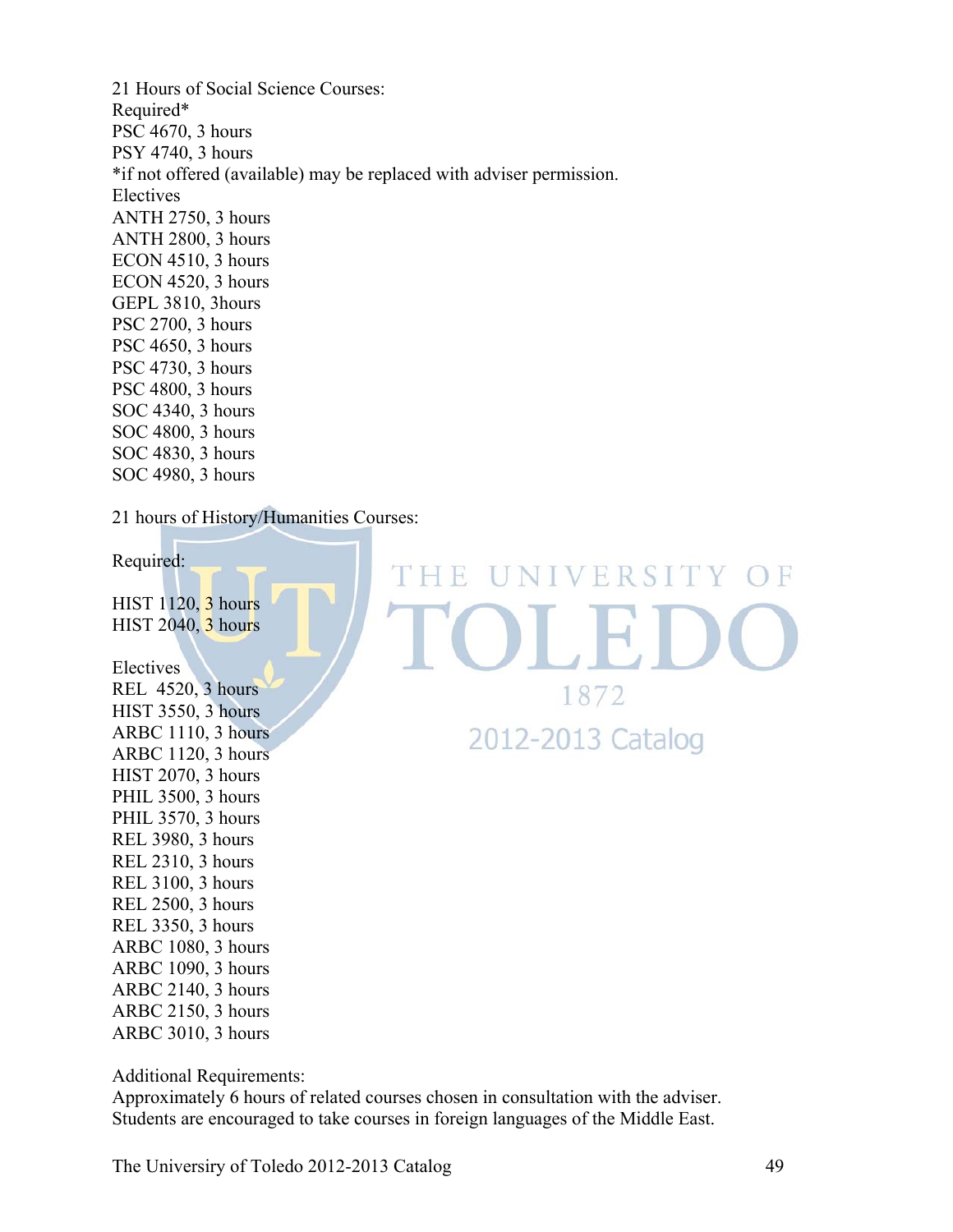# **Department of Philosophy and Religious Studies**

John Sarnecki, Department Chair

**Degrees Offered**: Philosophy offers a program for a bachelor of arts.

#### **Requirements for the Undergraduate Major**

#### **1. Two Courses in History of Philosophy**

PHIL 3210 Ancient and Medieval Philosophy PHIL 3230 Modern Philosophy

#### **2. At least one course in Analytical Philosophy**

PHIL 3000 Symbolic Logic PHIL 4060 Philosophy of Language

#### **3. At least one course in Ethical and Political Theory**

PHIL 3400 Ethical Theory UNIV PHIL 3750 Social & Political Philosophy (every year)

#### **4. At least one course in Diverse Philosophical Traditions**

PHIL 3240 Existentialism

PHIL 3250 Current European Philosophy

- PHIL 3500 Eastern Thought
- PHIL 3540 Philosophy of Love, Sex & Marriage
- PHIL 4240 19th Century European Philosophy
- PHIL 4250 Phenomenology
- PHIL 4260 Recent European Philosophy
- PHIL 4270 American Philosophy
- PHIL 4500 Buddhist Philosophy

#### **5. At least two advanced classes**

Two 4000-level philosophy courses.

#### **Total: 30 credit hours in philosophy**

#### **6. Related Courses**

The student must also take 18 hours of related courses. These courses should be selected in consultation with the Adviser.

F R

1872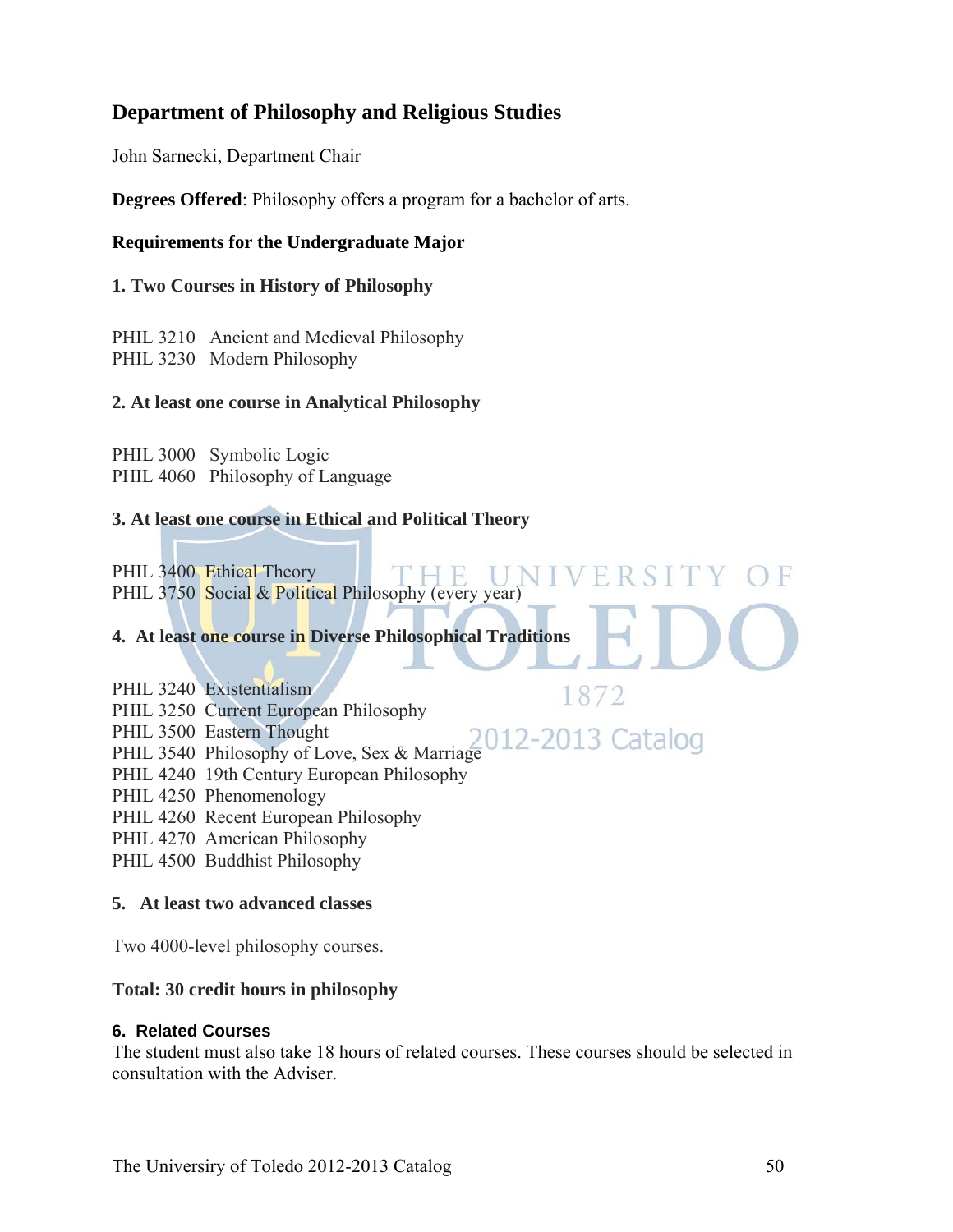Majors planning to pursue graduate study in Philosophy are encouraged to take PHIL 3000, 3060, 3400 and 3750, as well as PHIL 3600 or 4000-level courses in these core areas of philosophy.

Specialized programs of study can be designed for majors preparing for professional careers in law, medicine, or business. See the undergraduate adviser for details.

#### **Honors in Philosophy**

A. Admission: Junior and senior majors with an overall minimum GPA of 3.3 may work for the citation "honors in philosophy."

#### B. Requirements

Upon graduation, the student shall have a 3.6 GPA in philosophy courses. The student shall complete a substantial term paper in each of two courses with two different philosophy faculty members.

- 1. One paper shall be work completed for a regular 4000-level seminar.
- 2. One paper shall be an honors thesis completed while registered for PHIL 4990 under the direction of a second faculty member.

Upon the recommendation of the two respective instructors and with the approval of a majority of the philosophy faculty, the student shall be awarded the citation "honors in philosophy."

#### **Minors in Philosophy**

A minor in Philosophy complements a variety of University major programs in the humanities, the social and natural sciences, education and business. All minors in Philosophy must meet the following requirements:

1. 21 hours in philosophy with a minimum GPA of 2.0. Catalog

2. PHIL 3210 or 3230.

3. At least one course numbered 4000 or above.

4. No more than one independent study, PHIL 4920, will count toward the completion of the minor.

5. The program of study must be approved by the department undergraduate Adviser and verified before graduation.

Specific predesigned programs of study are available in the following areas:

 Prelaw Philosophy and medicine Philosophy and education Philosophy of natural science Philosophy of social science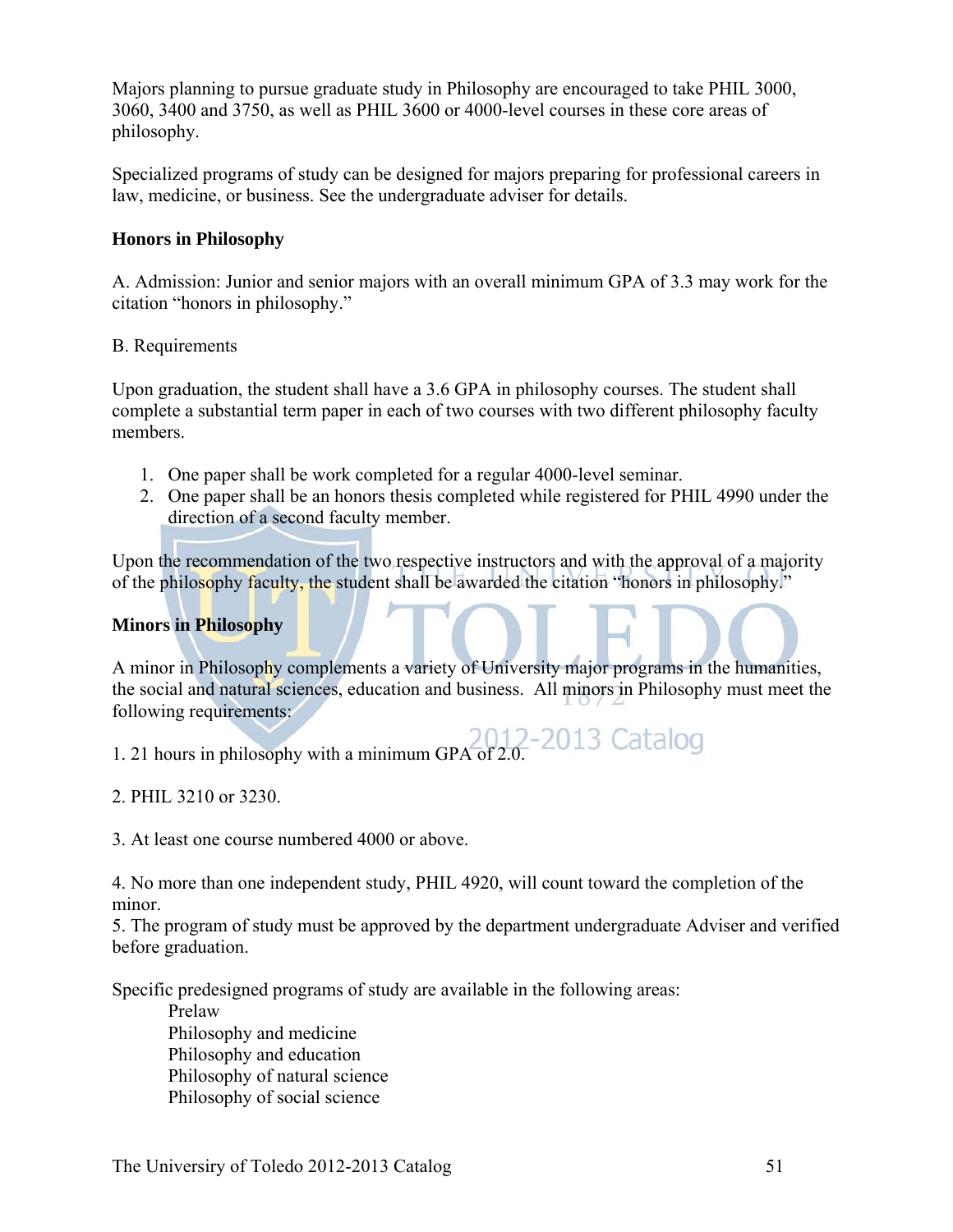Also available is a philosophy minor with honors. Specific requirements are:

1. Requirements 1 through 5 above.

2. At least two courses at the 4000 level

3. Either an honors section of a 3000-level course or a 3000-level course taken under an honors contract.

4. A minimum GPA of 3.3 in philosophy.

# **Political Science and Public Administration**

Catalog Copy for Political Science and Public Administration **Political Science and Public Administration** 

Sam Nelson, Chair Lynn Bachelor, Undergraduate Adviser (students whose last names start A-L) Mark Denham, Undergraduate Adviser (students whose last names start M-Z) Sam Nelson, Pre-law Adviser Renee Heberle, Undergraduate Honors in Political Science

**Degrees Offered**: Political Science offers a program for a bachelor of arts.

#### **Advanced Placement**

# THE UNIVERSITY OF

Students with a score of 3, 4 or 5 on the American Government and Politics examination will receive credit for PSC 1200. Students with a score of 3, 4 or 5 on the Comparative Government test will receive credit for PSC 1100. 1872

# **Requirements for the Undergraduate Major**

Either PSC 1200, American National Government (3 cr.) or PSC 1400, Current Issues in U.S. Public Policy (3 cr.) plus a minimum of 30 additional hours in political science chosen in consultation with a departmental adviser.

In addition, students must take one course from three of the following four fields:

Public Administration PSC 3420, Public Administration, 3 hours

International Relations PSC 2700, International Relations, 3 hours

Comparative Government PSC 2600, Principles of Comparative Politics PSC 2610, Government of Great Britain, 3 hours PSC 2620, Comparative Politics of Continental Europe, 3 hours PSC 2660, Politics in Africa, 3 hours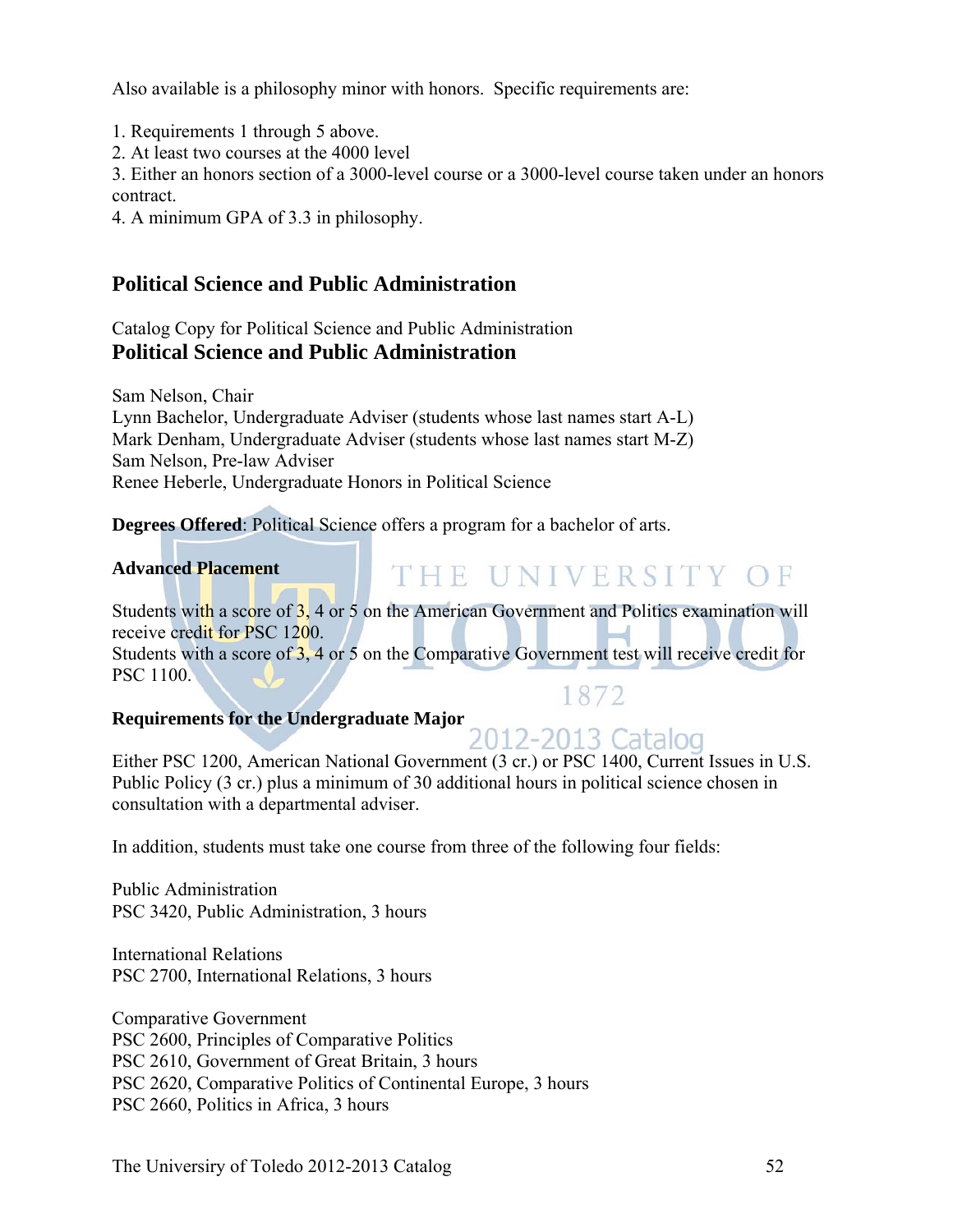Political Theory PSC 2800, Principles of Political Theory, 3 hours

Completion of additional courses in the department to satisfy the 30-hour requirement.

#### **Related course work requirements**:

The required 18 hours of related course work should be chosen according to the student's interests and objectives. Selections should be made from 2000-level and higher courses in any other social science (anthropology, economics, geography, psychology and sociology), or in history or philosophy, in consultation with an adviser. Selected courses offered by the Department of Communication or in the College of Business Administration also may be chosen with the permission of an adviser. Completion of a minor or of a second major in any department of the university also will be accepted as completion of the Department's related requirement.

#### **Specialization in Legal Studies**

This program is designed to allow students to focus their studies on law, legal processes, and legal institutions for careers in the legal profession, for leadership in public affairs, as well as for an interesting major. This solid liberal arts specialization provides excellent preparation for law school and a subsequent career as a lawyer or judge.

The specialization requires the completion of 34 hours in political science, as well as the related course work and other requirements that are normal in the College of Languages, Literature, and Social Sciences.

The foundation for this specialization is a B.A. in Political Science, within which the student must have included the following three courses:

1872 PSC 1200, American National Government, 3 hours PSC 2300, Principles of State and Local Government, 3 hours 3 Catalog PSC 3500, Principles of Law In addition to this 9-credit core, students must take at least four courses from the department's specialized law and legal studies course offerings:

PSC 3510, Constitutional Law and Politics I, 3 hours PSC 3520, Constitutional Law and Politics II, 3 hours PSC 4530, Civil Rights, 3 hours PSC 4550, Contemporary Issues in Law and Politics, 3 hours PSC 4560, Law & Public Administration, 3 hours PSC 4570, Judicial Process & Jurisprudence, 3 hours PSC 4580, International Law, 3 hours

Nine of the remaining 13 hours required for a degree in political science must be earned by completing one course from within three of the four "gateway" fields of the discipline:

Public Administration PSC 3420, Principles of Public Administration, 3 hours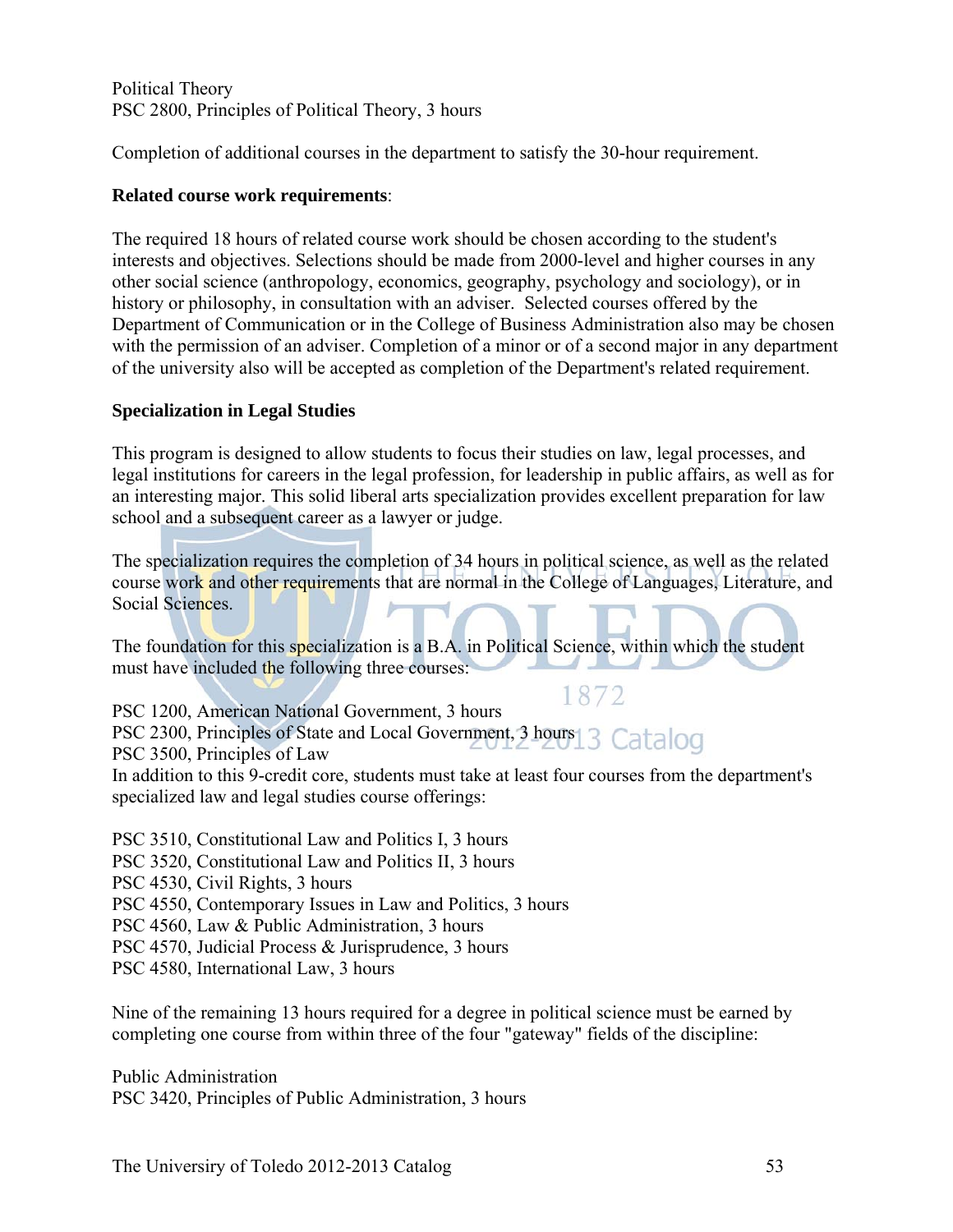International Relations PSC 2700, Principles of International Relations, 3 hours

Comparative Government PSC 2600, Principles of Comparative Politics PSC 2610, Government of Great Britain, 3 hours PSC 2620, Comparative Politics of Continental Europe, 3 hours PSC 2660, Politics in Africa, 3 hours PSC 2680, Governments of Asia, 3 hours

Political Theory PSC 2800, Principles of Political Theory, 3 hours

While only one additional elective within political science is required for the Legal Studies specialization, students may elect to complete additional classes in the discipline.

Students in the Legal Studies specialization must also complete the College of Languages, Literature, and Social Sciences related course requirements. This consists of 18 hours of upper level (2000 and above) courses in fields related to legal studies (for example, Law and Society, Criminology, Psychology and the Law, Philosophy of Law, Business Law, etc.) selected in consultation with an adviser.

#### **Specialization in Public Administration JE UNIVERSITY OF**

The objective of this program is to prepare students for careers in public and nonprofit organizations upon graduation, as well as to provide a basis for subsequent graduate work in a wide variety of professional programs. The specialization requires the completion of 34 hours in political science and public administration, as well as the related course work and other requirements that are normal in the College of Languages, Literature, and Social Sciences. The foundation requirements for this specialization are:

PSC 1200, American National Government, 3 hours<br>PSC 2200, Principal Catalogue PSC 2300, Principles of State and Local Government, 3hours PSC 3110, Social Science Statistics, 3 hours PSC 3420, Principles of Public Administration, 3 hours

Second, the student is to select one course from among each of the four following areas of specialization:

Organization Theory PSC 4370, Administrative Behavior, 3 hours PSC 4410, Management of Nonprofit Organizations, 3 hours PSC 4470, Public Organization Theory, 3 hours PSC 4610, Sociology of Organizations, 3hours MGMT 3030, Managerial and Behavioral Processes in Organizations, 3 hours

The Universiry of Toledo 2012-2013 Catalog 54 Public Policy PSC 3260, Government & the Economy, 3 hours PSC 4320, Urban Policy & Administration, 3 hours PSC 4330, Health Care Policy, 3 hours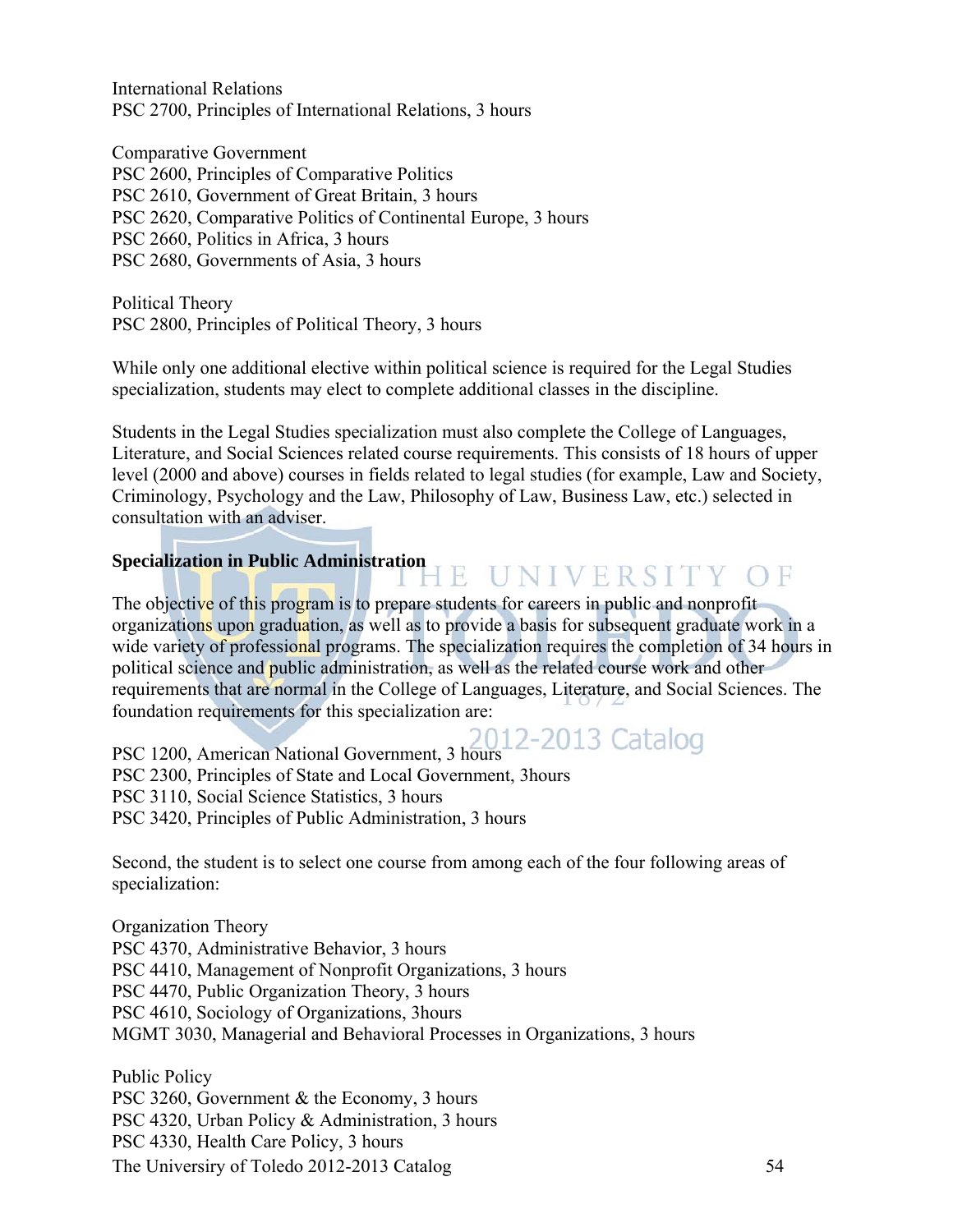PSC 4340, Environmental Policy & Administration, 3hours PSC 4460, Policy and Administration

Personnel Administration PSC 4430, Public Personnel Administration, 3 hours MGMT 3220, Human Resource Management, 3 hours MGMT, 3630, Conflict Resolution & Negotiations, 3 hours

Financial Administration PSC 4440, Budget & Finance Administration, 3 hours ACCT 3010, Cost Accounting for Non-Accounting Majors, 3 hours

Third, since this specialization falls within the B.A. in Political Science, the student must comport with the "gateway" requirements of the degree by selecting one course from among two of the three following subfields of the discipline:

Comparative Government PSC 2610, Government of Great Britain, 3 hours PSC 2620, Comparative Politics of Continental Europe, 3 hours PSC 2660, Politics in Africa, 3 hours PSC 2680, Governments of Asia, 3 hours

International Relations PSC 2700, Principles of International Relations, 3 hours IVERSITY OF

Political Theory PSC 2800, Principles of Political Theory, 3 hours Fourth, one additional course in political science is required to amass the required 34 hours of credit for the major. 1872

#### **Departmental Honors**

# 2012-2013 Catalog

Honors work fosters intellectual growth through independent study, involves students in research, prepares students for the intellectual rigor of graduate study, and makes students more competitive for the best employment opportunities upon graduation.

Departmental Honors prepares majors for post-graduate study, for law school, for advanced work in policy research, and for other professional pursuits. However, it is open to all interested in engaging in independent intensive, research oriented intellectual work.

Honors work is for those in pursuit of excellence in: Intellectual organization Concept formation

Research and Writing

These are the skills you will need in many professional positions - whether in the governmental or private sector. Departmental Honors offers the opportunity to specialize in one of the subdisciplines of Political Science and to work closely with faculty in their areas of interest. If you aspire to do the kind of work required for Departmental Honors, we encourage you to contact the Honors Adviser (Dr. Heberle). Judge for yourself whether this individualized, intensive program is right for you.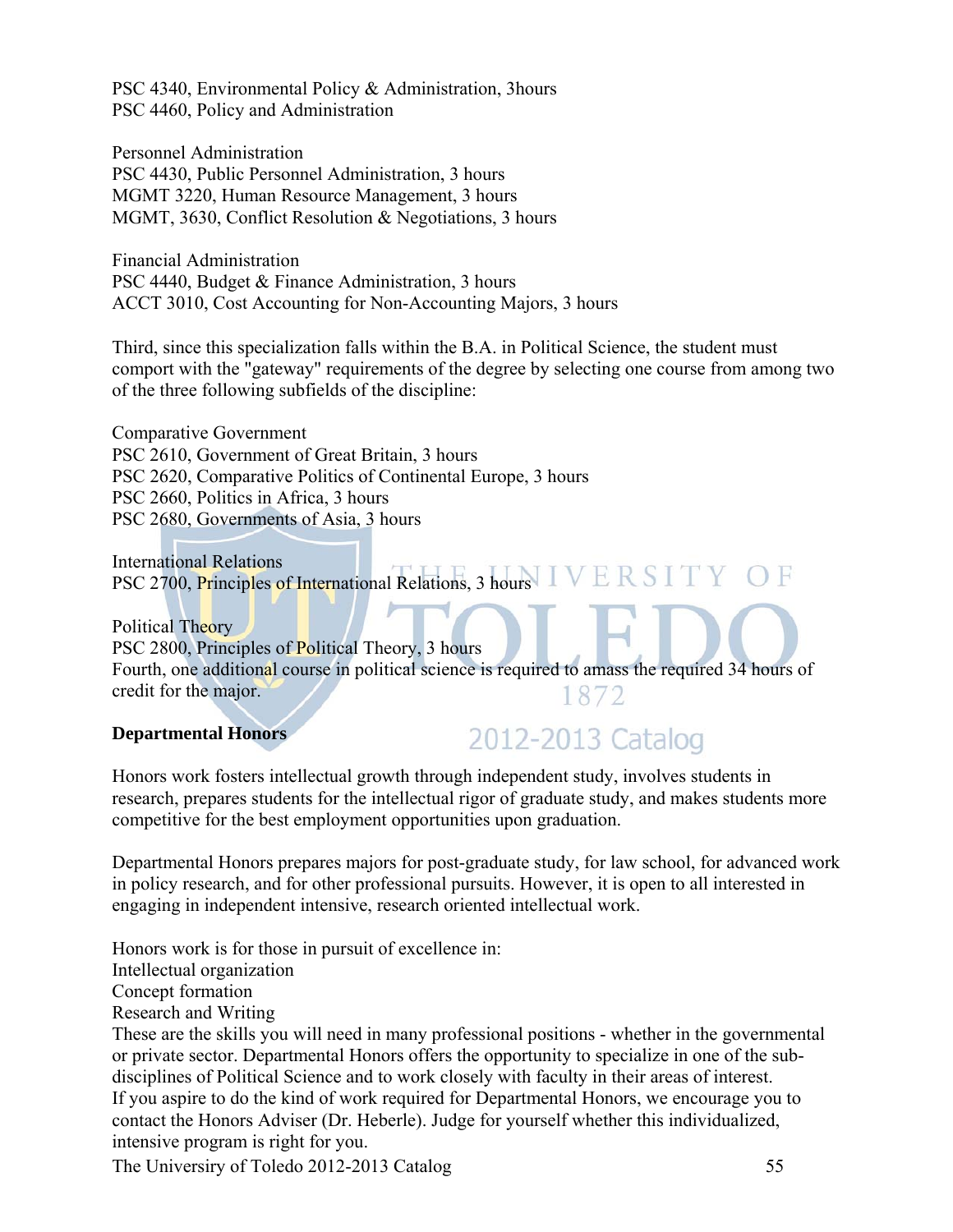Departmental Honors work is distinct from the University Honors Program, but works closely with it. You must have an overall GPA of at least 3.0 and be in your third year of study to sign up for honors work.

#### **Minor in Political Science**

Students seeking a minor in political science must complete at least 21 hours of course work at the 2000 level or above in the discipline, chosen in consultation with a departmental adviser. It is recommended that minors include in their undergraduate program the introductory course in American Government (PSC 1200) and three of the four gateway subfields. At least 9 of the 21 credit hour minimum must be at the 3000-4000 levels.

#### **Minor in Public Administration**

The minor in public administration is comprised of 21 hours of course work. The minor is not available to undergraduate political science majors; political science majors with an interest in public administration should pursue the specialization in public administration. Students minoring in public administration should take the following courses:

FRSI

Required Courses (9 credits): PSC 3420, Principles of Public Administration, 3 hours PSC 3110, Social Science Statistics

#### **Electives (12 credits):**

Part A – Two courses from the following:

PSC 4370, Administrative Behavior, 3 hours 1872 PSC 4430, Public Personnel Administration, 3 hours PSC 4440, Budgeting and Financial Administration, 3 hours 13 Catalog PSC 4460, Policy and Administration, 3 hours PSC 4470, Public Organization Theory, 3 hours

Part B – Two courses from the following:

PSC 3260, Government and the Economy, 3 hours

PSC 3310, Municipal Government, 3 hours

PSC 3510, Constitutional Law I, 3 hours

PSC 3730, American Foreign Policy, 3 hours

PSC 4250, Intergovernmental Relations, 3 hours

PSC 4330, Health Care Policy, 3 hours

PSC 4340, Environmental Policy & Administration, 3hours

PSC 4350, Health Care Delivery Systems, 3 hours

PSC 4360, Ethics in Public Policy & Administration, 3 hours

PSC 4410, Management of Nonprofit Organizations, 3 hours

PSC 4480, Comparative Public Administration, 3 hours

PSC 4490, Current Topics in Public Administration, 3 hours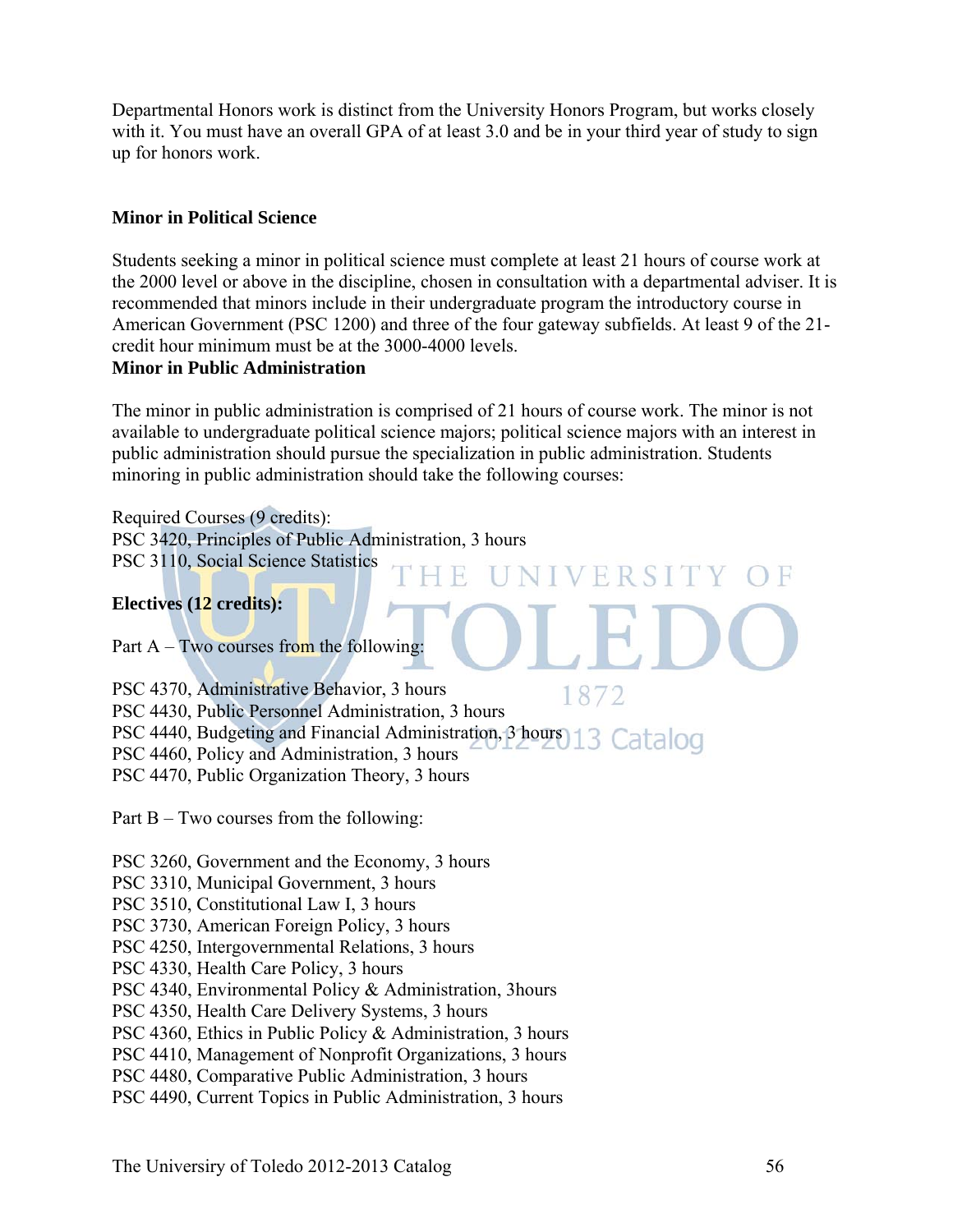#### **Pre-Law**  Sam Nelson, Adviser

Unlike some pre-professional programs, there is no fixed pre-law curriculum. Critical reading, writing and speaking dominate legal practice and legal education; thus, the central theme of any pre-law course of study should be the development of these skills in the context of areas of substantive interest to the student. Clearly, a course of study designated "pre-law" may extend across a broad range of different disciplines and interests and contain a wide variety of courses. Each student's course of study will be different and should reflect, in consultation with advisors, the specific interests of the student and attention to the development of the critical and analytical skills necessary for success in law school and the legal profession.

# **Department of Psychology**

Catalog Copy for Department of Psychology

# **Psychology**

John D. Jasper, Chair Rickye Heffner, Associate Chair & Honors Adviser

Undergraduate Advising

University Hall 5320

University Hall 5320<br>The Psychology Advising Office is open on a walk-in basis. The graduate students in the advising intake office can answer basic questions about degree requirements, help you tailor your course selections to meet your goals, and fill out graduation progress evaluations.

**Degrees Offered**: Psychology offers a program for a bachelor of arts.

#### **Requirements for the Undergraduate Major**

# 2012-2013 Catalog

1872

Before declaring the Psychology Major, students must have at least 30 hours of college credit and a cumulative GPA of 2.5 or higher. Students who do not meet this requirement will be considered "Pre-Psychology" majors and will be advised by Psychology advisors. The major in Psychology requires a minimum of 34 semester hours of Psychology courses, with at least 22 of these hours taken at the University of Toledo, plus 18 hours of related courses. Courses for the major in Psychology cannot be taken as P/NC.

#### **The B.A. Curriculum**

The B.A. degree in psychology is designed to provide a liberal arts education and to prepare students for graduate training either in a specialized area of psychology (e.g., Experimental or Clinical graduate programs), or for graduate work in related disciplines. Students will be exposed to all of the major fields of psychology. Related courses come from a list pre-approved by faculty in the department and available on the Psychology Department website. These courses are taught by other departments, but are relevant to various areas of psychology. Fundamentals of Biology or Biodiversity (BIOL 2150 or EEES 2150) with lab (BIOL 2160 or EEES 2160) is on the list and is the only related course required of all majors. Students who wish to do so can use these BIOL or EEES hours toward their natural science requirement. Students are free to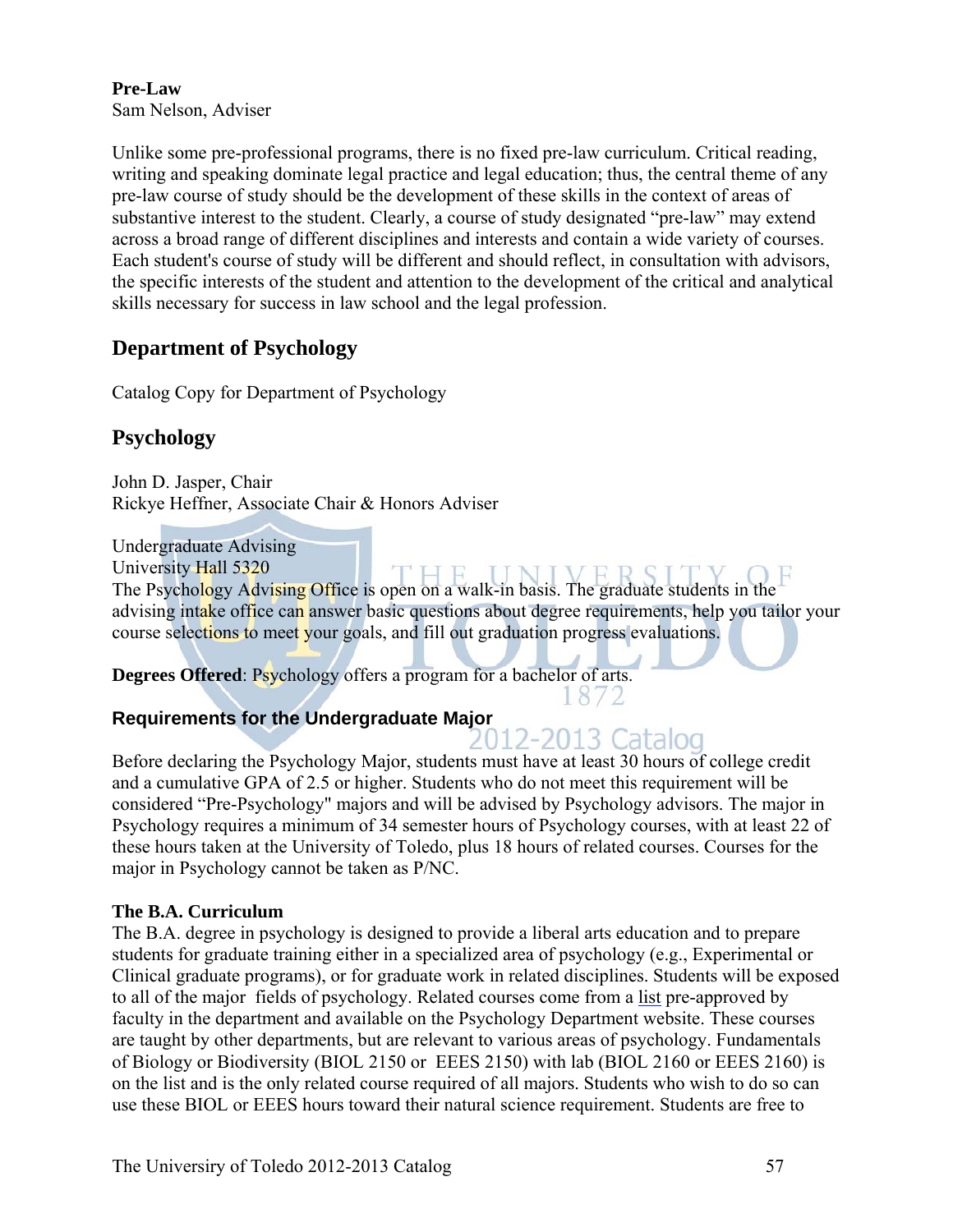choose any other courses from the related list, but should do so in consultation with their advisors.

The core psychology curriculum is as follows:

A. **Required** basic psychology courses: **15** hours (Students must select 5 of 6 courses)

PSY 2200 Abnormal Psychology PSY 2400 Cognitive Psychology PSY 2500 Developmental Psychology or PSY 2510 Lifespan Developmental PSY 2600 Psychobiology PSY 2610 Learning and Motivation PSY 2700 Social Psychology

B. **Required** methodological courses: **7** hours

PSY 2100 Statistical Methods\* (must earn a grade of C- or higher before taking PSY 3110) PSY 3110 Research Methods in Psychology

**An Advanced Research Course is not required of all majors but s**tudents planning to pursue graduate work in psychology are strongly advised to take an advanced research course from the following list:



\* Students must have a C- or higher in MATH 1320 or higher before taking PSY 2100

C. **Elective** psychology courses: **12-18** hours

This category includes all Psychology courses at the 3000- or 4000-level that are not taken to meet requirements A and B. At least 12 hours of electives must be taken at a 3000-level or higher.

No more than a total of 8 hours of Externship in Psychology (PSY 3940), Research Practicum (PSY 4100), Independent Study (PSY 4990), Independent Research (PSY 4910), and/or Honors Thesis (PSY 4960) combined can count toward the Psychology major.

#### D. **Related** courses: **18** hours

The 18 hours of related courses are taken outside the Department of Psychology, and must be on the related list and/or approved by the student's Department advisor.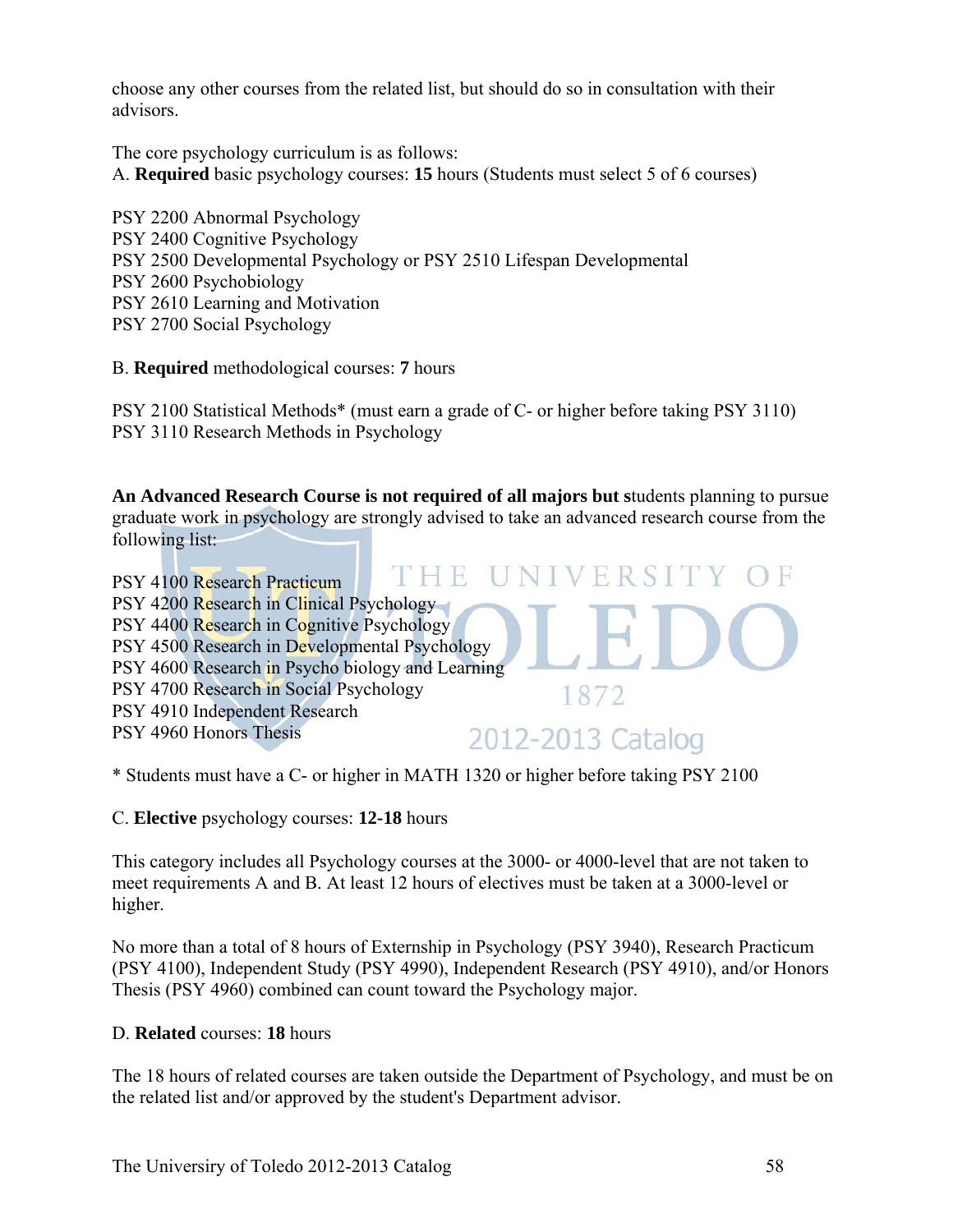At least 9 hours must be courses numbered 3000 or higher Fundamentals of Biology (BIOL 2150) or Biodiversity (EEES 2150), with lab (BIOL 2160 or EEES 2160), must be included in the Related Courses category (or taken as part of the natural science requirement) A minor in another department or a second major may be used to complete the remaining Related Courses requirement, with the advisor's approval.

#### **Honors in Psychology**

#### **Requirements for Admission**

Psychology majors are encouraged to earn the graduation citation "Honors in Psychology" through the Department of Psychology honors program. A student can be admitted at any time but no later than the end of the first semester of their junior year. The following criteria must be met for admission to the program:

An overall GPA of 3.8 or higher -*or*- Good standing in the College Honors program A GPA in Psychology courses of 3.4 or higher Recommendation by two Department faculty members

Check with your advisor about your suitability for honors. If interested, contact the Department Honors Advisor for application materials.

# **Requirements for Graduation with Honors in Psychology**

Once admitted, Honors students must meet all Requirements for the Undergraduate Major with the addition of:

Honors Proposal PSY 3800: *Review a topic under the guidance of a faculty member and design and write a proposal for an empirical research project, 3 hr credit* Honors Research PSY 3910: *Carry out the proposed research project, 3 hr credit* Honors Thesis PSY 4960: *Analyze the data from the research project, write the results for a research publication in APA style, and present it formally to department faculty, 3 hr credit* The final GPA in all Psychology courses must be 3.4 or higher.

#### **Minor in Psychology**

Students electing to minor in psychology at the University of Toledo must complete a minimum of 21 semester hours of course work: 12 hours of basic courses in Psychology and an additional 9 hours of advanced Psychology courses. Each program of study must be approved by a department advisor. A minimum GPA of 2.0 must be achieved in courses within the minor. Courses in the minor may NOT be taken as P/NC.

The curriculum is as follows: A. Basic psychology courses: 12 hours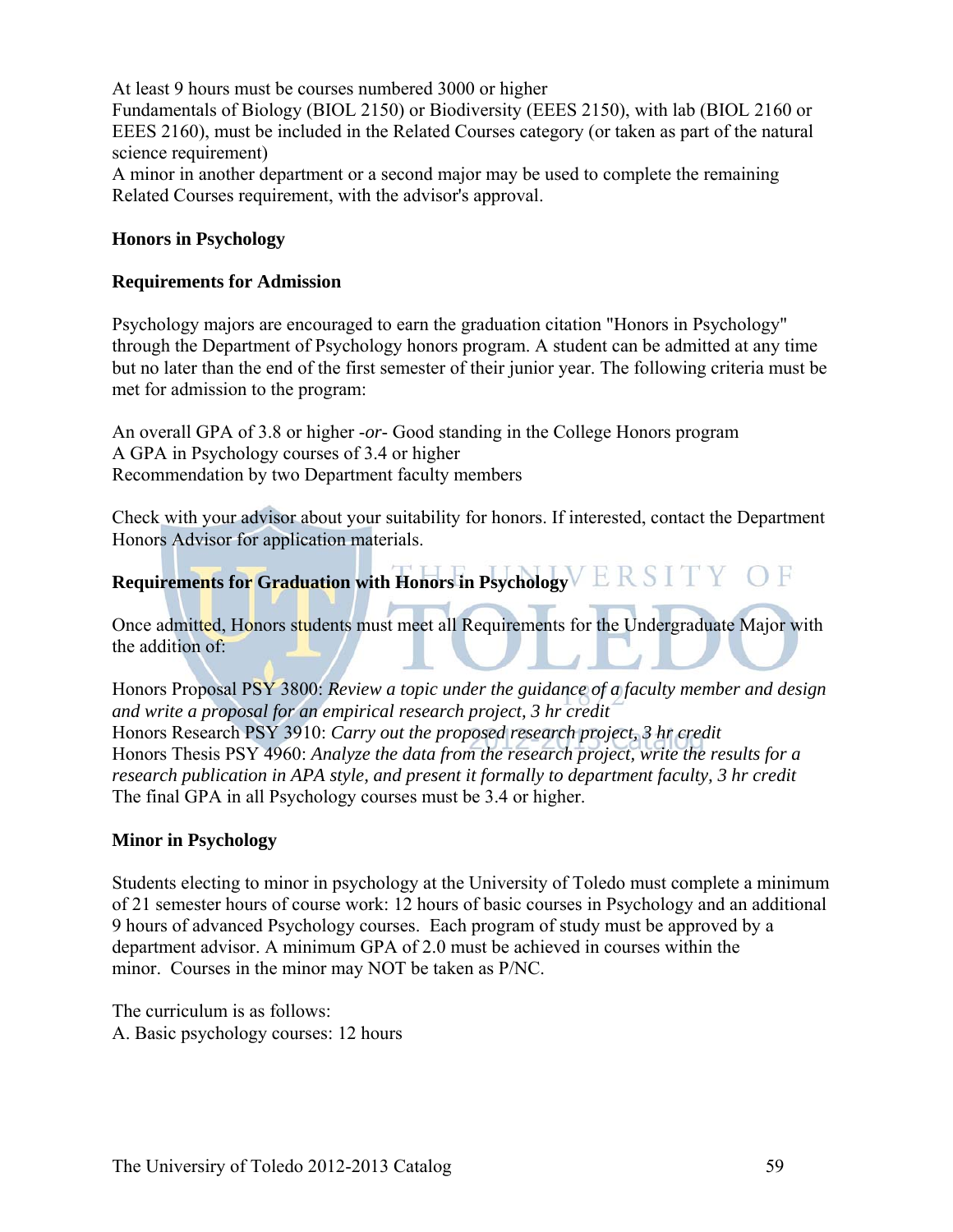With the approval of a Department advisor, the student must select 4 out of 5 of the following:

PSY 2200 Abnormal Psychology PSY 2400 Cognitive Psychology PSY 2500 Developmental Psychology or PSY 2510 Life span Developmental Psychology PSY 2600 Psychobiology PSY 2700 Social Psychology

B. Advanced courses: 9 hours

With the approval of a Department advisor, the student must select 9 hours of Psychology courses numbered 3000-4990. It should be noted that no more than a total of 4 hours of Research Practicum (PSY 4100), Independent Study (PSY 4990), and/or Independent Research (PSY 4910) may be included.

#### **Religious Studies**

(Administered by the Department of Philosophy and Religious Studies)

John Sarnecki, Chair

**Degrees Offered**: Religious Studies offers a program for a bachelor of arts.

## **Requirements for the Undergraduate Major**

All students majoring in Religious Studies must take a minimum of 30 hours in Religious Studies plus 18 hours of related courses. The course requirements for the major are as follows:

#### **A. Required courses (6 hrs.):**

REL 2000 Introduction to Religion, 3 hours REL 3570 Philosophy of Religion, 3 hours

#### **B. Distributive Requirements (12 hrs.)**

At least one course must be taken in each of the three areas listed below. The fourth course can be chosen from any of the three groups. At least one course must be taken at 3000-4000 level. The student may petition their advisor to have other courses substituted for the list below in fulfillment of the distribution requirement.

#### **1. Group One:**

- REL 2310, Old Testament/Tanakh, 3 hours
- REL 2330, New Testament, 3 hours
- REL 2350, Authority and the Bible, 3 hours
- REL 2410, Intro. to Christian Thought, 3 hours

REL 3420, Christian Ethical Perspectives, 3 hours

REL 3080, Jewish Biblical Studies, 3 hours

REL 3670, Christian Ritual and Worship, 3 hours

# 1872 2012-2013 Catalog

UNIVERSITY OF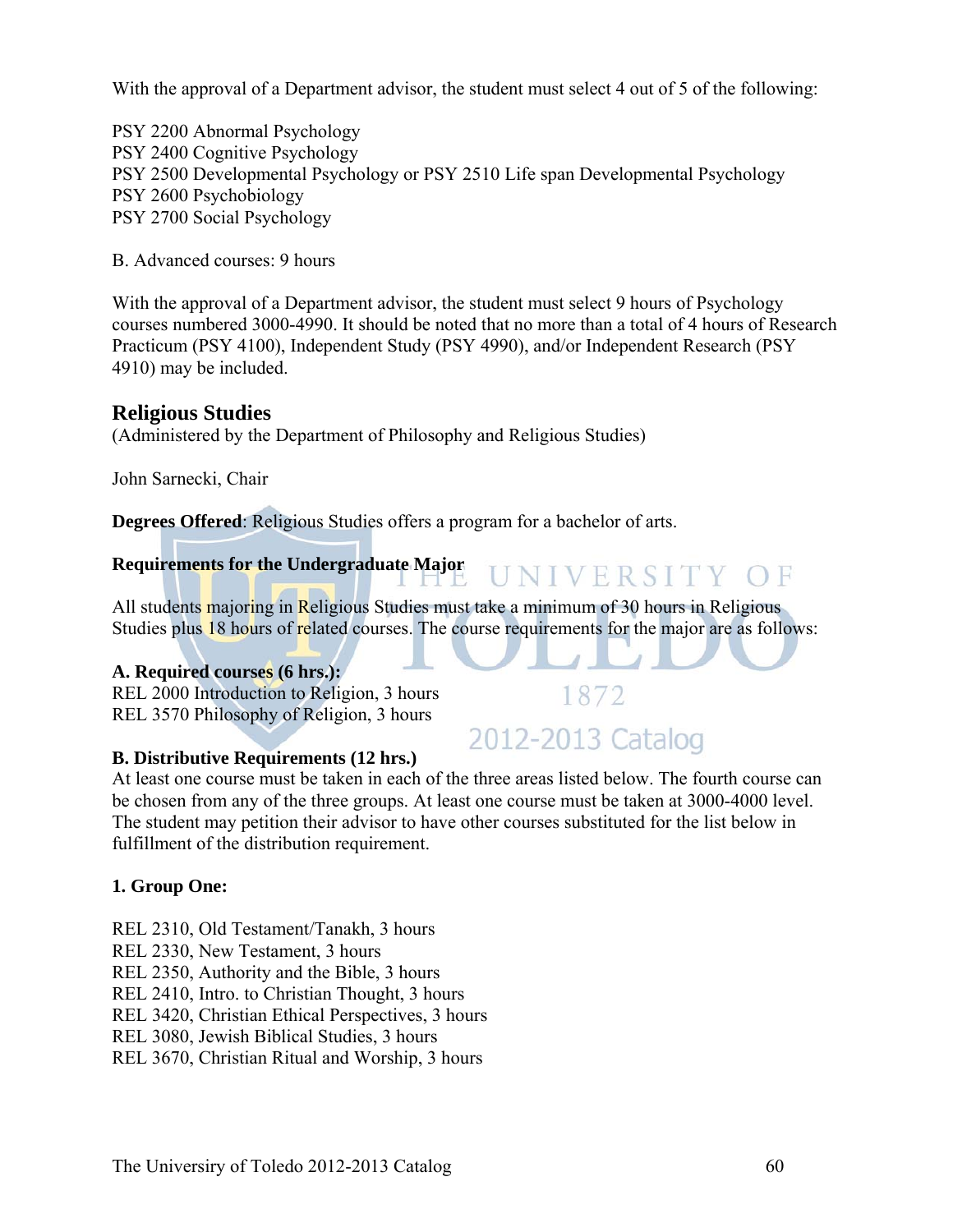#### **2. Group Two:**

REL 2300, Understanding Monotheism, 3 hours REL 2980, Intro. to Islam, 3 hours REL 3350, Qur'an and Hadith, 3 hours REL 3580, Cont. Issues in Islam, 3 hours

#### **3. Group Three:**

REL 3500, Eastern Thought, 3 hours REL 3520, Zen Philosophy, 3 hours

#### **C. Focal Area/Electives (12 hrs.)**

Students can choose courses around a desired focal area (e.g., Christian studies, Islamic Studies, Religion and Literature, Religion in America, Science and Religion) or some other area of interest to be determined in consultation with the Religious Studies advisor. At least 6 hours of these electives must be taken at the 4000 level.

#### **D. Related Courses (18 hrs.)**

As part of the general College of Languages, Literature, and Social Sciences requirements, the student must take 18 hours of related courses outside the Religions Studies program that have been approved by the student's advisor. A minimum of 9 of these hours must be taken at the 3000-level or above. A Minor in another department may be used to satisfy the related courses requirement.

# **Department of Sociology**

Rubin Patterson, Chair Angela Siner, Undergraduate Adviser

2012-2013 Catalog

1872

**Degrees Offered**: Sociology offers a program for a bachelor of arts.

#### **Requirements for the Undergraduate Major in Sociology**

The undergraduate major of 33 hours must include the following:

SOC 2000 ProSeminar in Sociology I, 1 hour SOC 3270 Social Research Methods, 3 hours SOC 3290 Social Statistics, 3 hours SOC 4000 ProSeminar in Sociology II, 2 hours SOC 4040 Classical Theory, 3 hours

21 additional elective hours of sociology courses, at least 15 of which must be at the 3000 or 4000 level.

Students should discuss their personal and professional interests with the undergraduate adviser before selecting elective courses to complete the major.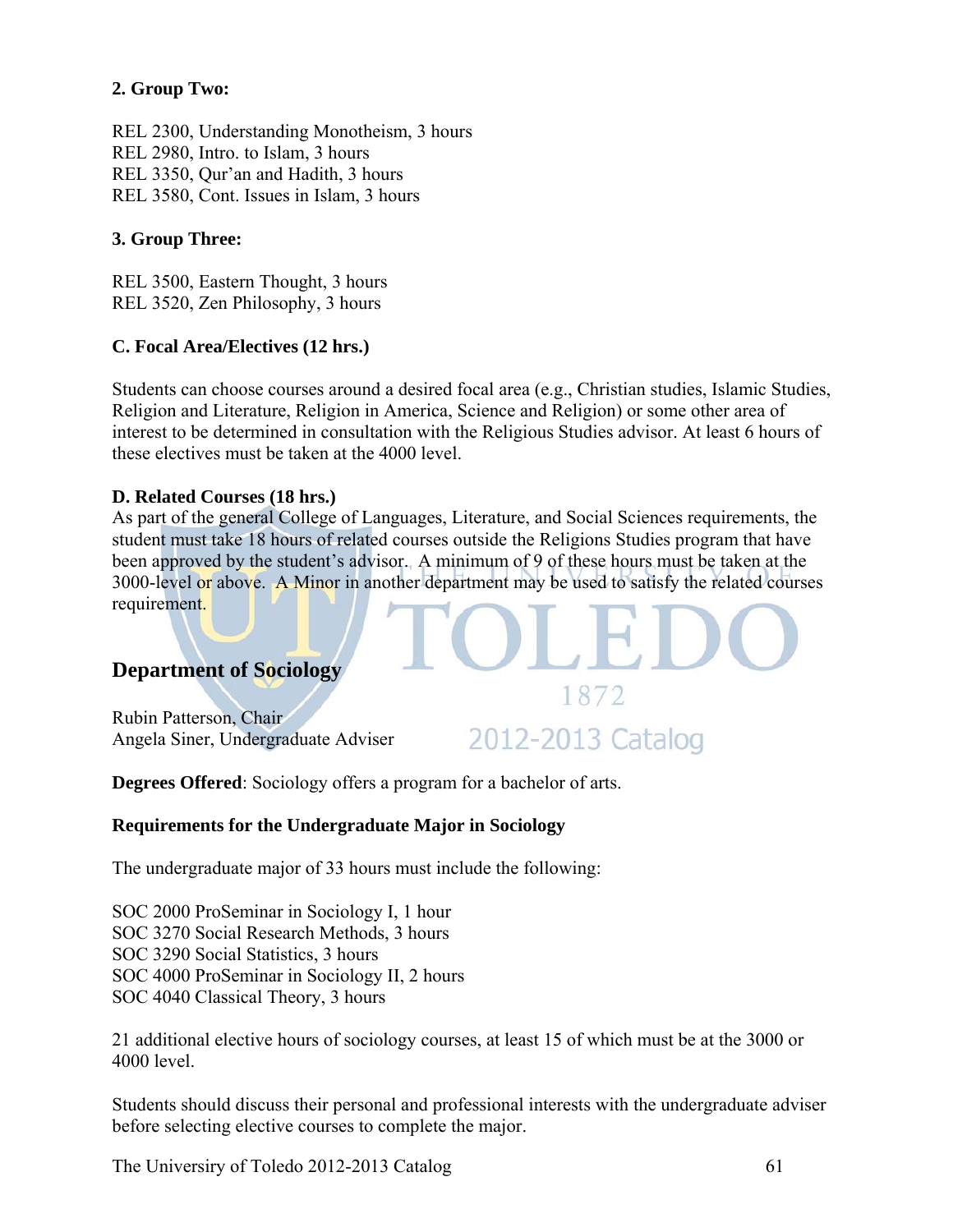#### **Related Hours**

The requirement of 18 related hours is met with electives taken from at least four of the following disciplines: Africana Studies, Anthropology, Communications, Economics, Geography, History, Political Science, Psychology and Women's and Gender Studies. Fifteen of these hours must be taken at the 3000 or 4000 level. Students may not take P/NC in major or related courses.

#### **Honors in Sociology**

Qualified juniors and seniors may apply to work for honors in sociology. The following are requirements for entrance into the Honors Program in sociology:

#### A. Admission

3.3 minimum GPA in sociology courses Minimum cumulative GPA of 3.0 Completion of 12 hours of sociology courses; and Qualification as a sociology major

#### B. Requirements

A student must complete nine hours of independent work in sociology. During the final semester before graduation, the student must complete an honors paper. The honors topic and paper are to be developed in close conjunction with a faculty adviser. Students should discuss their special interests with faculty members or with the honors adviser, who will help identify an appropriate faculty member to guide the honors work.

#### **Undergraduate Minor in Sociology**

1872

Requirements for the undergraduate minor must include 21 hours configured as follows: SOC 3270 Social Research Methods, 3 hours SOC 3290 Social Statistics, 3 hours SOC 4040 Classical Theory, 3 hours

12 additional elective hours of sociology courses at the 3000 or 4000 level.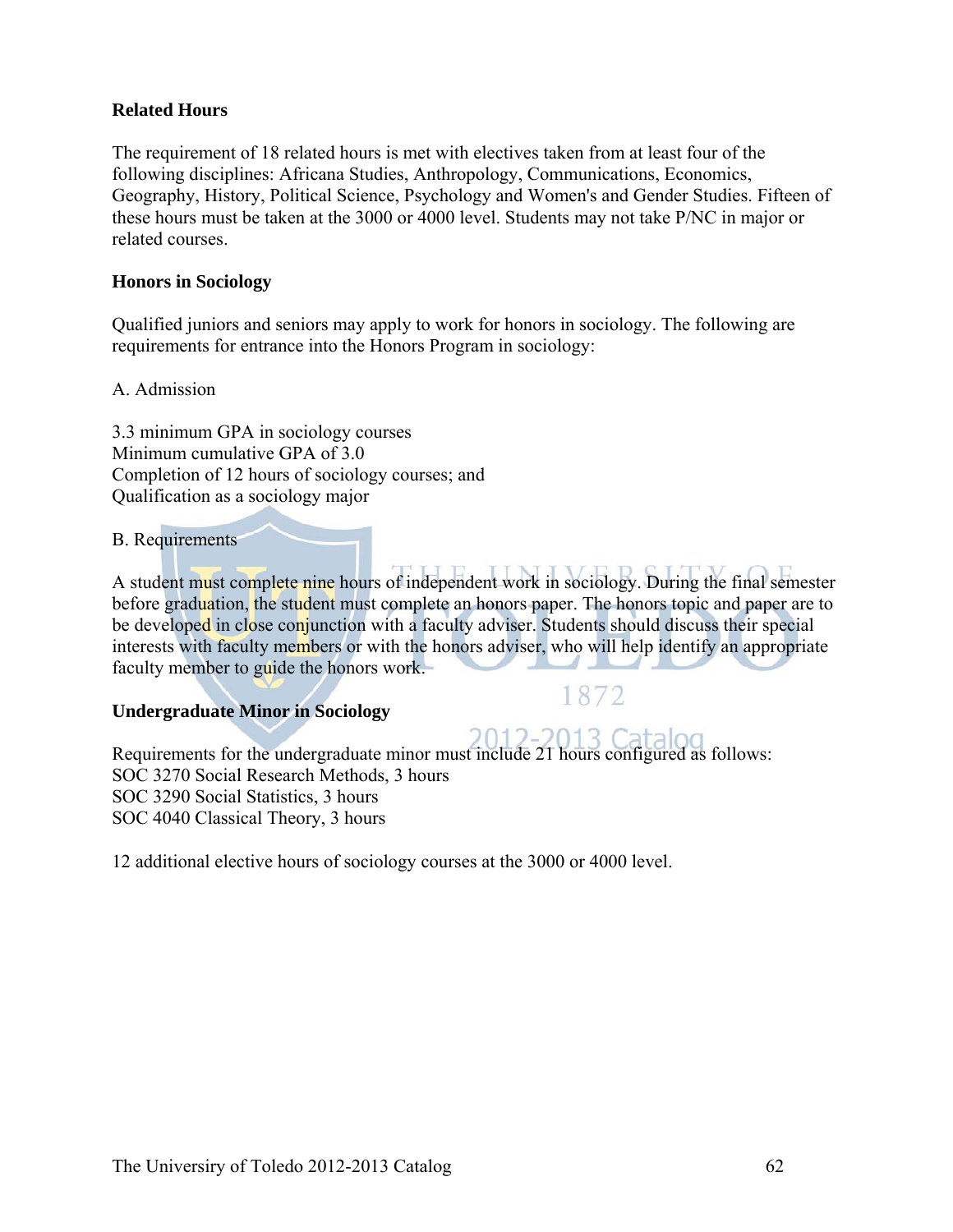#### **Urban Studies Interdisciplinary Major**

Carter Wilson, Adviser

**Degrees Offered**: Urban Studies offers a program for a bachelor of arts.

#### **Requirements for the Undergraduate Major in Urban Studies**

Degree Requirements

The Urban Studies program, totaling 48 credit hours, is an interdepartmental major with emphasis on urban-oriented courses in economics, geography, history, political science, and sociology. Its purpose is to provide a broadly based educational foundation for understanding the impact and scope of urbanization so that students will be suitably educated to pursue graduate or professional academic programs or to assume positions in urban-related employment.

Required courses: 15 hours chosen from the following, with one course from each department:

ECON 3600, 3 hours GEPL 3710, 3 hours HIST 3270 OR 3280, 3 hours PSC 3310, 3 hours SOC 2410, 4440 OR 4450, 3 hours

12 hours chosen from any of these courses: ECON 4050; GEPL 4530, 3460; HIST 3250, 3400, 3410; PSC 2300; SOC 3600, 3640, 4340, 4610.

HE UNIVERSITY OF

One course in statistics (3 hours): ECON 2640, PSC 3110 or SOC 3290.4.

Students will consult with adviser to choose 18 hours of courses in fields related to Urban Studies.

#### **Department of Women's and Gender Studies Interdisciplinary Major**

Charlene Gilbert, Chair and Adviser

**Degrees Offered**: Women's and Gender Studies offers a program for a bachelor of arts.

#### **Requirements for the Undergraduate Major in Women's and Gender Studies**

Major, B. A. 33 hours (30 hours if double-major)

#### **Core Requirements**: 18 hours

The Universiry of Toledo 2012-2013 Catalog 63 WGST 1150 Proseminar in Women's and Gender Studies I, 1 hour WGST 2150 Proseminar in Women's and Gender Studies II, 1 hour WGST 3010 Issues in Women's Studies, 3 hours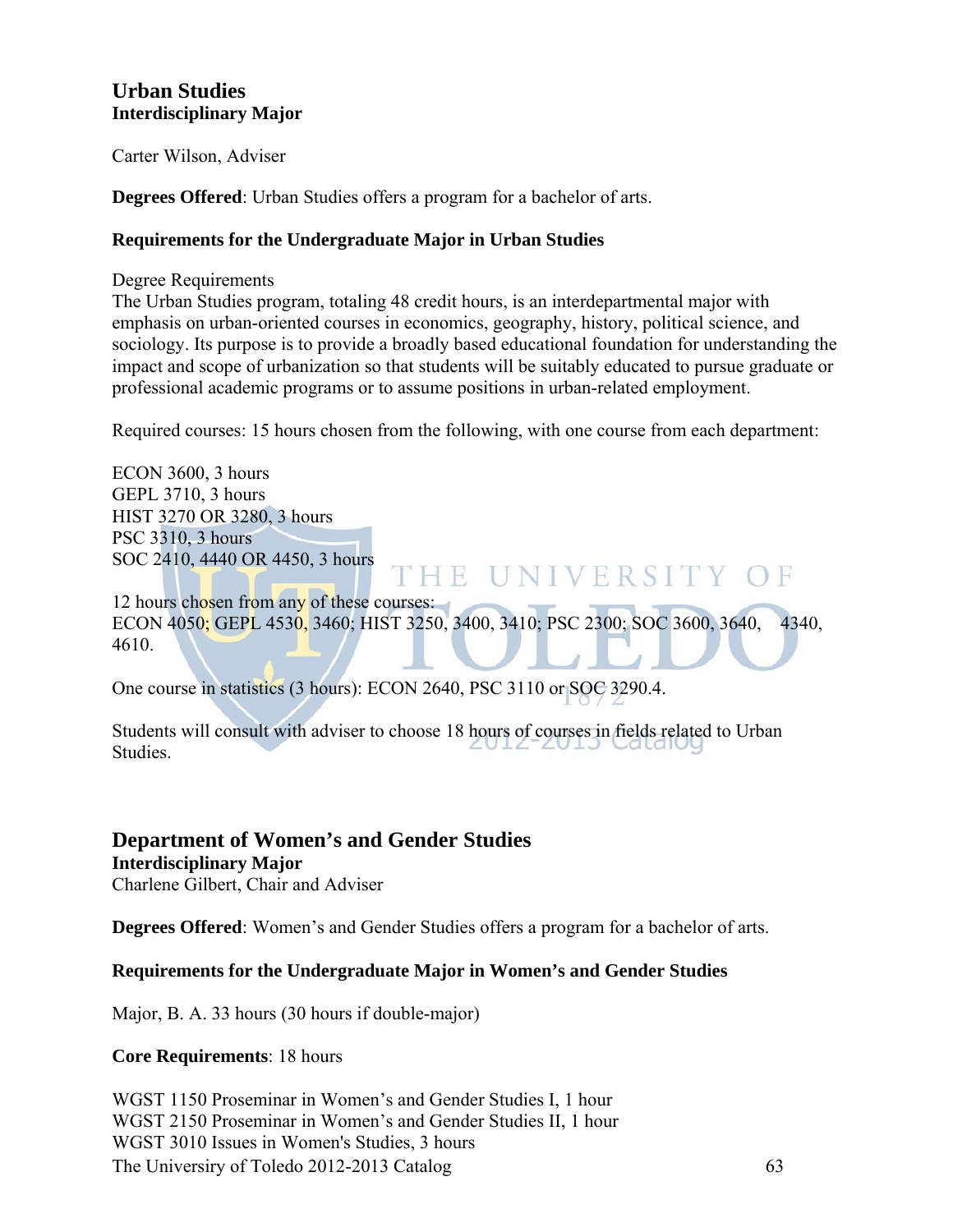WGST 4870 Feminisms (Feminist Theory), 3 hours WGST 4890 Research & Methodologies, 4 hours WGST 4900 Senior Seminar, 3 hours WGST 4940 Praxis, 3 hours

#### **Electives:** 15 hours (12 hours if double-major)

All cross-listed WGST classes or courses with WGST numbers (that are not core-classes) count as WGST electives. In some cases, where relevant, courses with other department alpha-codes may count as electives at the discretion of the adviser or chair.

#### **Requirements for the Undergraduate Minor in Women's and Gender Studies**

Minor in Women's and Gender Studies: 22 hours

#### **Core Requirements: 10 hours**

WGST 3010 Issues in Women's Studies, 3 hours WGST 4870 Feminisms (Feminist Theory), 3 hours WGST 4890 Research & Methodologies, 4 hours

#### **Electives: 12 hours**

All cross-listed WGST classes or courses with WGST numbers (that are not core-classes) count as WGST electives. In some cases, where relevant, courses with other department alpha-codes may count as electives at the discretion of the adviser or chair.

#### **WGST and Pre-Med**

Students interested in the Pre-Med program may major in WGST. The Pre-Med program is a career track, not an official academic major. All students enrolled in the pre-med program must also choose a major. In the past few years, an increasing number of students interested in healthrelated careers have chosen WGST as their major. Students with a particular interest in women's health and topics related to gender and healthcare may take the following: WGST 4810 Women's Health Care, WGST 4160 Health and Gender, and WGST 3980 Women and Disability in partial fulfillment of the Women's and Gender Studies major electives. In addition, WGST students pursuing the Pre-Med option will be assigned a mentor, from the medical profession, to provide guidance and advice as they develop their career goals. Students who would like to pursue the WGST and Pre-Med option should speak with the department adviser and the Pre-Med adviser.

#### **WGST and Pre-Law A Law and Social Thought Concentration**

The Universiry of Toledo 2012-2013 Catalog 64 Students interested in pursuing law school may major in WGST. Pre-Law is not a specific major at the University of Toledo. Students who would like to prepare them-selves for law school may choose any academic major. According to the American Bar Association students interested in attending law school should prepare themselves by gaining the following skills: Analytic / Problem Solving Skills, Critical Reading and Writing Skills, Oral Communication / Listening Abilities, General Research Skills, Task Organization / Management Skills. The WGST degree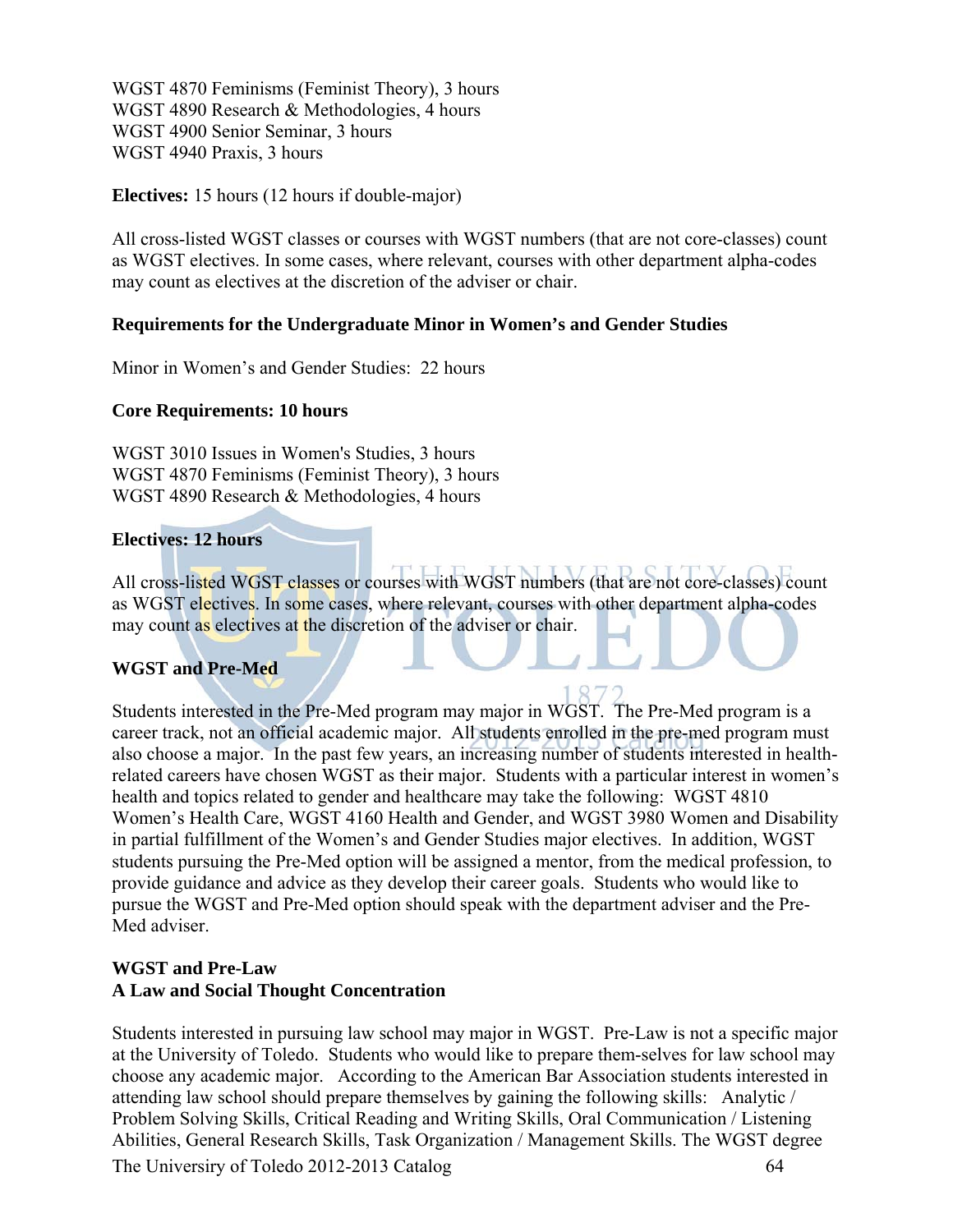provides students with the opportunity to gain all of the skills recommended for the successful pursuit of a career in law. In addition, undergraduates in Women's and Gender Studies who wish to study legal ideas, institutions, and procedures from the perspective of gender may pursue a concentration in Law and Social Thought by taking the following: LST 2010, 2500 (2 hours), and 4900 in partial fulfillment of the women's and gender studies major electives, and LST 4940 (3 to 6 hours) to satisfy the women's and gender studies internship requirement. Students should meet with the department adviser to discuss their specific academic plan.

#### **Concentrations:**

WGST has formal concentrations in Disability Studies, Law and Social Thought and History. Please speak to the department adviser for more information on these programs.

#### **Honors in Women's and Gender Studies**

A student majoring in women's and gender studies who is seeking departmental honors should make formal application near the end of the sophomore year. The following requirements must be met in order to earn the departmental honors designation at the time of graduation: minimum cumulative GPA of 3.3 overall and 3.5 in WGST courses; WGST 4910 Thesis for three hours (including oral examination by a departmental honors committee); and two advanced WGST 3000- to 4000-level elective courses for honors credit.

# THE UNIVERSIT **College of Languages, Literature, and Social Sciences Faculty**

#### **Department of Communication**

**James B. Benjamin**, 1986, professor and Associate Dean 1872 B.S., Dakota State College; M.A., Ph.D., The Pennsylvania State University

2012-2013 Catalog **James Ferris**, 2008, Professor and Ability Center of Greater Toledo Endowed Chair in Disability Studies

B.A., Marquette University; M.A., University of Texas at Austin; Ph.D., Southern Illinois University at Carbondale

**Paul A. Fritz**, 1978, Professor and Chair B.A., Capital University; M.A., Ph.D., Bowling Green State University

**Paulette D. Kilmer**, 1997, Professor B.A., M.A., University of Wisconsin; M.A., University of Kansas; Ph.D., University of Illinois

**Richard J. Knecht**, 1971, Professor B.S., University of Dayton; M.A., Miami University; Ph.D., The Ohio State University

**Jacqueline Layng**, 1997, Professor B.A., M.A., Ed.D., Northern Illinois University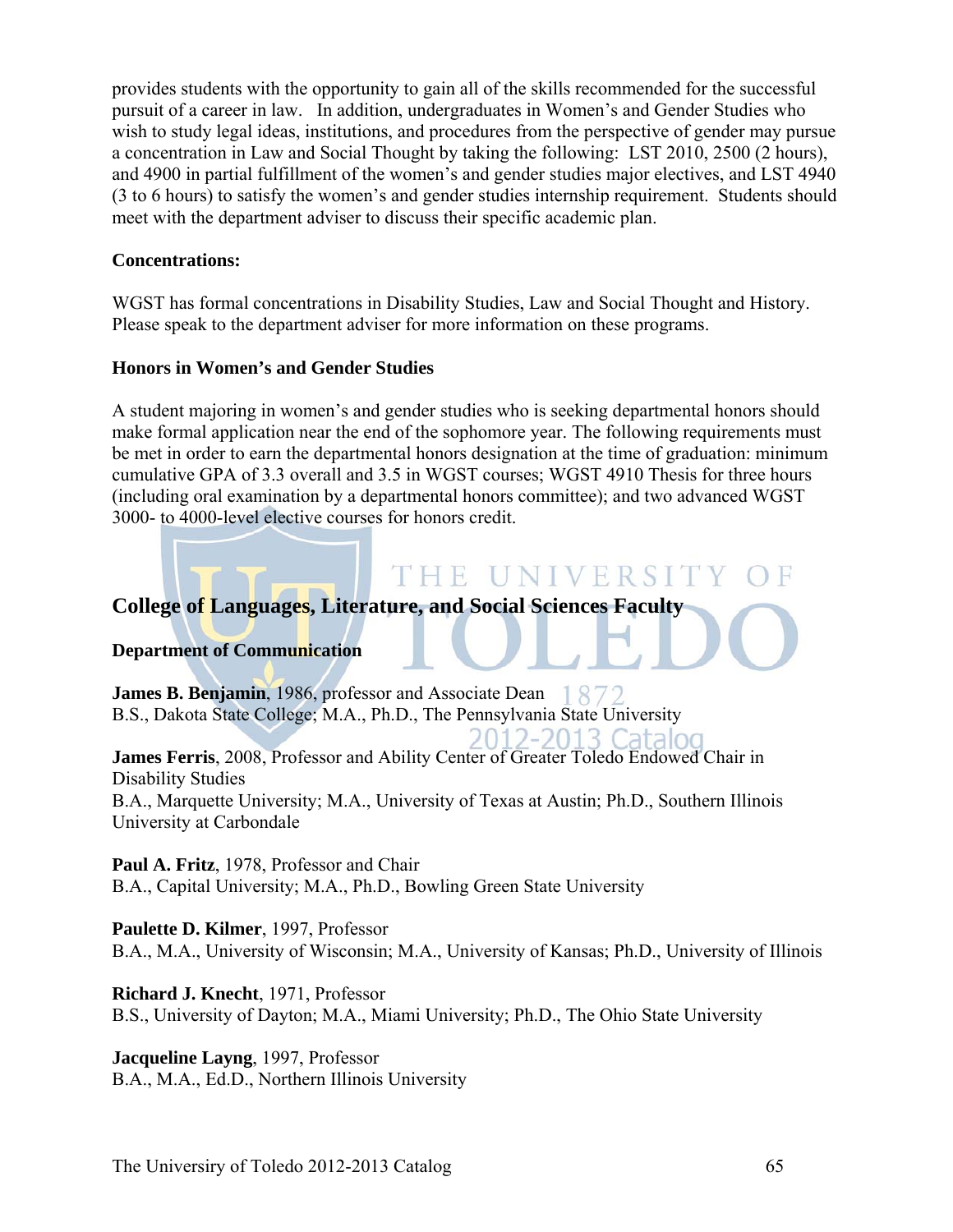**Paul A. Many**, 1980, Professor

B.A., St. John's University; M.A., The Ohio State University; M.F.A., Bowling Green State University; Ph.D., Ohio University

**Brian A. Patrick**, 2001, Professor B.A., M.A., University of Detroit; Ph.D., University of Michigan

**Donald E. Reiber**, 1979, Associate professor B.A., M.A., The Ohio State University

**Sumitra Srinivasan**, 2006, Associate professor B.Sc., M.A., The University of Madras; M.S., Syracuse University; Ph.D., Georgia State University

**David E. Tucker**, 1987, Associate professor B.A., Wittenberg University; M.A., Ph.D., Bowling Green State University

Lecturers

**Amy Capwell-Burns**, 2003, Lecturer B.A., Baldwin-Wallace College; M.A., Cleveland State University; Ph.D., Bowling Green State **University** 

THE UNIVER **Dee Drummond**, 2007, Lecturer B.A., The University of Toledo; M.A., Michigan State University

**Fatima A. Shousher**, 2004, Lecturer B.A., University of Toledo; M.A., Bowling Green State University

1872 **David M. Strukel,** 2008, Lecturer B.A., Bowling Green State University; M.A., Kent State University; Ph.D., Bowling Green State University

Emeritus Faculty

**Carlton O. DeFosse**, 1979, Professor emeritus, 1999 B.S., M.S., Western Illinois University; Ph.D., The University of Toledo

**Bernice C. Marti**, 1969, Professor emeritus, 1983 B.A., M.A., Michigan State University; Ed.D., The University of Toledo

**Norbert Mills**, 1974, Associate Professor emeritus, 2005 B.A. Winona State College; M.A., Ph.D., Bowling Green State University

**Charles G. Russell**, 1975, Professor emeritus, 1999 B.S., M.S., Ph.D., Southern Illinois University

**Ethel M. Wilcox**, 1972, Professor emeritus, 1999 B.A., Southern Oregon College; M.A., Ph.D., Bowling Green State University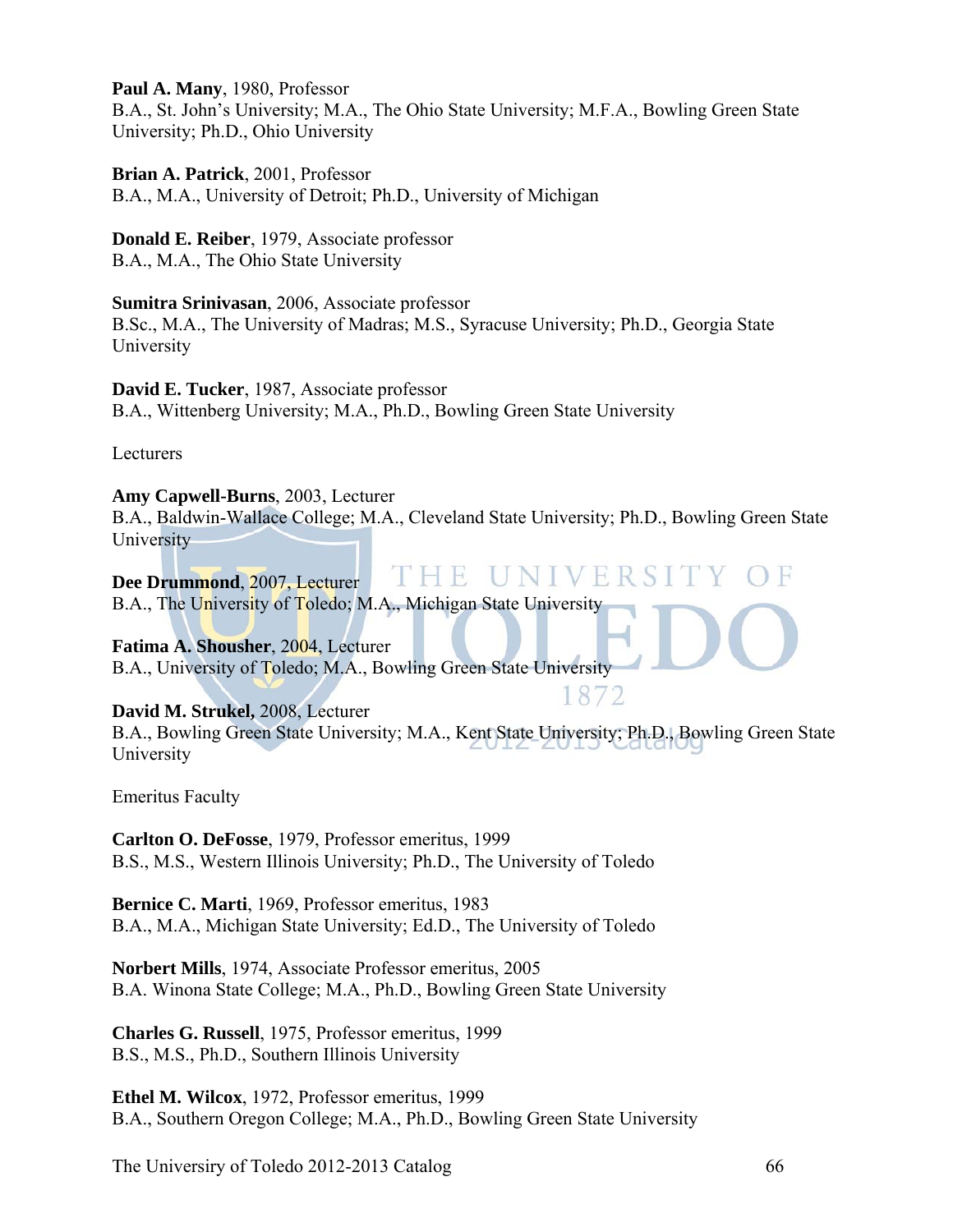#### **Disability Studies Program**

**Kim E. Nielsen,** Professor, 2012 B.A., Macalester, M.A., Ph.D., Iowa

#### **Department of Economics**

**Olugbenga Ajilore**, 2003, Associate professor B.A., U.C. Berkeley, Ph.D., Claremont Graduate University

**Mir Ali**, 2007, Assistant professor B.A., M.A., Ph.D., Stony Brook University, NY

**Aliaksandr Amialchuk**, 2007, Assistant professor B.A., Hrodno State University; M.A., National University Kyiv-Mohyla Academy; Ph.D., University of Houston

**David C. Black**, 1990, Associate professor B.A., M.A., Ph.D., State University of New York - Buffalo

**Gene Hsin Chang**, 1989, Professor

B.A., Ph.D., Fudan University; M.A., University of California - Berkeley; M.A., Ph.D., University of Michigan THE UNIV

**Michael R. Dowd**, 1989, Associate professor and Chair B.A., M.A., Ph.D., State University of New York - Buffalo

**Kevin Egan**, 2005, Associate professor B.A., Central College; Ph.D., Iowa State University

**Kristen Keith**, 1994, Associate professor B.A., University of Montana; M.A., Ph.D., The Ohio State University

**John E. Murray**, 1994, Professor and undergraduate Adviser B.A., Oberlin College; M.S., University of Cincinnati; M.A., Ph.D., The Ohio State University

1872

**Oleg Smirnov**, 2006, Associate professor B.S. Novosibirsk State University; M.A., West Virginia University; Ph.D., West Virginia University

Lecturers

**Larry Cook**, 2006, Lecturer B.A., M.A., The University of Toledo

Emeritus Faculty

**Julius Gylys**, 1967, Professor emeritus, 1993 B.S., M.B.A., University of Detroit; M.A., Ph.D., Wayne State University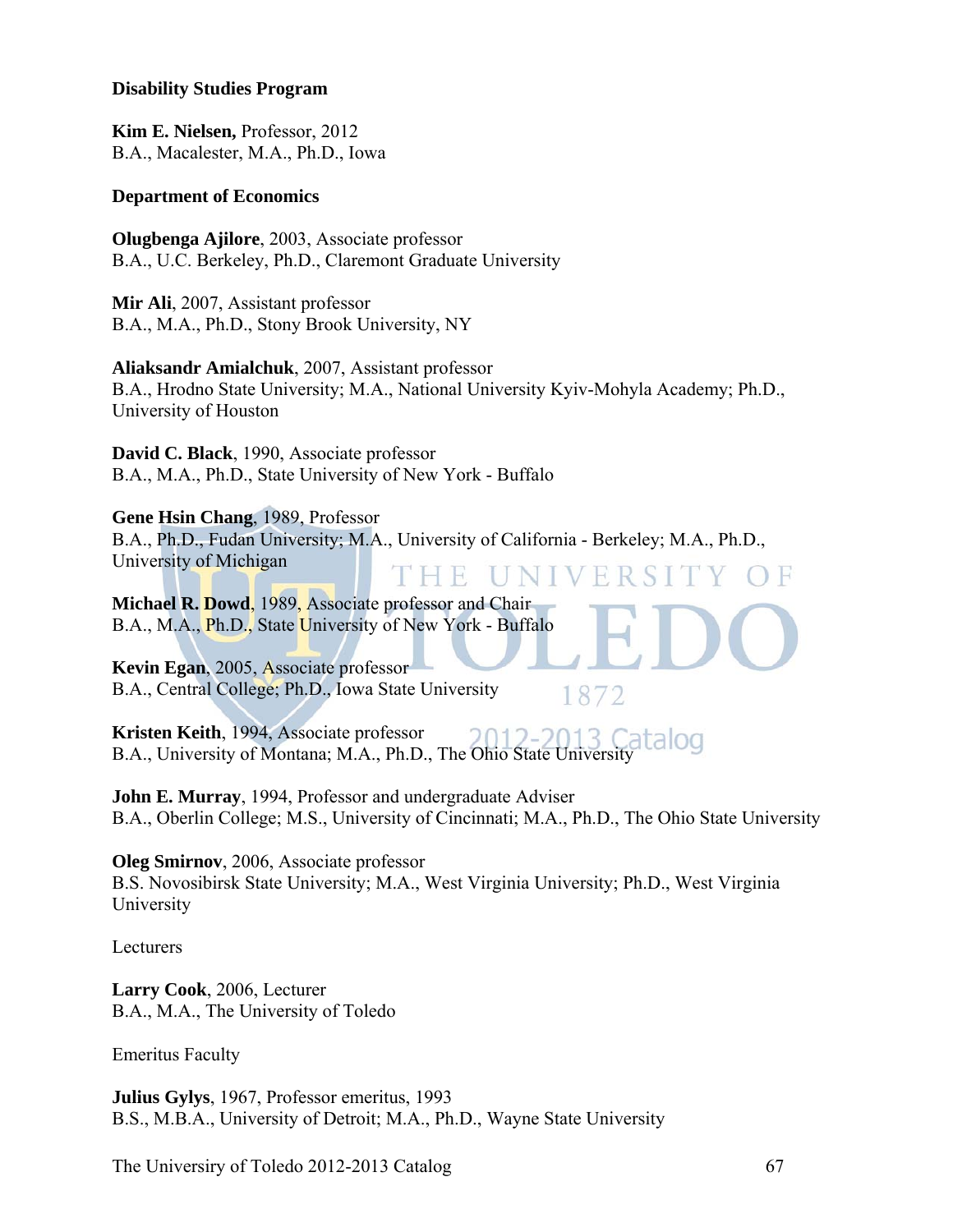**Michael Magura**, 1969, Professor emeritus, 1999 B.A., St. Vincent College; M.A., Ph.D., Boston College

**Raj Roy**, 1963, Professor emeritus, 1999 B.A., M.A., Calcutta University; Ph.D., Wayne State University

**Frederick Tank**, 1970, Associate Professor emeritus, 1999 B.B.A., University of Georgia; M.A., The University of Toledo; Ph.D., Wayne State University

**Steven Weiss**, 1968, Professor emeritus, 1999 B.A., M.A., Ph.D., University of Colorado

**Calman R. Winegarden**, 1962, Research Professor emeritus, 1989 B.S., American University; M.A., Ph.D., Case Western Reserve University

**Donald J. Yankovic**, 1968, Professor emeritus, 1989 B.A., Monmouth College; Ph.D., University of Pittsburgh

#### **Department of English Language and Literature**

**Thomas E. Barden**, 1976, Professor and Dean of the Honors College B.A., M.A., Ph.D., University of Virginia

THE - IU NIV ERST **C. Jane Bradley**, 1990, Professor B.A., University of Tennessee; M.A., Syracuse University; M.F.A., Vermont College

**Douglas W. Coleman**, 1989, Professor B.A., M.A., Ph.D., University of Florida

1872 **Daniel Compora**, 1993, Associate professor A.S., Monroe County Community College; B.A., M.Ed., Ph.D., The University of Toledo

**Anthony Edgington**, 2005, Associate professor B.A., University of Pittsburg; M.A. Slippery Rock University; Ph.D., University of Louisville

**David L. Erben**, 1997, Assistant professor B.A., M.A., Ph.D., University of South Florida

**Christina M. Fitzgerald**, 2003, Associate professor B.A., Columbia University; M.A., Ph.D., University of California, Los Angeles

**William N. Free**, 1966, Professor B.A., Yale University; M.A., Indiana University; Ph.D., Yale University

**Timothy Geiger**, 1997, Professor, Associate Chair B.A., West Chester University of Pennsylvania; M.F.A., University of Alabama

**Melissa Valiska Gregory**, 2002, Associate professor B.A., College of Wooster; M.A., Ph.D., Indiana University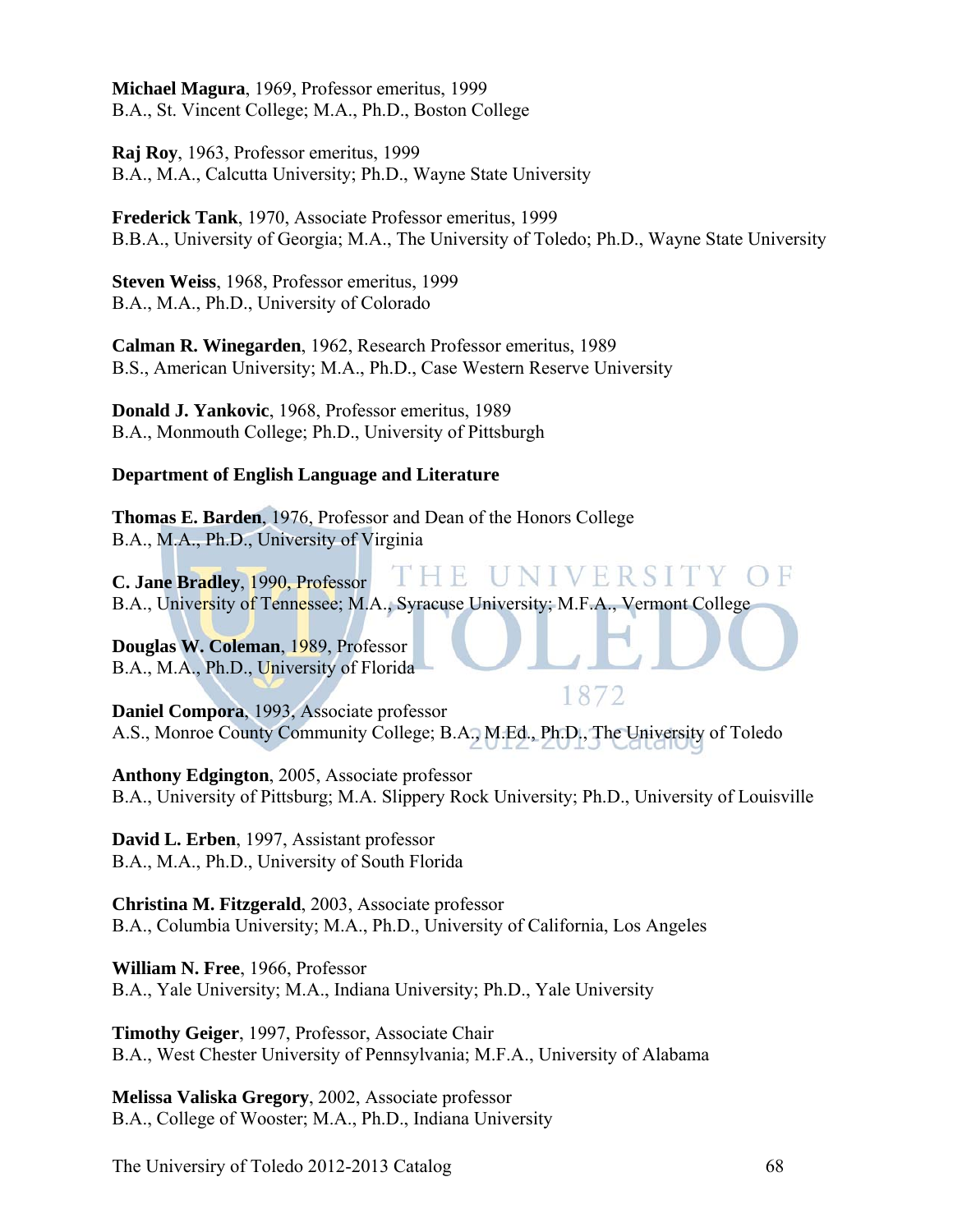**Joel A. Lipman**, 1975, Professor

B.S., J.D., University of Wisconsin; M.A., State University of New York - Buffalo

**Sara Lundquist**, 1993, Associate professor and Chair B.A., Boston University; B.S., Virginia Commonwealth University; Ph.D., Boston College

**Andrew Mattison**, 2005, Associate professor A.B., Vassar College, M.A., Ph.D., Brandeis University

**Carmen L. Phelps**, 2008, Associate professor B.A./B.S., University of Kansas; M.A., Chicago State University; Ph.D., George Washington University

**Melinda Reichelt**, 1997, Professor B.A., Anderson University; M.A., Ph.D., Purdue University

**Russell J. Reising**, 1994, Professor B.A., M.A., Miami University; Ph.D., Northwestern University

**Parama Sakar,** 2009, Assistant professor

B.A., Presidency College, India; M.A., Jadavpur University, India; Ph.D., Michigan State **University** 

**Barbara Schneider**, 2001, Associate professor and Associate Dean, College of Languages, Literature, and Social Sciences B.A., Gonzaga University; M.A., Ph.D., Wayne State University

**Skaidrite Stelzer**, 1985, Assistant professor B.A., M.A., Western Michigan University; Ph.D., Kent State University

**Benjamin Stroud**, 2011, Assistant professor B.A., University of Texas, Austin; M.A., M.F.A., Ph.D., University of Michigan

**Roberta M. Thornton**, 1982, Assistant professor B.S., M.A., Central Michigan University

**Robert S. Turley**, 1989, Associate professor B.A., Oral Roberts University; M.A., University of Tulsa; Ph.D., Florida State University

**Matthew H. Wikander**, 1987, Professor B.A., Williams College; B.A., M.A., Cambridge University; Ph.D., University of Michigan

Lecturers

**Elliot Adams,** 2008, Lecturer B.A., M.A., University of Alabama; Ph.D., Bowling Green State University

**Marykay Bryan**, 2004, Lecturer B.A., M.A., The University of Akron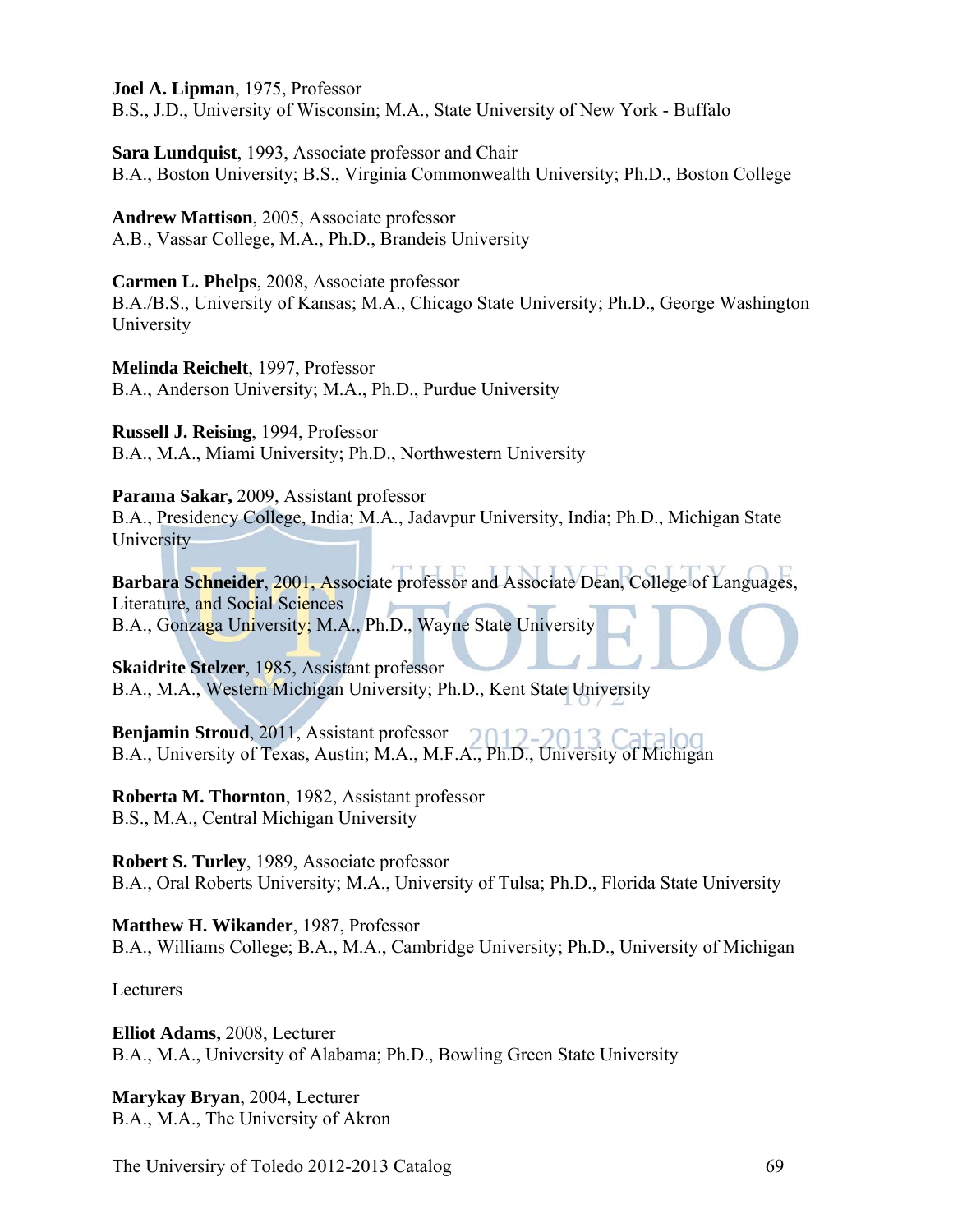**Paul Conner**, 2007, Lecturer B.S., Indiana University Southeast; M.A., University of Louisville

**Deborah Coulter-Harris**, 2007, Lecturer B.A., Fitchburg State College; M.A., Ph.D., University of Toledo

**Michelle Davidson**, 2004, Lecturer B.A., M.A., The University of Toledo

**Michael S. Dubose**, 2005, Lecturer B.A., M.A., University of North Florida, Ph.D., Bowling Green State University

**Michael A. Hiser**, 1990, Senior lecturer B.A., M.A., The University of Toledo

**Susan E. Hoehing**, 1989, Senior lecturer B.A., Georgetown University; M.A., The University of Toledo

**Robert S. Imbur**, 2005, Lecturer B.A., M.F.A., University of Notre Dame

**Kevin W. Jett, 2003**, Lecturer B.A., M.A., Indiana State; Ph.D., The University of Toledo Н. HB.

**Rosemary Johnson-Kurek**, 2003, Lecturer B.A., M.A., Bowling Green State University; Ph.D., The University of Toledo

**Laura S. Keller**, 2005, Lecturer B.A., M.A., The University of Toledo

**Kyle Minor**, Lecturer B.A., Anderson University; M.A., Antioch; M.F.A., The Ohio State University

**Stephanie J. Moldawsky**, 2003, Lecturer B.A., M.A., The University of Toledo

**Shari L. O'Brien**, 1988, senior Lecturer B.A., The University of Toledo; M.A., Ph.D., University of Michigan; J.D., The University of Toledo

1872

**Carol Parsil**, 2012, Lecturer B.A., M.A., University of Toledo.

**Sabrina Peters-Whitehead**, 2004, Lecturer B.A., Carson-Newman College, M.A., Virginia Polytechnic and State University, Ph.D., Texas Tech University

**Michael V. Piotrowski**, 1988, senior Lecturer B.A., Siena Heights College; M.A., The University of Toledo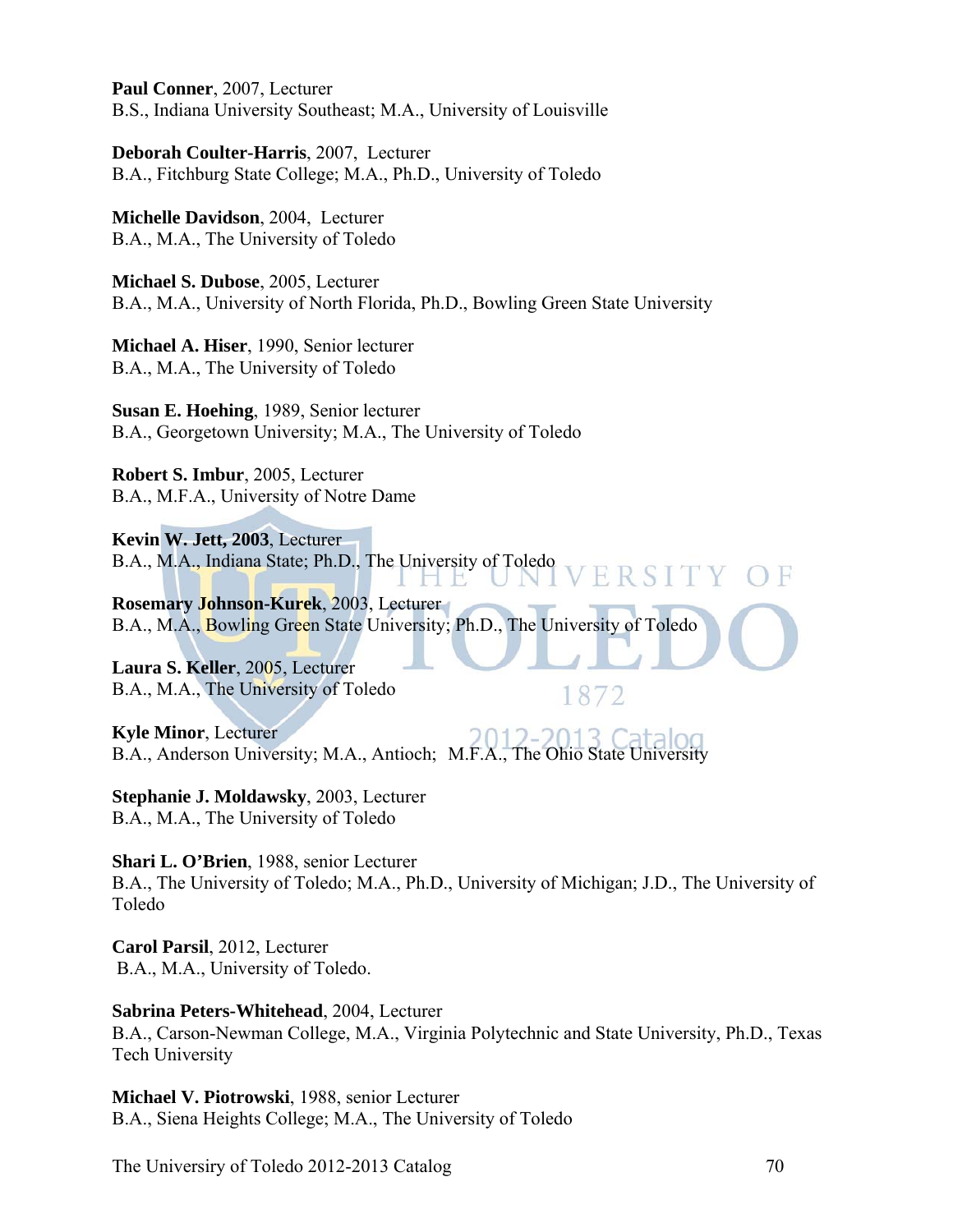**Patricia M. Reid**, 1991, senior Lecturer

B.A., State University of New York - Plattsburg; M.A., State University of New York - Binghamton

**Linda A. Schuller**, 1989, senior Lecturer B.A., Kenyon College; M.A., Ph.D., The University of Toledo

**Suzanne E. Smith**, 1989, senior Lecturer B.A., State University of New York - Brockport; M.A., The University of Toledo

**Mary B. VanNess**, 1989, senior Lecturer B.A., M.A., The University of Toledo

**Paul W. Wise**, 2004, Lecturer B.A., Northern Michigan University, M.A., Bowling Green State University, Ph.D., Michigan State University

**Sara J. Yaklin**, 2004, Lecturer B.A., Hiram College; M.A., University of Toledo

Emeritus and Superannuate Faculty

**Samir Abu-Absi**, 1968, Professor emeritus, 2006 B.A., American University of Beirut; M.A., Ph.D., Indiana University

**Harriet F. Adams**, 1972, Associate professor emeritus, 2000 A.B., M.A., Bryn Mawr College; Ph.D., The Ohio State University

**John W. Boening**, 1969, Professor emeritus, 2006 B.A., Pace College; M.A., University of Maryland; Ph.D., Indiana University

**Lawrence J. Dessner**, 1969, Professor emeritus, 1999

B.A., Yale University; M.A., Ph.D., New York University

**Ruth Friedman**, 1968, Professor emeritus, 1985 B.Ed., M.A., The University of Toledo

**Alfonso J. Grande**, 1964, Professor emeritus, 1990 B.A., M.A., Seton Hall University

**James K. Larson**, 1965, Associate professor emeritus, 1993 B.A., M.A., Columbia University

**Clarence B. Lindsay Jr.**, 1971, Professor emeritus, 2009 B.A., Illinois State University; Ph.D., University of Minnesota

**William McDonald Jr.**, 1955, Professor emeritus, 1993 B.A., M.A., University of Alabama; Ph.D., Northwestern University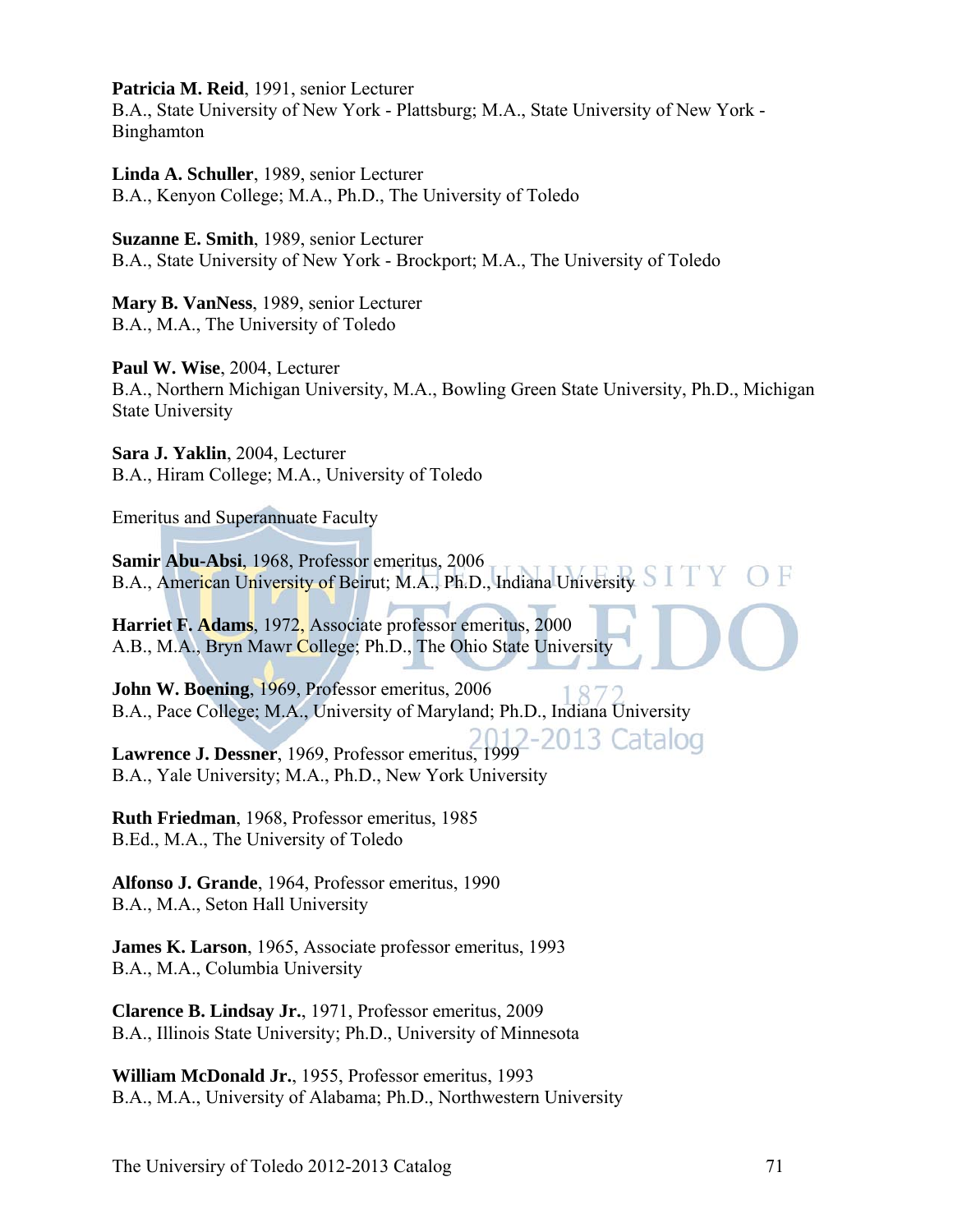**Carol Nelson-Burns,** Associate professor emeritus, 2007 B.A., Mount Union College; M.A., Youngstown State University; Ph.D., University of Toledo

**Jon F. Patton**, 1968, Associate professor emeritus, 1999 B.A., Kent State University; M.A., University of Oregon; Ph.D., Ohio University

**Robert S. Rudolph**, 1965, Professor emeritus, 1999 B.A., Temple University; M.A., Ph.D., University of Wisconsin

**Dorothy Siegel**, 1977, Associate professor emeritus, 2010 B.A., Brandeis University; Ph.D., Massachusetts Institute of Technology

**David Q. Smith**, 1967, Associate professor emeritus, 1999 B.A., Columbia University; M.A., New York University; Ph.D., University of Illinois

**Noel Stock**, 1969, Professor emeritus, 1991

**Guy A. Szuberla**, 1969, Professor emeritus, 1999 A.B., Purdue University; M.A., Roosevelt University; Ph.D., University of Minnesota

**Herbert P. Zornow**, 1961, Associate professor emeritus, 1989 B.A., Wesleyan University; M.A., Yale University

**Department of Foreign Languages**  ERSITY OF V

**An Chung Cheng,** 1998, Associate professor B.A., Fu Jen Catholic University; M.A., Ohio University; Ph.D., University of Illinois at Urbana - Champaign

1872 **Friederike Emonds,** 1994, Associate professor M.A., Washington University; Ph.D., University of California - Davis

**Ruth Ann Hottell**, 1988, Professor

B.A., Western Kentucky University; M.A., University of Louisville; Ph.D., University of Illinois at Urbana - Champaign

**Oscar Lepeley**, 1996, Associate professor B.A., Universidad de Santiago; M.A., Ph.D., University of Illinois at Urbana - Champaign

**Juan Martin**, 1994, Associate professor B.A., Complutense University of Madrid; M.A., Ph.D., University of Southern California

**Linda Rouillard**, 2001, Associate professor B.A., M.A.T., University of Vermont; Ph.D., University of Pittsburgh

**Gaby Semaan**, 2007, Associate professor B.A., Lebanese University; M.A., The University of Toledo; Ph.D., Bowling Green State University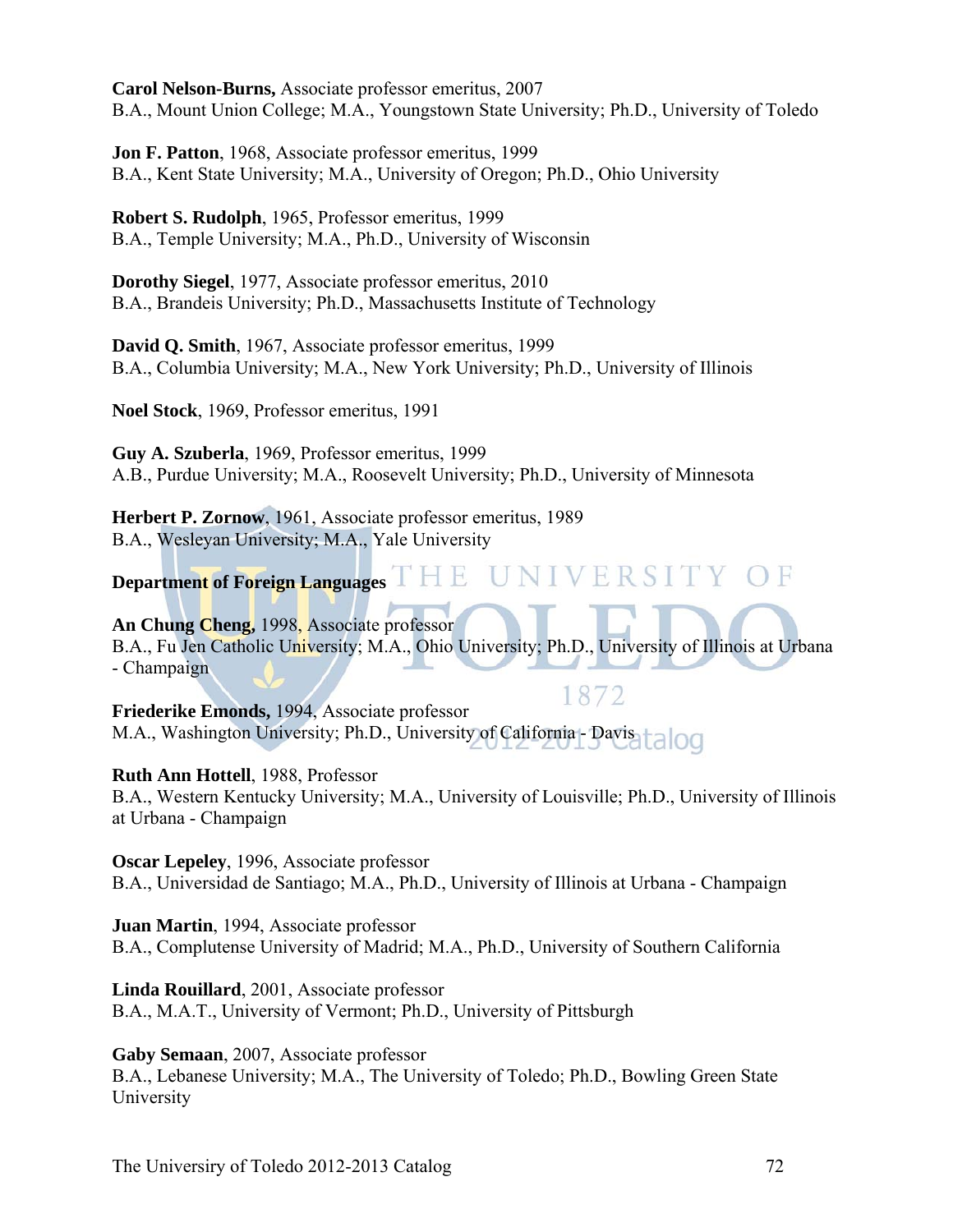**Kathleen Thompson-Casado,** 1993, Associate professor B.A., M.A., Ph.D., The Ohio State University

Lecturers

**Katherine Best,** 2004, Lecturer B.S., M.A., Bowling Green State University

**Kimberlie Colson**, 2007, Lecturer B.A., Florida A&M; M.A., Purdue University

**María Contreras**, 2008, Lecturer B.A., University of Chihauhau, Mexico; M.A. University of Toledo

**Warren Dick,** 2003, Lecturer B.A., M.A., George Washington University; Ph.D., Ohio State University

**Joseph Y. Hara,** 1990, Lecturer B.A., Meiji Gakain University; Th.D., Lexington Theological Seminary

**Mary L. Hoak**, 2011, Lecturer B.A.,Mercer University; M.A. (German), University of Georgia; M.A. (French), Middlebury College; Ph.D., University of Tennessee.

2012-2013 Catalog

**Michael A. Kistner,** 1994, Lecturer B.A., M.A., Bowling Green State University

**Mirta Parodi**, 2007, Lecturer B.A., Universidad de la Republica (Montevideo); M.A., The University of Toledo

**Deirdre Pettet,** 2004, Lecturer B.A., Mills College; M.A., Yale University

**Laurie Puszczewicz,** 2005, Lecturer B.A., M.A., The University of Toledo

**R. Bruce Way,** 2010, Lecturer B.A., Kent State University, M.A., Ph.D., University of Toledo

**Cheryl Wessel,** 2003, Lecturer B.A., Luther College; M.A., The University of Toledo

Emeritus Faculty

**Burley D. Channer,** 1970, Professor emeritus of German, 1993 B.A., University of Kansas; M.A., Middlebury College; Ph.D., The Ohio State University

The Universiry of Toledo 2012-2013 Catalog 73 **Andrew M. Chermak,** 1965, Professor emeritus of French, 1993 B.A., LaSalle College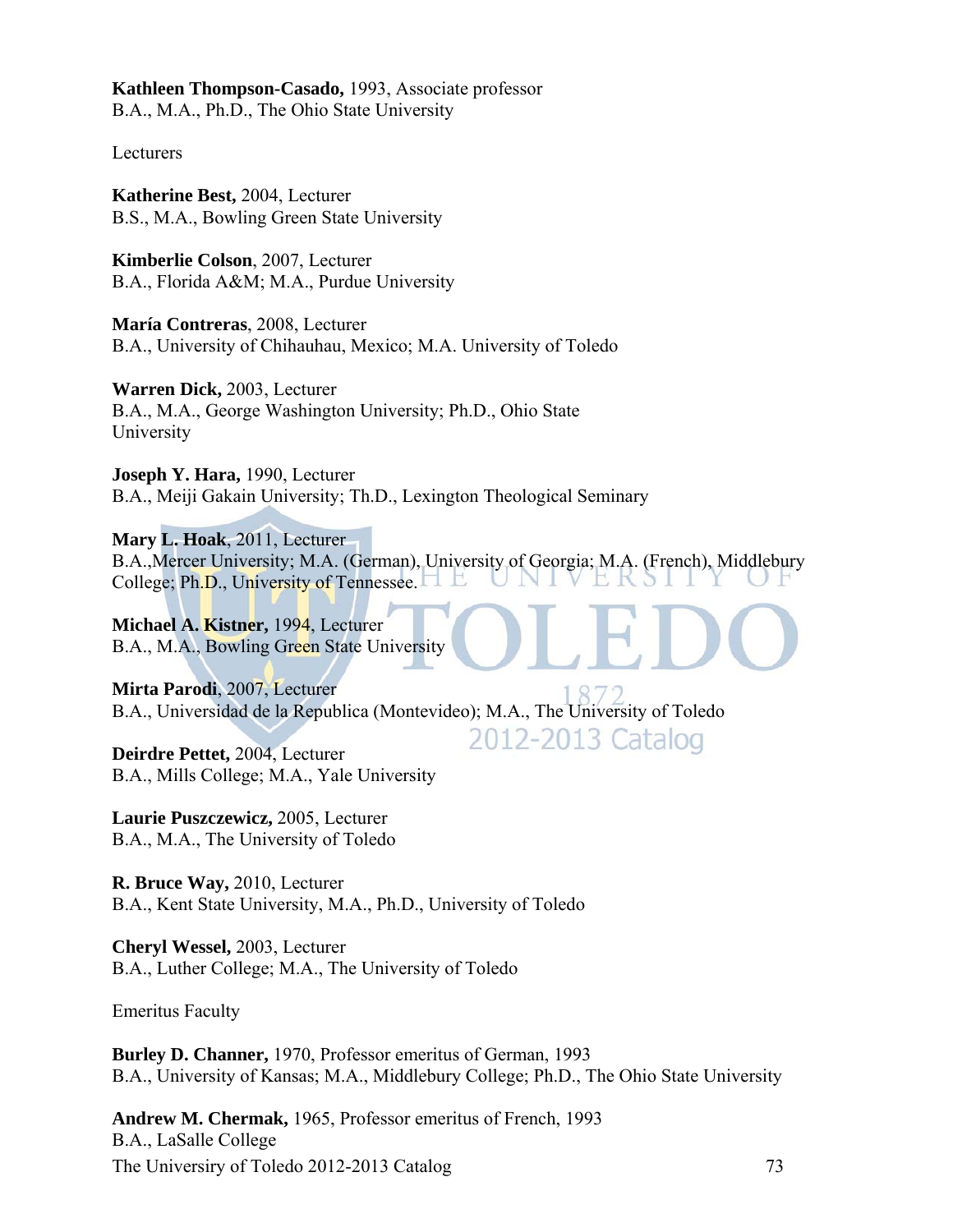**Bonnie Mestre,** 1966, Professor emeritus of Spanish, 1983 B.A., B.Ed., The University of Toledo; M.A., Purdue University

**Juergen G. Mudrow,** 1966, Professor emeritus of German, 1993 B.S., Utah State University; M.A., University of Minnesota

**Guessler M. Normand,** 1970, Professor emeritus of French, 1999 Diplome, Universite d'Aix - Marseille; M.A., Ph.D., University of Kentucky

**Orlando M. Reyes-Cairo,** 1969, Professor emeritus of Spanish, 1989 B.A., University of South Dakota; M.A., University of Minnesota; Ph.D., University of Michigan

**Timothy M. Scanlan,** 1970, Professor emeritus of French, 1999 B.A., University of Akron; M.A., Ph.D., Case Western Reserve University

**Uta I. Schaub,** 1969, Professor emeritus of German, 1999 Staatsexamen, University of Heidelberg; Assessorexamen, Studienseminar Heidelberg; Ph.D., Rice University

**Antonio Varela,** 1982, Associate professor of Spanish B.A., San Francisco State University; M.A., Ph.D., Indiana University H E

### **Department of Geography and Planning**

**Bhuiyan Alam**, 2006 Associate professor B.S., Bangladesh University of Engineering and Technology; M.S., Asian Institute of Technology, Bangkok; M.S., Ph.D., Florida State University

**Frank J. Calzonetti,** 2000, Professor and Vice Provost for Government Affairs B.A., M.A., Wayne State University; Ph.D., University of Oklahoma

**Kevin Czajkowski,** 1998, Professor B.S., State University of New York at Oneonta; Ph.D., University of Michigan

**Daniel J. Hammel**, 2005, Professor B.A., Kansas State University, M.A., Ph.D., University of Minnesota

**Patrick Lawrence,** 1999, Professor and Chair B.S., University of Guelph; M.A., Ph.D., University of Waterloo

**Peter S. Lindquist,** 1988, Associate professor B.S., University of Wisconsin - Eau Claire; M.S.L.A., University of Wisconsin - Madison; Ph.D., University of Wisconsin – Milwaukee

**David J. Nemeth,** 1989, Professor

B.A., M.A., California State University - Northridge; Ph.D., University of California - Los Angeles

The University of Toledo 2012-2013 Catalog 74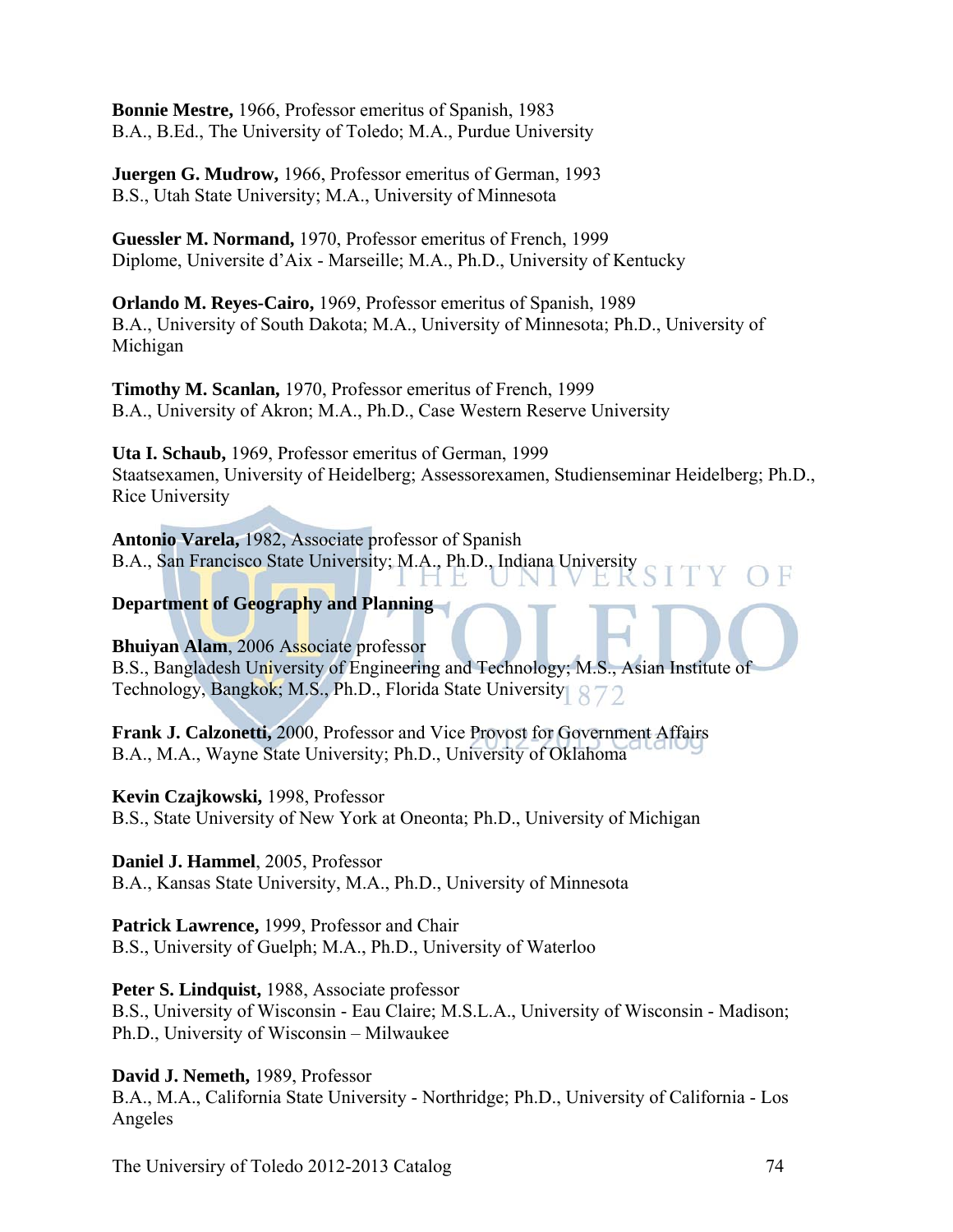**Neil Reid,** 1991, Associate professor and Director of the Urban Affairs Center B.A., M.A., University of Glasgow; M.A., Miami University; Ph.D., Arizona State University

**M. Beth Schlemper,** 2008, Assistant professor B.A., M.A., University of Missouri Columbia, Ph.D., University of Wisconsin Madison

## **Sujata Shetty,** 2005, Associate professor

B Arch. School of Planning and Architecture (New Delhi), MUP, Ph.D., University of Michigan

Emeritus Faculty

# **Department of History**

**Charles Beatty-Medina**, 2003, Associate professor B.A., Hunter College of The City University of New York; M.A., Ph.D., Brown University

**Diane F. Britton,** 1986, Professor B.A., M.A., University of Idaho; Ph.D., Washington State University

**Cynthia Jo Ingham**, 2008, Assistant professor B.A., Mary Washington College; Ph.D., University of Kansas

**Michael Jakobson**, 1991, Professor B.A., M.A., Tel Aviv University; Ph.D., University of Minnesota

Peter Limbaugh, 1994, Professor B.A., Swarthmore College; M.A., Columbia University; Ph.D., University of Warwick

**Todd Michney,** 2011, Assistant professor B.A., Case Western Reserve University, M.A., Ph.D., University of Minnesota

William J. O'Neal, 1969, Professor and Chair 2012-2013 Catalog B.A., St. Maynard College; M.A., Indiana University; Ph.D., University of Missouri

**Roberto Padilla**, 2009, Assistant professor B.A., M.A., San Francisco State University; Ph.D., The Ohio State University

Lecturers

**Robert McCollough,** 2008, Lecturer B.A., M.A., Ph.D., University of Toledo

Emeritus Faculty

**Richard E. Boyer**, 1964, professor emeritus, 1993 B.S.Ed., M.A., Northeast Missouri State College; Ph.D., University of Missouri

**Lorin Lee Cary**, 1968, Professor emeritus, 1989 B.A., Antioch College; M.A., Ph.D., University of Wisconsin

The University of Toledo 2012-2013 Catalog 75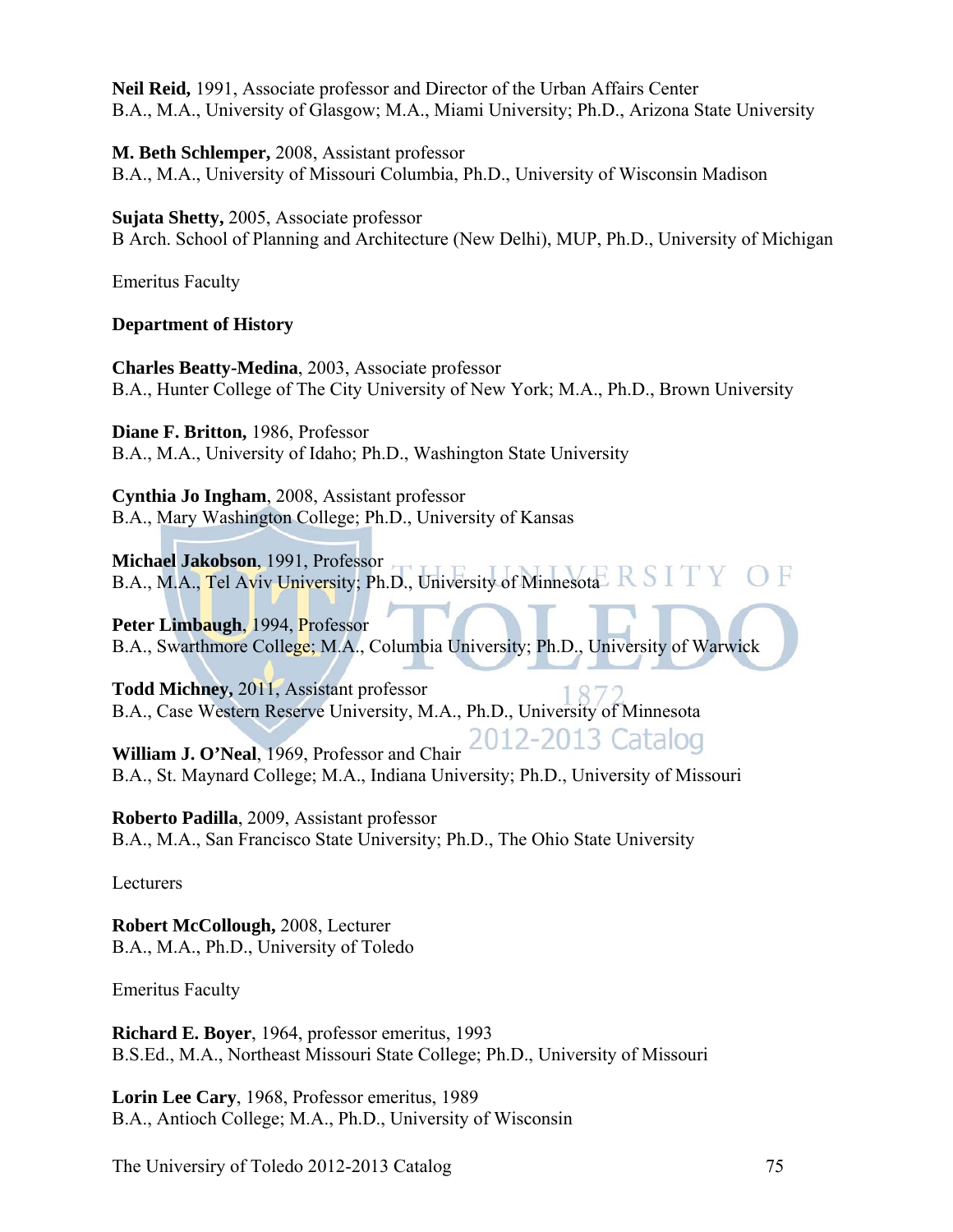**Alfred A. Cave**, 1973, Professor emeritus, 2007 B.A., Linfield College; M.A., Ph.D., University of Florida

**Charles N. Glaab,** 1968, Professor emeritus, 2006 B.Ph., M.A., University of North Dakota; Ph.D., University of Missouri

**William D. Hoover**, 1968, Professor emeritus, 2006 B.A., Muskingum College; M.A., Ph.D., University of Michigan

**Marvin L. Michael Kay,** 1971, Professor emeritus, 1992 B.A., Maryville College; Ph.D., University of Minnesota

**William H. Longton,** 1968, Professor emeritus, 2003 B.A., University of Florida; M.A., Ph.D., University of North Carolina

**Ronald Lora**, 1967, Professor emeritus, 2006 B.S., Bluffton College; Ph.D., The Ohio State University

**Theodore Natsoulas,** 1980, Professor emeritus, 2005 B.A., City College of New York; M.A., University of Chicago; Ph.D., Syracuse University

**Bogdan C. Novak**, 1961, Professor emeritus, 1990 L.L.M., State University of Ljubljana; M.A., Loyola University; Ph.D., University of Chicago

**Roger D. Ray**, 1969, Professor emeritus, 2006 B.A., Baylor University; Ph.D., Duke University

**Ivan C. Scott,** 1968, Professor emeritus, 1984 B.A., College of William and Mary; M.A., Ph.D., University of Pennsylvania

Robert F. Smith, 1969, Distinguished University Professor) 13 Catalog B.A., M.A., University of Arkansas; Ph.D., University of Wisconsin

**Arthur R. Steele,** 1957, Professor emeritus, 1979 B.A., University of California; M.A., University of New Mexico; Ph.D., Duke University

**Larry D. Wilcox**, 1968, Professor emeritus, 2009 B.A., Ohio University; M.A., Ph.D., University of Virginia **Department of Philosophy and Religious Studies** 

**Ovamir Anjum**, 2009, Assistant professor, Imam Khattab Endowed Chair of Islamic Studies B.E., University of Wisconsin-Madison; M.A., University of Chicago; M.S., Ph.D., University of Wisconsin, Madison

**Charles V. Blatz**, 1989, professor B.A., University of Cincinnati; M.A., Ph.D., University of Michigan

**James Campbell**, 1982, Distinguished University Professor, Director of American Studies B.A., Temple University; M.A., Ph.D., State University of New York - Stony Brook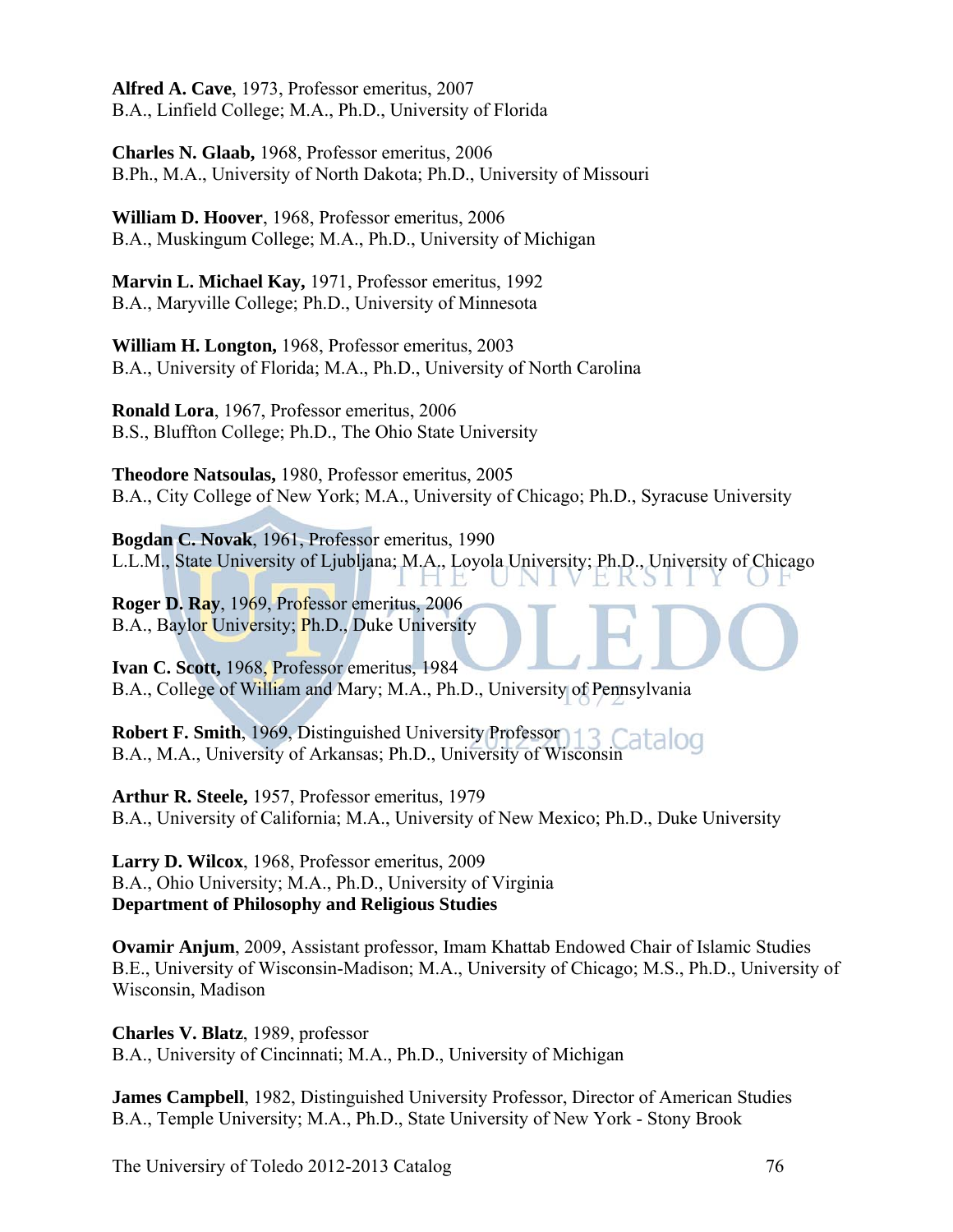#### **Jeanine Diller**, 2010, Assistant Professor

B.A., Wheaton College; M.A. Syracuse University; Ph.D., University of Michigan

**Peter Feldmeier**, 2011, Thomas and Margaret Murray & James J. Bacik Professor of Catholic Studies

B.A., Purdue University; M.A., University of St. Thomas; M.Div., St. Paul Seminary; Ph.D. Graduate Theological Union

**Madeline Muntersbjorn**, 1994, Associate professor B.A., Carleton College; M.A., Ph.D., University of Pittsburgh

**Benjamin Pryor**, 2000, Associate professor and Vice Provost, academic programming B.A., The University of Redlands; M.A., Claremont Graduate School; Ph.D., The Pennsylvania State University

**Susan M. Purviance**, 1988, professor B.A., M.A., Ph.D., University of California - Santa Barbara

**John Sarnecki**, 2002, Associate professor and Chair B.A., M.A., University of Calgary, Ph.D., Rutgers University

**James Waddell**, 2010, Philip Markowicz Visiting Assistant Professor of Jewish Biblical Studies B.A., University of Nebraska-Lincoln; M.A., Ph.D., University of Michigan

EKSII

Affiliated Faculty

Ammon Allred, 2011, Lecturer and Director of Curriculum for Learning Communities. BA, Brigham Young University, M.A., Ph.D.,Villanova University. Lecturer

IHE

1872 **Ben Grazzini**, 2010, Lecturer B.A., Penn State University; M.A., Ph.D., The New School of Social Research

Emeritus Faculty

**George P. Guthrie**, 1961, Professor emeritus, 1988 A.B., D.B., Ph.D., University of Chicago

**Thomas C. Mayberry**, 1969, Professor emeritus, 1989 B.A., M.A., Oklahoma State University; Ph.D., University of Washington

**Ramakrishna Puligandla**, 1966, Professor emeritus, 1993 B.S., M.Sc., Andhra University; M.S., Purdue University; A.M., University of South Dakota; Ph.D., Rice University

**Stephen S. Tigner**, 1965, Professor emeritus, 1990 B.A., University of Rochester; M.A., Ph.D., University of Michigan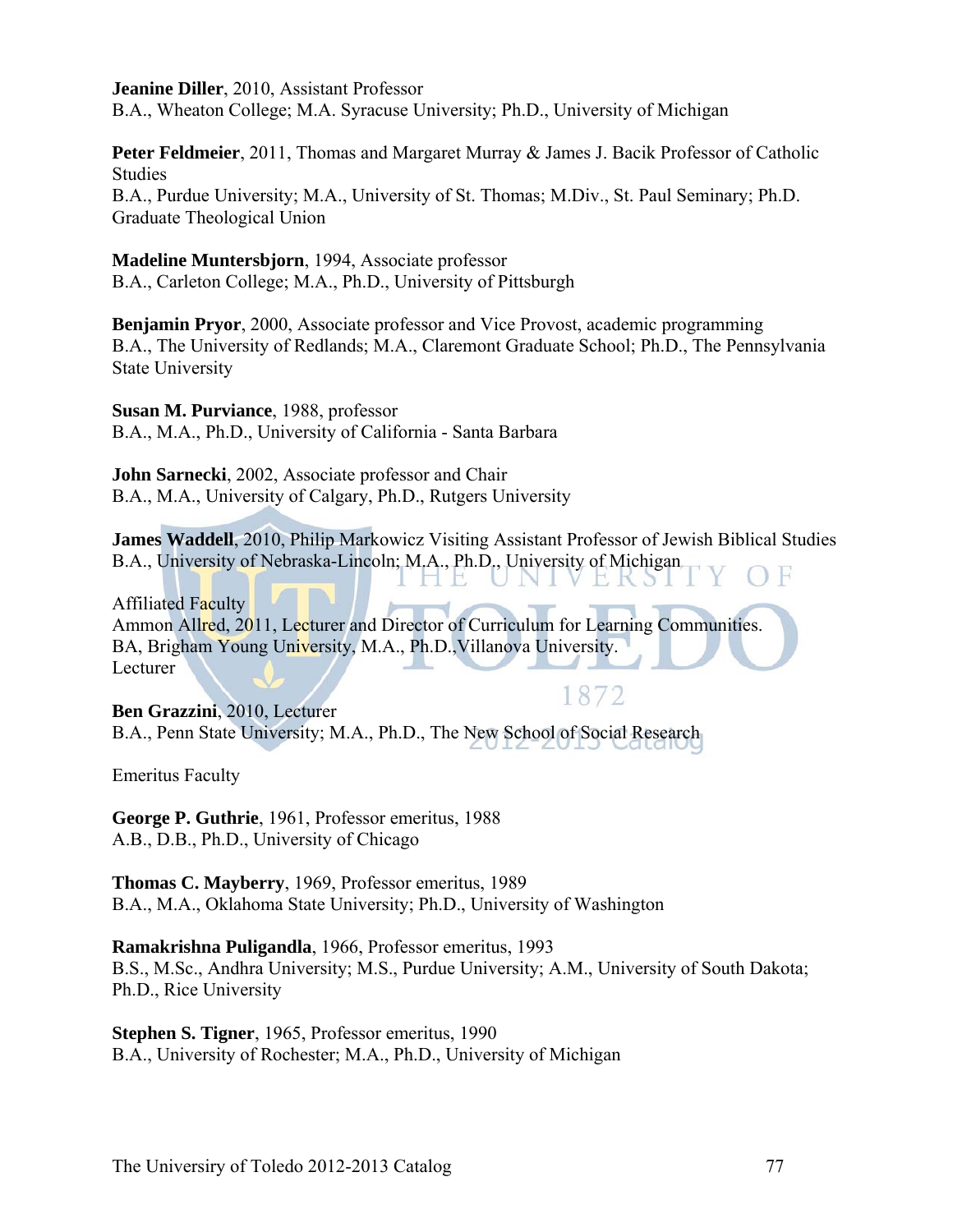### **Department of Political Science and Public Administration**

**Lynn W. Bachelor**, 1988, Associate professor B.A., Mount Holyoke College; M.A., University of New Hampshire; Ph.D., University of Chicago

Jetsabe Caceres, 2011, Assistant professor B.A., University of Puerto Rico; M.A., Ph.D., University of Florida

**David H. Davis**, 1989, professor B.A., Cornell University; M.A., Ph.D., Johns Hopkins University

**Mark E. Denham**, 1989, Associate professor, Director of European Studies and Global Studies B.S., Georgia Institute of Technology; M.Div., Boston University; M.A., Ph.D., The Ohio State University

**Renee J. Heberle**, 1997, Associate professor, Co-Director of Law and Social Thought B.A., Brandeis University; M.A., Ph.D., University of Massachusetts - Amherst

**Samuel P. Nelson**, 2001, Associate professor and Chair. B.A., Northwestern University; M.A., Ph.D., University of Wisconsin - Madison

**Taylor, Jami,** 2009, Assistant professor B.A., M.P.A., Old Dominion University; M.L.I.S., University of North Carolina, Greensboro; Ph.D., North Carolina State University

**Sunday E. Ubokudom**, 1995, Associate professor B.S., Oklahoma State University; M.P.A., Ph.D., University of Kansas

**Carter A. Wilson**, 1983, professor, Director of Urban Studies B.A., M.A., Ph.D., Wayne State University 2012-2013 Catalog

Emeritus and Superannuate Faculty

**Abid A. Al-Marayati**, 1968, Professor emeritus, 1989 B.S., M.A., Bradley University; Ph.D., New York University

**Norman Blume**, 1956, Professor emeritus, 1983 B.A., University of Connecticut; M.A., Boston University; Ph.D., The Ohio State University

**Winfield S. Bollinger**, 1967, Professor emeritus, 1993 B.A., Ph.D., Syracuse University

**George P. Jan**, 1968, Professor emeritus, 1993 B.A., National Chengchi University; M.A., Southern Illinois University; Ph.D., New York University

The Universiry of Toledo 2012-2013 Catalog 78 **James W. Lindeen**, 1967, Professor emeritus, 2009 B.A., University of Omaha; M.A., Ph.D., University of Nebraska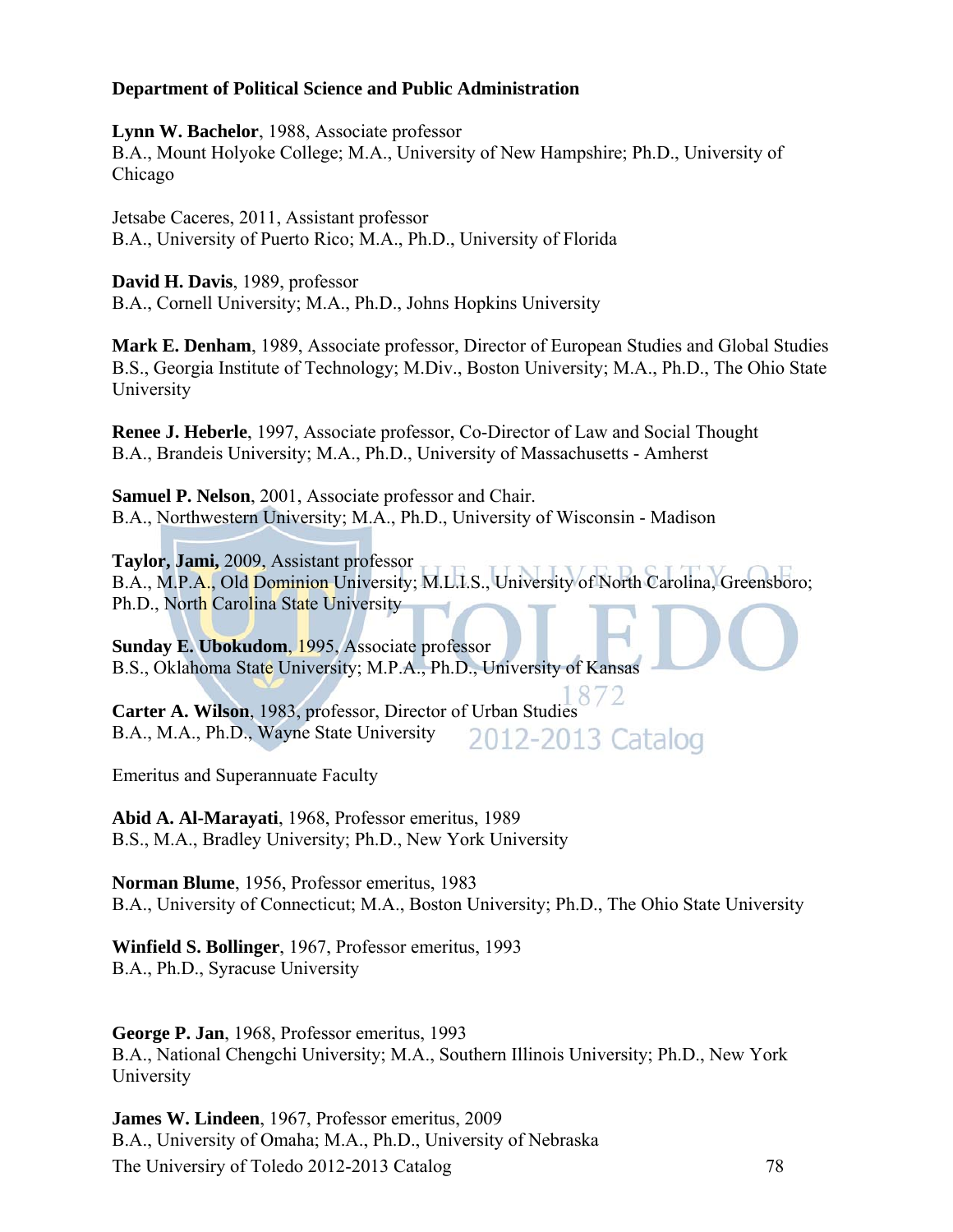**Ronald R. Randall**, 1970, Professor emeritus, 2006 B.A., University of Montana; Ph.D., University of Wisconsin

**Willard W. Smith**, 1961, Professor emeritus, 1989 B.A., Miami University; M.S.G.M., University of Denver

**Robert S. Sullivant**, 1973, Professor emeritus, 1990 A.B., M.A., University of California; Ph.D., University of Chicago

**Karl O. Vezner**, 1971, Professor emeritus, 1992 B.A., Valparaiso University; M.A., American University; Ph.D., University of North Carolina

**David S. Wilson**, 1970, Associate Professor emeritus, 2010 B.A., Dartmouth College; M.A., Ph.D., Cornell University

# **Department of Psychology**

**Wesley A. Bullock**, 1988, Associate professor B.A., M.S., Ph.D., University of Oklahoma

**Michael Caruso**, 1988, Associate professor VERSI H, B.A., M.A., The University of Akron L.

**Stephen D. Christman**, 1989, professor B.A., University of Michigan; Ph.D., University of California - Berkeley

**Jon D. Elhai, 2009, Associate professor B.A., University of Delaware, M.S., Ph.D., Nova Southeastern University** 

2012-2013 Catalog **Andrew L. Geers**, 2001, Associate professor B.A., University of Cincinnati; M.S., Ph.D., Ohio University

**Emily A.P. Haigh, 2012, Assistant Professor B.A., McGill University; M.A, Ph.D., Kent State University** 

**Henry E. Heffner**, 1987, professor B.A., Trinity College; M.S., Ph.D., Florida State University

**Rickye S. Heffner**, 1987, professor B.A., Vanderbilt University; M.S., Ph.D., Florida State University

**Joseph D. Hovey**, 1997, professor B.A., University of California - Los Angeles; M.A. Ph.D., University of Michigan

**John D. Jasper**, 2001, Assistant professor and Chair B.S., Kansas State University; M.A., Ph.D., University of Iowa

The University of Toledo 2012-2013 Catalog 79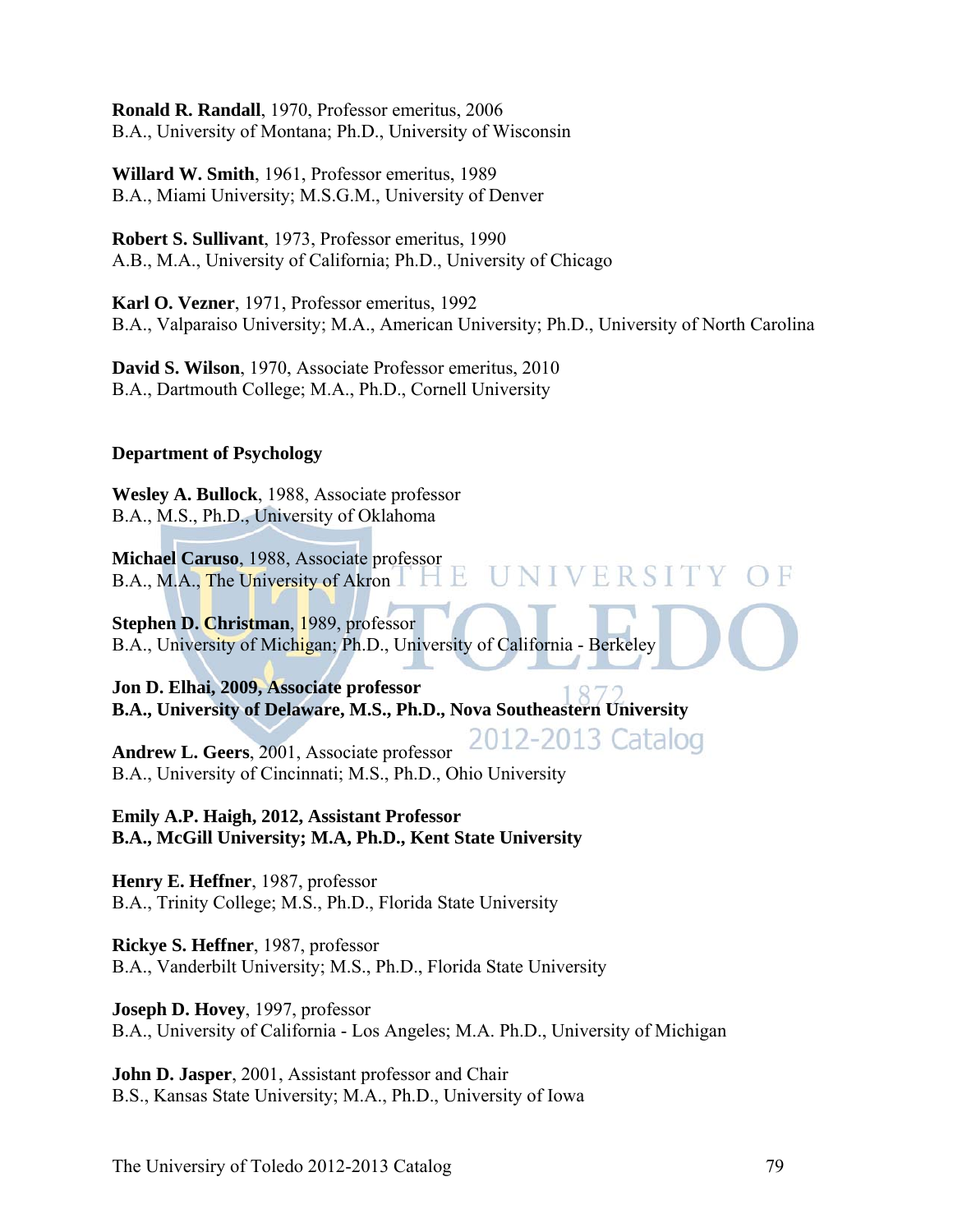**Yueh-Ting Lee,** 2007, professor

B.A. Southern University, China; M.S., Beijing Normal; Ph.D., State University of New York, Stony Brook

### **Jason C. Levine, 2012, Assistant professor B.A., Bowling Green State University, M.A., Ph.D., University of Wisconsin-Milwaukee**

**Kamala London**, 2005, Associate professor B.A., Grand Valley State University; M.S., Ph.D., University of Wyoming

**Gregory J. Meyer**, 2003, professor B.S., University of Illinois at Urbana - Champaign; M.S., Ph.D., Loyola University in Chicago

**Joni L. Mihura**, 1996, Associate professor B.S., M.S., Ph.D., Oklahoma State University

**Rose, Jason**, 2009, Assistant professor B.A., Purdue University; Ph.D., University of Iowa

**Laura D. Seligman**, 2001, Associate professor B.A., State University of New York at Oneonta; M.S., Ph.D., Virginia Polytechnic Institute and State University

**Mojisola F. Tiamiyu**, 1997, Associate professor B.Sc., Obafemi Awolowo University; M.Sc., University of Jos; Ph.D., University of Toronto

Emeritus Faculty

**Harvard L. Armus**, 1960, Professor, 2009 A.B., New York University; A.M., Columbia University; Ph.D., State University of Iowa

**Jeanne Brockmyer**, 1995, Professor emeritus, 2010<sup>12-2013</sup> Catalog B.A., Bucknell University; Ph.D., University of North Carolina

**Robert J. Burns**, 1946, Professor emeritus, 1982 B.B.A., M.A., The University of Toledo; Ph.D., University of Michigan

**David M. Del Castillo**, 1968, Professor emeritus, 1993 B.S., M.S., Ph.D., University of New Mexico

**Robert K. Elliot**t, 1978, Professor emeritus, 2006 B.A., University of California - Santa Cruz; M.A., Ph.D., University of California - Los Angeles

**Robert A. Haaf**, 1969, Professor emeritus, 2004 B.A., Gettysburg College; M.A., University of Maryland; Ph.D., University of Connecticut

**Walter McKeever**, 1990, Professor emeritus, 2003 B.A., Miami University; Ph.D., University of Rochester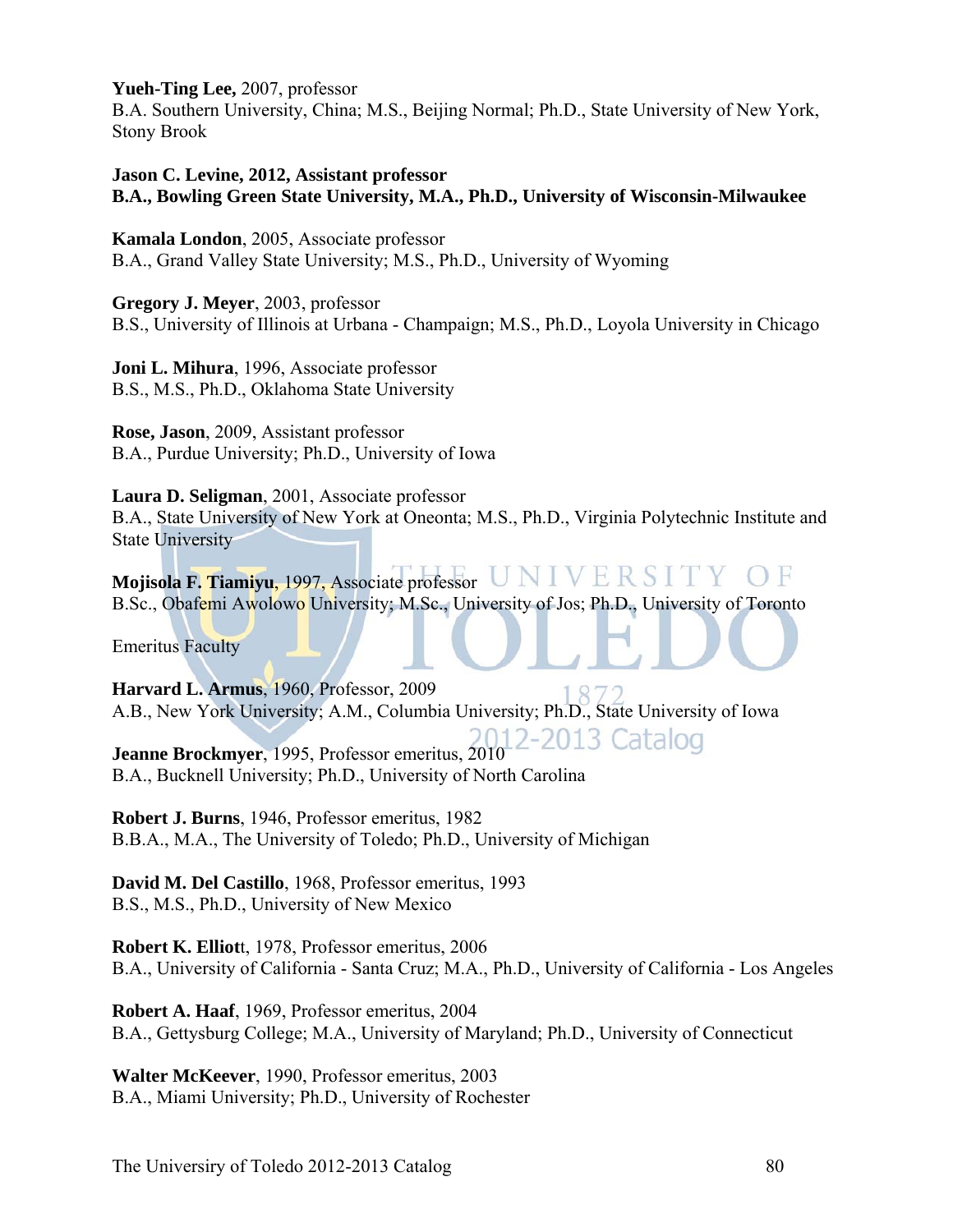#### **Albert B. Palmer Jr.**, 1965, Professor emeritus, 1993

B.A., Heidelberg College; M.S., New Mexico Highlands University; Ph.D., Southern Illinois University

**Stefan Slak**, 1967, Professor emeritus, 1993 Diplome, Universite de Paris; M.S., Lehigh University; Ph.D., Wayne State University

**Peg Hull Smith**, 1983, Associate Professor emeritus, 2007 B.A., M.A., Ph.D., The University of Toledo

#### **Department of Sociology and Anthropology**

**Patricia F. Case**, 2004, Associate professor B.A., M.A., Ph.D., Wayne State University

**Barbara K. Chesney**, 1989, Associate professor

B.A., Mount St. Mary's College; M.A., Eastern Michigan University; M.P.H., Ph.D., University of Michigan

**Barbara Coventry**, 1991, Associate professor B.A., Eureka College; M.S., Illinois State University; Ph.D., University of Illinois

**Dwight N. Haase**, 2007, Assistant professor B.S.W., Purdue University; M.A., Clark University; Ph.D., University of Wisconsin-Madison

**Yoon Jung-Lee**, 2011, Assistant professor B.A., M.A., Seoul National University, South Korea; Ph.D., Stanford University

**Willie L. McKether**, 2006, Assistant professor B.A., Grand Valley State University; M.B.A., Saginaw Valley State University; M.A., Ph.D., Wayne State University 2012-2013 Catalog

**Seamus P. Metress**, 1969, Professor B.S., University of Notre Dame; M.A., Columbia University; Ph.D., Indiana University

**Elias T. Nigem**, 1976, Associate professor, Director of Middle East Studies A.A., Los Angeles Valley College; B.A., M.A., California State University; Ph.D., Utah State University

**Mark Sherry**, 2005, Associate professor B.A., M.A., Ph.D., The University of Queensland

**Rubin Patterson**, 1992, Associate professor and Chair, Director of Africana Studies B.S., Florida State University; M.S., George Washington University; Ph.D., Howard University

**Angela Siner**, 1989, instructor B.A., Grambling State University; M.A., University of Southwest Louisiana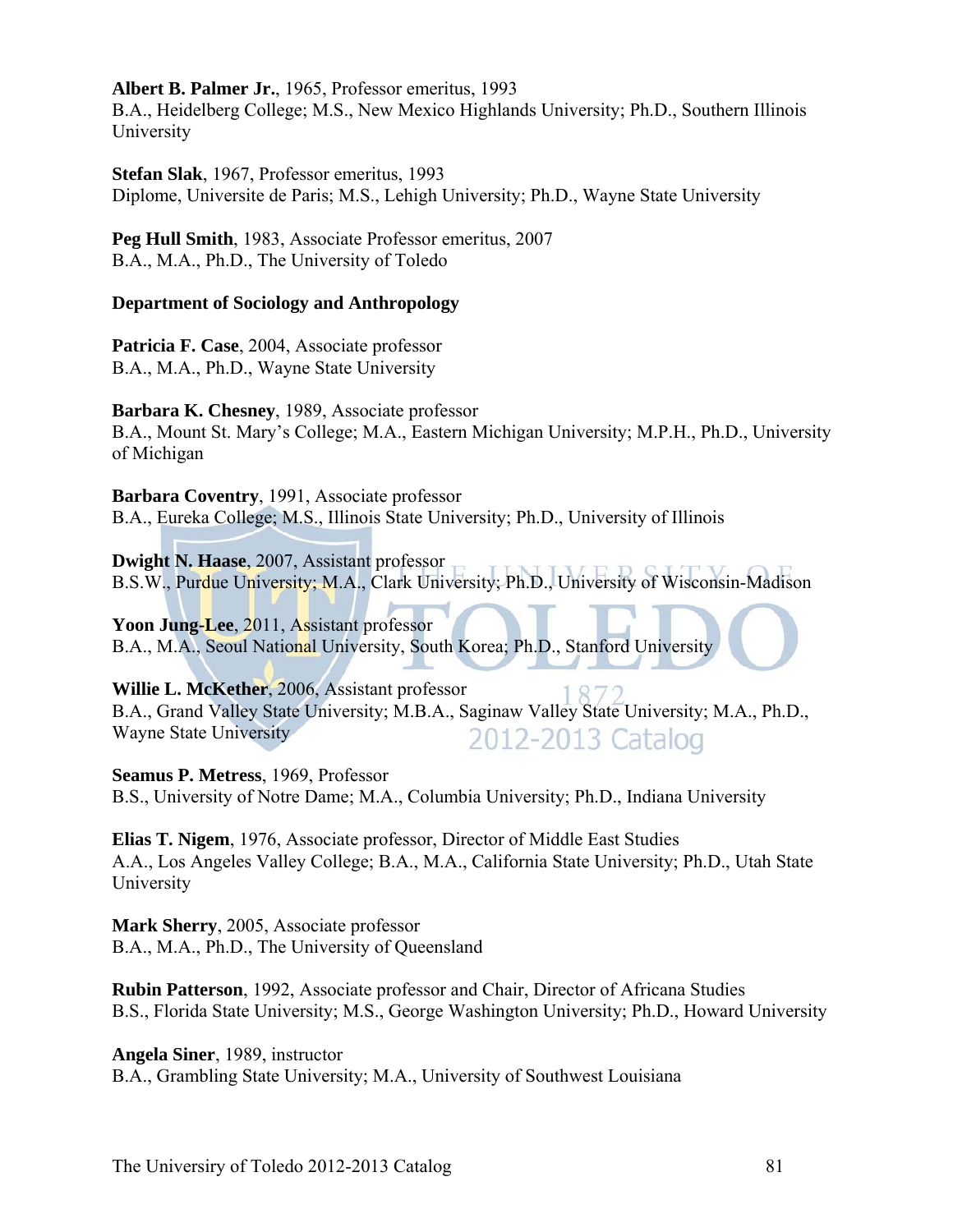**Jerry Van Hoy**, 2000, Associate professor, Co-Director of Law and Social Thought, Director of Master of Liberal Studies B.A., University of California - Santa Cruz; M.A., Ph.D., Northwestern University

Emeritus Faculty

**Nadim Bitar**, 1969, Professor emeritus, 1990 B.A., M.A., Wayne State University; Ph.D., Sorbonne University of Paris

**Robert E. Forman**, 1969, Professor emeritus, 1986 B.A., M.A., Ph.D., University of Minnesota

**Mary Louise Glen**, 1967, Professor emeritus, 2006 B.A., Wayne State University; M.Ed., Ed.S., Ed.D., The University of Toledo

**Sidney J. Kaplan**, 1962, Professor emeritus, 1989 B.A., M.A., Boston University; Ph.D., Washington State University

**James A. King**, 1971, Professor emeritus, 1999 B.A., St. Procopius College; M.A., Ph.D., University of Notre Dame

**Marietta Morrissey**, 1989, Professor emeritus, 2012 B.A., University of Pittsburgh; M.A., Ph.D., Michigan State University UNI E K

**Neil M. Palmer**, 1967, Professor emeritus, 1991 B.S., B.A., M.A., The University of Texas; Ph.D., University of Iowa

**Ruth E. Searles**, 1969, Professor emeritus, 1991 B.A., Oberlin College; M.A., Ph.D., University of Michigan

**David M. Stothers**, 1972, Professor, 2011 B.A., McMaster University; M.A., University of Toronto; Ph.D., Case Western Reserve University

**Department of Women's and Gender Studies** 

**Jamie Barlowe**, 1990, Professor and Dean, College of Languages, Literature, and Social **Sciences** B.A., Indiana University; M.A., Ph.D., The Ohio State University

**Charlene Gilbert**, 2007, Professor and Chair B.A., Yale University; M.F.A., Temple University

**Asma M. Abdel Halim**, 2004, Associate professor LL.B., University of Khartoum; MAIA, Ph.D., Ohio University

**Sharon Barnes**, 2001, Associate professor B.A., Sienna College; M.A., Ph.D., The University of Toledo